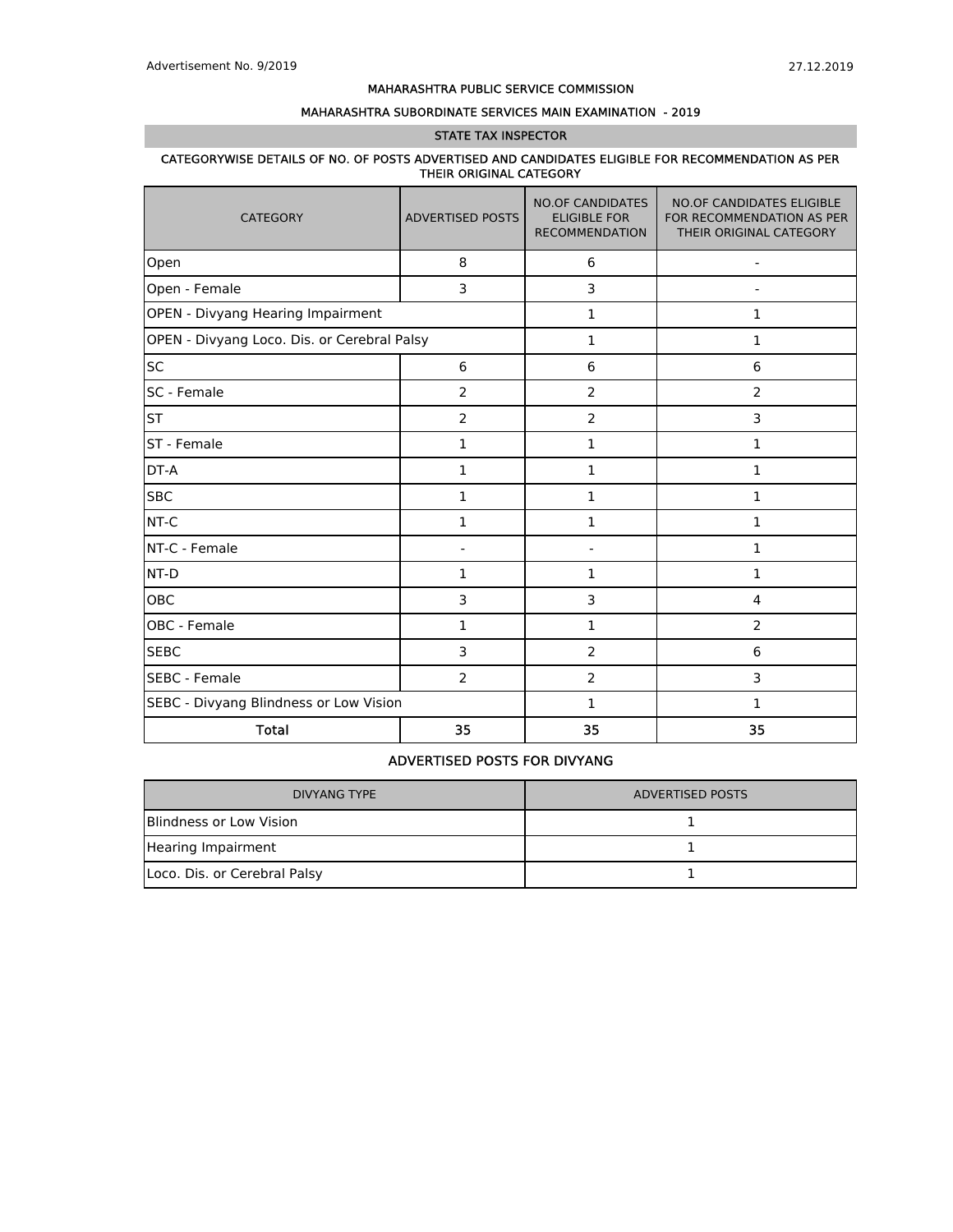## **MAHARASHTRA SUBORDINATE SERVICES MAIN EXAMINATION - 2019**

Page 1 of 3

### **STATE TAX INSPECTOR**

**The State** 

**LIST OF CANDIDATES - ELIGIBLE FOR RECOMMENDATION**

| Sr. No.        | Roll No. P2          | Roll No. P1 Candidates' Name         | Category              | Marks | <b>Recommendation Remark</b> |
|----------------|----------------------|--------------------------------------|-----------------------|-------|------------------------------|
| $\mathbf{1}$   | MB001173             | AU001070 PATIL ANIKET DILIP          | OBC                   | 143   | OPEN - General - 1           |
| 2              | PN001094<br>MB002151 | MADANE SHUBHAM RAJESH                | ST                    | 143   | OPEN - General - 2           |
| 3              | MB002290             | PN001304 AMARJEET HANMANT GAIKWAD    | <b>SEBC</b>           | 142   | OPEN - General - 3           |
| 4              | PN013260<br>MB002032 | NAVALE KETAN SURESH                  | <b>SEBC</b>           | 142   | OPEN - General - 4           |
| 5              | MB002086             | PN001155 KALE ROHIT MADHUKAR         | <b>SEBC</b>           | 141   | OPEN - General - 5           |
| 6              | PN001377<br>MB002239 | ETTHER BALIRAM BHAUSAHEB             | <b>SEBC</b>           | 140   | <b>OPEN - General - 6</b>    |
| $\overline{7}$ | MB002349             | PN001035 SOLANKE VAIBHAV PURUSHOTTAM | <b>SEBC</b>           | 139   | SEBC - General - 1           |
| 8              | PN001390<br>MB002110 | THORAT ANIKET DATTATRAYA             | <b>OBC</b>            | 139   | OBC - General - 1            |
| 9              | MB001313             | AU001039 SABLE PARMESHWAR RAMESH     | <b>SEBC</b>           | 138   | SEBC - General - 2           |
| 10             | PN001011<br>MB001137 | HARALE VITTHAL GANPAT                | NT(C)                 | 135   | NT-C - General - 1           |
| 11             | MB002217             | PN001096 KAD SHRIRAM JANARDHAN       | OBC                   | 134   | OBC - General - 2            |
| 12             | PN013258<br>MB002164 | KALE SHUBHAM SANJAY                  | <b>SC</b>             | 134   | SC - General - 1             |
| 13             | PN001029<br>MB001156 | KALE VIJAY ASHOK                     | OBC                   | 133   | OBC - General - 3            |
| 14             | PN001418<br>MB002328 | PAKHARE ABHIJIT GAHININATH           | NT(D)                 | 133   | NT-D - General - 1           |
| 15             | PN001321<br>MB001089 | <b>GHULE ASHA DADABHAU</b>           | OBC<br>Female         | 129   | OPEN - Female - 1            |
| 16             | PN013250<br>MB002271 | patil nutan namdev                   | <b>SEBC</b><br>Female | 129   | OPEN - Female - 2            |
| 17             | MB001010<br>MB002278 | ANUSE SHAMA GANPAT                   | NT(C)<br>Female       | 128   | OPEN - Female - 3            |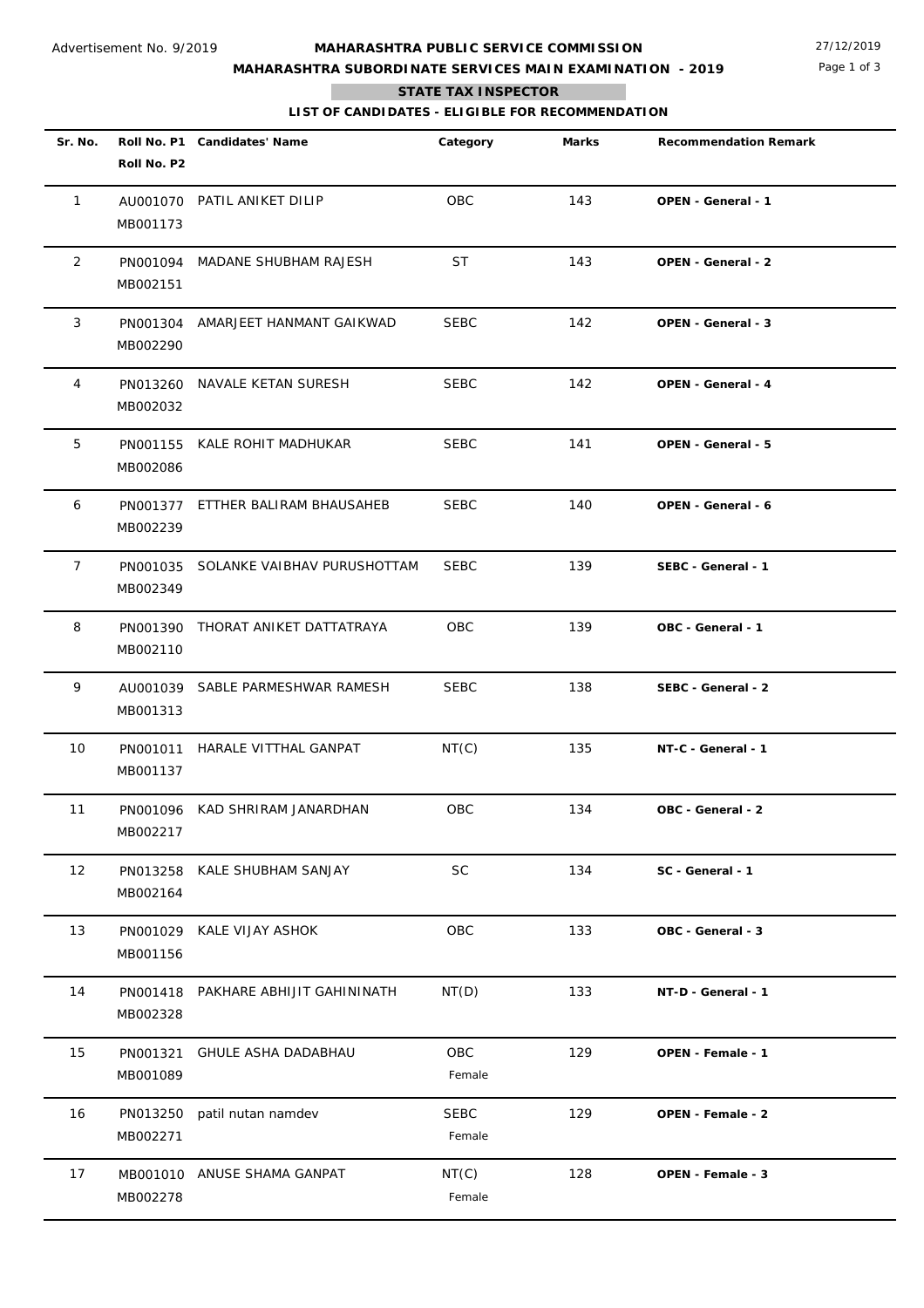## **MAHARASHTRA SUBORDINATE SERVICES MAIN EXAMINATION - 2019**

Page 2 of 3

**STATE TAX INSPECTOR**

**The State** 

**LIST OF CANDIDATES - ELIGIBLE FOR RECOMMENDATION**

| Sr. No. | Roll No. P2          | Roll No. P1 Candidates' Name                     | Category                            | Marks                                                 | <b>Recommendation Remark</b>                            |
|---------|----------------------|--------------------------------------------------|-------------------------------------|-------------------------------------------------------|---------------------------------------------------------|
| 18      | PN013011<br>MB002406 | MORE BIPIN BABANRAO                              | Open                                | 127<br>Divyang Locomotor Disability or Cerebral Palsy | Divyang - Locomotor Disability or<br>Cerebral Palsy - 1 |
| 19      | AU004356<br>MB002214 | TATIKONDALWAR NANDESHWAR<br><b>ASHOKRAO</b>      | <b>SBC</b>                          | 127                                                   | SBC - General - 1                                       |
| 20      | PN001118<br>MB002371 | SATVAN RAVI INDALSING                            | DT(A)                               | 127                                                   | DT-A - General - 1                                      |
| 21      | NG002267<br>MB001149 | JANJAL ACHAL PRAKASH                             | <b>SC</b>                           | 126                                                   | SC - General - 2                                        |
| 22      | PN001104<br>MB002263 | SAWANT SHITAL SANTAJIRAO                         | <b>SEBC</b><br>Female               | 126                                                   | SEBC - Female - 1                                       |
| 23      | PN013254<br>MB001246 | SHINDE PALLAVI SIDRAM                            | <b>SEBC</b><br>Female               | 126                                                   | SEBC - Female - 2                                       |
| 24      | PN001116<br>MB002178 | Holkar Sayali Mugutrao                           | OBC<br>Female                       | 125                                                   | OBC - Female - 1                                        |
| 25      | PN013007<br>MB002403 | SALUNKHE JAGDISH BABAN                           | <b>SEBC</b>                         | 124<br>Divyang Blindness or Low Vision                | Divyang - Blindness or Low Vision - 1                   |
| 26      | PN001025<br>MB002281 | SHINDE VIJAY ANANDA                              | <b>SC</b>                           | 122                                                   | SC - General - 3                                        |
| 27      | PN013235<br>MB002365 | CHAVAN NIKET SURENDRANATH                        | <b>SC</b>                           | 122                                                   | SC - General - 4                                        |
| 28      | MB001047             | MB001009 bharsakhale shashank yashawant<br>vimal | <b>SC</b>                           | 121                                                   | SC - General - 5                                        |
| 29      | PN001103<br>MB002198 | AIWALE SHITAL VITTHAL                            | SC<br>Female                        | 119                                                   | SC - Female - 1                                         |
| 30      | PN001306<br>MB001038 | Dange Jayashri Madhukar                          | <b>SC</b><br>Female                 | 118                                                   | SC - Female - 2                                         |
| 31      | PN001279<br>MB002087 | Choure Mahesh Ashok                              | SC                                  | 117                                                   | SC - General - 6                                        |
| 32      | MB002341<br>MB001014 | PICHAD VISHAL PANDURANG                          | ST                                  | 108                                                   | ST - General - 1                                        |
| 33      | AU004003<br>MB001284 | SANDEEP KASHINATH HADGE                          | Open<br>Divyang Hearing Impairement | 107                                                   | Divyang - Hearing Impairment - 1                        |
| 34      | PN001271<br>MB002129 | TUMRAM MANGESH SURESH                            | <b>ST</b>                           | 106                                                   | ST - General - 2                                        |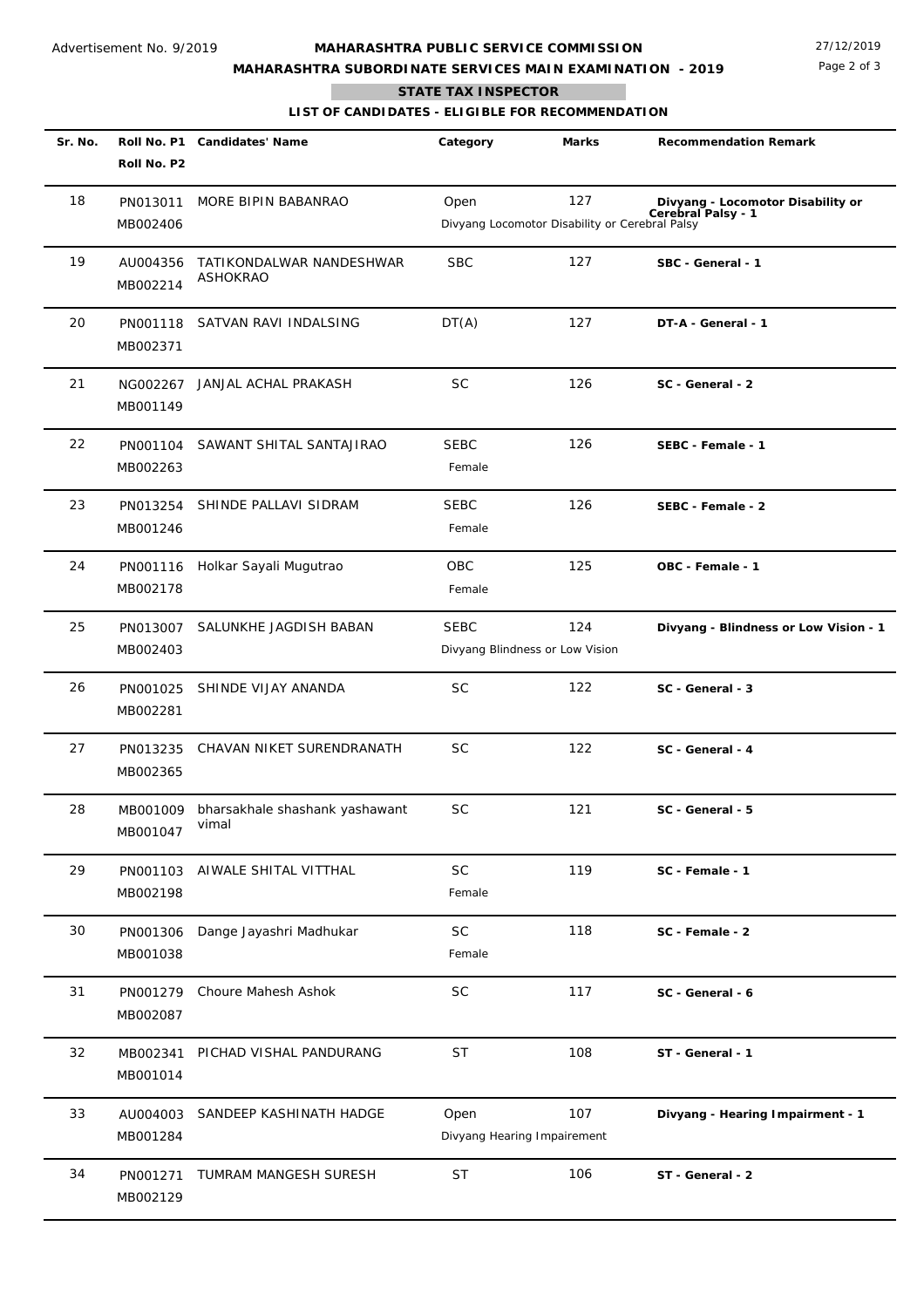**MAHARASHTRA SUBORDINATE SERVICES MAIN EXAMINATION - 2019**

Page 3 of 3

|  | <b>STATE TAX INSPECTOR</b> |  |
|--|----------------------------|--|

## **LIST OF CANDIDATES - ELIGIBLE FOR RECOMMENDATION**

| Sr. No. | Roll No. P2 | Roll No. P1 Candidates' Name | Category            | Marks | <b>Recommendation Remark</b> |
|---------|-------------|------------------------------|---------------------|-------|------------------------------|
| 35      | MB001268    | PN001178 DHAKARE RADHA RAMJI | <b>ST</b><br>Female | 106   | ST - Female - 1              |

टीप- १) उपरोक्त निकालात नमुद केलेल्या सर्व शिफारसपात्र उमेदवारांच्या शिफारशी, त्यांनी प्रस्तुत परीक्षेच्या अर्जात नमुद केलेल्या दाव्यांच्या अनुषंगाने त्यांची पात्रता मुळ प्रमाणपत्रावरून तपासण्याच्या अटीच्या अधीन राहन शासनाकडे करण्यात येत आहेत. उमेदवारांनी आवेदनपत्रात दिलेली माहिती खोटी अथवा चुकीची आढळून आल्यास अथवा आवेदनपत्रातील दाव्यानुसार आवश्यक प्रमाणपत्रांची पुर्तता न केल्यास, शासनस्तरावर अधिसूचनेतील तरतुदीनुसार दावे तपासतांना व अन्य कारणामळे अपात्र ठरणा-या ेया संबंधित उमेदवारांची उमेदवारी कोणत्याही टप्प्यावर रद्द करण्यात येईल.

२) दिव्यांगांसाठी राखीव असलेल्या पदावर शिफारस करण्यात आलेल्या उमेदवारांची प्रमाणपत्रे वैद्यकिय मंडळाकडून तपासून घेण्याच्या अधिन राहून त्यांची शासनाकडे शिफारस करण्यात येत आहे. तसेच शासन निर्णय क्र. सा.प्र.वि. अपंग १००३/प्र.क्र.१२७/२००३/१६-अ, दिनांक ६ मे, २००४ मधील बाब क्र.(६) नुसार त्यांच्या नेमणुकीपूर्वी उमेदवार संबंधित पदावर नियुक्तीसाठी सक्षम आहे किंवा नाही याची देखील वैद्यकिय मंडळाकडून तपासणी केल्यानंतर ते नेमणुकीस पात्र ठरतील. दिव्यांगांसाठी राखीव असलेल्या पदावर शिफारस करण्यात आलेल्या उमेदवारांनी शासन निर्णय, सार्वजनिक आरोग्य विभाग क्रमांक अप्रकि-२०१२/प्र.क्र.२९७/आरोग्य-६, दिनांक ६ ऑक्टोबर, २०१२ मधील आदेशानसार SADM या नवीन संगणक प्रणालीव्दारे वितरीत करण्यात आलेले नवीन नमन्यातील दिव्यांगत्वाचे प्रमाणपत्र सादर करणे अनिवार्य आहे. तसेच दिव्यांग व्यक्ती हक्क अधिनियम २०१६ च्या आधारे शासन निर्णय सा.प्र.वि.. क्र. दिव्यांग २०१८/ प्र.क्र.११४/१६-अ. दिनांक २९ मे. २०१९ तसेच यासंदर्भात शासनाकडून वेळोवेळी जारी करण्यात आलेल्या आदेशानुसार आरक्षणासंदर्भातील कार्यवाही करण्यात येईल.

३) प्रस्तुत परीक्षेचा निकाल मा.उच्च न्यायालय, मुंबई येथे दाखल रिट याचिका क्र.२०५३/२०१४, जनहित याचिका क्र.१७५/२०१८, समांतर आरक्षणाच्या मुद्यांसंदर्भात तसेच अन्य मुद्यांसंदर्भात विविध मा. न्यायालयात / मा. न्यायधिकरणात दाखल करण्यात आलेल्या न्यायिक प्रकरणातील अंतिम न्यायनिर्णयाच्या अधीन राहून जाहीर करण्यात आला आहे.

४) विषयांकित पदाच्या निकालात, गुणवत्ता यादीत तसेच शिफारस यादीत उमेदवारांचा सयुंक्त प्रश्नपत्रिका क्र.१ शी निगडित बैठक क्रमांक व प्रश्नपत्रिका क्र.२ शी निगडित बैठक क्रमांक हे दोन्ही बैठक क्रमांक नमुद करण्यात आले आहेत

५) प्रस्तत परीक्षेत अर्हताप्राप्त न ठरलेल्या ज्या उमेदवारांना त्यांच्या उत्तरपत्रिकेतील गणांची पडताळणी करावयाची आहे, अशा उमेदवारांनी गुणपत्रके प्रोफाईलमध्ये पाठविल्याच्या दिनांकापासून १० दिवसात आयोगाकडे ऑनलाईन पध्दतीने विहित नमून्यात अर्ज करणे आवश्यक आहे. (कृपया संकेतस्थळावरील उमेदवारांना सर्वसाधारण सूचनेतील सचना क्र.३.८ पहावी)

६) प्रस्तत परीक्षेची प्रतिक्षायादी "निकाल जाहिर झाल्याच्या दिनांकापासन एक वर्ष किंवा पढील परीक्षेच्या निकालाच्या दिनांकापर्यंत यापैकी जे आधी घडेल तोपर्यंत" कार्यान्वित राहील. तसेच प्रतिक्षायादीच्या कार्यवाहीसंदर्भात सामान्य प्रशासन विभागाच्या शासन परिपत्रक क्र.मलोआ/१११९/प्र.क्र.११५/८, दिनांक २ ऑगस्ट, २०१९ मधील तरतदीनुसार कार्यवाही करण्यात येईल.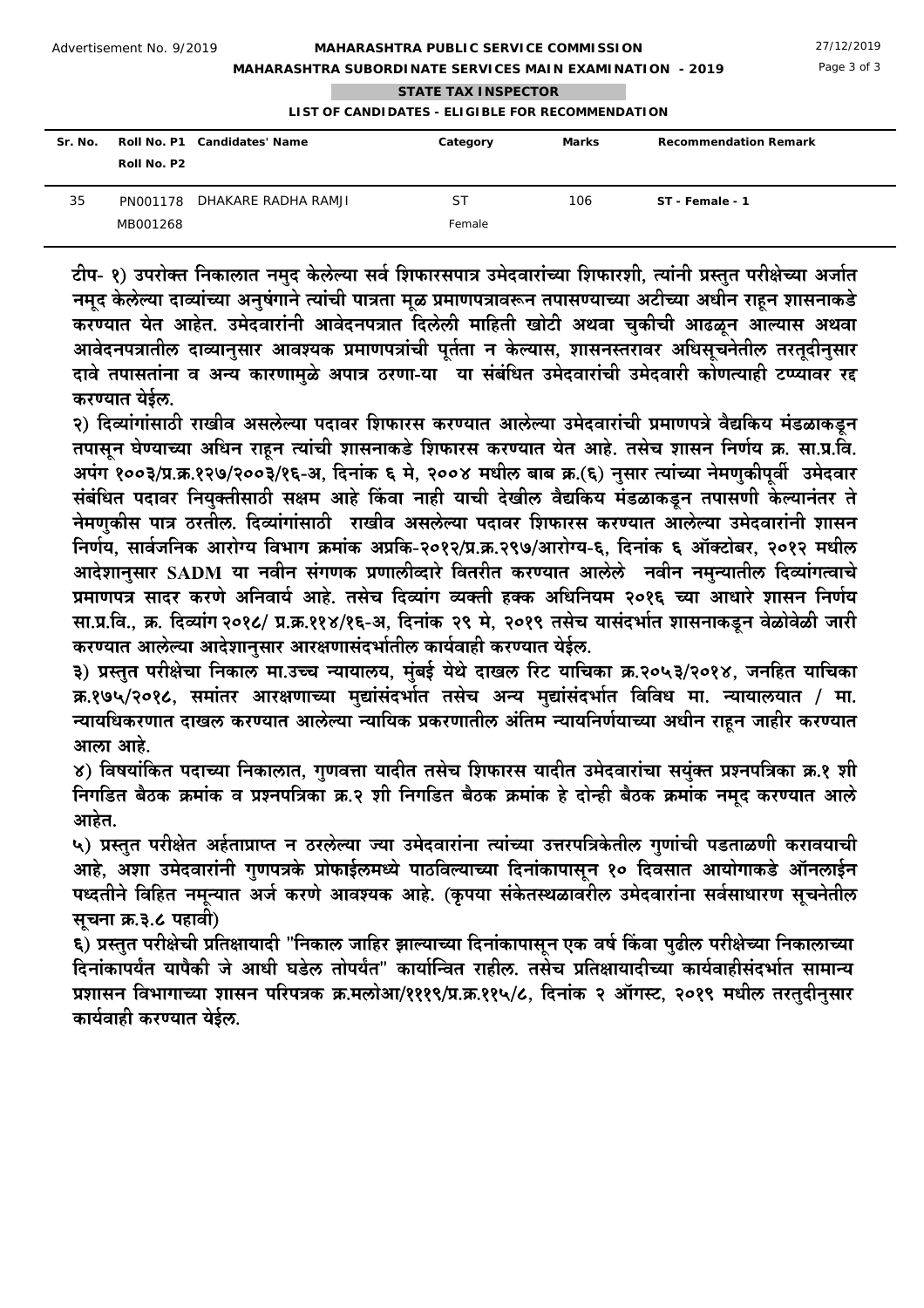### MAHARASHTRA SUBORDINATE SERVICES MAIN EXAMINATION - 2019

### STATE TAX INSPECTOR

### RECOMMENDATION CUTOFF

| <b>CATEGORY</b> | <b>SUB CATEGORY</b>                    | <b>CUTOFF</b><br><b>MARKS</b> |
|-----------------|----------------------------------------|-------------------------------|
| <b>OPEN</b>     | GENERAI                                | 140                           |
|                 | <b>FEMALE</b>                          | 128                           |
| <b>SC</b>       | GENERAI                                | 117                           |
|                 | <b>FEMALE</b>                          | 118                           |
| <b>ST</b>       | <b>GENERAL</b>                         | 106                           |
|                 | <b>FEMALE</b>                          | 106                           |
| DT(A)           | <b>GENERAL</b>                         | 127                           |
| <b>SBC</b>      | <b>GENERAL</b>                         | 127                           |
| NT(C)           | <b>GENERAL</b>                         | 135                           |
| NT(D)           | GENERAL                                | 133                           |
| <b>OBC</b>      | GENERAL                                | 133                           |
|                 | <b>FEMALE</b>                          | 125                           |
| <b>SEBC</b>     | <b>GENERAL</b>                         | 138                           |
|                 | <b>FEMALE</b>                          | 126                           |
|                 | <b>BLINDNESS OR LOW VISION</b>         | 124                           |
| <b>DIVYANG</b>  | <b>HEARING IMPAIRMENT</b>              | 107                           |
|                 | LOCOMOTOR DISABILITY OR CEREBRAL PALSY | 127                           |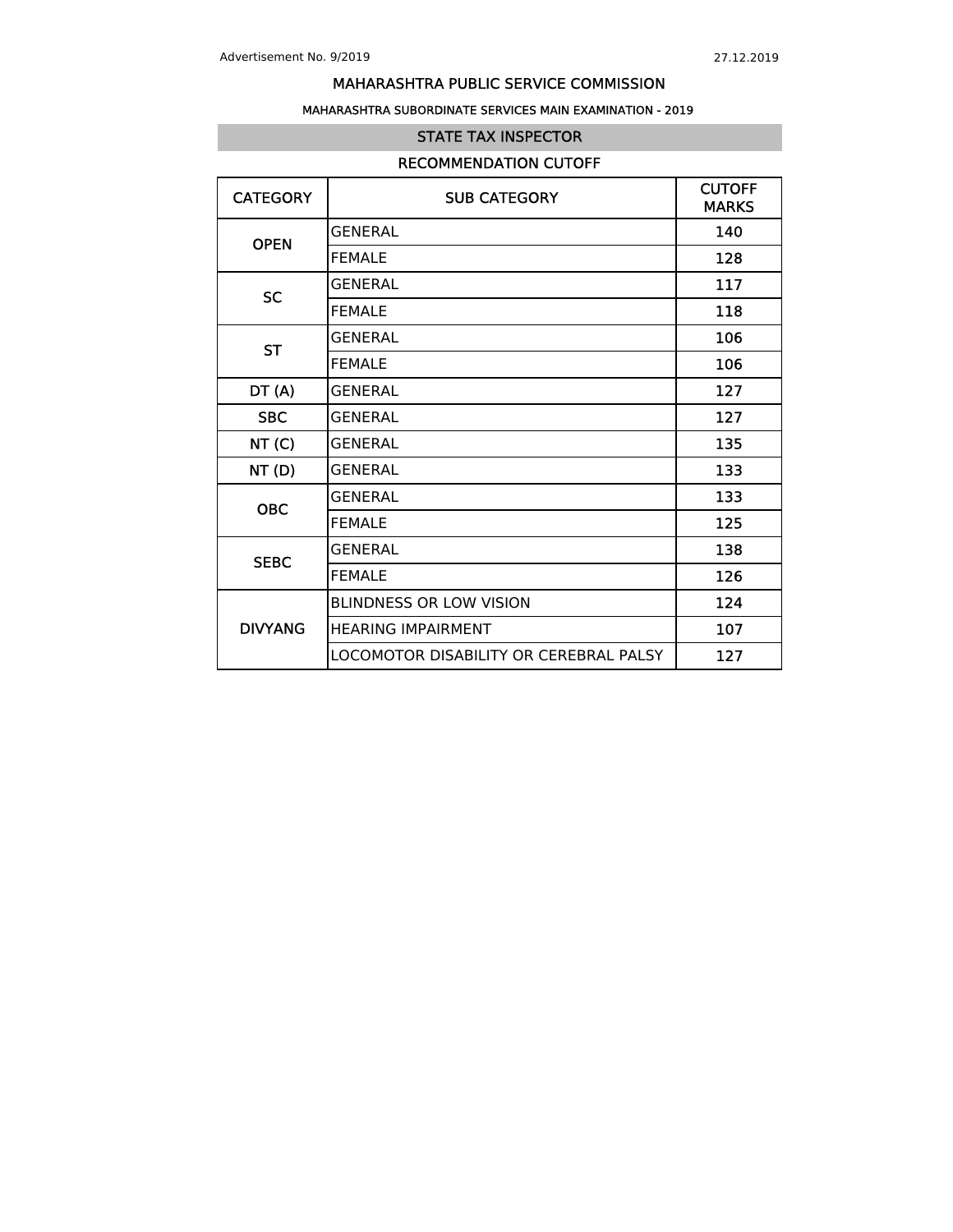Page 1 of 59 27/12/2019

## **MAHARASHTRA SUBORDINATE SERVICES MAIN EXAMINATION - 2019 STATE TAX INSPECTOR**

**MERIT LIST**

|                | Roll No. P2 | Merit No. Roll No. P1 Candidates' Name | Gender | Appl.<br>Category | <b>NCL</b> | <b>Other Reservation</b> | <b>DOB</b> | *Higher Edu. Qual.<br>& Result Date                                               | Pre<br>Standard Standard Mark | Divyang | P1 | P <sub>2</sub><br>Marks | Total<br>Marks |
|----------------|-------------|----------------------------------------|--------|-------------------|------------|--------------------------|------------|-----------------------------------------------------------------------------------|-------------------------------|---------|----|-------------------------|----------------|
| $\mathbf{1}$   | AU001070    | PATIL ANIKET DILIP                     | M      | OBC               | Y          |                          | 28/10/1995 |                                                                                   | $\mathbf{A}$                  |         | 79 | 64                      | 143            |
|                | MB001173    |                                        |        |                   |            |                          |            |                                                                                   | Reco: OPEN - General - 1      |         |    |                         |                |
| $\overline{2}$ | PN001094    | MADANE SHUBHAM RAJESH                  | M      | <b>ST</b>         | N          |                          | 26/03/1996 |                                                                                   | A                             |         | 77 | 66                      | 143            |
|                | MB002151    |                                        |        |                   |            |                          |            |                                                                                   | Reco: OPEN - General - 2      |         |    |                         |                |
| $\mathbf{3}$   | PN001304    | AMARJEET HANMANT GAIKWAD               | M      | <b>SEBC</b>       | Y          |                          | 19/06/1990 | A 21/06/2014                                                                      | $\mathbf{A}$                  |         | 76 | 66                      | 142            |
|                | MB002290    |                                        |        |                   |            |                          |            |                                                                                   | Reco: OPEN - General - 3      |         |    |                         |                |
| 4              | PN013260    | NAVALE KETAN SURESH                    | M      | <b>SEBC</b>       | Y          |                          | 13/05/1995 |                                                                                   | $\mathbf{A}$                  |         | 77 | 65                      | 142            |
|                | MB002032    |                                        |        |                   |            |                          |            |                                                                                   | Reco: OPEN - General - 4      |         |    |                         |                |
| 5              | PN001155    | KALE ROHIT MADHUKAR                    | M      | <b>SEBC</b>       | Y          |                          | 05/11/1992 |                                                                                   | $\mathbf{A}$                  |         | 75 | 66                      | 141            |
|                | MB002086    |                                        |        |                   |            |                          |            |                                                                                   | Reco: OPEN - General - 5      |         |    |                         |                |
| 6              | PN001377    | ETTHER BALIRAM BHAUSAHEB               | M      | <b>SEBC</b>       | Y          |                          | 10/05/1990 |                                                                                   | $\mathbf{A}$                  |         | 68 | 72                      | 140            |
|                | MB002239    |                                        |        |                   |            |                          |            |                                                                                   | Reco: OPEN - General - 6      |         |    |                         |                |
| $\overline{7}$ | PN001035    | SOLANKE VAIBHAV PURUSHOTTAM            | M      | <b>SEBC</b>       | Y          |                          | 25/09/1992 |                                                                                   | $\mathbf{A}$                  |         | 78 | 61                      | 139            |
|                | MB002349    |                                        |        |                   |            |                          |            |                                                                                   | Reco: SEBC - General - 1      |         |    |                         |                |
| 8              | PN001390    | THORAT ANIKET DATTATRAYA               | M      | <b>OBC</b>        | Y          |                          | 05/01/1995 |                                                                                   | $\mathbf{A}$                  |         | 74 | 65                      | 139            |
|                | MB002110    |                                        |        |                   |            |                          |            |                                                                                   | Reco: OBC - General - 1       |         |    |                         |                |
| 9              | AU001039    | SABLE PARMESHWAR RAMESH                | M      | <b>SEBC</b>       | Y          |                          | 12/12/1988 |                                                                                   | $\mathbf{A}$                  |         | 75 | 63                      | 138            |
|                | MB001313    |                                        |        |                   |            |                          |            |                                                                                   | Reco: SEBC - General - 2      |         |    |                         |                |
| 10             | PN001399    | jadhav amarsinha popat                 | M      | <b>SEBC</b>       | Y          |                          | 28/06/1993 |                                                                                   | $\mathbf{A}$                  |         | 73 | 65                      | 138            |
|                | MB002093    |                                        |        |                   |            |                          |            | $\frac{1}{2} \left( \frac{1}{2} \right) = \frac{1}{2} \left( \frac{1}{2} \right)$ |                               |         |    |                         |                |
| 11             | PN013214    | dhavale ganesh balu                    | M      | <b>SEBC</b>       | Y          |                          | 04/02/1988 |                                                                                   | A                             |         | 72 | 64                      | 136            |
|                | MB001185    |                                        |        |                   |            |                          |            | $ -$                                                                              |                               |         |    |                         |                |

 **- -**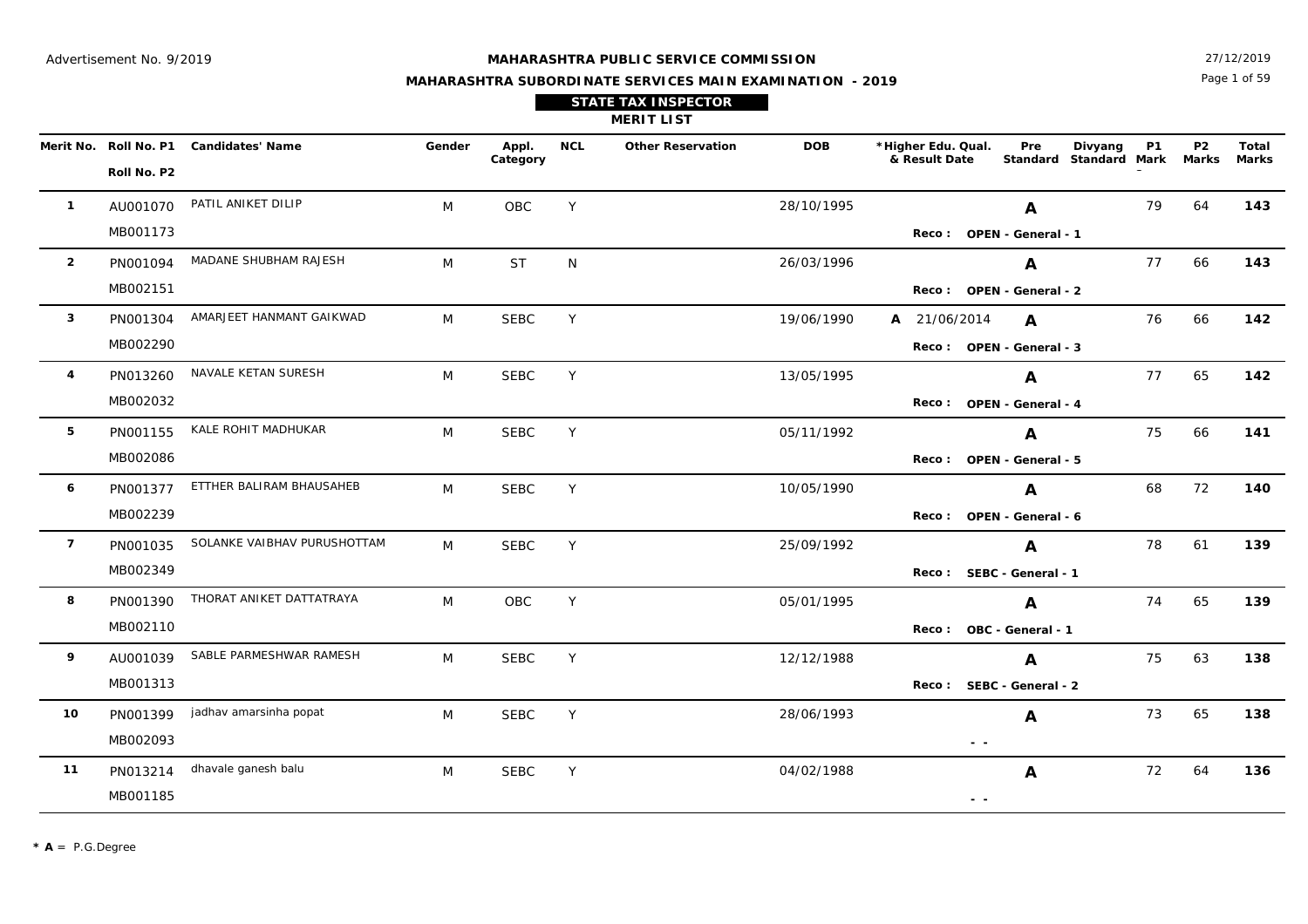Page 2 of 59 27/12/2019

| <b>STATE TAX INSPECTOR</b> |
|----------------------------|
| <b>MERIT LIST</b>          |

|    |             | Merit No. Roll No. P1 Candidates' Name | Gender | Appl.<br>Category | <b>NCL</b> | <b>Other Reservation</b> | <b>DOB</b> | *Higher Edu. Qual.<br>& Result Date | Pre               | Divyang<br>Standard Standard Mark Marks | <b>P1</b> | <b>P2</b> | Total<br><b>Marks</b> |
|----|-------------|----------------------------------------|--------|-------------------|------------|--------------------------|------------|-------------------------------------|-------------------|-----------------------------------------|-----------|-----------|-----------------------|
|    | Roll No. P2 |                                        |        |                   |            |                          |            |                                     |                   |                                         |           |           |                       |
| 12 | PN001417    | KULKARNI ABHIJIT PRAKASH               | M      | Open              | N          |                          | 26/06/1991 |                                     | $\mathbf{A}$      |                                         | 73        | 63        | 136                   |
|    | MB002144    |                                        |        |                   |            |                          |            | $ -$                                |                   |                                         |           |           |                       |
| 13 | PN013246    | KOKATE AJAY VILASRAO                   | M      | <b>SEBC</b>       | Y          |                          | 03/01/1993 |                                     | A                 |                                         | 77        | 59        | 136                   |
|    | MB002210    |                                        |        |                   |            |                          |            | $\sim$ $\sim$                       |                   |                                         |           |           |                       |
| 14 |             | PN001011 HARALE VITTHAL GANPAT         | M      | NT(C)             | Y          |                          | 25/11/1989 | A 19/07/2014                        | A                 |                                         | 69        | 66        | 135                   |
|    | MB001137    |                                        |        |                   |            |                          |            | Reco: NT-C - General - 1            |                   |                                         |           |           |                       |
| 15 | PN001034    | BURANGE VAIBHAV UTTAM                  | M      | <b>SEBC</b>       | Y          |                          | 20/05/1992 | A 06/02/2018                        | $\mathbf{A}$      |                                         | 73        | 62        | 135                   |
|    | MB002127    |                                        |        |                   |            |                          |            | $\sim$ $\sim$                       |                   |                                         |           |           |                       |
| 16 | AU001049    | ANANT DHONDU KATARE                    | M      | <b>SEBC</b>       | Y          |                          | 11/06/1990 |                                     | $\mathbf{A}$      |                                         | 76        | 59        | 135                   |
|    | MB002124    |                                        |        |                   |            |                          |            | $\sim$ $\sim$                       |                   |                                         |           |           |                       |
| 17 | MB002351    | <b>GAIKWAD VIJAY SUDAM</b>             | M      | <b>SEBC</b>       | Y          |                          | 05/02/1995 |                                     | $\mathbf{A}$      |                                         | 75        | 60        | 135                   |
|    | MB001108    |                                        |        |                   |            |                          |            | $\sim$ $-$                          |                   |                                         |           |           |                       |
| 18 | AU001054    | HAMNE ABHIMANYU SUBHASHRAO             | M      | <b>SEBC</b>       | Y          |                          | 18/08/1988 | A 08/05/2012                        | $\mathbf{A}$      |                                         | 69        | 65        | 134                   |
|    | MB001297    |                                        |        |                   |            |                          |            | $\sim$ $\sim$                       |                   |                                         |           |           |                       |
| 19 | AU001013    | NIKAM SWAPNIL KACHARU                  | M      | Open              | N          |                          | 27/10/1990 |                                     | A                 |                                         | 67        | 67        | 134                   |
|    | MB001151    |                                        |        |                   |            |                          |            | $ -$                                |                   |                                         |           |           |                       |
| 20 | PN001096    | KAD SHRIRAM JANARDHAN                  | M      | OBC               | Y          |                          | 17/01/1991 |                                     | $\mathbf{A}$      |                                         | 72        | 62        | 134                   |
|    | MB002217    |                                        |        |                   |            |                          |            | <b>Reco :</b>                       | OBC - General - 2 |                                         |           |           |                       |
| 21 | AU004354    | RATHI PANKAJ BHAGIRATH                 | M      | Open              | N          |                          | 20/03/1991 |                                     | A                 |                                         | 68        | 66        | 134                   |
|    | MB001081    |                                        |        |                   |            |                          |            | $\sim$ $\sim$                       |                   |                                         |           |           |                       |
| 22 | PN001334    | FARKANDE RAM SHAHAJIRAO                | M      | <b>SEBC</b>       | Y          |                          | 10/07/1993 |                                     | A                 |                                         | 73        | 61        | 134                   |
|    | MB002014    |                                        |        |                   |            |                          |            | $ -$                                |                   |                                         |           |           |                       |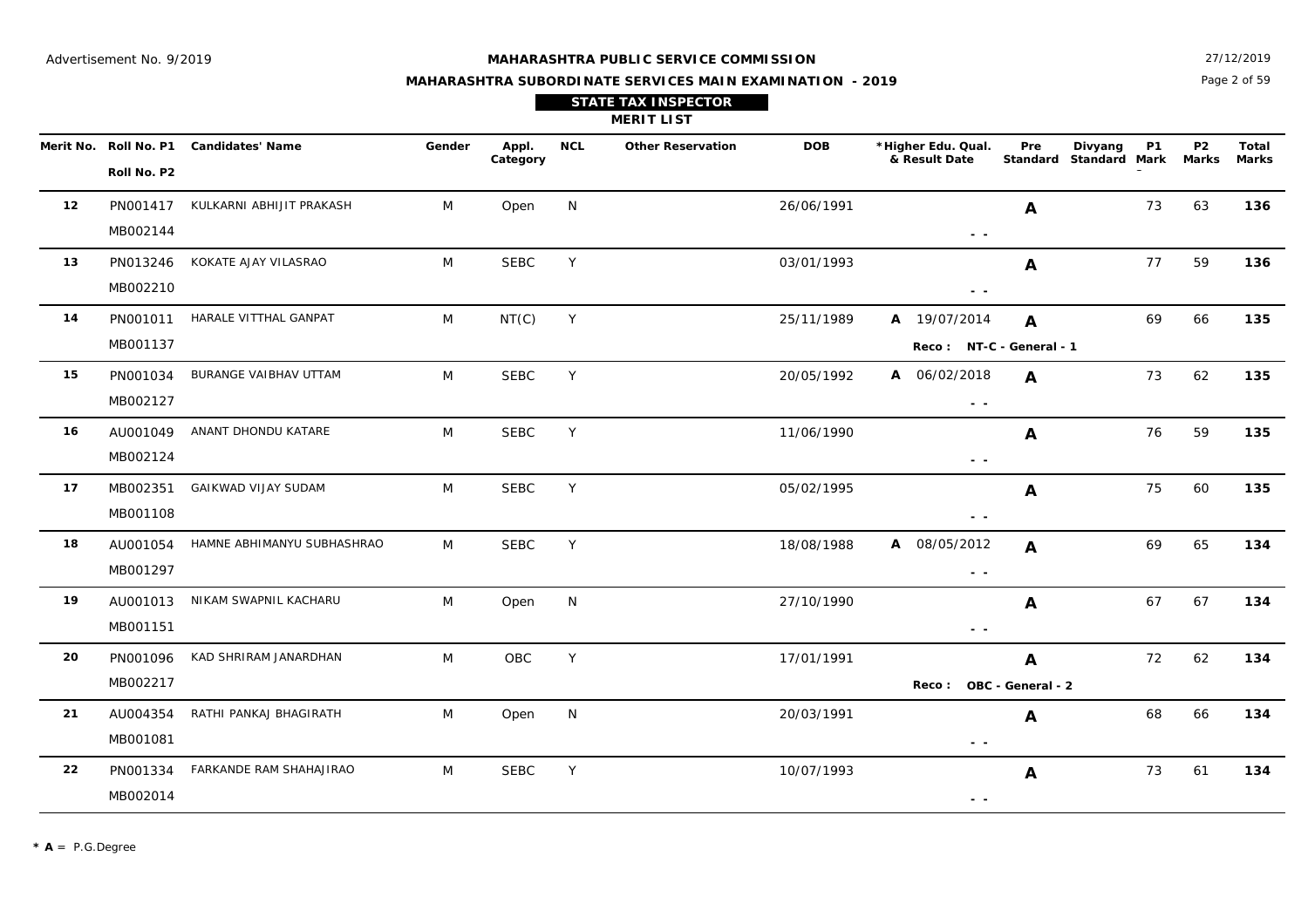Page 3 of 59 27/12/2019

## **MAHARASHTRA SUBORDINATE SERVICES MAIN EXAMINATION - 2019 STATE TAX INSPECTOR**

|    |                      |                                        |        |                   |            | <b>MERIT LIST</b>        |            |                                                                                 |                        |                                                |                    |                       |
|----|----------------------|----------------------------------------|--------|-------------------|------------|--------------------------|------------|---------------------------------------------------------------------------------|------------------------|------------------------------------------------|--------------------|-----------------------|
|    | Roll No. P2          | Merit No. Roll No. P1 Candidates' Name | Gender | Appl.<br>Category | <b>NCL</b> | <b>Other Reservation</b> | <b>DOB</b> | *Higher Edu. Qual.<br>& Result Date                                             | Pre                    | Divyang<br><b>P1</b><br>Standard Standard Mark | <b>P2</b><br>Marks | Total<br><b>Marks</b> |
| 23 | PN001027<br>MB002020 | LAD VIJAY POPAT                        | M      | <b>SEBC</b>       | Y          |                          | 29/07/1993 | $\sim$ $\sim$                                                                   | $\boldsymbol{A}$       | 73                                             | 61                 | 134                   |
| 24 | PN013258<br>MB002164 | KALE SHUBHAM SANJAY                    | M      | SC                | N          |                          | 28/12/1994 | Reco: SC - General - 1                                                          | J                      | 75                                             | 59                 | 134                   |
| 25 | PN001424<br>MB001015 | DHAVALE ASHISH DILIP                   | M      | <b>SEBC</b>       | Y          |                          | 19/10/1995 | $ -$                                                                            | A                      | 71                                             | 63                 | 134                   |
| 26 | PN001392<br>MB002170 | MUKUL MUKUNDRAO VITEKAR                | M      | Open              | N          |                          | 22/11/1995 | $\sim$ $-$                                                                      | $\boldsymbol{A}$       | 76                                             | 58                 | 134                   |
| 27 | PN001384<br>MB001257 | NAWALE ARUN SHIVAJI                    | M      | Open              | N          |                          | 22/11/1985 | A 02/08/2011<br>$\sim$ $\sim$                                                   | $\boldsymbol{A}$       | 72                                             | 61                 | 133                   |
| 28 | PN001029<br>MB001156 | KALE VIJAY ASHOK                       | M      | OBC               | Y          |                          | 19/06/1991 | <b>Reco:</b>                                                                    | A<br>OBC - General - 3 | 69                                             | 64                 | 133                   |
| 29 | PN013239<br>MB002222 | Baheti Amol Omprakash                  | M      | Open              | N          |                          | 23/05/1992 | $\sim$ $\sim$                                                                   | A                      | 62                                             | 71                 | 133                   |
| 30 | PN001133<br>MB002005 | SHAIKH SAMEER NABAB                    | M      | Open              | N          |                          | 25/05/1993 | $\frac{1}{2} \left( \frac{1}{2} \right) \frac{1}{2} \left( \frac{1}{2} \right)$ | $\mathbf{A}$           | 74                                             | 59                 | 133                   |
| 31 | PN001192<br>MB001211 | THORAT PRATIK CHANDRAKANT              | M      | <b>SEBC</b>       | Y          |                          | 30/07/1994 | $\frac{1}{2} \left( \frac{1}{2} \right) \frac{1}{2} \left( \frac{1}{2} \right)$ | A                      | 72                                             | 61                 | 133                   |
| 32 | PN001277<br>MB002064 | DESHMUKH MAHESH SANTOSH                | M      | Open              | N          |                          | 10/03/1997 | $\sim$ $\sim$                                                                   | A                      | 74                                             | 59                 | 133                   |
| 33 | PN001418<br>MB002328 | PAKHARE ABHIJIT GAHININATH             | M      | NT(D)             | Y          |                          | 30/06/1997 | Reco: NT-D - General - 1                                                        | A                      | 69                                             | 64                 | 133                   |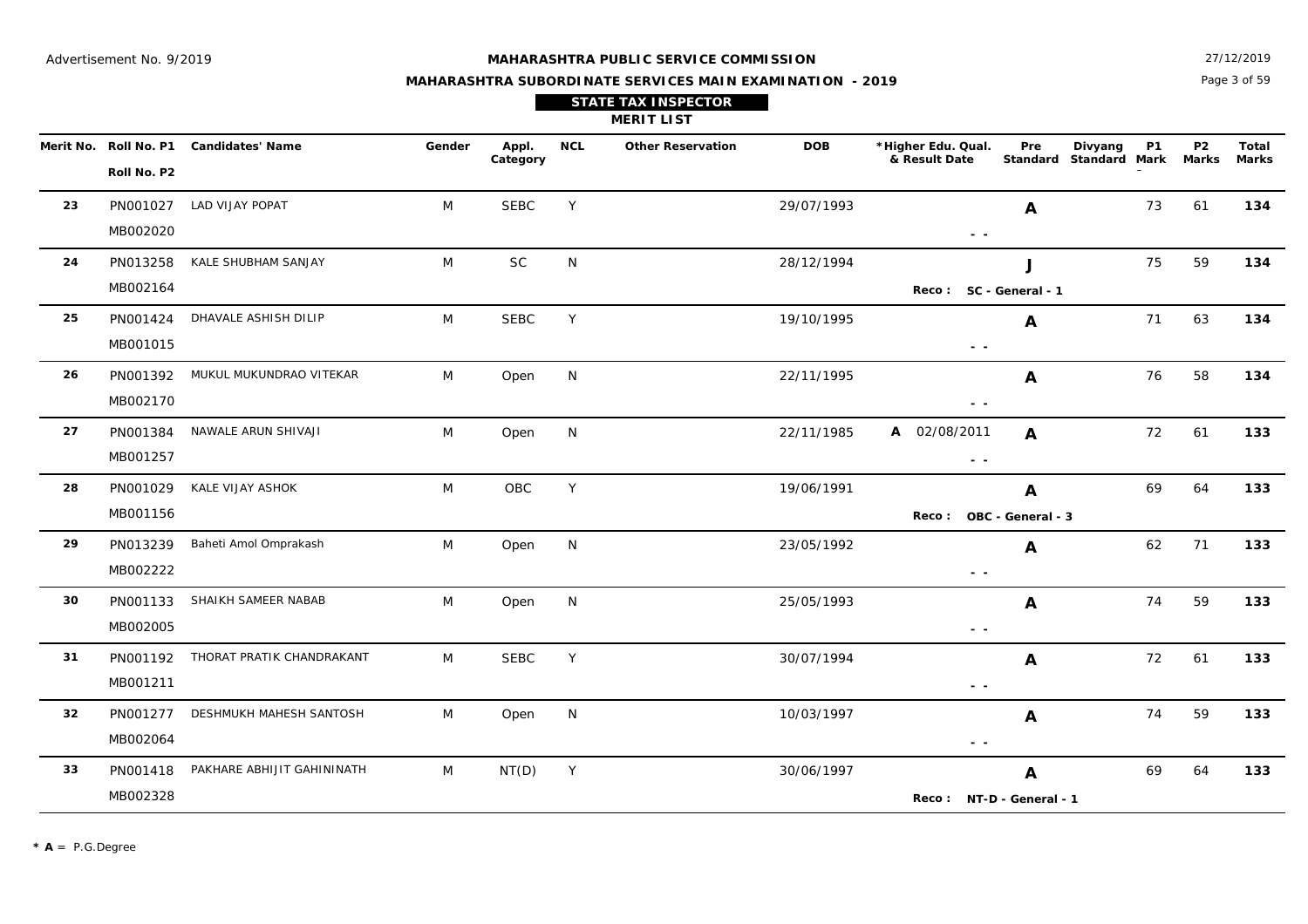Page 4 of 59 27/12/2019

**P2**

DOB \*Higher Edu. Qual. Pre Divyang P1 P2 Total

**Pre**

## **MAHARASHTRA SUBORDINATE SERVICES MAIN EXAMINATION - 2019 STATE TAX INSPECTOR**

**MERIT LIST**

**NCL Other Reservation**

SEBC

|    | Roll No. P2          | rit No. Roll No. P1 Candidates' Name | Gender | Appl.<br>Category | <b>NCL</b> | <b>Other Reservation</b> | <b>DOB</b> | *Higher Edu. Qual.<br>& Result Date                                               | Pre          | Divyang<br><b>P1</b><br>Standard Standard Mark | P2<br>Marks | Total<br>Marks |
|----|----------------------|--------------------------------------|--------|-------------------|------------|--------------------------|------------|-----------------------------------------------------------------------------------|--------------|------------------------------------------------|-------------|----------------|
| 34 | PN001361<br>MB002077 | CHINDHE AMOL LAXMAN                  | M      | NT(C)             | Y          |                          | 03/07/1991 | $\sim$ $\sim$                                                                     | A            | 75                                             | 57          | 132            |
| 35 | PN001291<br>MB002268 | KANDHARKAR OMKAR SUDHIRRAO           | M      | Open              | N          |                          | 13/10/1993 | $\sim$ $-$                                                                        | A            | 77                                             | 55          | 132            |
| 36 | AU001042<br>MB001312 | SABLE MANGESH DASHARATH              | M      | <b>SEBC</b>       | Y          |                          | 07/05/1995 | $\sim$ $\sim$                                                                     | A            | 67                                             | 65          | 132            |
| 37 | PN001131<br>MB002062 | Sandip Sukhadev Kadam                | M      | <b>SEBC</b>       | Y          |                          | 02/06/1988 | A 09/09/2016<br>$\sim$ $\sim$                                                     | A            | 79                                             | 52          | 131            |
| 38 | PN001108<br>MB002148 | KORATKAR SHASHANK SHIVAJIRAO         | M      | <b>SEBC</b>       | Y          |                          | 05/12/1985 | $\sim$ $\sim$                                                                     | A            | 70                                             | 61          | 131            |
| 39 | PN001012<br>MB001024 | Patil Vishwajeet Vijay               | M      | <b>SEBC</b>       | Y          |                          | 28/10/1992 | $\frac{1}{2} \left( \frac{1}{2} \right) = \frac{1}{2} \left( \frac{1}{2} \right)$ | A            | 67                                             | 64          | 131            |
| 40 | AU001048<br>MB002335 | KAWDE RAVI HANUMANT                  | M      | <b>SEBC</b>       | Y          |                          | 20/05/1995 | $\sim$ $\sim$                                                                     | $\mathbf{A}$ | 74                                             | 57          | 131            |
| 41 | PN001265<br>MB001219 | MASKE ONKAR BALKRISHNA               | M      | <b>SEBC</b>       | Y          |                          | 20/10/1996 | $ -$                                                                              | A            | 74                                             | 57          | 131            |
| 42 | PN001053<br>MB001175 | chavan swapnil pandurang             | M      | <b>SEBC</b>       | Y          |                          | 05/07/1989 | $\sim$ $-$                                                                        | $\mathbf{A}$ | 65                                             | 65          | 130            |
| 43 | PN013219<br>MB001274 | KALDATE KALYAN ASARAM                | M      | <b>SEBC</b>       | Y          |                          | 11/12/1989 | $ -$                                                                              | A            | 72                                             | 58          | 130            |

M SEBC Y 02/10/1990 **A** 65 65 **130** 

Y 1990 **A** 65 65 65

 **- -** 

**A**

PN001253

NALAWADE JYOTIRAM LAHU M

**44**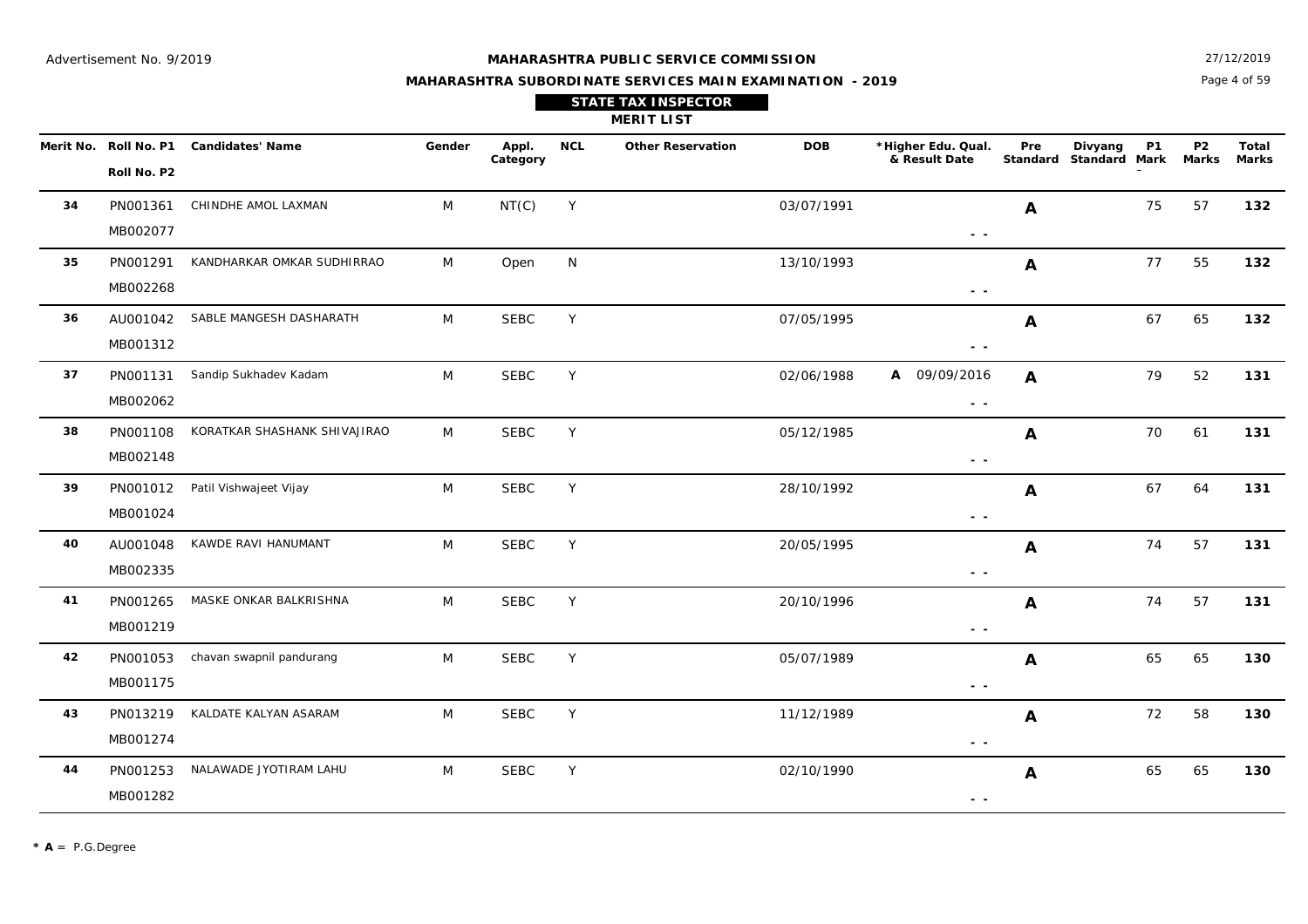Page 5 of 59 27/12/2019

#### **MAHARASHTRA SUBORDINATE SERVICES MAIN EXAMINATION - 2019**

|  | <b>STATE TAX INSPECTOR</b> |  |  |
|--|----------------------------|--|--|
|  |                            |  |  |

**MERIT LIST**

|    | Roll No. P2          | Merit No. Roll No. P1 Candidates' Name | Gender | Appl.<br>Category | <b>NCL</b> | <b>Other Reservation</b> | <b>DOB</b> | *Higher Edu. Qual.<br>& Result Date | Pre          | Divyang<br><b>P1</b><br>Standard Standard Mark | P <sub>2</sub><br>Marks | Total<br><b>Marks</b> |
|----|----------------------|----------------------------------------|--------|-------------------|------------|--------------------------|------------|-------------------------------------|--------------|------------------------------------------------|-------------------------|-----------------------|
| 45 | MB002065             | PN001194 JAGTAP PRASHANT POPATRAO      | M      | <b>SEBC</b>       | Y          |                          | 24/10/1992 | $\sim$ $-$                          | $\mathbf{A}$ | 67                                             | 63                      | 130                   |
| 46 | PN001196<br>MB001026 | DHORE PRASHANT SHRIKRISHNA             | M      | OBC               | Y          |                          | 07/07/1993 | $ -$                                | $\mathbf{A}$ | 69                                             | 61                      | 130                   |
| 47 | PN001201<br>MB001201 | JADHAV PRAMOD BAPURAO                  | M      | OBC               | Y          |                          | 27/09/1994 | - -                                 | A            | 73                                             | 57                      | 130                   |
| 48 | PN001203<br>MB002163 | SAVANT PRAMOD NIVRUTTI                 | M      | OBC               | Y          |                          | 19/07/1988 | A 20/08/2013<br>$\sim$ $\sim$       | A            | 60                                             | 69                      | 129                   |
| 49 | MB002229             | AU001016 SHINDE KRISHNA LAXMANRAO      | M      | OBC               | Y          |                          | 25/06/1986 | A 14/08/2014<br>$\sim$ $\sim$       | A            | 67                                             | 62                      | 129                   |
| 50 | MB001068             | AU004347 Lande Amol Chandrabhan        | M      | Open              | N          |                          | 08/02/1988 | A 26/11/2015<br>$\sim$ $\sim$       | A            | 70                                             | 59                      | 129                   |
| 51 | PN001071<br>MB002056 | Patil Suhas Anand                      | M      | <b>SEBC</b>       | Y          |                          | 25/05/1990 | $\sim$ $\sim$                       | A            | 73                                             | 56                      | 129                   |
| 52 | PN001177<br>MB002041 | Dhamdhere Rahul Kailas                 | M      | <b>SEBC</b>       | Y          |                          | 21/04/1991 | $\sim$ $\sim$                       | $\mathbf{A}$ | 62                                             | 67                      | 129                   |
| 53 | PN001321<br>MB001089 | GHULE ASHA DADABHAU                    | F      | OBC               | Y          | Female                   | 23/03/1992 | Reco: OPEN - Female - 1             | $\mathbf B$  | 65                                             | 64                      | 129                   |
| 54 | PN001292<br>MB001174 | KOLEKAR ISHWAR BABAN                   | M      | NT(C)             | Y          |                          | 20/04/1992 | $\sim$ $\sim$                       | $\mathbf{A}$ | 68                                             | 61                      | 129                   |
| 55 | PN001198<br>MB002069 | SANKPAL PRASAD TUKARAM                 | M      | <b>SEBC</b>       | Y          |                          | 27/03/1993 | - -                                 | A            | 68                                             | 61                      | 129                   |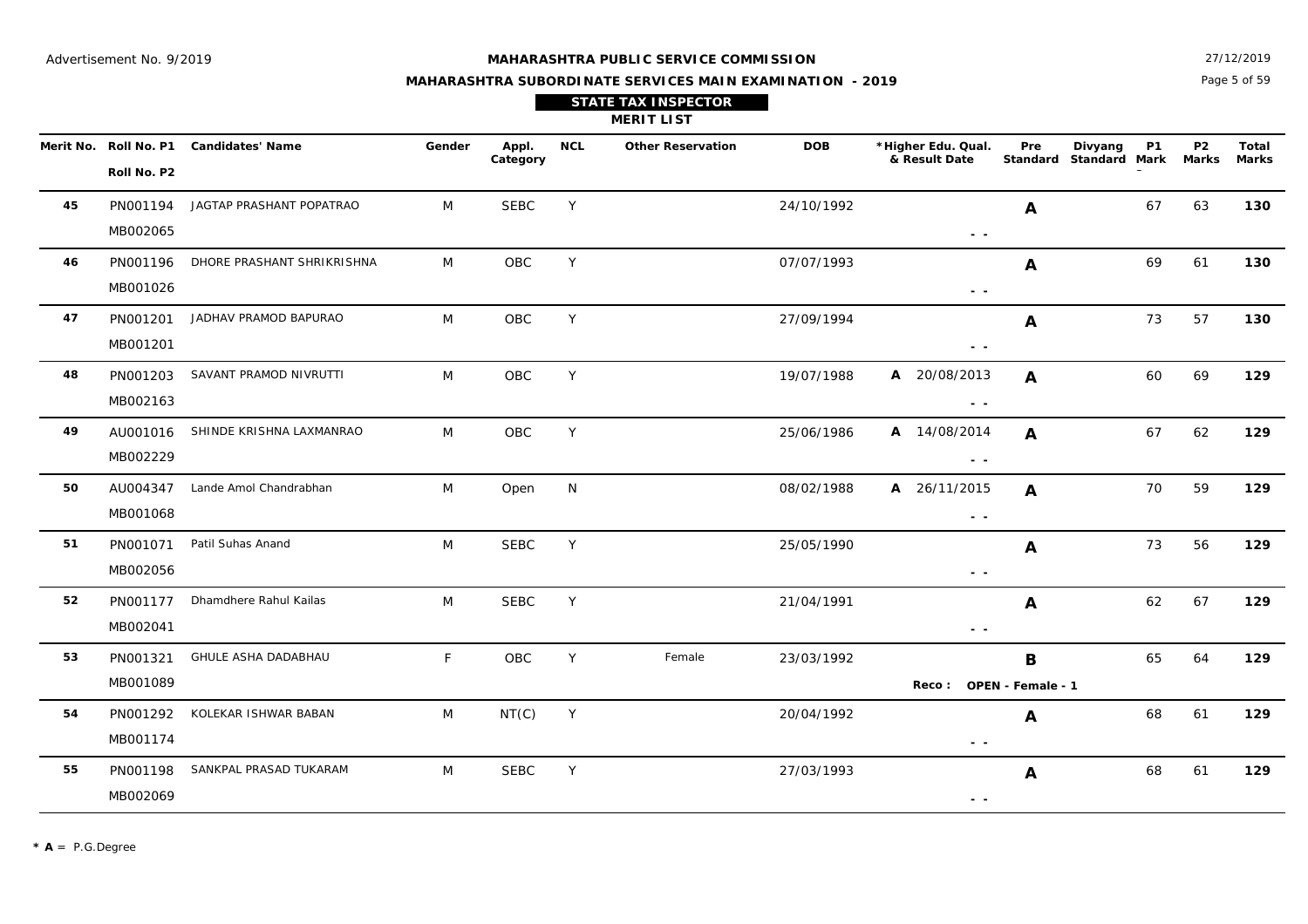Page 6 of 59 27/12/2019

## **MAHARASHTRA SUBORDINATE SERVICES MAIN EXAMINATION - 2019 STATE TAX INSPECTOR**

|    | <b>MERIT LIST</b><br>Merit No. Roll No. P1 Candidates' Name |                            |        |                   |            |                                                      |            |                                                                                 |              |                                                                                  |                                |                |  |
|----|-------------------------------------------------------------|----------------------------|--------|-------------------|------------|------------------------------------------------------|------------|---------------------------------------------------------------------------------|--------------|----------------------------------------------------------------------------------|--------------------------------|----------------|--|
|    | Roll No. P2                                                 |                            | Gender | Appl.<br>Category | <b>NCL</b> | <b>Other Reservation</b>                             | <b>DOB</b> | *Higher Edu. Qual.<br>& Result Date                                             | Pre          | Divyang<br><b>P1</b><br>Standard Standard Mark                                   | P <sub>2</sub><br><b>Marks</b> | Total<br>Marks |  |
| 56 | PN013250<br>MB002271                                        | patil nutan namdev         | F      | <b>SEBC</b>       | Y          | Female                                               | 15/06/1993 | Reco: OPEN - Female - 2                                                         | B            | 75                                                                               | 54                             | 129            |  |
| 57 | PN001158<br>MB002226                                        | BHABAD RAVINDRA BALASAHEB  | M      | NT(D)             | Y          |                                                      | 26/02/1995 | $\frac{1}{2} \left( \frac{1}{2} \right) \frac{1}{2} \left( \frac{1}{2} \right)$ | A            | 67                                                                               | 62                             | 129            |  |
| 58 | PN001095<br>MB001111                                        | BAHAKAR SHUBHAM SHANKARRAO | M      | OBC               | Y          |                                                      | 30/06/1995 | $\sim$ $\sim$                                                                   | A            | 69                                                                               | 60                             | 129            |  |
| 59 | PN001357<br>MB002316                                        | DEBADWAR AMOL GOVIND       | M      | Open              | N          |                                                      | 05/05/1988 | A 15/07/2014<br>$\sim$ $\sim$                                                   | $\mathbf{A}$ | 68                                                                               | 60                             | 128            |  |
| 60 | PN001241<br>MB002018                                        | <b>NILESH</b>              | M      | <b>SEBC</b>       | Y          |                                                      | 21/11/1992 | $ -$                                                                            | A            | 69                                                                               | 59                             | 128            |  |
| 61 | PN001146<br>MB001197                                        | khutwad sachin shankar     | M      | <b>SEBC</b>       | Y          |                                                      | 17/02/1993 | $\frac{1}{2} \left( \frac{1}{2} \right) = \frac{1}{2}$                          | A            | 72                                                                               | 56                             | 128            |  |
| 62 | MB001010<br>MB002278                                        | ANUSE SHAMA GANPAT         | F      | NT(C)             | Y          | Female                                               | 19/08/1995 | Reco: OPEN - Female - 3                                                         | B            | 74                                                                               | 54                             | 128            |  |
| 63 | PN001373<br>MB001192                                        | BHADANE PRATIK SANJAY      | M      | OBC               | Y          |                                                      | 13/01/1996 | $\sim$ $-$                                                                      | A            | 74                                                                               | 54                             | 128            |  |
| 64 | MB001001<br>MB002357                                        | SHINDE YOGRAJ VISHWAS      | M      | <b>SEBC</b>       | Y          |                                                      | 22/01/1996 | $\sim$ $\sim$                                                                   | A            | 65                                                                               | 63                             | 128            |  |
| 65 | PN013011<br>MB002406                                        | MORE BIPIN BABANRAO        | M      | Open              | N          | Divyang Locomotor<br>Disability or Cerebral<br>Palsy | 21/05/1988 | $\mathbf{1}$                                                                    | <b>N</b>     | <b>QUALIFY</b><br>72<br>Reco: Divyang - Locomotor Disability or Cerebral Palsy - | 55                             | 127            |  |
| 66 | PN001237<br>MB001056                                        | NETAJI PURUSHOTTAM RAYAJI  | M      | <b>SEBC</b>       | Y          |                                                      | 15/09/1989 | $\sim$ $\sim$                                                                   | A            | 77                                                                               | 50                             | 127            |  |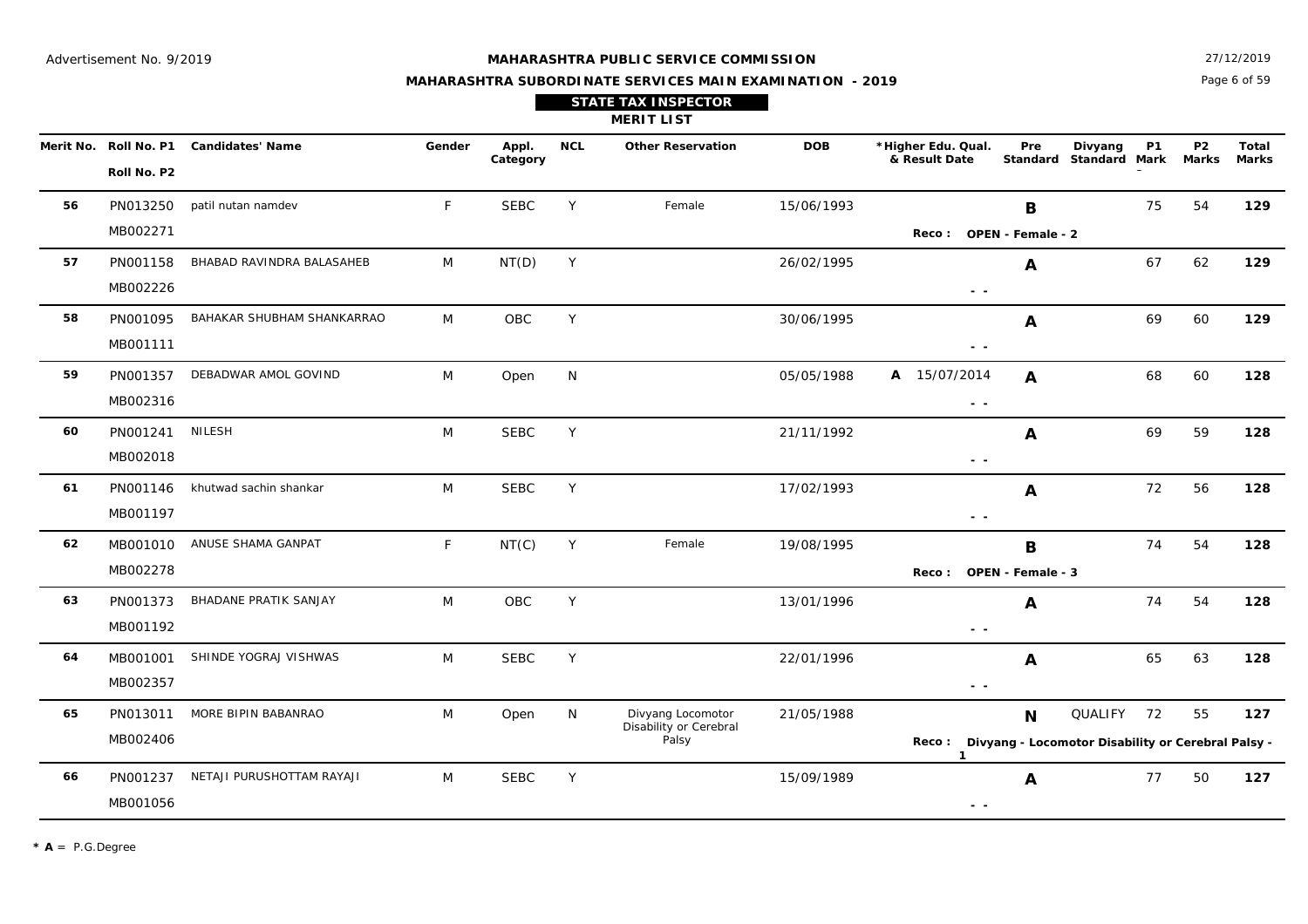Page 7 of 59 27/12/2019

|                   |            | <b>STATE TAX INSPECTOR</b><br><b>MERIT LIST</b> |            |                                     |            |                                   |           |                         |              |
|-------------------|------------|-------------------------------------------------|------------|-------------------------------------|------------|-----------------------------------|-----------|-------------------------|--------------|
| Appl.<br>Category | <b>NCL</b> | <b>Other Reservation</b>                        | <b>DOB</b> | *Higher Edu. Qual.<br>& Result Date | <b>Pre</b> | Divvang<br>Standard Standard Mark | <b>P1</b> | P <sub>2</sub><br>Marks | Tota<br>Mark |

|    | Roll No. P2 | Merit No. Roll No. P1 Candidates' Name | Gender | Appl.<br>Category | <b>NCL</b> | <b>Other Reservation</b> | <b>DOB</b> | *Higher Edu. Qual.<br>& Result Date | Pre                | Divyang<br>Standard Standard Mark | <b>P1</b> | P <sub>2</sub><br><b>Marks</b> | <b>Total</b><br><b>Marks</b> |
|----|-------------|----------------------------------------|--------|-------------------|------------|--------------------------|------------|-------------------------------------|--------------------|-----------------------------------|-----------|--------------------------------|------------------------------|
| 67 |             | MB001052 KAWARE PRASHANT PRAKASHAPPA   | M      | <b>OBC</b>        | Y          |                          | 06/12/1991 |                                     | A                  |                                   | 72        | 55                             | 127                          |
|    | MB002264    |                                        |        |                   |            |                          |            | $\sim$ $\sim$                       |                    |                                   |           |                                |                              |
| 68 |             | MB002342 RAUT AJAY SHANKAR             | M      | OBC               | Y          |                          | 10/04/1992 |                                     | A                  |                                   | 65        | 62                             | 127                          |
|    | MB002066    |                                        |        |                   |            |                          |            | $\sim$ $\sim$                       |                    |                                   |           |                                |                              |
| 69 | AU004356    | TATIKONDALWAR NANDESHWAR<br>ASHOKRAO   | M      | <b>SBC</b>        | Y          |                          | 28/08/1992 |                                     | J                  |                                   | 73        | 54                             | 127                          |
|    | MB002214    |                                        |        |                   |            |                          |            | Reco: SBC - General - 1             |                    |                                   |           |                                |                              |
| 70 | PN001052    | Ghadage Swapnil Prakash                | M      | <b>SEBC</b>       | Y          |                          | 04/07/1993 |                                     | A                  |                                   | 73        | 54                             | 127                          |
|    | MB002001    |                                        |        |                   |            |                          |            | $\sim$ $\sim$                       |                    |                                   |           |                                |                              |
| 71 | PN001107    | BHILARE SHEKHAR SHAMRAO                | M      | <b>SEBC</b>       | Y          |                          | 26/05/1994 |                                     | A                  |                                   | 69        | 58                             | 127                          |
|    | MB002245    |                                        |        |                   |            |                          |            | $ -$                                |                    |                                   |           |                                |                              |
| 72 |             | PN001118 SATVAN RAVI INDALSING         | M      | DT(A)             | Y          |                          | 03/05/1995 |                                     | A                  |                                   | 73        | 54                             | 127                          |
|    | MB002371    |                                        |        |                   |            |                          |            | <b>Reco:</b>                        | DT-A - General - 1 |                                   |           |                                |                              |
| 73 |             | PN001028 JADHAV VIJAY DATTATRAY        | M      | <b>SEBC</b>       | Y          |                          | 19/01/1996 |                                     | A                  |                                   | 73        | 54                             | 127                          |
|    | MB002187    |                                        |        |                   |            |                          |            | $\sim$ $\sim$                       |                    |                                   |           |                                |                              |
| 74 | PN013212    | PRAVIN SHIVAYOGI WALI                  | M      | Open              | N          |                          | 23/06/1986 | A 14/02/2012                        | $\mathbf{A}$       |                                   | 65        | 61                             | 126                          |
|    | MB002106    |                                        |        |                   |            |                          |            | $\sim$ $\sim$                       |                    |                                   |           |                                |                              |
| 75 | MB002329    | PRASHANT GORAKSH KHEDKAR               | M      | <b>SBC</b>        | Y          |                          | 17/02/1982 |                                     | J                  |                                   | 68        | 58                             | 126                          |
|    | MB002312    |                                        |        |                   |            |                          |            | $\sim$ $\sim$                       |                    |                                   |           |                                |                              |
| 76 | MB001028    | BAGAL MANGESH KISAN                    | M      | <b>SEBC</b>       | Y          |                          | 10/03/1984 |                                     | A                  |                                   | 65        | 61                             | 126                          |
|    | MB001170    |                                        |        |                   |            |                          |            | $\sim$ $\sim$                       |                    |                                   |           |                                |                              |
| 77 | NG002267    | JANJAL ACHAL PRAKASH                   | M      | <b>SC</b>         | N          |                          | 17/08/1985 |                                     | J                  |                                   | 75        | 51                             | 126                          |
|    | MB001149    |                                        |        |                   |            |                          |            | Reco: SC - General - 2              |                    |                                   |           |                                |                              |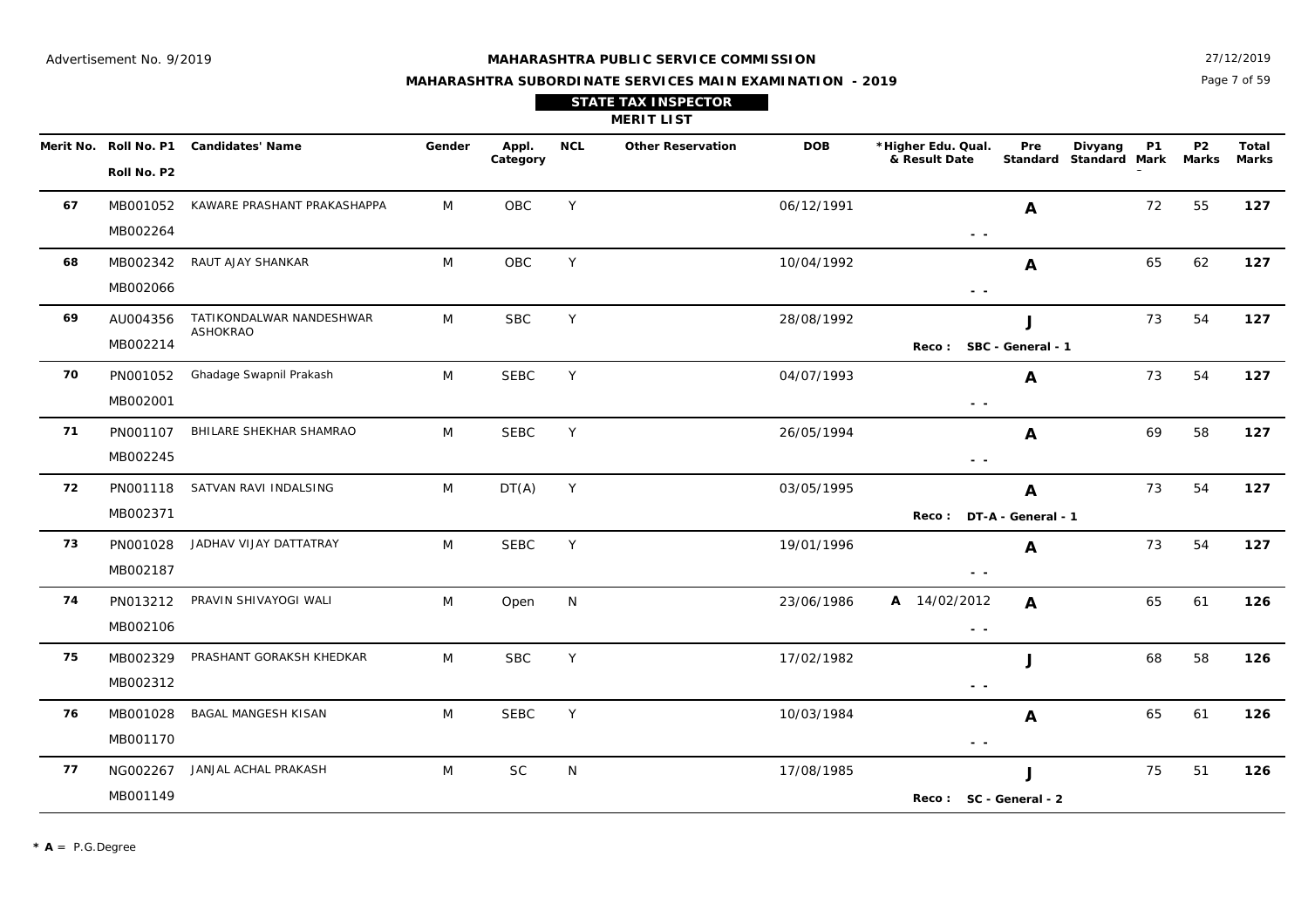Page 8 of 59 27/12/2019

|           |             |                         |        |                   |     | <b>STATE TAX INSPECTOR</b><br><b>MERIT LIST</b> |            |                                     |                 |                          |           |                    |              |
|-----------|-------------|-------------------------|--------|-------------------|-----|-------------------------------------------------|------------|-------------------------------------|-----------------|--------------------------|-----------|--------------------|--------------|
| Merit No. | Roll No. P1 | <b>Candidates' Name</b> | Gender | Appl.<br>Category | NCL | <b>Other Reservation</b>                        | <b>DOB</b> | *Higher Edu. Qual.<br>& Result Date | Pre<br>Standard | Divyang<br>Standard Mark | <b>P1</b> | <b>P2</b><br>Marks | Tota<br>Mark |
|           | ________    |                         |        |                   |     |                                                 |            |                                     |                 |                          |           |                    |              |

|    | Roll No. P2 | Merit No. Roll No. P1 Candidates' Name | Gender      | Appl.<br>Category | <b>NCL</b> | <b>Other Reservation</b> | <b>DOB</b> | *Higher Edu. Qual.<br>& Result Date                                               | Pre              | Divyang<br>Standard Standard Mark Marks | <b>P1</b> | P <sub>2</sub> | Total<br><b>Marks</b> |
|----|-------------|----------------------------------------|-------------|-------------------|------------|--------------------------|------------|-----------------------------------------------------------------------------------|------------------|-----------------------------------------|-----------|----------------|-----------------------|
| 78 | PN001104    | SAWANT SHITAL SANTAJIRAO               | F           | <b>SEBC</b>       | Y          | Female                   | 23/10/1988 |                                                                                   | В                |                                         | 72        | 54             | 126                   |
|    | MB002263    |                                        |             |                   |            |                          |            | Reco: SEBC - Female - 1                                                           |                  |                                         |           |                |                       |
| 79 |             | PN001275 TAKALE MAHESH MAHADEO         | M           | <b>SEBC</b>       | Y          |                          | 17/04/1991 |                                                                                   | A                |                                         | 72        | 54             | 126                   |
|    | MB001191    |                                        |             |                   |            |                          |            | $\frac{1}{2} \left( \frac{1}{2} \right) = \frac{1}{2}$                            |                  |                                         |           |                |                       |
| 80 | PN013232    | DHUMAL RAHUL ANNASAHEB                 | M           | <b>SEBC</b>       | Y          |                          | 24/06/1991 |                                                                                   | A                |                                         | 69        | 57             | 126                   |
|    | MB002010    |                                        |             |                   |            |                          |            | $\sim$ $-$                                                                        |                  |                                         |           |                |                       |
| 81 | PN001358    | Darade Dipak Jagannath                 | M           | NT(D)             | Y          |                          | 02/10/1991 |                                                                                   | A                |                                         | 67        | 59             | 126                   |
|    | MB001168    |                                        |             |                   |            |                          |            | $\frac{1}{2} \left( \frac{1}{2} \right) = \frac{1}{2} \left( \frac{1}{2} \right)$ |                  |                                         |           |                |                       |
| 82 | PN001258    | THORAVE MAHESH SHAMRAO                 | M           | <b>SEBC</b>       | Y          |                          | 17/01/1992 |                                                                                   | A                |                                         | 64        | 62             | 126                   |
|    | MB002076    |                                        |             |                   |            |                          |            | $ -$                                                                              |                  |                                         |           |                |                       |
| 83 | PN013238    | KAKADE NILESH MARUTI                   | M           | NT(C)             | Y          |                          | 24/04/1992 |                                                                                   | A                |                                         | 61        | 65             | 126                   |
|    | MB001186    |                                        |             |                   |            |                          |            | $\frac{1}{2} \left( \frac{1}{2} \right) = \frac{1}{2} \left( \frac{1}{2} \right)$ |                  |                                         |           |                |                       |
| 84 | PN001404    | SALUNKHE AKSHAY RAMESH                 | M           | <b>SEBC</b>       | Y          |                          | 09/07/1992 |                                                                                   | A                |                                         | 69        | 57             | 126                   |
|    | MB002017    |                                        |             |                   |            |                          |            | $\frac{1}{2} \left( \frac{1}{2} \right) = \frac{1}{2}$                            |                  |                                         |           |                |                       |
| 85 | PN001300    | KAKAD VIJAY DADARAO                    | M           | NT(D)             | Y          |                          | 01/01/1993 |                                                                                   | A                |                                         | 72        | 54             | 126                   |
|    | MB002380    |                                        |             |                   |            |                          |            | $\frac{1}{2} \left( \frac{1}{2} \right) = \frac{1}{2}$                            |                  |                                         |           |                |                       |
| 86 | PN001262    | PATIL MAYUR DHANRAJ                    | M           | OBC               | Y          |                          | 12/10/1993 |                                                                                   | A                |                                         | 72        | 54             | 126                   |
|    | MB002249    |                                        |             |                   |            |                          |            | $\frac{1}{2} \left( \frac{1}{2} \right) = \frac{1}{2} \left( \frac{1}{2} \right)$ |                  |                                         |           |                |                       |
| 87 | PN001140    | KADAM SAGAR YASHWANT                   | M           | OBC               | Y          |                          | 28/01/1994 |                                                                                   | $\boldsymbol{A}$ |                                         | 65        | 61             | 126                   |
|    | MB002236    |                                        |             |                   |            |                          |            | $\sim$ $-$                                                                        |                  |                                         |           |                |                       |
| 88 | PN013254    | SHINDE PALLAVI SIDRAM                  | $\mathsf F$ | <b>SEBC</b>       | Y          | Female                   | 17/06/1994 |                                                                                   | $\, {\bf B}$     |                                         | 74        | 52             | 126                   |
|    | MB001246    |                                        |             |                   |            |                          |            | Reco: SEBC - Female - 2                                                           |                  |                                         |           |                |                       |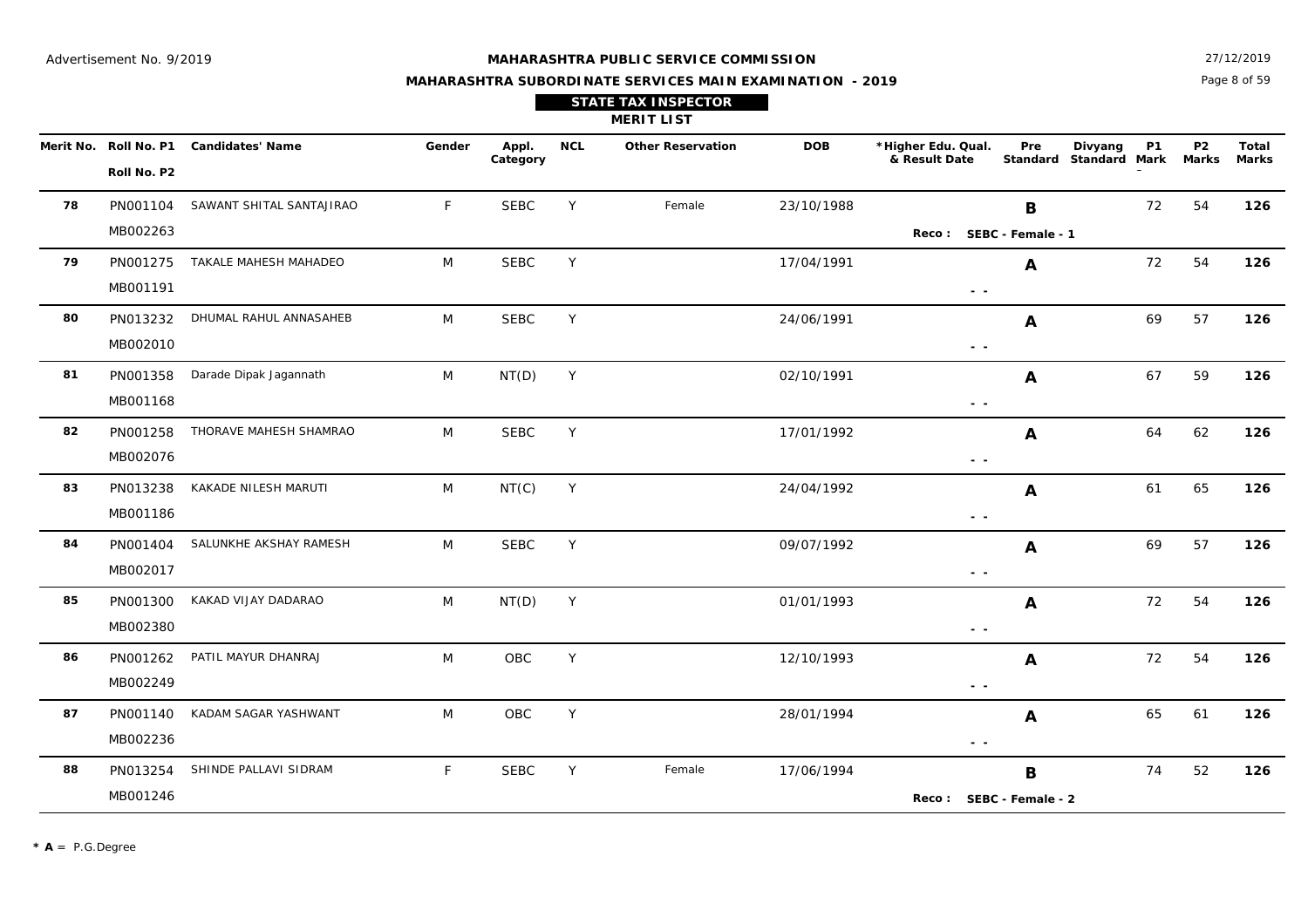**89**

**90**

**91**

**92**

**93**

**94**

**95**

**96**

**97**

**98**

**99**

MB001165

PN013251

MB001292

PN001036

MB001184

NAVGHARE VAIBHAV PANDURANG M

#### **MAHARASHTRA PUBLIC SERVICE COMMISSION**

Page 9 of 59 27/12/2019

**P2**

DOB \*Higher Edu. Qual. Pre Divyang P1 P2 Total

**Pre**

 **- -** 

 **- -** 

 **- -** 

**B**

**A**

### **MAHARASHTRA SUBORDINATE SERVICES MAIN EXAMINATION - 2019 STATE TAX INSPECTOR**

**MERIT LIST**

**NCL Other Reservation**

OBC

OBC

|   | No. Roll No. P1 | <b>Candidates' Name</b>     | Gender | Appl.<br>Category | <b>NCL</b> | <b>Other Reservation</b> | <b>DOB</b> | *Higher Edu. Qual.<br>& Result Date | Pre              | Divyang<br>P1<br>Standard Standard Mark | P <sub>2</sub><br><b>Marks</b> | Total<br><b>Marks</b> |
|---|-----------------|-----------------------------|--------|-------------------|------------|--------------------------|------------|-------------------------------------|------------------|-----------------------------------------|--------------------------------|-----------------------|
|   | Roll No. P2     |                             |        |                   |            |                          |            |                                     |                  |                                         |                                |                       |
| 9 | PN001187        | RANDIVE PRAVIN UMAKANT      | M      | <b>SEBC</b>       | Y          |                          | 11/10/1994 |                                     | A                | 69                                      | 57                             | 126                   |
|   | MB002282        |                             |        |                   |            |                          |            | $\sim$ $\sim$                       |                  |                                         |                                |                       |
| 0 | PN013213        | BHALKE AMOL RAGHUNATHRAO    | M      | <b>SEBC</b>       | Y          |                          | 15/05/1987 | 26/02/2014<br>A                     | A                | 62                                      | 63                             | 125                   |
|   | MB002173        |                             |        |                   |            |                          |            | $\sim$ $-$                          |                  |                                         |                                |                       |
| 1 | PN001116        | Holkar Sayali Mugutrao      | F      | OBC               | Y          | Female                   | 19/09/1989 |                                     | B                | 70                                      | 55                             | 125                   |
|   | MB002178        |                             |        |                   |            |                          |            | Reco :                              | OBC - Female - 1 |                                         |                                |                       |
| 2 | MB001019        | Phatangare Prashant Tukaram | M      | Open              | N          |                          | 22/04/1990 |                                     | A                | 72                                      | 53                             | 125                   |
|   | MB001120        |                             |        |                   |            |                          |            | $\sim$ $-$                          |                  |                                         |                                |                       |
| 3 | PN001112        | Jangde Gaurav Ashok         | M      | OBC               | Y          |                          | 10/06/1990 |                                     | A                | 73                                      | 52                             | 125                   |
|   | MB001037        |                             |        |                   |            |                          |            | $\sim$ $-$                          |                  |                                         |                                |                       |
| 4 | PN001242        | BARGE NILESH RAMCHANDRA     | M      | <b>SEBC</b>       | Y          |                          | 14/03/1991 |                                     | A                | 70                                      | 55                             | 125                   |
|   | MB002128        |                             |        |                   |            |                          |            | $ -$                                |                  |                                         |                                |                       |
| 5 | NG001017        | RAJE SAKET SHRIKANT         | M      | Open              | N          |                          | 27/10/1992 |                                     | A                | 68                                      | 57                             | 125                   |
|   | MB001043        |                             |        |                   |            |                          |            | $ -$                                |                  |                                         |                                |                       |
| 6 | PN001422        | <b>GHORPADE ABHAY ASHOK</b> | M      | <b>SEBC</b>       | Y          |                          | 15/03/1993 |                                     | A                | 67                                      | 58                             | 125                   |
|   | MB001301        |                             |        |                   |            |                          |            | $\sim$ $-$                          |                  |                                         |                                |                       |
|   | PN013249        | KHADE MANISHA DHANAJI       | F      | NT(D)             | Y          | Female                   | 04/06/1993 |                                     | B                | 68                                      | 57                             | 125                   |

VAISHNAVI DILIP PUJARI **F** OBC Y Female 03/07/1993 **R** B 69 56 125

03/07/1993

M OBC Y 26/03/1997 **A** 69 56 **125** 

Y 26/03/1997 **A** 69 56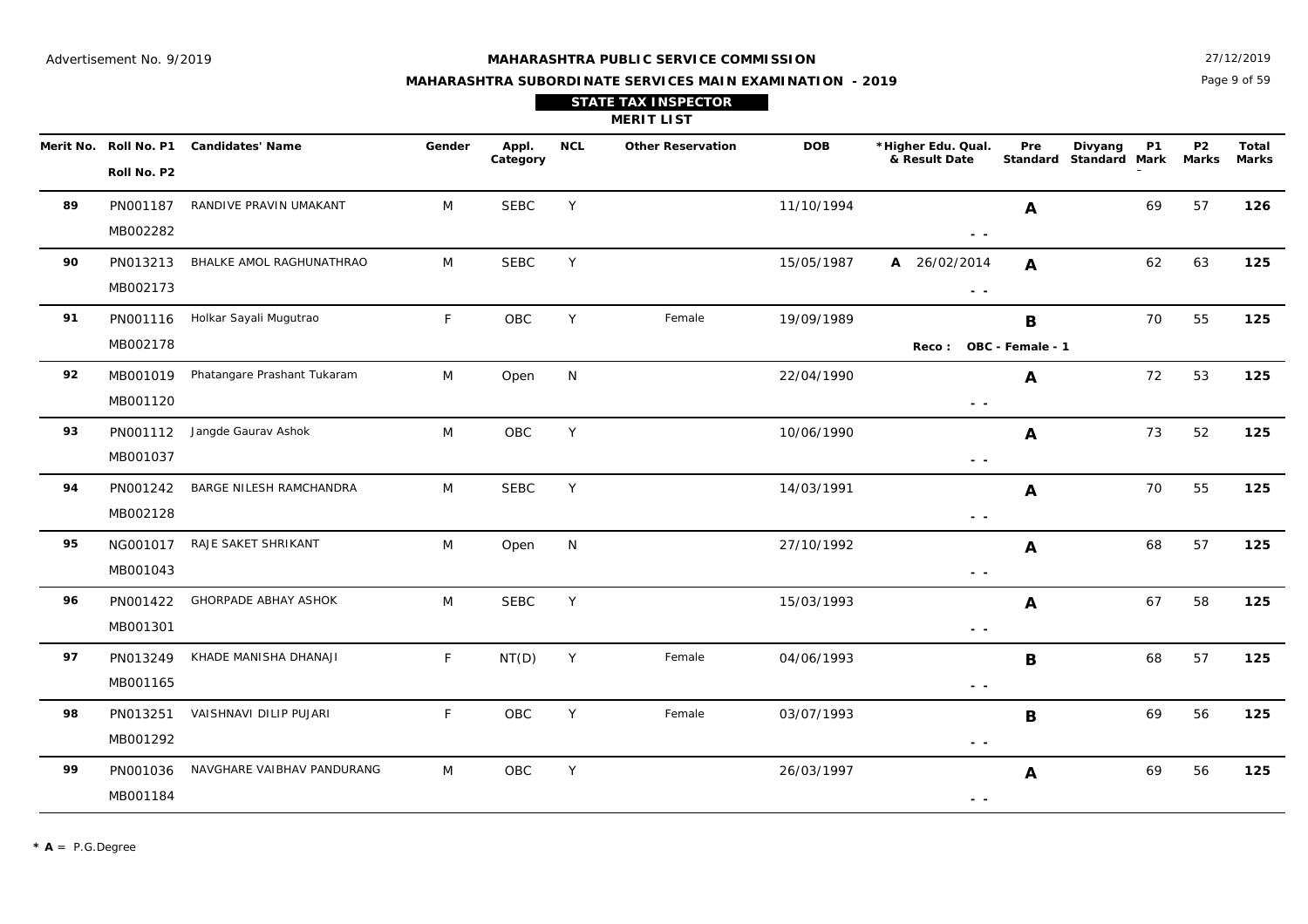Page 10 of 59 27/12/2019

#### **MAHARASHTRA SUBORDINATE SERVICES MAIN EXAMINATION - 2019**

**STATE TAX INSPECTOR**

**MERIT LIST**

|     | Merit No. Roll No. P1<br>Roll No. P2 | <b>Candidates' Name</b>    | Gender | Appl.<br>Category | <b>NCL</b> | <b>Other Reservation</b> | <b>DOB</b> | *Higher Edu. Qual.<br>& Result Date                                             | Pre                                   | Divyang<br>Standard Standard Mark | <b>P1</b> | <b>P2</b><br><b>Marks</b> | <b>Total</b><br><b>Marks</b> |
|-----|--------------------------------------|----------------------------|--------|-------------------|------------|--------------------------|------------|---------------------------------------------------------------------------------|---------------------------------------|-----------------------------------|-----------|---------------------------|------------------------------|
|     |                                      |                            |        |                   |            |                          |            |                                                                                 |                                       |                                   |           |                           |                              |
| 100 | PN001060                             | SHANKARE SURESH NAGNATH    | M      | Open              | N          |                          | 03/05/1986 | A 06/07/2009                                                                    | $\mathbf{A}$                          |                                   | 73        | 51                        | 124                          |
|     | MB002374                             |                            |        |                   |            |                          |            | $\frac{1}{2} \left( \frac{1}{2} \right) \frac{1}{2} \left( \frac{1}{2} \right)$ |                                       |                                   |           |                           |                              |
| 101 | PN001202                             | BHAPKAR PRAMOD JAYWANT     | M      | <b>SEBC</b>       | Y          |                          | 30/11/1988 | 01/07/2016<br>A                                                                 | $\mathbf{A}$                          |                                   | 65        | 59                        | 124                          |
|     | MB002089                             |                            |        |                   |            |                          |            | $ -$                                                                            |                                       |                                   |           |                           |                              |
| 102 | PN013007                             | SALUNKHE JAGDISH BABAN     | M      | <b>SEBC</b>       | Y          | Divyang Blindness or     | 11/12/1981 |                                                                                 | A                                     | QUALIFY                           | 64        | 60                        | 124                          |
|     | MB002403                             |                            |        |                   |            | Low Vision               |            | <b>Reco :</b>                                                                   | Divyang - Blindness or Low Vision - 1 |                                   |           |                           |                              |
| 103 | MB001004                             | godse vaibhav kisan        | M      | <b>SEBC</b>       | Y          |                          | 09/08/1986 |                                                                                 | Α                                     |                                   | 69        | 55                        | 124                          |
|     | MB002258                             |                            |        |                   |            |                          |            | $ -$                                                                            |                                       |                                   |           |                           |                              |
| 104 | AU004348                             | dhekale uma sadashiv       | F.     | NT(C)             | Y          | Female                   | 11/05/1988 |                                                                                 | B                                     |                                   | 66        | 58                        | 124                          |
|     | MB002123                             |                            |        |                   |            |                          |            | $ -$                                                                            |                                       |                                   |           |                           |                              |
| 105 | PN001022                             | KOLEKAR VILAS SHIVAJI      | M      | NT(C)             | Y          |                          | 21/05/1990 |                                                                                 | A                                     |                                   | 68        | 56                        | 124                          |
|     | MB001097                             |                            |        |                   |            |                          |            | $\frac{1}{2} \left( \frac{1}{2} \right) \frac{1}{2} \left( \frac{1}{2} \right)$ |                                       |                                   |           |                           |                              |
| 106 | AU001043                             | KHANDAGALE KRISHNA SUBHASH | M      | <b>SEBC</b>       | Y          |                          | 09/05/1991 |                                                                                 | A                                     |                                   | 71        | 53                        | 124                          |
|     | MB002119                             |                            |        |                   |            |                          |            | $\sim$ $\sim$                                                                   |                                       |                                   |           |                           |                              |
| 107 | PN001285                             | GONDCHAWAR KUNAL SUBHASH   | M      | OBC               | Y          |                          | 04/05/1993 |                                                                                 | A                                     |                                   | 65        | 59                        | 124                          |
|     | MB001315                             |                            |        |                   |            |                          |            | $\sim$ $\sim$                                                                   |                                       |                                   |           |                           |                              |
| 108 | PN013008                             | PATIL AJAY SANJAY          | M      | <b>SEBC</b>       | Y          | Divyang Blindness or     | 02/01/1994 |                                                                                 | $\boldsymbol{A}$                      | <b>QUALIFY</b>                    | 67        | 57                        | 124                          |
|     | MB002409                             |                            |        |                   |            | Low Vision               |            | $\sim$ $\sim$                                                                   |                                       |                                   |           |                           |                              |
| 109 | PN001386                             | ARDAK RAHUL RAMESHWAR      | M      | <b>SBC</b>        | Y          |                          | 08/06/1994 |                                                                                 | A                                     |                                   | 59        | 65                        | 124                          |
|     | MB002100                             |                            |        |                   |            |                          |            | $\sim$ $\sim$                                                                   |                                       |                                   |           |                           |                              |
| 110 | PN001156                             | TAVARE ROHAN RAJENDRA      | M      | <b>SBC</b>        | Y          |                          | 13/06/1995 |                                                                                 | J                                     |                                   | 67        | 57                        | 124                          |
|     | MB001040                             |                            |        |                   |            |                          |            | $ -$                                                                            |                                       |                                   |           |                           |                              |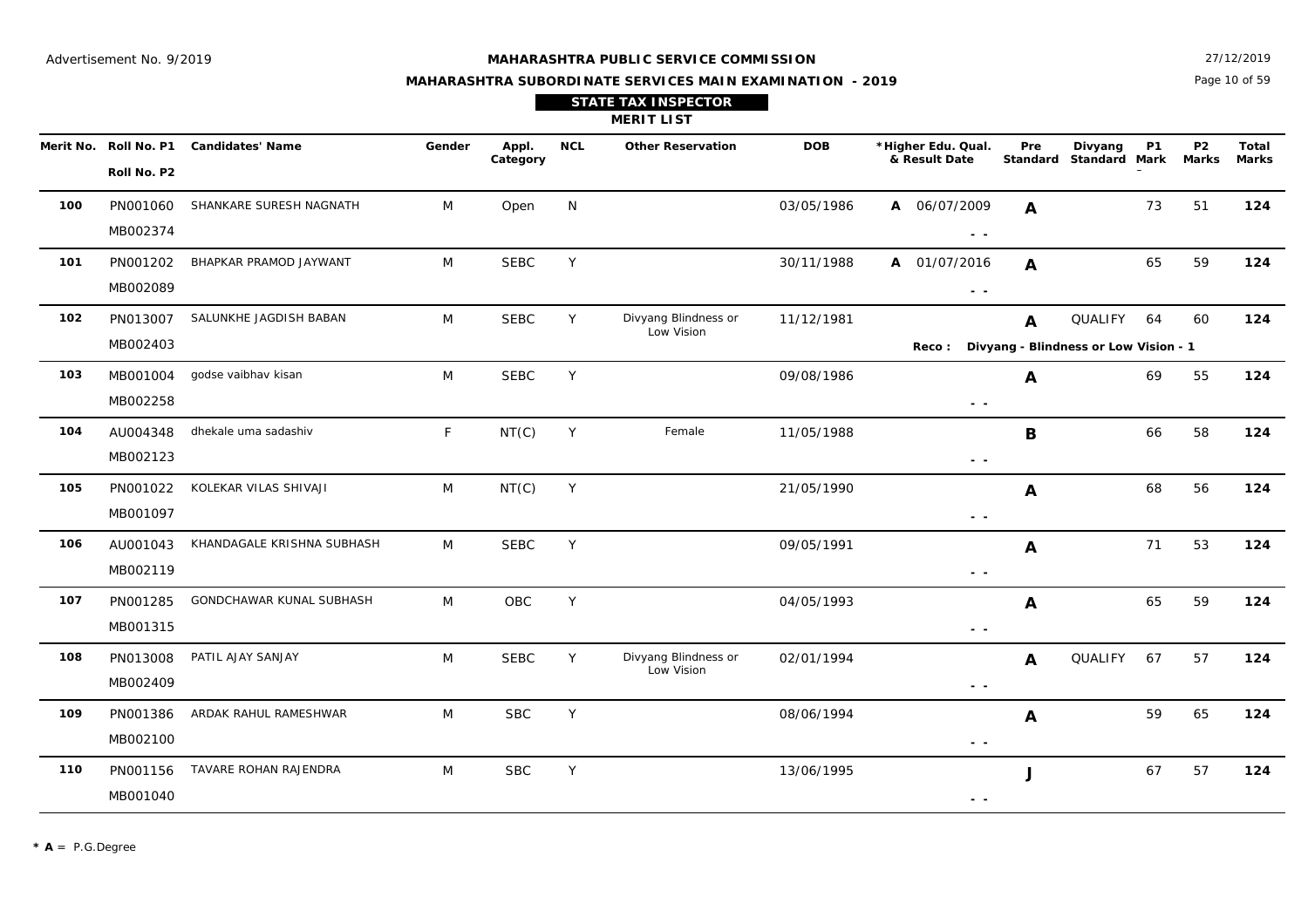Page 11 of 59 27/12/2019

| <b>STATE TAX INSPECTOR</b> |
|----------------------------|
| <b>MERIT LIST</b>          |

|     | Merit No. Roll No. P1 | <b>Candidates' Name</b>        | Gender | Appl.<br>Category | <b>NCL</b> | <b>Other Reservation</b> | <b>DOB</b> | *Higher Edu. Qual.<br>& Result Date                                             | Pre              | <b>P1</b><br>Divyang<br>Standard Standard Mark | P <sub>2</sub><br>Marks | Total<br><b>Marks</b> |
|-----|-----------------------|--------------------------------|--------|-------------------|------------|--------------------------|------------|---------------------------------------------------------------------------------|------------------|------------------------------------------------|-------------------------|-----------------------|
|     | Roll No. P2           |                                |        |                   |            |                          |            |                                                                                 |                  |                                                |                         |                       |
| 111 | MB002355              | DHUMAL YEMAJI GOVIND           | M      | <b>SEBC</b>       | Y          |                          | 01/10/1995 |                                                                                 | $\boldsymbol{A}$ | 67                                             | 57                      | 124                   |
|     | MB002370              |                                |        |                   |            |                          |            | $\sim$ $\sim$                                                                   |                  |                                                |                         |                       |
| 112 | NG001027              | WAGH NIKHIL DILIP              | M      | OBC               | Y          |                          | 25/12/1995 |                                                                                 | $\boldsymbol{A}$ | 69                                             | 55                      | 124                   |
|     | MB002373              |                                |        |                   |            |                          |            | $\sim$ $\sim$                                                                   |                  |                                                |                         |                       |
| 113 | PN001065              | KALE SUNIL SHESHRAO            | M      | OBC               | Y          |                          | 04/11/1996 |                                                                                 | A                | 60                                             | 64                      | 124                   |
|     | MB002085              |                                |        |                   |            |                          |            | $\sim$ $-$                                                                      |                  |                                                |                         |                       |
| 114 | PN001393              | Narhe Amol Dilip               | M      | OBC               | Y.         |                          | 24/03/1988 | A 29/06/2010                                                                    | A                | 69                                             | 54                      | 123                   |
|     | MB001062              |                                |        |                   |            |                          |            | $\sim$ $\sim$                                                                   |                  |                                                |                         |                       |
| 115 | PN001353              | Janardan Motiram Deore         | M      | OBC               | Y          |                          | 31/03/1987 | A 29/11/2011                                                                    | $\mathbf{A}$     | 70                                             | 53                      | 123                   |
|     | MB001115              |                                |        |                   |            |                          |            | $\sim$ $\sim$                                                                   |                  |                                                |                         |                       |
| 116 | PN001163              | WAGHMODE RAOSAHEB SHIVAJI      | M      | NT(C)             | Y          |                          | 08/09/1989 | A 05/07/2014                                                                    | $\mathbf{A}$     | 68                                             | 55                      | 123                   |
|     | MB001121              |                                |        |                   |            |                          |            | $\sim$ $\sim$                                                                   |                  |                                                |                         |                       |
| 117 |                       | MB001050 MHASKE AAKASH NARAYAN | M      | OBC               | Y          |                          | 29/07/1990 | A 19/07/2014                                                                    | $\mathbf{A}$     | 68                                             | 55                      | 123                   |
|     | MB001249              |                                |        |                   |            |                          |            | $\frac{1}{2} \left( \frac{1}{2} \right) \frac{1}{2} \left( \frac{1}{2} \right)$ |                  |                                                |                         |                       |
| 118 | PN001128              | GANDALE SANIKET DEEPAK         | M      | Open              | N          |                          | 13/08/1990 |                                                                                 | $\mathbf{A}$     | 64                                             | 59                      | 123                   |
|     | MB001212              |                                |        |                   |            |                          |            | $\sim$ $\sim$                                                                   |                  |                                                |                         |                       |
| 119 | PN001127              | JADHAV SANJAY DEEPAK           | M      | <b>SEBC</b>       | Y          |                          | 01/10/1991 |                                                                                 | A                | 64                                             | 59                      | 123                   |
|     | MB001127              |                                |        |                   |            |                          |            | $\sim$ $-$                                                                      |                  |                                                |                         |                       |
| 120 | PN001101              | PANAGE SHIVAJI AJINATH         | M      | NT(C)             | Y          |                          | 01/06/1992 |                                                                                 | $\boldsymbol{A}$ | 67                                             | 56                      | 123                   |
|     | MB002261              |                                |        |                   |            |                          |            | $\sim$ $-$                                                                      |                  |                                                |                         |                       |
| 121 | PN001121              | Patil Satish Sukumar           | M      | Open              | N          |                          | 04/06/1992 |                                                                                 | A                | 68                                             | 55                      | 123                   |
|     | MB001123              |                                |        |                   |            |                          |            | $\sim$ $\sim$                                                                   |                  |                                                |                         |                       |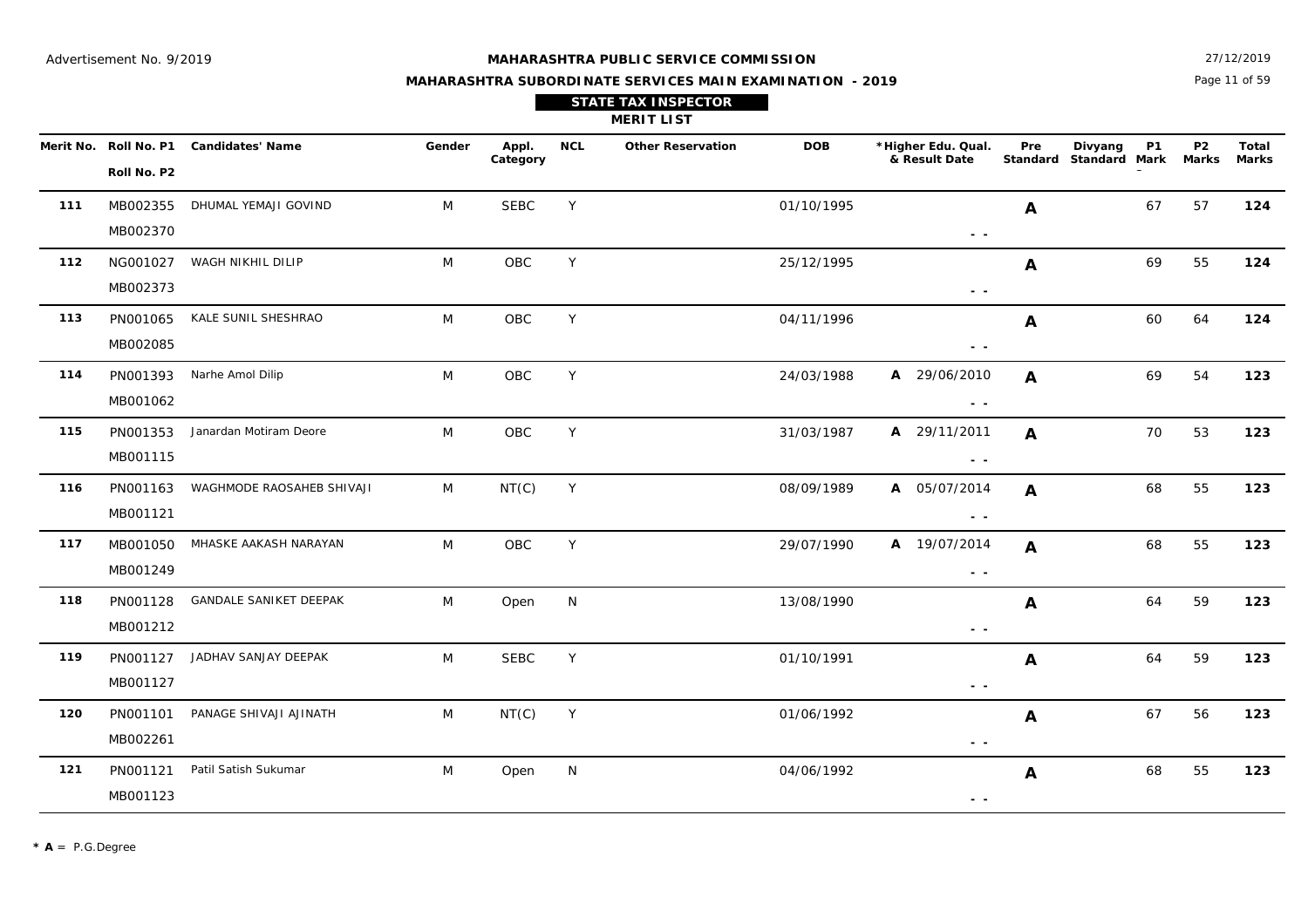27/12/2019

## **MAHARASHTRA SUBORDINATE SERVICES MAIN EXAMINATION - 2019 STATE TAX INSPECTOR**

Page 12 of 59

|     |                      |                                        |        |                   |            | <b>MERIT LIST</b>        |            |                                                                                   |                  |                                                |                                |                       |
|-----|----------------------|----------------------------------------|--------|-------------------|------------|--------------------------|------------|-----------------------------------------------------------------------------------|------------------|------------------------------------------------|--------------------------------|-----------------------|
|     | Roll No. P2          | Merit No. Roll No. P1 Candidates' Name | Gender | Appl.<br>Category | <b>NCL</b> | <b>Other Reservation</b> | <b>DOB</b> | *Higher Edu. Qual.<br>& Result Date                                               | Pre              | Divyang<br><b>P1</b><br>Standard Standard Mark | P <sub>2</sub><br><b>Marks</b> | Total<br><b>Marks</b> |
| 122 | PN001180<br>MB002224 | LANDE PALLAVI NANDKUMAR                | F      | <b>SEBC</b>       | Y          | Female                   | 20/08/1992 | $\frac{1}{2} \left( \frac{1}{2} \right) = \frac{1}{2} \left( \frac{1}{2} \right)$ | B                | 73                                             | 50                             | 123                   |
| 123 | PN001204<br>MB001159 | ROMAN PRAMILA BHUJANG                  | F      | <b>SEBC</b>       | Y          | Female                   | 03/03/1993 | $ -$                                                                              | $\boldsymbol{A}$ | 68                                             | 55                             | 123                   |
| 124 | PN001359<br>MB001235 | DARADE DNYANESHWAR SHIVAJI             | M      | NT(D)             | Y          |                          | 11/01/1994 | $ -$                                                                              | A                | 67                                             | 56                             | 123                   |
| 125 | MB002349<br>MB002358 | Gaikwad Shubham Bhagawan               | M      | OBC               | Y          |                          | 20/10/1994 | $\sim$ $\sim$                                                                     | A                | 62                                             | 61                             | 123                   |
| 126 | PN001429<br>MB002309 | SALVE PAVAN BABAN                      | M      | NT(C)             | Y          |                          | 25/09/1995 | $ -$                                                                              | A                | 62                                             | 61                             | 123                   |
| 127 | PN001325<br>MB002336 | GAVHANE POOJA PRADHAN                  | F      | <b>SEBC</b>       | Y          | Female                   | 02/07/1996 | $\sim$ $\sim$                                                                     | B                | 68                                             | 55                             | 123                   |
| 128 | PN001287<br>MB001055 | PATIL KSHITIJ MAHADEV                  | M      | Open              | N          |                          | 07/03/1989 | A 23/05/2011<br>$\sim$ $\sim$                                                     | $\mathbf{A}$     | 70                                             | 52                             | 122                   |
| 129 | PN001019<br>MB002191 | <b>GANDHALE VIPUL ARUN</b>             | M      | NT(C)             | Y          |                          | 18/05/1985 | $\sim$ $-$                                                                        | A                | 72                                             | 50                             | 122                   |
| 130 | PN001025<br>MB002281 | SHINDE VIJAY ANANDA                    | M      | <b>SC</b>         | N          |                          | 12/08/1988 | Reco: SC - General - 3                                                            | A                | 72                                             | 50                             | 122                   |
| 131 | PN001396<br>MB001003 | lugade amol bajirao                    | M      | <b>SEBC</b>       | Y          |                          | 23/10/1989 | $\sim$ $\sim$                                                                     | A                | 68                                             | 54                             | 122                   |
| 132 | AU001004<br>MB002279 | DAHIPHALE YASHWANT BALIRAM             | M      | NT(D)             | Y          |                          | 07/06/1991 | $\sim$ $\sim$                                                                     | A                | 60                                             | 62                             | 122                   |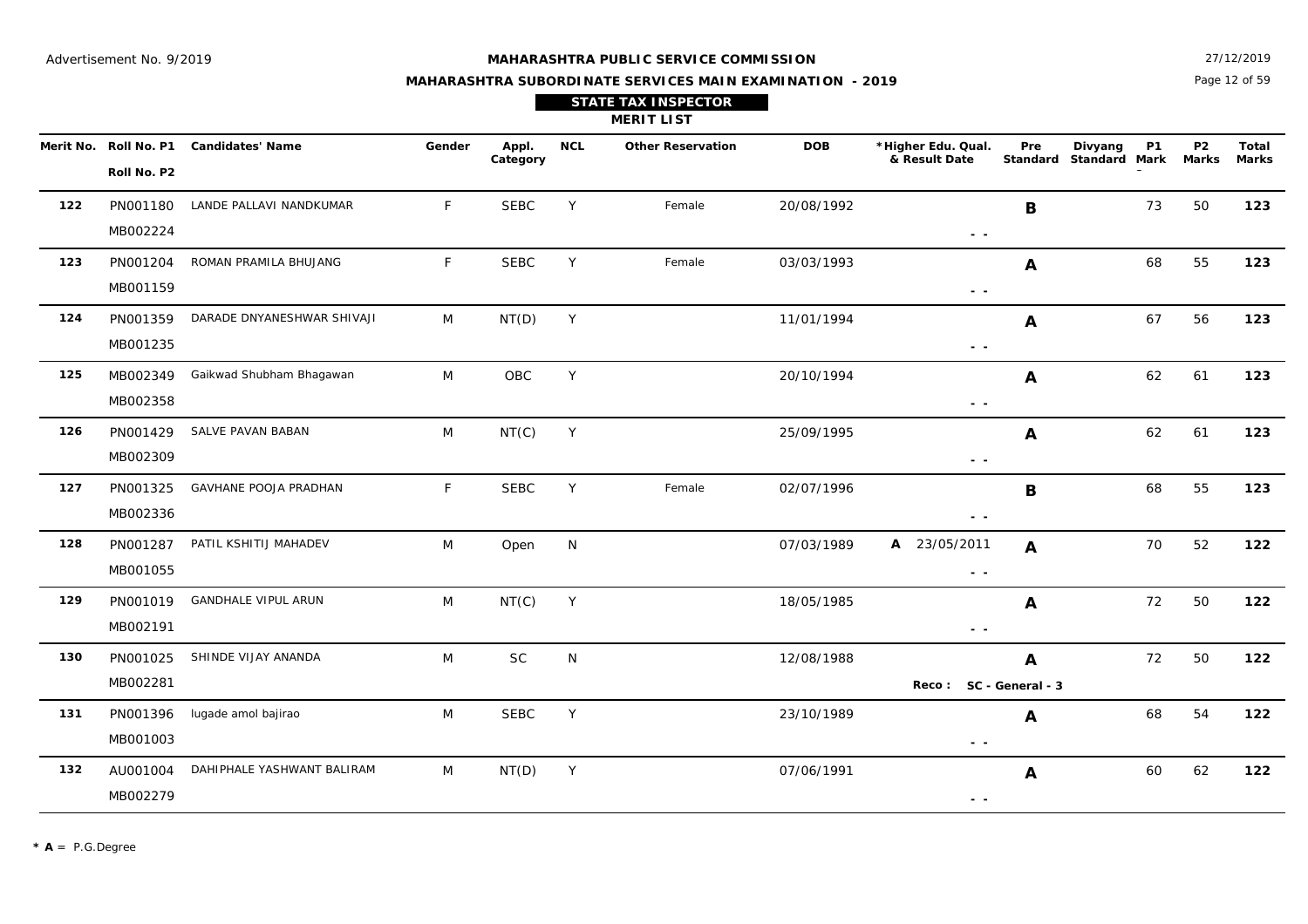Page 13 of 59 27/12/2019

|                         |                  |        |                   |     | <b>STATE TAX INSPECTOR</b><br><b>MERIT LIST</b> |            |                                     |                 |                          |           |                    |              |
|-------------------------|------------------|--------|-------------------|-----|-------------------------------------------------|------------|-------------------------------------|-----------------|--------------------------|-----------|--------------------|--------------|
| Merit No.   Roll No. P1 | Candidates' Name | Gender | Appl.<br>Category | NCL | <b>Other Reservation</b>                        | <b>DOB</b> | *Higher Edu. Qual.<br>& Result Date | Pre<br>Standard | Divyang<br>Standard Mark | <b>P1</b> | <b>P2</b><br>Marks | Tota<br>Mark |
| Roll No. P2             |                  |        |                   |     |                                                 |            |                                     |                 |                          |           |                    |              |

|     | Roll No. P2 |                                  |   |             |   |        |            |                                                                                   |              |    |    |     |
|-----|-------------|----------------------------------|---|-------------|---|--------|------------|-----------------------------------------------------------------------------------|--------------|----|----|-----|
| 133 | PN013235    | CHAVAN NIKET SURENDRANATH        | M | SC          | N |        | 26/12/1991 |                                                                                   | J            | 68 | 54 | 122 |
|     | MB002365    |                                  |   |             |   |        |            | Reco: SC - General - 4                                                            |              |    |    |     |
| 134 | PN001324    | GAVHANE TUSHAR NANDARAM          | M | OBC         | Y |        | 30/11/1992 |                                                                                   | $\mathbf{A}$ | 62 | 60 | 122 |
|     | MB002153    |                                  |   |             |   |        |            | $\sim$ $\sim$                                                                     |              |    |    |     |
| 135 | PN001154    | PATIL ROHIT MAHAVIR              | M | Open        | N |        | 13/04/1993 |                                                                                   | A            | 69 | 53 | 122 |
|     | MB001051    |                                  |   |             |   |        |            | $\frac{1}{2} \left( \frac{1}{2} \right) = \frac{1}{2} \left( \frac{1}{2} \right)$ |              |    |    |     |
| 136 | PN001419    | BHAGAT ABHIJIT BALASAHEB         | M | Open        | N |        | 17/07/1993 |                                                                                   | $\mathbf{A}$ | 69 | 53 | 122 |
|     | MB001236    |                                  |   |             |   |        |            | $\sim$ $\sim$                                                                     |              |    |    |     |
| 137 | PN001273    | BHOSALE MALOJI SHANKAR           | M | <b>SEBC</b> | Y |        | 14/09/1993 |                                                                                   | A            | 72 | 50 | 122 |
|     | MB001013    |                                  |   |             |   |        |            | $\frac{1}{2} \left( \frac{1}{2} \right) = \frac{1}{2} \left( \frac{1}{2} \right)$ |              |    |    |     |
| 138 |             | PN001018 HULAWALE VIPUL NIVRUTTI | M | <b>SEBC</b> | Y |        | 23/12/1993 |                                                                                   | A            | 69 | 53 | 122 |
|     | MB002273    |                                  |   |             |   |        |            | $\sim$ $\sim$                                                                     |              |    |    |     |
| 139 | PN001185    | WAGH PRIMESH RAMESH              | M | <b>SEBC</b> | Y |        | 26/06/1994 |                                                                                   | $\mathbf{A}$ | 59 | 63 | 122 |
|     | MB001332    |                                  |   |             |   |        |            | $\sim$ $-$                                                                        |              |    |    |     |
| 140 | PN013257    | JADHAV ROHIT RAJENDRA            | M | <b>OBC</b>  | Y |        | 13/09/1994 |                                                                                   | A            | 64 | 58 | 122 |
|     | MB002081    |                                  |   |             |   |        |            | $ -$                                                                              |              |    |    |     |
| 141 | PN001389    | YEWALE ANITA ANANDA              | F | <b>SEBC</b> | Y | Female | 17/04/1995 |                                                                                   | B            | 65 | 57 | 122 |
|     | MB002160    |                                  |   |             |   |        |            | $\sim$ $\sim$                                                                     |              |    |    |     |
| 142 | PN001055    | SAWANT VILAS RAGHUNATH           | M | SEBC        | Y |        | 10/07/1983 | A 28/06/2011                                                                      | $\mathbf{A}$ | 63 | 58 | 121 |
|     | MB002201    |                                  |   |             |   |        |            | $\sim$ $-$                                                                        |              |    |    |     |
| 143 | PN001174    | RAJESH DNYANESHWAR INDORE        | M | <b>SEBC</b> | Y |        | 01/08/1991 | A 27/01/2015                                                                      | A            | 63 | 58 | 121 |
|     | MB002254    |                                  |   |             |   |        |            | $\frac{1}{2} \left( \frac{1}{2} \right) = \frac{1}{2} \left( \frac{1}{2} \right)$ |              |    |    |     |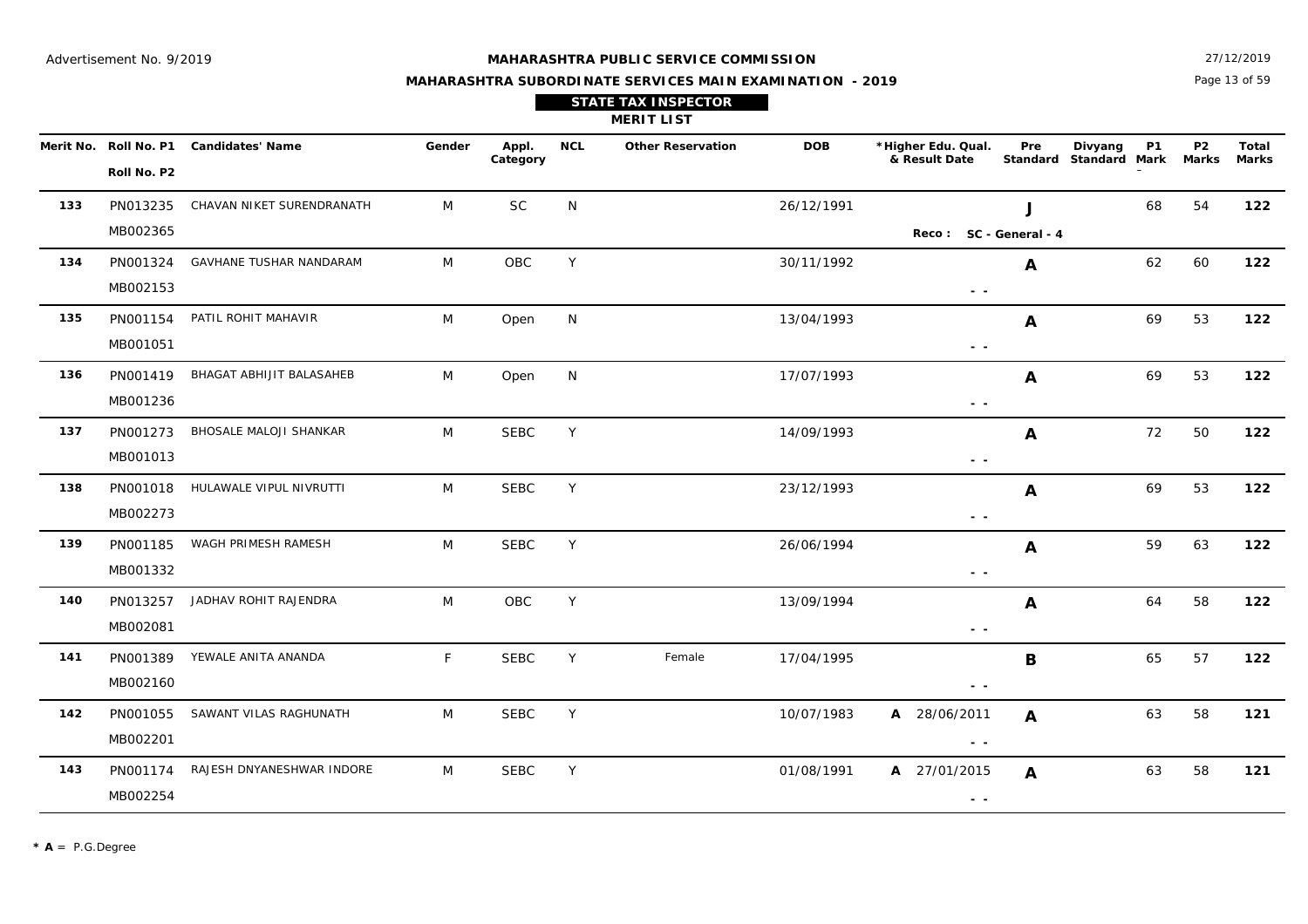27/12/2019

## **MAHARASHTRA SUBORDINATE SERVICES MAIN EXAMINATION - 2019 STATE TAX INSPECTOR**

Page 14 of 59

|     |                      |                                        |        |                   |            | <b>MERIT LIST</b>        |            |                                     |                  |                                                |                                |                       |
|-----|----------------------|----------------------------------------|--------|-------------------|------------|--------------------------|------------|-------------------------------------|------------------|------------------------------------------------|--------------------------------|-----------------------|
|     | Roll No. P2          | Merit No. Roll No. P1 Candidates' Name | Gender | Appl.<br>Category | <b>NCL</b> | <b>Other Reservation</b> | <b>DOB</b> | *Higher Edu. Qual.<br>& Result Date | Pre              | Divyang<br><b>P1</b><br>Standard Standard Mark | P <sub>2</sub><br><b>Marks</b> | Total<br><b>Marks</b> |
| 144 | PN001316<br>MB002181 | SARODE HARILAL SAKHARAM                | M      | <b>SEBC</b>       | Y          |                          | 13/07/1991 | A 17/11/2015<br>$ -$                | $\boldsymbol{A}$ | 69                                             | 52                             | 121                   |
| 145 | PN013252<br>MB002088 | LAMKANE SANAM ARJUN                    | M      | <b>SEBC</b>       | Y          |                          | 11/02/1994 | A 11/07/2016<br>$ -$                | $\mathbf{A}$     | 65                                             | 56                             | 121                   |
| 146 | MB001009<br>MB001047 | bharsakhale shashank yashawant vimal   | M      | <b>SC</b>         | ${\sf N}$  |                          | 13/12/1983 | Reco: SC - General - 5              | J                | 72                                             | 49                             | $121$                 |
| 147 | PN013208<br>MB002059 | ALGULE VIKRAM TUKARAM                  | M      | OBC               | Y          |                          | 19/03/1984 | $\sim$ $\sim$                       | $\mathbf{A}$     | 66                                             | 55                             | 121                   |
| 148 | AU001032<br>MB002098 | SHELKE RAMESHWAR KOUTIK                | M      | <b>SEBC</b>       | Y          |                          | 01/05/1984 | $ -$                                | A                | 59                                             | 62                             | 121                   |
| 149 | AU001057<br>MB002384 | JIVANE GANGADHAR SANTOBA               | M      | OBC               | Y          |                          | 10/05/1988 | $\sim$ $\sim$                       | A                | 59                                             | 62                             | $121$                 |
| 150 | PN001423<br>MB002377 | ABASAHEB BALCHAND MANAL                | M      | <b>SEBC</b>       | Y          |                          | 02/01/1990 | $\sim$ $\sim$                       | A                | 68                                             | 53                             | 121                   |
| 151 | PN001207<br>MB002345 | DHENGALE PRADIPKUMAR ANKUSH            | M      | <b>SEBC</b>       | Y          |                          | 04/08/1990 | $\sim$ $\sim$                       | A                | 72                                             | 49                             | 121                   |
| 152 | AU004357<br>MB002195 | PATIL VRUNDAVAN MADHUKAR               | M      | OBC               | Y          |                          | 12/11/1992 | $\sim$ $\sim$                       | A                | 64                                             | 57                             | $121$                 |
| 153 | PN001088<br>MB001025 | SHINDE SIDDHARTH SHEKHAR               | M      | <b>SEBC</b>       | Y          |                          | 15/12/1992 | $\sim$ $\sim$                       | A                | 66                                             | 55                             | 121                   |
| 154 | PN001385<br>MB001147 | MANERI ARIF JAINUDDIN                  | M      | OBC               | Y          |                          | 01/06/1993 | $ -$                                | A                | 64                                             | 57                             | 121                   |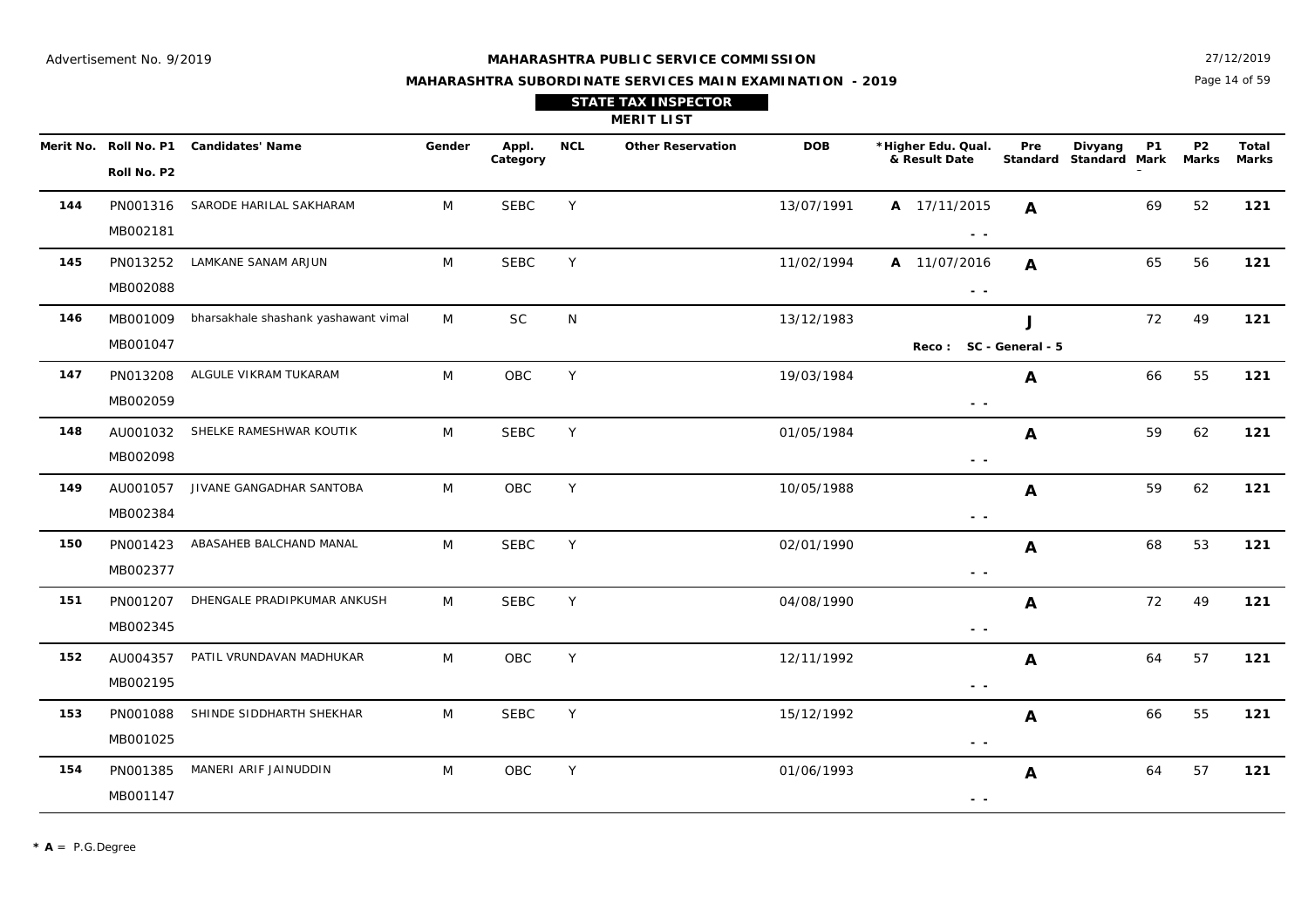27/12/2019

## **MAHARASHTRA SUBORDINATE SERVICES MAIN EXAMINATION - 2019 STATE TAX INSPECTOR**

Page 15 of 59

|     | <b>MERIT LIST</b>    |                                        |        |                   |            |                          |            |                                                                                 |                  |                                                |                           |                       |  |  |
|-----|----------------------|----------------------------------------|--------|-------------------|------------|--------------------------|------------|---------------------------------------------------------------------------------|------------------|------------------------------------------------|---------------------------|-----------------------|--|--|
|     | Roll No. P2          | Merit No. Roll No. P1 Candidates' Name | Gender | Appl.<br>Category | <b>NCL</b> | <b>Other Reservation</b> | <b>DOB</b> | *Higher Edu. Qual.<br>& Result Date                                             | Pre              | <b>P1</b><br>Divyang<br>Standard Standard Mark | <b>P2</b><br><b>Marks</b> | Total<br><b>Marks</b> |  |  |
| 155 | PN001379<br>MB002199 | MAHADIK AVICHAL MARUTI                 | M      | <b>SEBC</b>       | Y          |                          | 02/12/1993 | $\sim$ $\sim$                                                                   | A                | 64                                             | 57                        | 121                   |  |  |
| 156 | PN001272<br>MB002366 | PATIL MANASI SUBHASH                   | F      | <b>SEBC</b>       | Y          | Female                   | 16/02/1994 | $\sim$ $\sim$                                                                   | B                | 69                                             | 52                        | 121                   |  |  |
| 157 | PN001090<br>MB001042 | JADHAV ROSHAN GOVIND                   | M      | <b>SEBC</b>       | Y          |                          | 19/03/1994 | $\frac{1}{2} \left( \frac{1}{2} \right) \frac{1}{2} \left( \frac{1}{2} \right)$ | $\boldsymbol{A}$ | 67                                             | 54                        | 121                   |  |  |
| 158 | PN001223<br>MB002042 | PATIL MAKARAND SAYAJIRAO               | M      | <b>SEBC</b>       | Y          |                          | 02/06/1994 | $\sim$ $\sim$                                                                   | A                | 69                                             | 52                        | 121                   |  |  |
| 159 | AU001055<br>MB001030 | <b>GAWALI GOVIND BHAGWAT</b>           | M      | <b>SEBC</b>       | Y          |                          | 12/03/1996 | $\sim$ $\sim$                                                                   | A                | 64                                             | 57                        | 121                   |  |  |
| 160 | PN013240<br>MB002145 | NANAWARE RAGINEE SURESH                | F      | <b>SEBC</b>       | Y          | Female                   | 16/06/1992 | A 15/07/2015<br>$\sim$ $\sim$                                                   | B                | 65                                             | 55                        | 120                   |  |  |
| 161 | PN001335<br>MB001182 | UNDE DHANANJAY SHANKARRAO              | M      | <b>SEBC</b>       | Y          |                          | 01/06/1987 | $\sim$ $\sim$                                                                   | A                | 59                                             | 61                        | 120                   |  |  |
| 162 | PN001030<br>MB002168 | GHAGARE VIDYA SUBARAV                  | F      | NT(C)             | Y          | Female                   | 10/05/1991 | $\sim$ $\sim$                                                                   | B                | 68                                             | 52                        | 120                   |  |  |
| 163 | MB001037<br>MB001206 | KEDAR PRAMOD TRYAMBAK                  | M      | NT(D)             | Y          |                          | 29/06/1991 | $\sim$ $ \sim$                                                                  | A                | 74                                             | 46                        | 120                   |  |  |
| 164 | PN001135<br>MB001109 | Jadhav Saish Babasaheb                 | M      | <b>SEBC</b>       | Y          |                          | 01/08/1991 | $\frac{1}{2} \left( \frac{1}{2} \right) \frac{1}{2} \left( \frac{1}{2} \right)$ | A                | 67                                             | 53                        | 120                   |  |  |
| 165 | PN001338<br>MB001029 | DOLAS NARAYAN KALYAN                   | M      | <b>SEBC</b>       | Y          |                          | 01/12/1991 | $\sim$ $\sim$                                                                   | A                | 64                                             | 56                        | 120                   |  |  |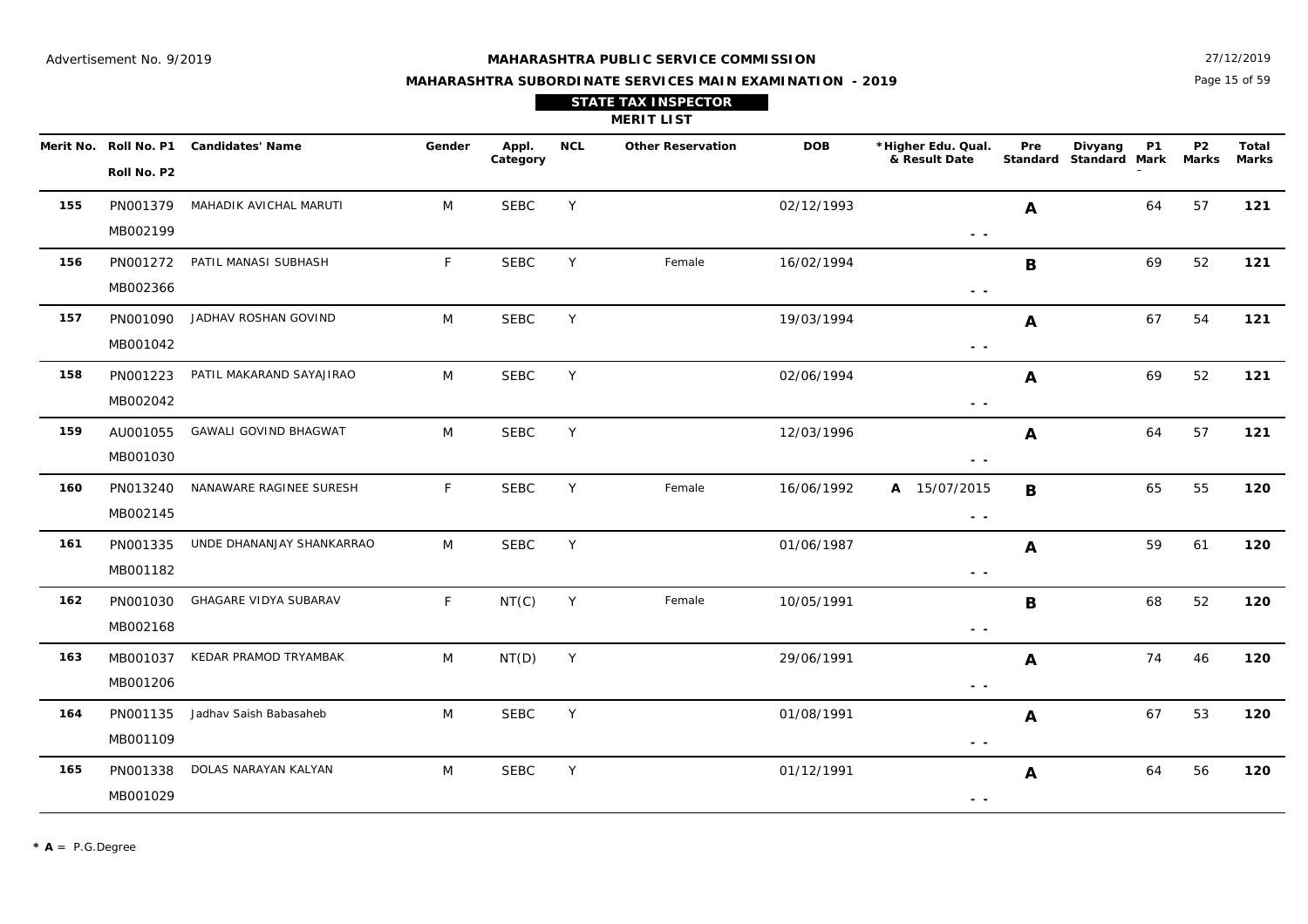27/12/2019

## **MAHARASHTRA SUBORDINATE SERVICES MAIN EXAMINATION - 2019 STATE TAX INSPECTOR**

Page 16 of 59

|     |                      |                                        |              |                   |            | <b>MERIT LIST</b>        |            |                                                                                   |                  |                                                |                         |                       |
|-----|----------------------|----------------------------------------|--------------|-------------------|------------|--------------------------|------------|-----------------------------------------------------------------------------------|------------------|------------------------------------------------|-------------------------|-----------------------|
|     | Roll No. P2          | Merit No. Roll No. P1 Candidates' Name | Gender       | Appl.<br>Category | <b>NCL</b> | <b>Other Reservation</b> | <b>DOB</b> | *Higher Edu. Qual.<br>& Result Date                                               | Pre              | Divyang<br><b>P1</b><br>Standard Standard Mark | P <sub>2</sub><br>Marks | <b>Total</b><br>Marks |
| 166 | PN001048<br>MB001090 | KARNE TEJAS SURESH                     | M            | OBC               | Y          |                          | 21/03/1992 | $ -$                                                                              | A                | 70                                             | 50                      | 120                   |
| 167 | PN001254<br>MB001302 | POLEKAR NAKUL SHANKAR                  | M            | <b>SEBC</b>       | Y          |                          | 03/06/1992 | $\sim$ $\sim$                                                                     | $\boldsymbol{A}$ | 63                                             | 57                      | 120                   |
| 168 | PN001214<br>MB001139 | KENDRE PRASHANT BALAJI                 | M            | NT(D)             | Y          |                          | 18/06/1993 | $ -$                                                                              | $\boldsymbol{A}$ | 72                                             | 48                      | 120                   |
| 169 | PN001402<br>MB002121 | BHAGAT AKSHAY RAMESH                   | M            | <b>SEBC</b>       | Y          |                          | 20/06/1993 | $\frac{1}{2} \left( \frac{1}{2} \right) = \frac{1}{2} \left( \frac{1}{2} \right)$ | $\boldsymbol{A}$ | 65                                             | 55                      | 120                   |
| 170 | PN001352<br>MB001078 | PISE DHANAJI BHIMARAO                  | M            | OBC               | Y          |                          | 25/08/1993 | $\sim$ $-$                                                                        | A                | 73                                             | 47                      | 120                   |
| 171 | PN001038<br>MB001270 | shinde vaibhav bhaurao                 | M            | <b>SEBC</b>       | Y          |                          | 13/11/1993 | $\frac{1}{2} \left( \frac{1}{2} \right)$                                          | $\boldsymbol{A}$ | 65                                             | 55                      | 120                   |
| 172 | PN001039<br>MB002314 | AWACHAR VAIBHAV TUKARAM                | M            | OBC               | Y          |                          | 30/05/1994 | $\frac{1}{2} \left( \frac{1}{2} \right)$                                          | $\boldsymbol{A}$ | 72                                             | 48                      | 120                   |
| 173 | PN001190<br>MB002126 | AKOLKAR PRAVIN GORKSHANATH             | M            | <b>SEBC</b>       | Y          |                          | 24/02/1995 | $\frac{1}{2} \left( \frac{1}{2} \right)$                                          | A                | 65                                             | 55                      | 120                   |
| 174 | PN001016<br>MB002382 | BALKAWADE VISHAKHA AVINASH             | $\mathsf{F}$ | <b>SEBC</b>       | Y          | Female                   | 04/04/1996 | $ -$                                                                              | B                | 67                                             | 53                      | 120                   |
| 175 | MB002335<br>MB002291 | Bangar Varsha Vasant                   | F.           | NT(D)             | Y          | Female                   | 03/10/1987 | A 23/07/2012<br>$\sim$ $\sim$                                                     | B                | 69                                             | 50                      | 119                   |
| 176 | AU001001<br>MB002207 | Nalte Yogesh Kamlakar                  | M            | OBC               | Y          |                          | 26/05/1992 | A 04/05/2016<br>$\sim$ $\sim$                                                     | $\boldsymbol{A}$ | 68                                             | 51                      | 119                   |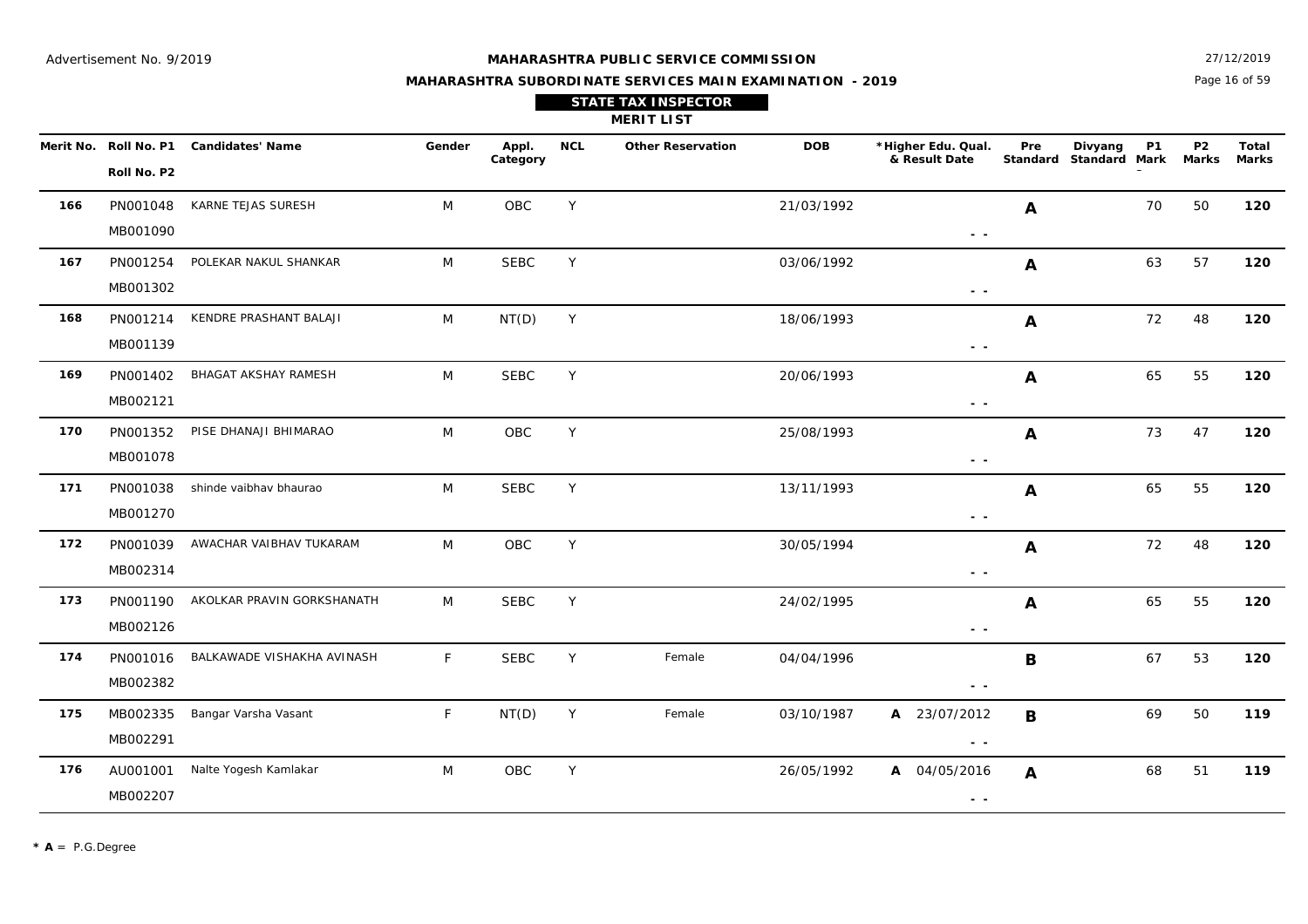Page 17 of 59 27/12/2019

|     |       |     | <b>STATE TAX INSPECTOR</b><br><b>MERIT LIST</b> |            |        |
|-----|-------|-----|-------------------------------------------------|------------|--------|
| ler | Appl. | NCL | <b>Other Reservation</b>                        | <b>DOB</b> | *Highe |

|     | Roll No. P2 | Merit No. Roll No. P1 Candidates' Name | Gender       | Appl.<br>Category | <b>NCL</b> | <b>Other Reservation</b> | <b>DOB</b> | *Higher Edu. Qual.<br>& Result Date | Pre                       | Divyang<br>Standard Standard Mark | <b>P1</b> | P <sub>2</sub><br>Marks | <b>Total</b><br><b>Marks</b> |
|-----|-------------|----------------------------------------|--------------|-------------------|------------|--------------------------|------------|-------------------------------------|---------------------------|-----------------------------------|-----------|-------------------------|------------------------------|
| 177 |             | PN013217 pawar amol vilas              | M            | <b>SEBC</b>       | Y          |                          | 01/06/1989 | A 25/09/2017                        | A                         |                                   | 63        | 56                      | 119                          |
|     | MB001232    |                                        |              |                   |            |                          |            | $\sim$ $ \sim$                      |                           |                                   |           |                         |                              |
| 178 | PN001286    | POWAR KULDEEP SURESH                   | M            | <b>SEBC</b>       | Y          |                          | 05/07/1989 |                                     | $\mathbf{A}$              |                                   | 64        | 55                      | 119                          |
|     | MB001262    |                                        |              |                   |            |                          |            | $\sim$ $\sim$                       |                           |                                   |           |                         |                              |
| 179 | PN013218    | <b>GAWARE MAYUR SHIVAJI</b>            | M            | <b>SEBC</b>       | Y          |                          | 08/11/1989 |                                     | A                         |                                   | 67        | 52                      | 119                          |
|     | MB002063    |                                        |              |                   |            |                          |            | $\sim$ $\sim$                       |                           |                                   |           |                         |                              |
| 180 | AU001065    | KARWANDE ATUL SURESH                   | M            | OBC               | Y          |                          | 18/05/1990 |                                     | $\mathbf{A}$              |                                   | 66        | 53                      | 119                          |
|     | MB001076    |                                        |              |                   |            |                          |            | $\sim$ $\sim$                       |                           |                                   |           |                         |                              |
| 181 | MB001024    | Piyush Govinda Patil                   | M            | OBC               | Y          |                          | 04/02/1991 |                                     | A                         |                                   | 67        | 52                      | 119                          |
|     | MB001218    |                                        |              |                   |            |                          |            | $ -$                                |                           |                                   |           |                         |                              |
| 182 | PN001333    | Gadhe Gajanan Madhavrao                | M            | OBC               | Y          |                          | 05/06/1991 |                                     | $\mathbf{A}$              |                                   | 58        | 61                      | 119                          |
|     | MB001324    |                                        |              |                   |            |                          |            | - -                                 |                           |                                   |           |                         |                              |
| 183 | AU001023    | SANANSE DNYANESHWAR RAMBHAU            | M            | OBC               | Y          |                          | 15/06/1991 |                                     | A                         |                                   | 67        | 52                      | 119                          |
|     | MB002026    |                                        |              |                   |            |                          |            | - -                                 |                           |                                   |           |                         |                              |
| 184 | PN013248    | GADAVE ABHISHEK RAJENDRA               | M            | <b>SEBC</b>       | Y          |                          | 02/04/1993 |                                     | A                         |                                   | 70        | 49                      | 119                          |
|     | MB001181    |                                        |              |                   |            |                          |            | $ -$                                |                           |                                   |           |                         |                              |
| 185 | PN001405    | MADANE AKASH TANAJI                    | M            | NT(C)             | Y          |                          | 06/06/1993 |                                     | $\mathbf{A}$              |                                   | 68        | 51                      | 119                          |
|     | MB001290    |                                        |              |                   |            |                          |            | $ -$                                |                           |                                   |           |                         |                              |
| 186 | PN001426    | BHOSALE NILESH APPASAHEB               | M            | <b>SEBC</b>       | Y          |                          | 23/07/1993 |                                     | $\mathbf{A}$              |                                   | 68        | 51                      | 119                          |
|     | MB002115    |                                        |              |                   |            |                          |            | $\sim$ $\sim$                       |                           |                                   |           |                         |                              |
| 187 |             | PN001103 AIWALE SHITAL VITTHAL         | $\mathsf{F}$ | <b>SC</b>         | N          | Female                   | 15/05/1994 |                                     | $\boldsymbol{\mathsf{K}}$ |                                   | 62        | 57                      | 119                          |
|     | MB002198    |                                        |              |                   |            |                          |            | Reco: SC - Female - 1               |                           |                                   |           |                         |                              |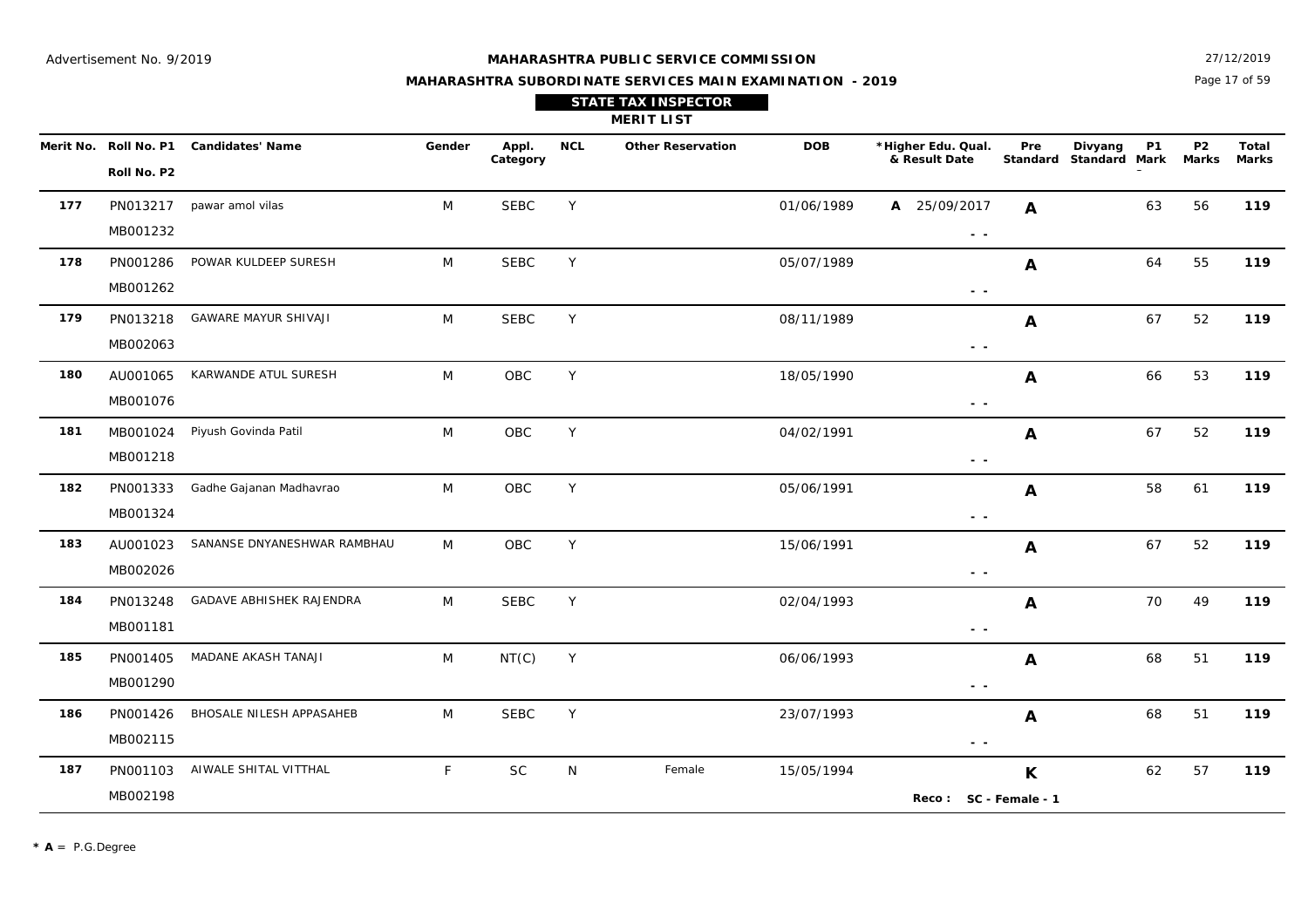Page 18 of 59 27/12/2019

#### **MAHARASHTRA SUBORDINATE SERVICES MAIN EXAMINATION - 2019**

**STATE TAX INSPECTOR**

**MERIT LIST**

|     | Roll No. P2          | Merit No. Roll No. P1 Candidates' Name | Gender       | Appl.<br>Category | <b>NCL</b> | <b>Other Reservation</b> | <b>DOB</b> | *Higher Edu. Qual.<br>& Result Date                                                             | Pre          | Divyang<br><b>P1</b><br>Standard Standard Mark | <b>P2</b><br>Marks | Total<br>Marks |
|-----|----------------------|----------------------------------------|--------------|-------------------|------------|--------------------------|------------|-------------------------------------------------------------------------------------------------|--------------|------------------------------------------------|--------------------|----------------|
| 188 | PN001369<br>MB001264 | SHINDE BALKRISHNA RAVINDRA             | M            | Open              | N          |                          | 31/05/1994 | $\sim$ $\sim$                                                                                   | A            | 65                                             | 54                 | 119            |
| 189 | MB001130             | PN001010 TAYDE VYANKATPRASAD ASHOKRAO  | M            | <b>SEBC</b>       | Y          |                          | 26/06/1994 | $\sim$ $\sim$                                                                                   | A            | 67                                             | 52                 | 119            |
| 190 | MB001248             | PN001315 THOMBARE HIMALAYA GOVIND      | M            | NT(C)             | Y          |                          | 22/12/1994 | $\sim$ $\sim$                                                                                   | $\mathbf{A}$ | 68                                             | 51                 | 119            |
| 191 | PN001212<br>MB001067 | KARLEKAR PRADHUMNA BALBHIM             | M            | Open              | N          |                          | 08/06/1998 | $ -$                                                                                            | $\mathbf{A}$ | 62                                             | 57                 | 119            |
| 192 | AU001005<br>MB002146 | JADHAV YAMUNA SHRIMANTRAO              | $\mathsf{F}$ | <b>SEBC</b>       | Y          | Female                   | 11/06/1989 | A 31/07/2012<br>$\frac{1}{2} \left( \frac{1}{2} \right) \frac{1}{2} \left( \frac{1}{2} \right)$ | B            | 64                                             | 54                 | 118            |
| 193 | PN001416<br>MB001039 | KHARADE ABHIMANYU DATTATRAY            | M            | <b>SEBC</b>       | Y          |                          | 13/05/1993 | A 03/07/2018<br>$\sim$ $\sim$                                                                   | A            | 60                                             | 58                 | 118            |
| 194 | PN001306<br>MB001038 | Dange Jayashri Madhukar                | F            | <b>SC</b>         | N          | Female                   | 30/04/1987 | Reco: SC - Female - 2                                                                           | $\mathsf{K}$ | 65                                             | 53                 | 118            |
| 195 | PN013220<br>MB002024 | PATIL TUKARAM BHAGWAN                  | M            | <b>SEBC</b>       | Y          |                          | 13/01/1990 | $\sim$ $\sim$                                                                                   | $\mathbf{A}$ | 69                                             | 49                 | 118            |
| 196 | PN013221<br>MB001001 | Kumbhar Maroti Vishwanath              | M            | OBC               | Y          |                          | 20/01/1990 | $\sim$ $\sim$                                                                                   | $\mathbf{A}$ | 63                                             | 55                 | 118            |
| 197 | PN001347<br>MB002348 | DIGHE GANESH DATTATRAYA                | M            | OBC               | Y          |                          | 04/03/1991 | $\sim$ $\sim$                                                                                   | A            | 67                                             | 51                 | 118            |
| 198 | MB001294             | PN001013 TALI VISHAL DEVKISAN          | M            | <b>SBC</b>        | Y          |                          | 24/04/1991 | $\sim$ $\sim$                                                                                   | J            | 59                                             | 59                 | 118            |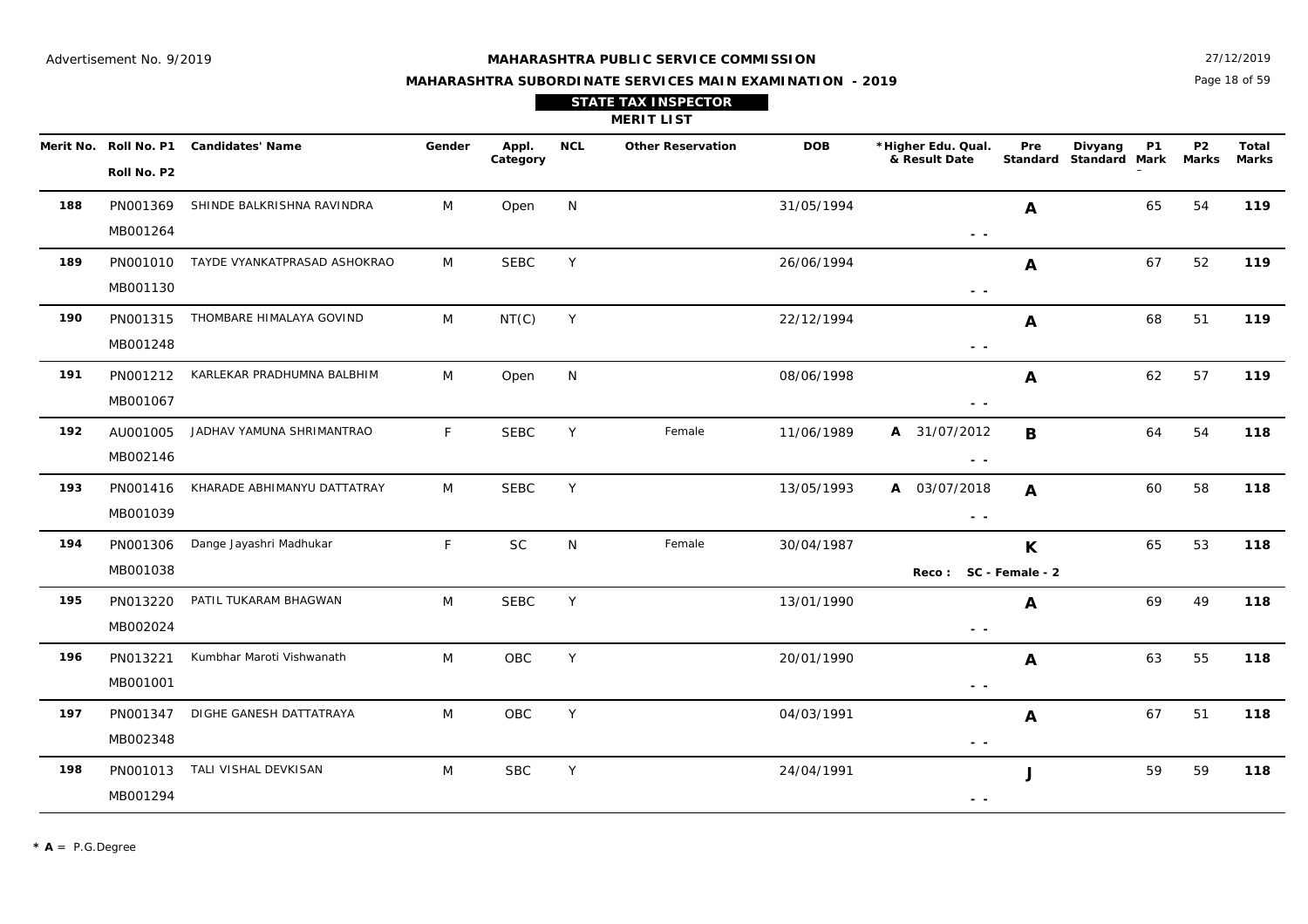Page 19 of 59 27/12/2019

## **MAHARASHTRA SUBORDINATE SERVICES MAIN EXAMINATION - 2019 STATE TAX INSPECTOR**

| $ \cdot$ $\cdot$ |  |  |
|------------------|--|--|
|                  |  |  |
|                  |  |  |
|                  |  |  |
|                  |  |  |
|                  |  |  |

|     |                      |                                        |        |                   |            | <b>MERIT LIST</b>        |            |                                                                                   |                  |                                                |                         |                       |
|-----|----------------------|----------------------------------------|--------|-------------------|------------|--------------------------|------------|-----------------------------------------------------------------------------------|------------------|------------------------------------------------|-------------------------|-----------------------|
|     | Roll No. P2          | Merit No. Roll No. P1 Candidates' Name | Gender | Appl.<br>Category | <b>NCL</b> | <b>Other Reservation</b> | <b>DOB</b> | *Higher Edu. Qual.<br>& Result Date                                               | Pre              | Divyang<br><b>P1</b><br>Standard Standard Mark | P <sub>2</sub><br>Marks | Total<br><b>Marks</b> |
| 199 | PN001341<br>MB002301 | SOLANKE DNYANESHWAR<br>SHATRUGHNA      | M      | <b>SEBC</b>       | Y          |                          | 12/06/1991 | $\frac{1}{2} \left( \frac{1}{2} \right) = \frac{1}{2} \left( \frac{1}{2} \right)$ | $\boldsymbol{A}$ | 66                                             | 52                      | 118                   |
| 200 | PN001097<br>MB001254 | jambhale shrinivas balvantrao          | M      | <b>SEBC</b>       | Y          |                          | 21/06/1991 | $\sim$ $-$                                                                        | $\boldsymbol{A}$ | 67                                             | 51                      | 118                   |
| 201 | NG001007<br>MB002104 | Diwan Vaibhav Uddhavrao                | M      | OBC               | Y          |                          | 02/10/1991 | - -                                                                               | $\mathbf{A}$     | 63                                             | 55                      | 118                   |
| 202 | PN001061<br>MB002307 | KAWALE SURAJ KALYAN                    | M      | <b>SEBC</b>       | Y          |                          | 20/01/1992 | $\frac{1}{2} \left( \frac{1}{2} \right) = \frac{1}{2} \left( \frac{1}{2} \right)$ | A                | 72                                             | 46                      | 118                   |
| 203 | PN013243<br>MB001112 | GAIKWAD UMESH SURESH                   | M      | <b>SEBC</b>       | Y          |                          | 25/09/1992 | $ -$                                                                              | A                | 58                                             | 60                      | 118                   |
| 204 | MB001041<br>MB002049 | KOTWAL ASHWINI VIJAY                   | F      | <b>OBC</b>        | Y          | Female                   | 19/10/1992 | $\sim$ $\sim$                                                                     | A                | 67                                             | 51                      | 118                   |
| 205 | NG002269<br>MB002248 | SARASKAR BHAGWAT LAXMAN                | M      | OBC               | Y          |                          | 02/03/1993 | $ -$                                                                              | A                | 65                                             | 53                      | 118                   |
| 206 | AU001022<br>MB001245 | JADHAV SATISH RAMRAO                   | M      | <b>SEBC</b>       | Y          |                          | 04/06/1993 | $\sim$ $-$                                                                        | $\boldsymbol{A}$ | 66                                             | 52                      | 118                   |
| 207 | MB001007<br>MB001309 | TORASKAR SHITAL RAMESH                 | F      | Open              | Y          | Female                   | 11/02/1994 | $\sim$ $\sim$                                                                     | B                | 64                                             | 54                      | 118                   |
| 208 | PN001427<br>MB002274 | SALGAR AKSHAYKUMAR MACHHINDRA          | M      | NT(C)             | Y          |                          | 02/06/1994 | $ -$                                                                              | $\boldsymbol{A}$ | 63                                             | 55                      | 118                   |
| 209 | PN001166<br>MB001330 | MUNDHE RAMAKANT JAGANNATH              | M      | NT(D)             | Y          |                          | 07/07/1994 | - -                                                                               | A                | 62                                             | 56                      | 118                   |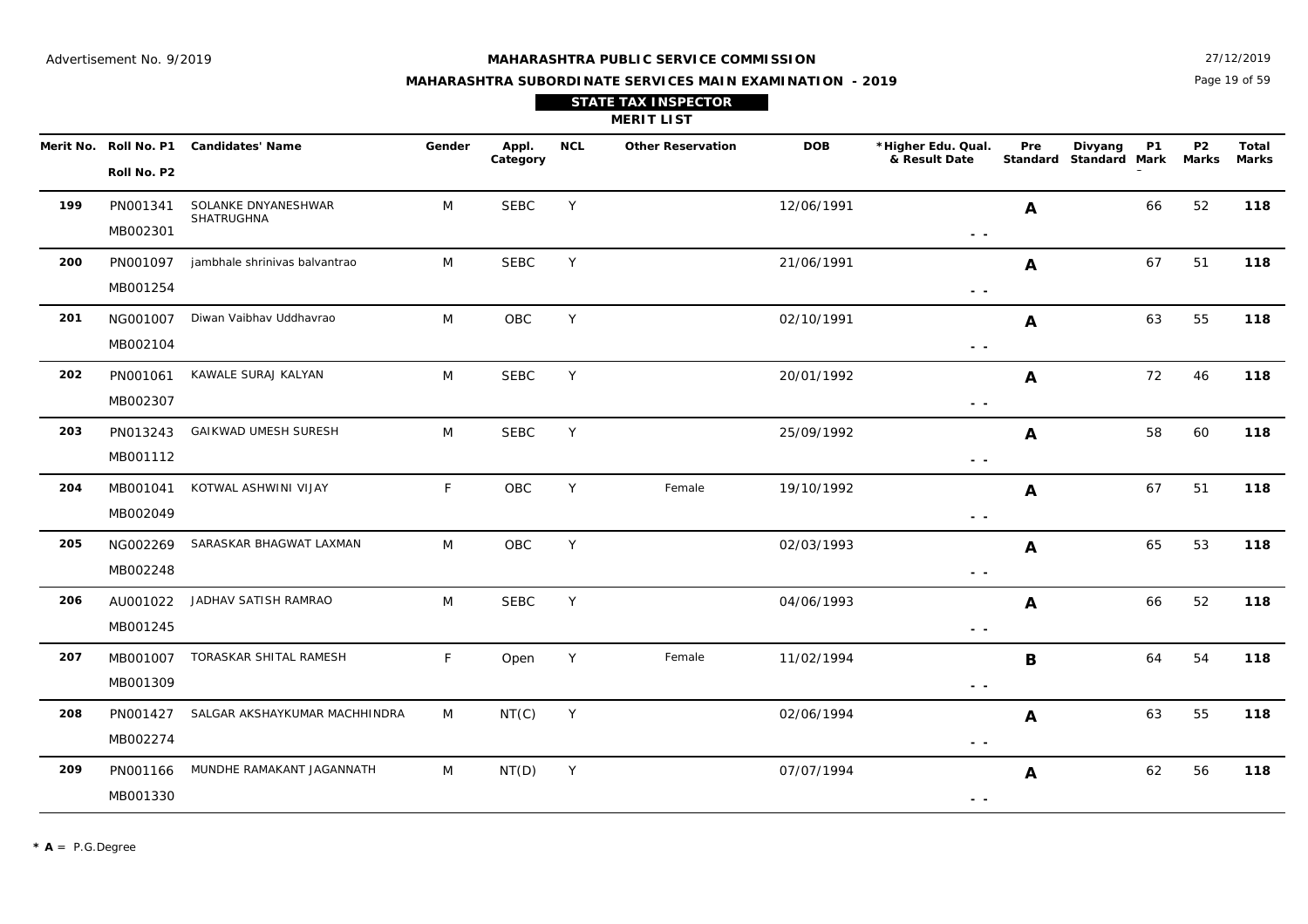Page 20 of 59 27/12/2019

|                          |                         |        |                   |     | <b>STATE TAX INSPECTOR</b><br><b>MERIT LIST</b> |            |                                     |                        |                     |                   |                         |              |
|--------------------------|-------------------------|--------|-------------------|-----|-------------------------------------------------|------------|-------------------------------------|------------------------|---------------------|-------------------|-------------------------|--------------|
| Merit No.<br>Roll No. P1 | <b>Candidates' Name</b> | Gender | Appl.<br>Category | NCL | <b>Other Reservation</b>                        | <b>DOB</b> | *Higher Edu. Qual.<br>& Result Date | Pre<br><b>Standard</b> | Divyang<br>Standard | <b>P1</b><br>Mark | P <sub>2</sub><br>Marks | Tota<br>Mark |

|     | Roll No. P2          | Merit No. Roll No. P1 Candidates' Name | Gender | Appl.<br>Category | <b>NCL</b> | <b>Other Reservation</b> | <b>DOB</b> | *Higher Edu. Qual.<br>& Result Date                                               | Pre          | Divyang<br>Standard Standard Mark | <b>P1</b> | P2<br>Marks | Total<br>Marks |
|-----|----------------------|----------------------------------------|--------|-------------------|------------|--------------------------|------------|-----------------------------------------------------------------------------------|--------------|-----------------------------------|-----------|-------------|----------------|
| 210 | AU001080<br>MB002338 | UGHADE NITIN KALYAN                    | M      | <b>SEBC</b>       | Y          |                          | 17/06/1996 | $\frac{1}{2} \left( \frac{1}{2} \right) = \frac{1}{2}$                            | A            |                                   | 64        | 54          | 118            |
| 211 | PN001374<br>MB001091 | BARBADE VISHAL TANAJI                  | M      | <b>SEBC</b>       | Y          |                          | 01/06/1997 | $\frac{1}{2} \left( \frac{1}{2} \right) = \frac{1}{2}$                            | A            |                                   | 71        | 47          | 118            |
| 212 | MB002202             | PN001041 yuvaraj shrirang sonavane     | M      | <b>SEBC</b>       | Y          |                          | 07/03/1990 | A 15/02/2016<br>$\sim$ $\sim$                                                     | $\mathbf{A}$ |                                   | 66        | 51          | 117            |
| 213 | PN001279<br>MB002087 | Choure Mahesh Ashok                    | M      | <b>SC</b>         | N          |                          | 27/10/1986 | Reco: SC - General - 6                                                            | J            |                                   | 65        | 52          | 117            |
| 214 | PN013222<br>MB001328 | JAGTAP PRATIK RAJENDRA                 | M      | OBC               | Y          |                          | 16/05/1990 | $ -$                                                                              | A            |                                   | 60        | 57          | 117            |
| 215 | MB001209             | PN001247 Wagh Navnath Vishnu           | M      | OBC               | Y          |                          | 07/12/1990 | $\frac{1}{2} \left( \frac{1}{2} \right) = \frac{1}{2} \left( \frac{1}{2} \right)$ | $\mathbf{A}$ |                                   | 62        | 55          | 117            |
| 216 | PN001261<br>MB001285 | misal prasad prakash                   | M      | <b>SEBC</b>       | Y          |                          | 04/05/1991 | $\sim$ $\sim$                                                                     | A            |                                   | 65        | 52          | 117            |
| 217 | PN013227<br>MB001327 | KAMBLE PRAMOD SHIVAJI                  | M      | SC                | N          |                          | 07/05/1991 | $\frac{1}{2} \left( \frac{1}{2} \right) = \frac{1}{2} \left( \frac{1}{2} \right)$ | J            |                                   | 63        | 54          | 117            |
| 218 | PN001074<br>MB001243 | SHARAD RAMESH ADHAV                    | M      | $\sf SC$          | N          |                          | 14/12/1991 | $\frac{1}{2} \left( \frac{1}{2} \right) = \frac{1}{2} \left( \frac{1}{2} \right)$ | J            |                                   | 68        | 49          | 117            |
| 219 | PN001299<br>MB001035 | kanade akash baburao                   | M      | OBC               | Y          |                          | 15/12/1991 | $\frac{1}{2} \left( \frac{1}{2} \right) = \frac{1}{2} \left( \frac{1}{2} \right)$ | A            |                                   | 67        | 50          | 117            |
| 220 | MB001250             | PN013237 Pandit Sopan Bhausaheb        | M      | NT(C)             | Y          |                          | 23/02/1992 | $\frac{1}{2} \left( \frac{1}{2} \right) = \frac{1}{2}$                            | A            |                                   | 65        | 52          | 117            |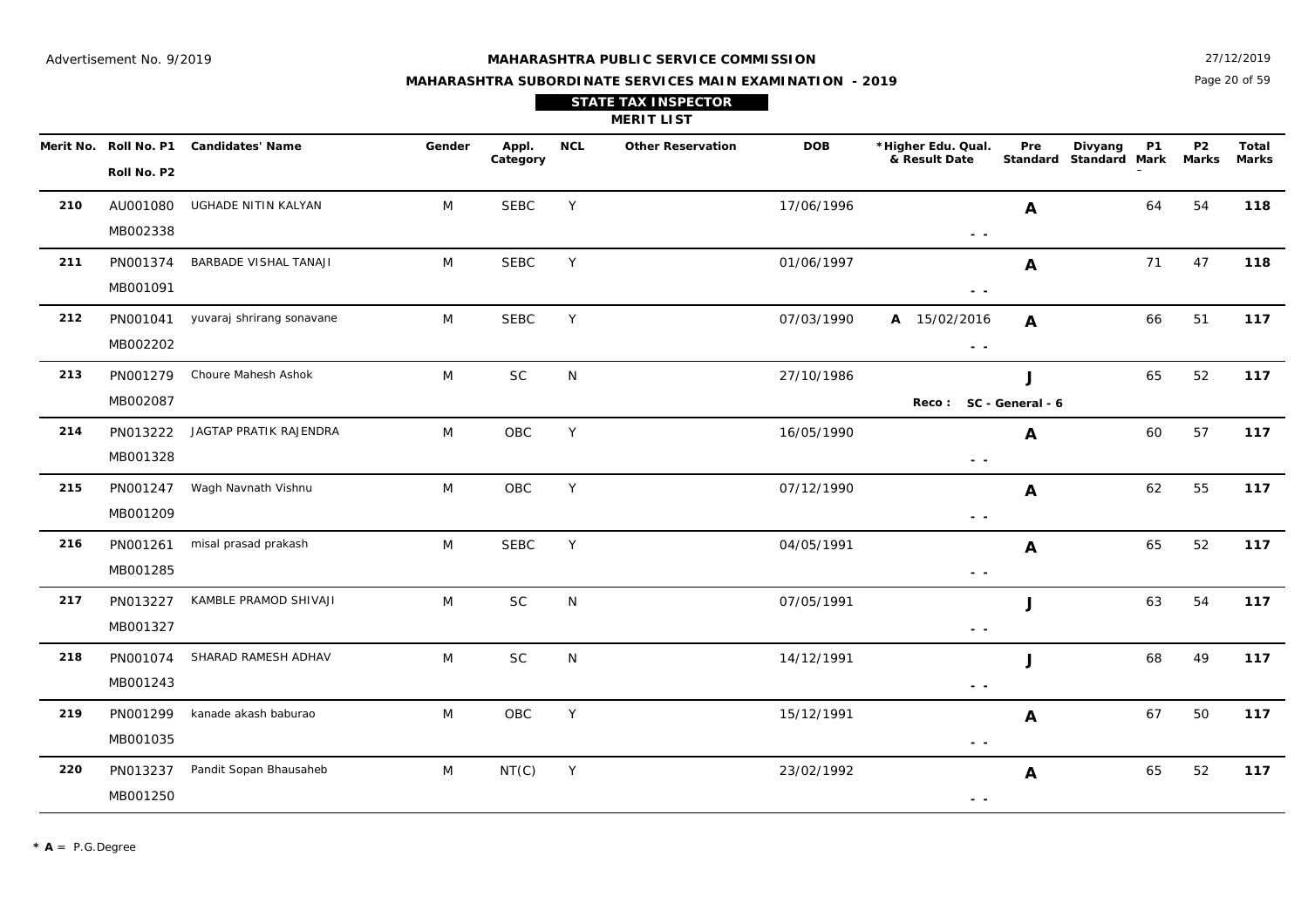27/12/2019

## **MAHARASHTRA SUBORDINATE SERVICES MAIN EXAMINATION - 2019 STATE TAX INSPECTOR**

Page 21 of 59

|     |                      |                                        |        |                   |              | <b>MERIT LIST</b>        |            |                                                                                   |                  |                                   |           |                           |                       |
|-----|----------------------|----------------------------------------|--------|-------------------|--------------|--------------------------|------------|-----------------------------------------------------------------------------------|------------------|-----------------------------------|-----------|---------------------------|-----------------------|
|     | Roll No. P2          | Merit No. Roll No. P1 Candidates' Name | Gender | Appl.<br>Category | <b>NCL</b>   | <b>Other Reservation</b> | <b>DOB</b> | *Higher Edu. Qual.<br>& Result Date                                               | Pre              | Divyang<br>Standard Standard Mark | <b>P1</b> | <b>P2</b><br><b>Marks</b> | Total<br><b>Marks</b> |
| 221 | AU001064<br>MB002298 | Rajput Chetansing Prakashsing          | M      | Open              | N            |                          | 28/06/1992 | $\frac{1}{2} \left( \frac{1}{2} \right) \frac{1}{2} \left( \frac{1}{2} \right)$   | A                |                                   | 67        | 50                        | 117                   |
| 222 | PN001400<br>MB002383 | BANDAGAR AMARSINH SITARAM              | M      | NT(C)             | Y            |                          | 07/12/1993 | $\sim$ $\sim$                                                                     | A                |                                   | 66        | 51                        | 117                   |
| 223 | PN013256<br>MB002275 | <b>GHOTKAR SHWETA ASHOK</b>            | F      | OBC               | Y            | Female                   | 29/07/1994 | $\sim$ $-$                                                                        | B                |                                   | 63        | 54                        | 117                   |
| 224 | NG001031<br>MB002294 | THORAT DIVYASHREE MUKUND               | F      | <b>SC</b>         | N            | Female                   | 03/09/1994 | $\sim$ $\sim$                                                                     | $\mathsf{K}$     |                                   | 69        | 48                        | 117                   |
| 225 | PN001252<br>MB002190 | MUNDADA NAMRATA VIJAYKUMAR             | F.     | Open              | Y            | Female                   | 29/11/1994 | $\sim$ $-$                                                                        | $\mathbf B$      |                                   | 65        | 52                        | 117                   |
| 226 | PN001082<br>MB001291 | PURI SOMNATH ANKUSH                    | M      | NT(B)             | Y            |                          | 02/07/1995 | $\sim$ $\sim$                                                                     | $\boldsymbol{A}$ |                                   | 69        | 48                        | 117                   |
| 227 | PN013262<br>MB002322 | SHUBHANGI SUBHASH PATIL                | F      | <b>SEBC</b>       | Y            | Female                   | 29/09/1996 | $\sim$ $\sim$                                                                     | $\mathbf B$      |                                   | 67        | 50                        | 117                   |
| 228 | PN001057<br>MB001169 | PATIL SUSHANT VIJAY                    | M      | Open              | N            |                          | 27/10/1993 | A 13/06/2016<br>$\sim$ $\sim$                                                     | $\boldsymbol{A}$ |                                   | 60        | 56                        | 116                   |
| 229 | MB001032<br>MB001306 | JADHAV NILIMA BHAGWAT                  | F      | <b>SC</b>         | N            | Female                   | 10/02/1985 | $\frac{1}{2} \left( \frac{1}{2} \right) = \frac{1}{2} \left( \frac{1}{2} \right)$ | E                |                                   | 63        | 53                        | 116                   |
| 230 | NG001011<br>MB001298 | WASNIK SUNNY KISHOR                    | M      | <b>SC</b>         | $\mathsf{N}$ |                          | 22/03/1986 | $\sim$ $\sim$                                                                     | J                |                                   | 64        | 52                        | 116                   |
| 231 | NG001025<br>MB001064 | PRAVIN UTTAMRAO JADHAV                 | M      | DT(A)             | Y            |                          | 14/11/1986 | $\sim$ $\sim$                                                                     | J                |                                   | 61        | 55                        | 116                   |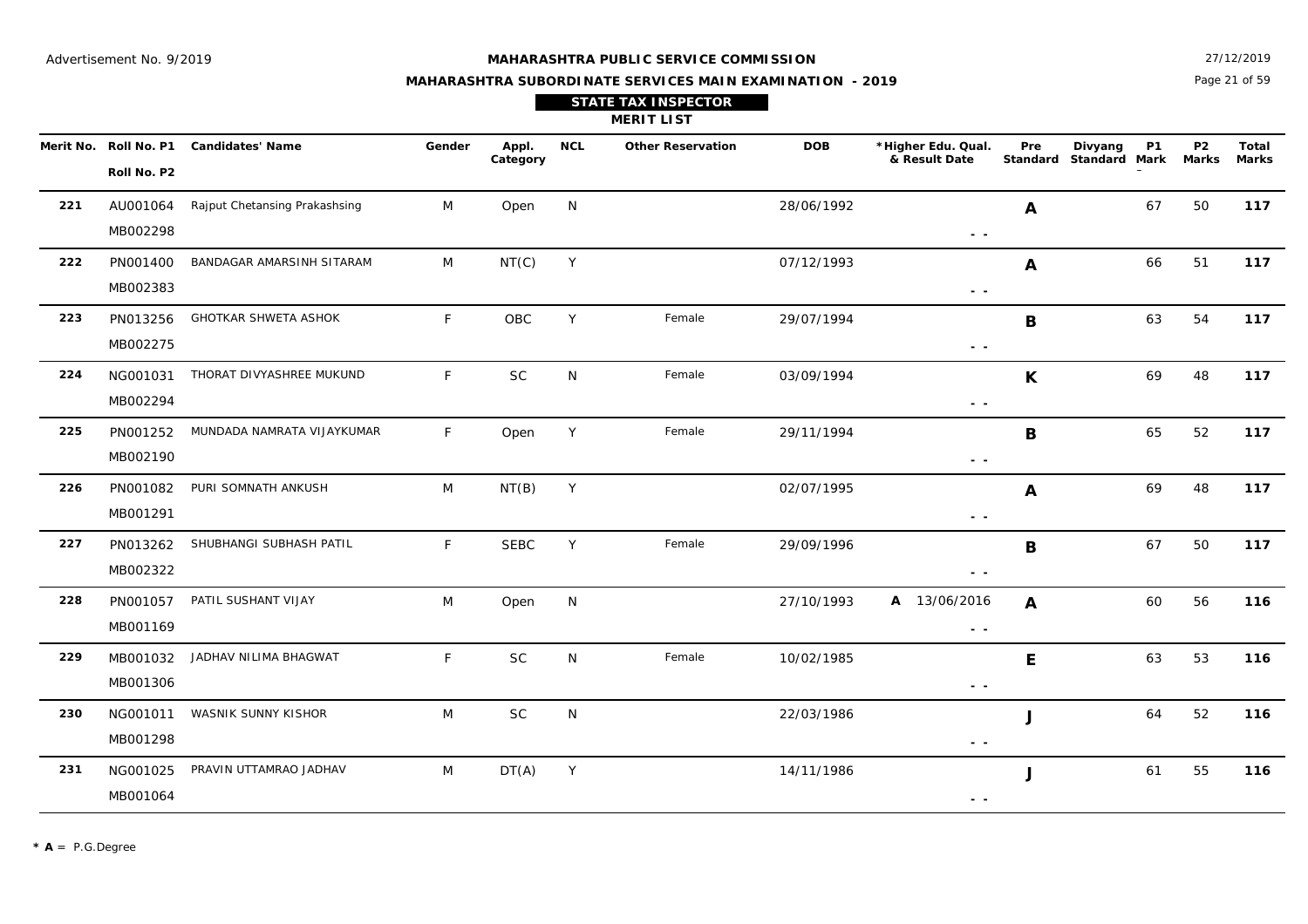**NCL Other Reservation**

**Merit No. \*Higher Edu. Qual. Roll No. P1 Candidates' Name Gender Appl. DOB**

**Category**

SEBC

Page 22 of 59 27/12/2019

**Marks**

**P1 Mark**

**Divyang Standard**

**P2 Marks**

#### **MAHARASHTRA SUBORDINATE SERVICES MAIN EXAMINATION - 2019**

**MERIT LIST STATE TAX INSPECTOR**

**& Result Date** 

M SEBC Y 26/10/1992 **A** 62 54 **116** 

Y 26/10/1992 **A** 62 54

 **- -** 

**A**

**Total Pre Standard**

|     | Roll No. P2 |                            |   |             |   |            |                                                                                                                                                                                                                                                                                                                                                                                                                                                |    |    |     |
|-----|-------------|----------------------------|---|-------------|---|------------|------------------------------------------------------------------------------------------------------------------------------------------------------------------------------------------------------------------------------------------------------------------------------------------------------------------------------------------------------------------------------------------------------------------------------------------------|----|----|-----|
| 232 | PN001109    | SHARAD BHARAT BANASODE     | M | <b>SC</b>   | N | 01/06/1987 | A                                                                                                                                                                                                                                                                                                                                                                                                                                              | 60 | 56 | 116 |
|     | MB001092    |                            |   |             |   |            |                                                                                                                                                                                                                                                                                                                                                                                                                                                |    |    |     |
| 233 | PN001098    | DEOKAR SHRIKANT SUBHASH    | M | <b>SEBC</b> | Y | 19/09/1987 | A                                                                                                                                                                                                                                                                                                                                                                                                                                              | 69 | 47 | 116 |
|     | MB001158    |                            |   |             |   |            | $ -$                                                                                                                                                                                                                                                                                                                                                                                                                                           |    |    |     |
| 234 | MB002338    | PAWAR SACHIN SHANKAR       | M | <b>SEBC</b> | Y | 11/02/1988 | A                                                                                                                                                                                                                                                                                                                                                                                                                                              | 61 | 55 | 116 |
|     | MB001048    |                            |   |             |   |            | $\frac{1}{2} \left( \frac{1}{2} \right) = \frac{1}{2} \left( \frac{1}{2} \right)$                                                                                                                                                                                                                                                                                                                                                              |    |    |     |
| 235 | PN013225    | PATIL PRASAD RAMCHANDRA    | M | OBC         | Y | 11/08/1990 | A                                                                                                                                                                                                                                                                                                                                                                                                                                              | 61 | 55 | 116 |
|     | MB001266    |                            |   |             |   |            | - -                                                                                                                                                                                                                                                                                                                                                                                                                                            |    |    |     |
| 236 | PN001235    | NIVRATTI VANKETRAO JAMGE   | M | <b>SEBC</b> | Y | 06/05/1991 | A                                                                                                                                                                                                                                                                                                                                                                                                                                              | 64 | 52 | 116 |
|     | MB001283    |                            |   |             |   |            | $ -$                                                                                                                                                                                                                                                                                                                                                                                                                                           |    |    |     |
| 237 | PN001218    | PAWAR DHARMARAJ VISHWANATH | M | <b>SEBC</b> | Y | 05/06/1991 | A                                                                                                                                                                                                                                                                                                                                                                                                                                              | 67 | 49 | 116 |
|     | MB002132    |                            |   |             |   |            | $ -$                                                                                                                                                                                                                                                                                                                                                                                                                                           |    |    |     |
| 238 | PN001340    | KALE DNYANDEO RAGHUNATH    | M | OBC         | Υ | 22/06/1991 | $\boldsymbol{A}$                                                                                                                                                                                                                                                                                                                                                                                                                               | 72 | 44 | 116 |
|     | MB001225    |                            |   |             |   |            | - -                                                                                                                                                                                                                                                                                                                                                                                                                                            |    |    |     |
| 239 | PN001251    | THOMBARE PRITAM ASHOK      | M | NT(C)       | Y | 04/10/1991 | $\mathbf{A}$                                                                                                                                                                                                                                                                                                                                                                                                                                   | 65 | 51 | 116 |
|     | MB001119    |                            |   |             |   |            | $\frac{1}{2} \left( \frac{1}{2} \right) \frac{1}{2} \left( \frac{1}{2} \right) \frac{1}{2} \left( \frac{1}{2} \right) \frac{1}{2} \left( \frac{1}{2} \right) \frac{1}{2} \left( \frac{1}{2} \right) \frac{1}{2} \left( \frac{1}{2} \right) \frac{1}{2} \left( \frac{1}{2} \right) \frac{1}{2} \left( \frac{1}{2} \right) \frac{1}{2} \left( \frac{1}{2} \right) \frac{1}{2} \left( \frac{1}{2} \right) \frac{1}{2} \left( \frac{1}{2} \right)$ |    |    |     |
| 240 | PN001365    | CHAVARE DADARAO DAGADU     | M | <b>SEBC</b> | Y | 10/10/1991 | A                                                                                                                                                                                                                                                                                                                                                                                                                                              | 59 | 57 | 116 |
|     | MB001178    |                            |   |             |   |            |                                                                                                                                                                                                                                                                                                                                                                                                                                                |    |    |     |
| 241 | PN001339    | BADE DNYANDEV KALIDAS      | M | NT(D)       | Y | 13/05/1992 | A                                                                                                                                                                                                                                                                                                                                                                                                                                              | 60 | 56 | 116 |
|     | MB002193    |                            |   |             |   |            | $\sim$                                                                                                                                                                                                                                                                                                                                                                                                                                         |    |    |     |

MB002047

PN001069

PATIL SUHAS PRAKASH M

**242**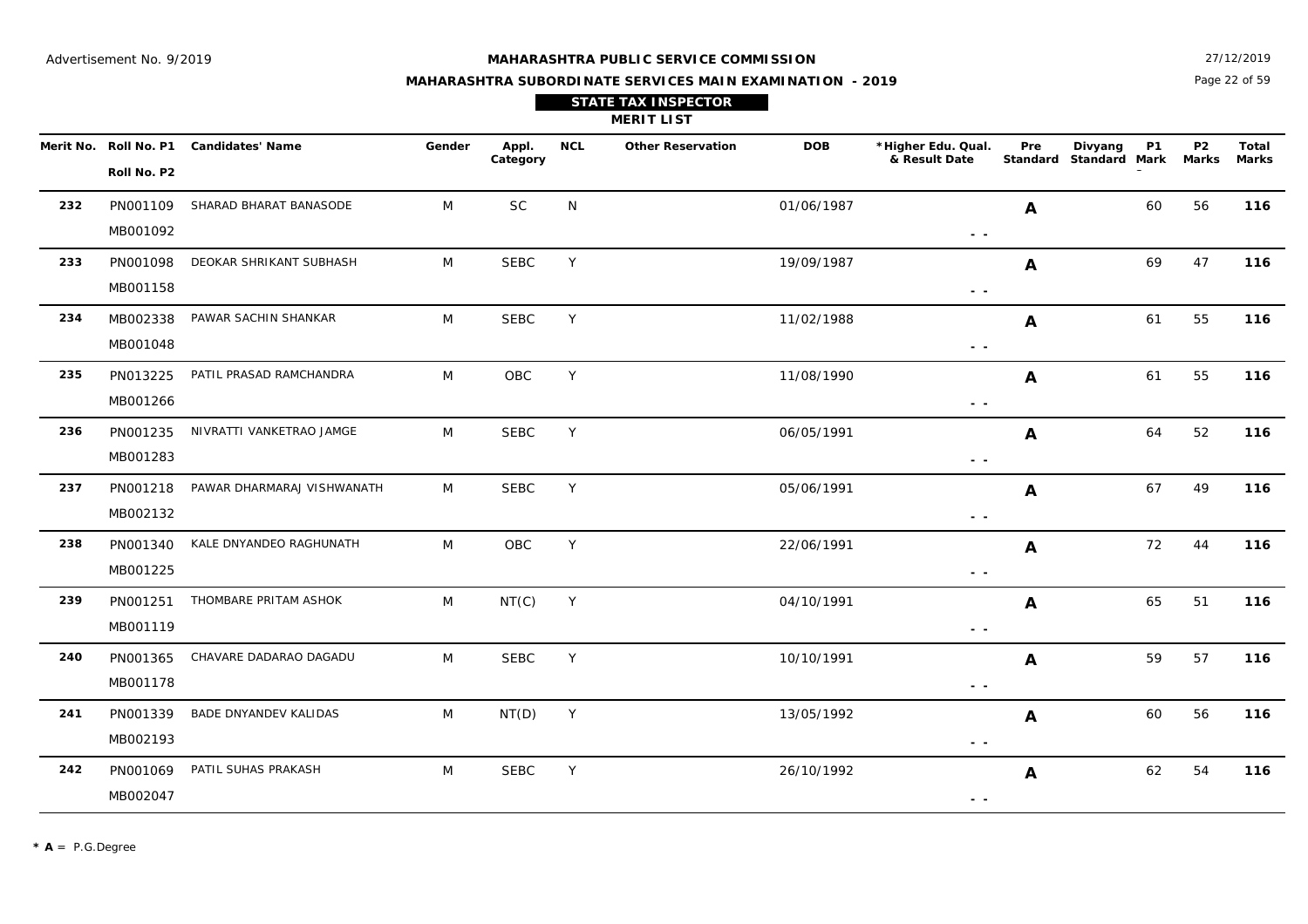Page 23 of 59 27/12/2019

| <b>STATE TAX INSPECTOR</b> |  |
|----------------------------|--|
|                            |  |

|     | Merit No. Roll No. P1 | <b>Candidates' Name</b>   | Gender       | Appl.<br>Category | <b>NCL</b> | <b>Other Reservation</b> | <b>DOB</b> | *Higher Edu. Qual.<br>& Result Date                                             | Pre         | <b>P1</b><br>Divyang<br>Standard Standard Mark | <b>P2</b><br>Marks | Total<br><b>Marks</b> |
|-----|-----------------------|---------------------------|--------------|-------------------|------------|--------------------------|------------|---------------------------------------------------------------------------------|-------------|------------------------------------------------|--------------------|-----------------------|
|     | Roll No. P2           |                           |              |                   |            |                          |            |                                                                                 |             |                                                |                    |                       |
| 243 | PN013247              | ROHINI AUDUMBAR GURAV     | $\mathsf{F}$ | <b>OBC</b>        | Y          | Female                   | 03/02/1993 |                                                                                 | B           | 73                                             | 43                 | 116                   |
|     | MB002120              |                           |              |                   |            |                          |            | $\sim$ $\sim$                                                                   |             |                                                |                    |                       |
| 244 | PN001430              | CHIKALKAR SANTOSH BAPURAO | M            | NT(C)             | Y          |                          | 24/02/1993 |                                                                                 | A           | 60                                             | 56                 | 116                   |
|     | MB001094              |                           |              |                   |            |                          |            | $\sim$ $\sim$                                                                   |             |                                                |                    |                       |
| 245 | PN001026              | SAID VIJAY RANGNATH       | M            | OBC               | Y          |                          | 15/06/1993 |                                                                                 | A           | 74                                             | 42                 | 116                   |
|     | MB002130              |                           |              |                   |            |                          |            | $\sim$ $\sim$                                                                   |             |                                                |                    |                       |
| 246 | PN001294              | KHADE SURAJ MARUTI        | M            | NT(D)             | Y          |                          | 14/12/1993 |                                                                                 | A           | 65                                             | 51                 | 116                   |
|     | MB001234              |                           |              |                   |            |                          |            | $\frac{1}{2} \left( \frac{1}{2} \right) \frac{1}{2} \left( \frac{1}{2} \right)$ |             |                                                |                    |                       |
| 247 | PN013255              | NAGARGOJE ANGAD ARJUNRAO  | M            | NT(D)             | Y          |                          | 27/06/1994 |                                                                                 | A           | 57                                             | 59                 | 116                   |
|     | MB002311              |                           |              |                   |            |                          |            | $\sim$ $\sim$                                                                   |             |                                                |                    |                       |
| 248 | PN001215              | Phule Kiran Balaji        | F.           | OBC               | Y          | Female                   | 12/07/1994 |                                                                                 | A           | 65                                             | 51                 | 116                   |
|     | MB002266              |                           |              |                   |            |                          |            | $\sim$ $\sim$                                                                   |             |                                                |                    |                       |
| 249 | NG001022              | BANSOD RATNADIP BHOJRAJ   | M            | $\sf SC$          | N          |                          | 30/07/1994 |                                                                                 | J           | 52                                             | 64                 | 116                   |
|     | MB002218              |                           |              |                   |            |                          |            | $\sim$ $-$                                                                      |             |                                                |                    |                       |
| 250 | PN001412              | NAIKWADE RUTUJA ARUN      | $\mathsf{F}$ | <b>SEBC</b>       | Y          | Female                   | 17/03/1995 |                                                                                 | $\mathbf B$ | 67                                             | 49                 | 116                   |
|     | MB002223              |                           |              |                   |            |                          |            | $\sim$ $\sim$                                                                   |             |                                                |                    |                       |
| 251 | PN001367              | RAJPUT CHARANSING GANESH  | M            | Open              | N          |                          | 07/11/1995 |                                                                                 | A           | 65                                             | 51                 | 116                   |
|     | MB001319              |                           |              |                   |            |                          |            | $\sim$ $\sim$                                                                   |             |                                                |                    |                       |
| 252 | PN001267              | NARSALE MANISHA SHAHAJI   | $\mathsf{F}$ | <b>SEBC</b>       | Y          | Female                   | 21/12/1995 |                                                                                 | B           | 63                                             | 53                 | 116                   |
|     | MB002050              |                           |              |                   |            |                          |            | $\sim$ $\sim$                                                                   |             |                                                |                    |                       |
| 253 | PN001051              | hake suvarna tanaji       | $\mathsf F$  | NT(C)             | Y          | Female                   | 01/06/1984 | A 19/05/2007                                                                    | B           | 62                                             | 53                 | 115                   |
|     | MB001193              |                           |              |                   |            |                          |            | $\sim$ $\sim$                                                                   |             |                                                |                    |                       |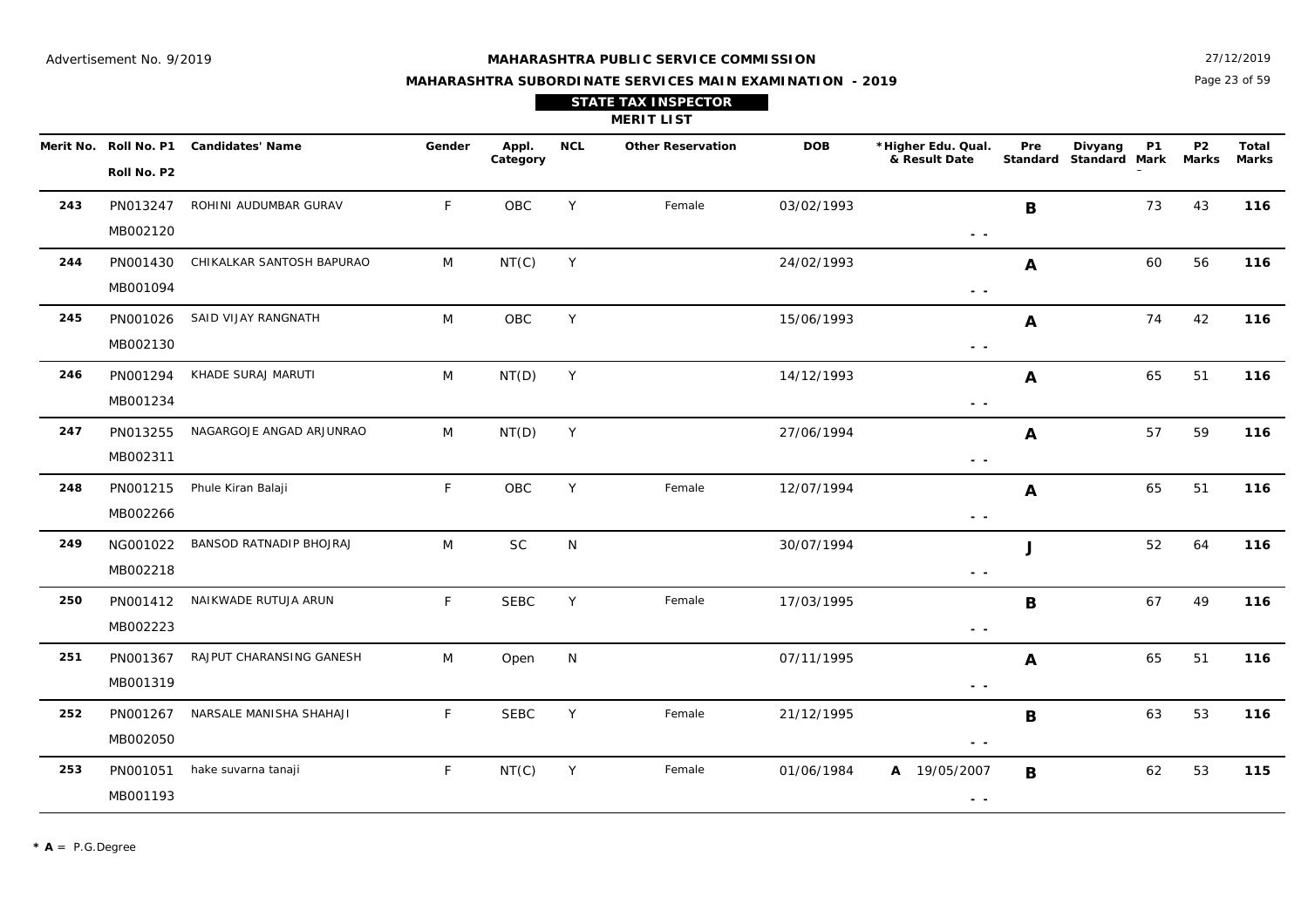27/12/2019

## **MAHARASHTRA SUBORDINATE SERVICES MAIN EXAMINATION - 2019 STATE TAX INSPECTOR**

Page 24 of 59

|     | <b>MERIT LIST</b>    |                                        |              |                   |            |                          |            |                                                                                                   |     |                                                |                           |                |  |  |
|-----|----------------------|----------------------------------------|--------------|-------------------|------------|--------------------------|------------|---------------------------------------------------------------------------------------------------|-----|------------------------------------------------|---------------------------|----------------|--|--|
|     | Roll No. P2          | Merit No. Roll No. P1 Candidates' Name | Gender       | Appl.<br>Category | <b>NCL</b> | <b>Other Reservation</b> | <b>DOB</b> | *Higher Edu. Qual.<br>& Result Date                                                               | Pre | Divyang<br><b>P1</b><br>Standard Standard Mark | <b>P2</b><br><b>Marks</b> | Total<br>Marks |  |  |
| 254 | AU001021<br>MB001063 | SHERE SATISH RAJEBHAU                  | M            | <b>SEBC</b>       | Y          |                          | 07/04/1993 | A 27/06/2017<br>$\frac{1}{2} \left( \frac{1}{2} \right) = \frac{1}{2} \left( \frac{1}{2} \right)$ | A   | 66                                             | 49                        | 115            |  |  |
| 255 | MB002330<br>MB001256 | Kumbhar Sudarshan Suresh               | M            | OBC               | Y          |                          | 17/10/1983 | $\frac{1}{2} \left( \frac{1}{2} \right) = \frac{1}{2} \left( \frac{1}{2} \right)$                 | A   | 69                                             | 46                        | 115            |  |  |
| 256 | PN013209<br>MB001323 | DHIMATE SUNITA PANDURANG               | $\mathsf{F}$ | <b>SBC</b>        | Y          | Female                   | 17/07/1984 | $\sim$ $\sim$                                                                                     | B   | 65                                             | 50                        | 115            |  |  |
| 257 | PN001431<br>MB001088 | PATIL PRASHANT JAYRAM                  | M            | OBC               | Y          |                          | 15/08/1988 | $\frac{1}{2} \left( \frac{1}{2} \right) = \frac{1}{2} \left( \frac{1}{2} \right)$                 | A   | 62                                             | 53                        | 115            |  |  |
| 258 | AU001010<br>MB002172 | Thorat Yashwant Niloba                 | M            | <b>SEBC</b>       | Y          |                          | 11/09/1990 | $\frac{1}{2} \left( \frac{1}{2} \right) = \frac{1}{2} \left( \frac{1}{2} \right)$                 | A   | 67                                             | 48                        | 115            |  |  |
| 259 | PN001044<br>MB001188 | THOMBRE SURAJ BHIKARAM                 | M            | NT(D)             | Y          |                          | 23/01/1991 | $\sim$ $-$                                                                                        | A   | 65                                             | 50                        | 115            |  |  |
| 260 | PN001297<br>MB002378 | kardag kalpak raosaheb                 | M            | OBC               | Y          |                          | 26/10/1991 | $\sim$ $\sim$                                                                                     | A   | 61                                             | 54                        | 115            |  |  |
| 261 | PN001232<br>MB001007 | DEVANE NEMAJI SHRIRAM                  | M            | OBC               | Y          |                          | 10/05/1992 | $\frac{1}{2} \left( \frac{1}{2} \right) = \frac{1}{2} \left( \frac{1}{2} \right)$                 | A   | 64                                             | 51                        | 115            |  |  |
| 262 | AU001074<br>MB002243 | GAIKWAD AMOL RAJKUMAR                  | M            | $\sf SC$          | N          |                          | 20/05/1992 | $\sim$ $\sim$                                                                                     | J   | 61                                             | 54                        | 115            |  |  |
| 263 | PN001420<br>MB002080 | UKEY ABHIJIT ASHOK                     | M            | <b>SC</b>         | N          |                          | 22/07/1993 | $\sim$ $\sim$                                                                                     | J   | 62                                             | 53                        | 115            |  |  |
| 264 | PN001008<br>MB002360 | WAMAN SANKET VIJAY                     | M            | OBC               | Y          |                          | 22/10/1993 | $ -$                                                                                              | A   | 58                                             | 57                        | 115            |  |  |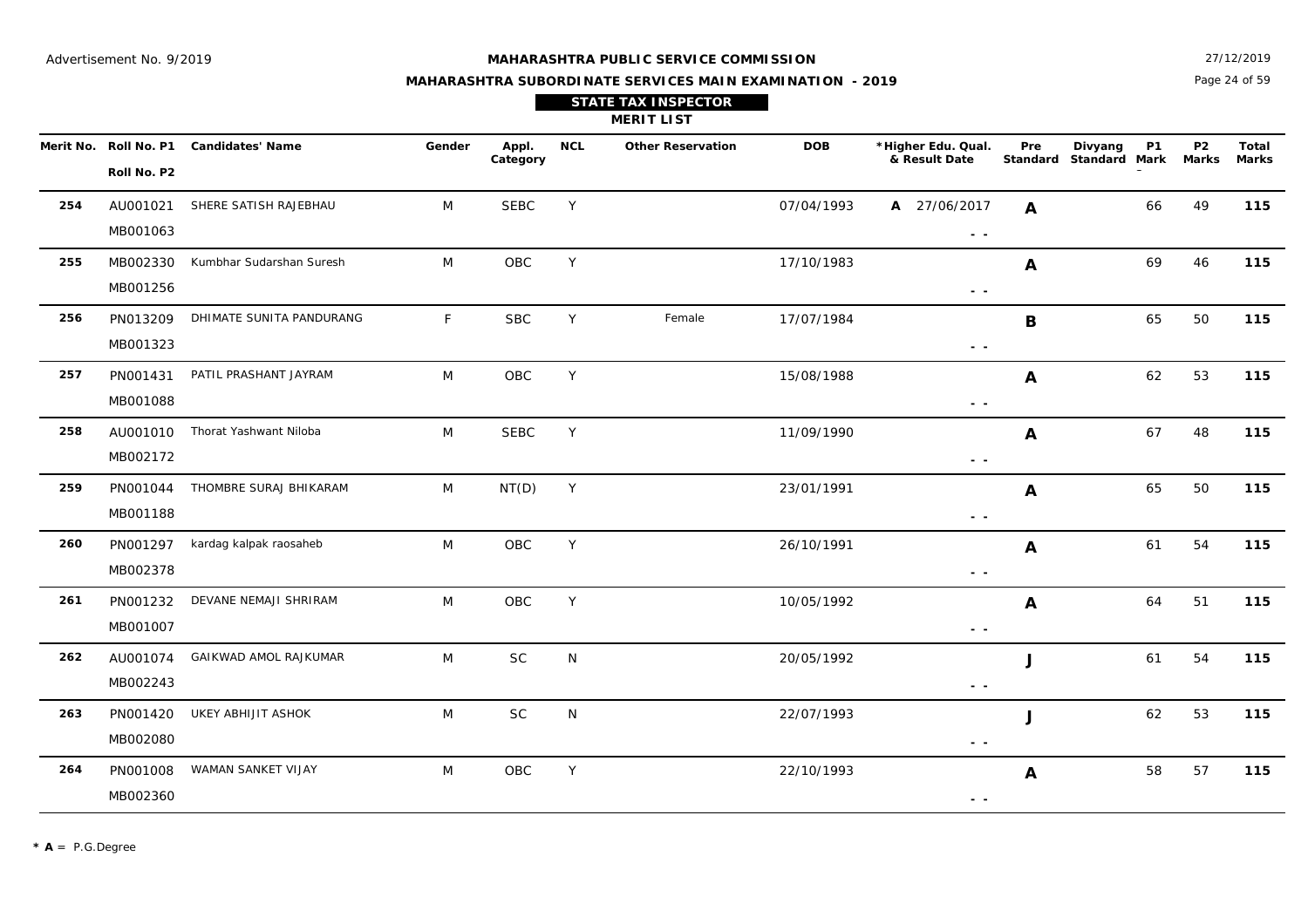Page 25 of 59 27/12/2019

| <b>STATE TAX INSPECTOR</b> |  |
|----------------------------|--|
| <b>MERIT LIST</b>          |  |

|     | Merit No. Roll No. P1 | <b>Candidates' Name</b>       | Gender | Appl.<br>Category | <b>NCL</b>   | <b>Other Reservation</b> | <b>DOB</b> | *Higher Edu. Qual.<br>& Result Date | Pre          | Divyang<br>Standard Standard Mark | <b>P1</b> | P <sub>2</sub><br><b>Marks</b> | Total<br><b>Marks</b> |
|-----|-----------------------|-------------------------------|--------|-------------------|--------------|--------------------------|------------|-------------------------------------|--------------|-----------------------------------|-----------|--------------------------------|-----------------------|
|     | Roll No. P2           |                               |        |                   |              |                          |            |                                     |              |                                   |           |                                |                       |
| 265 | PN001403              | SATHE AKSHAY MARUTI           | M      | OBC               | Y            |                          | 13/06/1994 |                                     | A            |                                   | 68        | 47                             | 115                   |
|     | MB001317              |                               |        |                   |              |                          |            | $ -$                                |              |                                   |           |                                |                       |
| 266 | AU004360              | KALE SHITAL BHIMRAJ           | F      | <b>SEBC</b>       | Y            | Female                   | 16/07/1994 |                                     | B            |                                   | 70        | 45                             | 115                   |
|     | MB001077              |                               |        |                   |              |                          |            | $\sim$ $\sim$                       |              |                                   |           |                                |                       |
| 267 | AU001045              | KAVDE KISHOR PANDHARINATH     | M      | SC                | $\mathsf{N}$ |                          | 03/05/1995 |                                     | J            |                                   | 53        | 62                             | 115                   |
|     | MB002167              |                               |        |                   |              |                          |            | $ -$                                |              |                                   |           |                                |                       |
| 268 | PN001217              | PAWAR PRASAD KESHAV           | M      | OBC               | Y            |                          | 25/09/1995 |                                     | A            |                                   | 63        | 52                             | 115                   |
|     | MB001320              |                               |        |                   |              |                          |            | $ -$                                |              |                                   |           |                                |                       |
| 269 | PN001290              | SAWANT KOMAL ANKUSH           | F.     | $\sf SC$          | N            | Female                   | 29/06/1997 |                                     | $\mathsf{K}$ |                                   | 64        | 51                             | 115                   |
|     | MB001019              |                               |        |                   |              |                          |            | $ -$                                |              |                                   |           |                                |                       |
| 270 | NG001034              | MANE BALAJI ATMARAM           | M      | $\sf SC$          | ${\sf N}$    |                          | 01/03/1987 | A 21/06/2010                        | $\mathbf{J}$ |                                   | 58        | 56                             | 114                   |
|     | MB002267              |                               |        |                   |              |                          |            | $ -$                                |              |                                   |           |                                |                       |
| 271 | PN001256              | ASWALE MUKESH SHRAVAN         | M      | OBC               | Y            |                          | 12/12/1988 | A 30/06/2012                        | $\mathbf{A}$ |                                   | 64        | 50                             | 114                   |
|     | MB002079              |                               |        |                   |              |                          |            | $ -$                                |              |                                   |           |                                |                       |
| 272 | MB001014              | RASAM SONALI RAMESH           | F      | <b>SEBC</b>       | Y            | Female                   | 27/06/1994 | A 01/09/2016                        | B            |                                   | 59        | 55                             | 114                   |
|     | MB002035              |                               |        |                   |              |                          |            | $\sim$ $\sim$                       |              |                                   |           |                                |                       |
| 273 | PN001320              | MANDAGE GORKSHANATH SURYABHAN | M      | OBC               | Y            |                          | 12/03/1987 |                                     | A            |                                   | 63        | 51                             | 114                   |
|     | MB001195              |                               |        |                   |              |                          |            | $\sim$ $\sim$                       |              |                                   |           |                                |                       |
| 274 | PN001132              | KURUND SANDIP DAMU            | M      | <b>SEBC</b>       | N            |                          | 10/06/1990 |                                     | A            |                                   | 60        | 54                             | 114                   |
|     | MB002037              |                               |        |                   |              |                          |            | $\sim$ $\sim$                       |              |                                   |           |                                |                       |
| 275 | NG001013              | PECHE SUDHIR SHANKAR          | M      | OBC               | Y            |                          | 13/06/1990 |                                     | A            |                                   | 62        | 52                             | 114                   |
|     | MB001144              |                               |        |                   |              |                          |            | $ -$                                |              |                                   |           |                                |                       |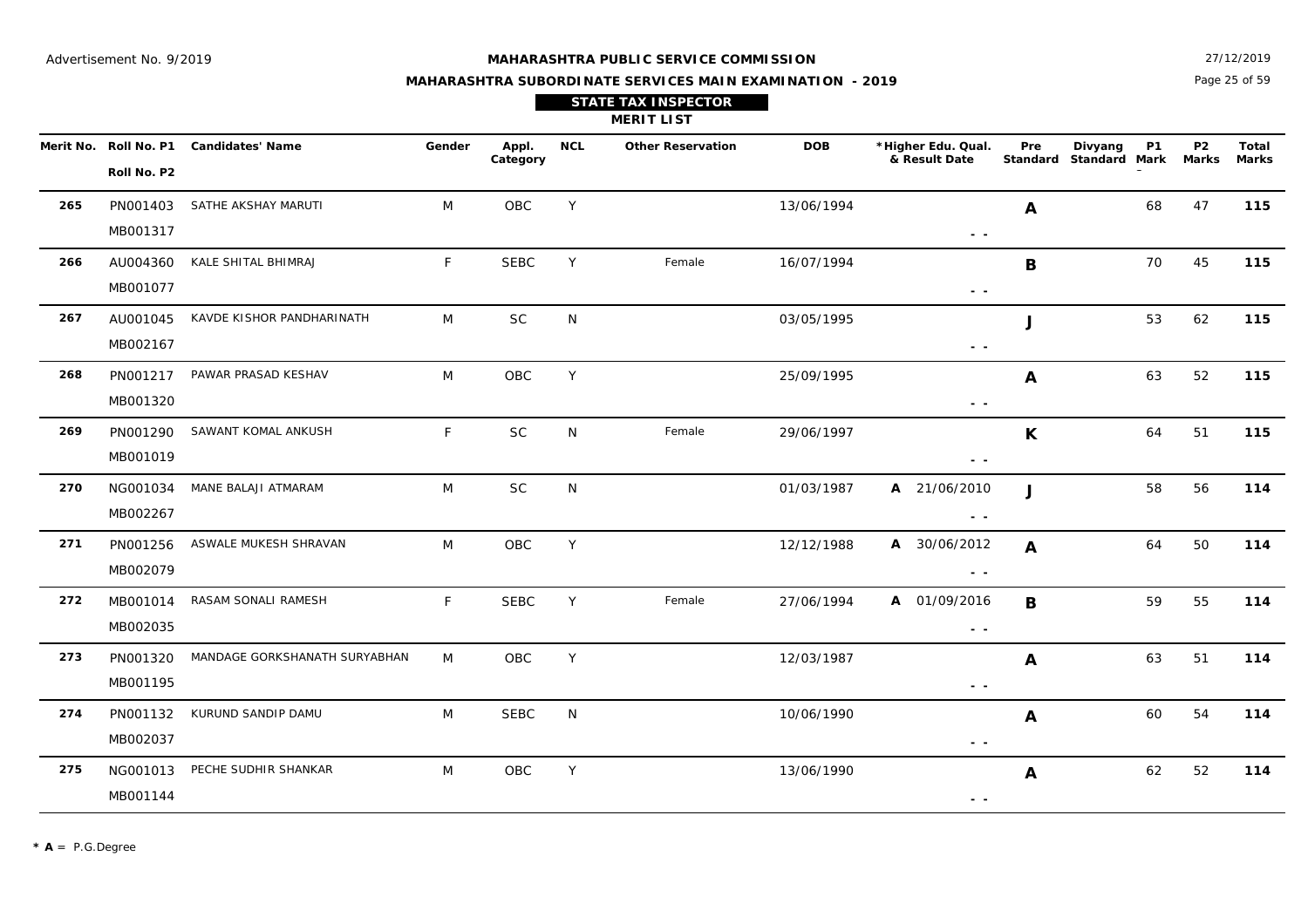27/12/2019

## **MAHARASHTRA SUBORDINATE SERVICES MAIN EXAMINATION - 2019 STATE TAX INSPECTOR**

Page 26 of 59

|     | <b>MERIT LIST</b>    |                                        |              |                   |            |                          |            |                                                                                   |     |                                                |                                |                       |  |  |
|-----|----------------------|----------------------------------------|--------------|-------------------|------------|--------------------------|------------|-----------------------------------------------------------------------------------|-----|------------------------------------------------|--------------------------------|-----------------------|--|--|
|     | Roll No. P2          | Merit No. Roll No. P1 Candidates' Name | Gender       | Appl.<br>Category | <b>NCL</b> | <b>Other Reservation</b> | <b>DOB</b> | *Higher Edu. Qual.<br>& Result Date                                               | Pre | Divyang<br><b>P1</b><br>Standard Standard Mark | P <sub>2</sub><br><b>Marks</b> | Total<br><b>Marks</b> |  |  |
| 276 | PN001058<br>MB002340 | KATKAR SUSHAMA BALASAHEB               | $\mathsf{F}$ | <b>SEBC</b>       | Y          | Female                   | 23/10/1990 | $ -$                                                                              | B   | 65                                             | 49                             | 114                   |  |  |
| 277 | PN001183<br>MB001061 | VIDYAGAR PRIYANKA ANANT                | $\mathsf{F}$ | <b>SC</b>         | N          | Female                   | 06/01/1991 | $ -$                                                                              | E   | 63                                             | 51                             | 114                   |  |  |
| 278 | PN001086<br>MB002116 | DHAGE SATISH KALYANRAO                 | M            | <b>SEBC</b>       | Y          |                          | 18/01/1991 | $\frac{1}{2} \left( \frac{1}{2} \right) = \frac{1}{2}$                            | A   | 60                                             | 54                             | 114                   |  |  |
| 279 | NG001004<br>MB001240 | WARHADE VIBHA SHIVCHANDRA              | $\mathsf{F}$ | OBC               | Y          | Female                   | 15/05/1991 | $\frac{1}{2} \left( \frac{1}{2} \right) = \frac{1}{2} \left( \frac{1}{2} \right)$ | B   | 62                                             | 52                             | 114                   |  |  |
| 280 | PN013230<br>MB002247 | SHINDE VIKRAMSINH UTTAM                | M            | SC                | N          |                          | 03/06/1991 | $\sim$ $\sim$                                                                     | J   | 69                                             | 45                             | 114                   |  |  |
| 281 | PN001230<br>MB001070 | PRIYANKA VASANTRAO PANSARE             | $\mathsf{F}$ | <b>SEBC</b>       | Y          | Female                   | 20/12/1991 | $ -$                                                                              | В   | 63                                             | 51                             | 114                   |  |  |
| 282 | MB001013<br>MB002133 | BHOIR REENA BHAU                       | E            | OBC               | Y          | Female                   | 23/02/1992 | $\frac{1}{2} \left( \frac{1}{2} \right) = \frac{1}{2} \left( \frac{1}{2} \right)$ | A   | 61                                             | 53                             | 114                   |  |  |
| 283 | PN001056<br>MB001098 | REDAKE SUSHMA BABAN                    | $\mathsf{F}$ | NT(C)             | Y          | Female                   | 01/06/1992 | $ -$                                                                              | В   | 68                                             | 46                             | 114                   |  |  |
| 284 | PN001415<br>MB002287 | JAGTAP ABHISHEK DNYANESHWAR            | M            | <b>SEBC</b>       | Y          |                          | 12/06/1992 | $\sim$ $\sim$                                                                     | A   | 63                                             | 51                             | 114                   |  |  |
| 285 | PN001111<br>MB002043 | BAMANE SHAILAJA SURESH                 | $\mathsf{F}$ | <b>SC</b>         | N          | Female                   | 01/08/1992 | $\sim$ $\sim$                                                                     | K   | 65                                             | 49                             | 114                   |  |  |
| 286 | PN013242<br>MB002054 | BANDAL SHITAL SHANTARAM                | $\mathsf{F}$ | <b>SEBC</b>       | Y          | Female                   | 17/08/1992 | $ -$                                                                              | B   | 67                                             | 47                             | 114                   |  |  |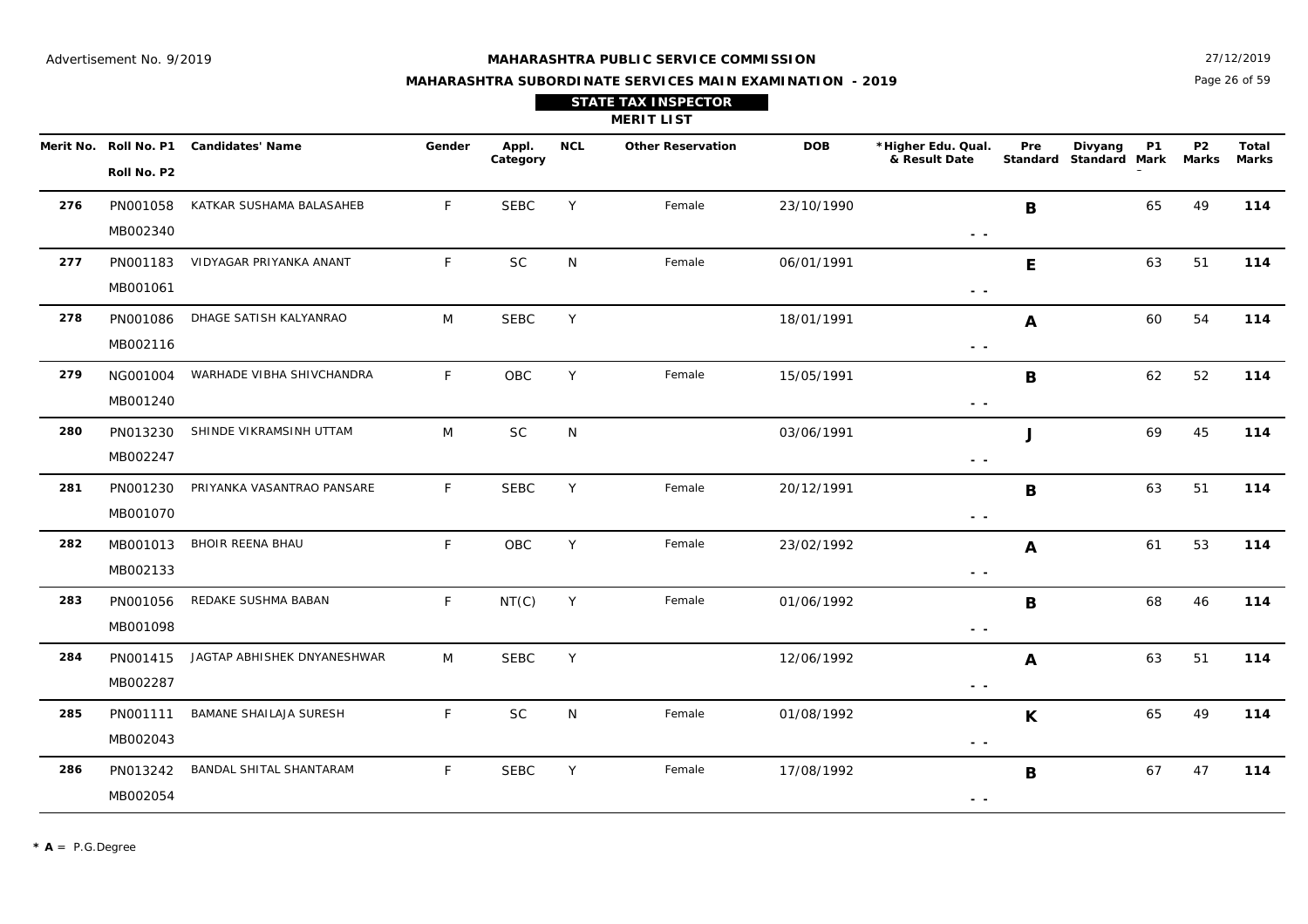#### **MAHARASHTRA PUBLIC SERVICE COMMISSION**

Page 27 of 59 27/12/2019

**Marks**

## **MAHARASHTRA SUBORDINATE SERVICES MAIN EXAMINATION - 2019 STATE TAX INSPECTOR**

|     |                       |                         |        |            |            | <b>MERIT LIST</b>        |            |                                     |     |                                   |           |             |                |
|-----|-----------------------|-------------------------|--------|------------|------------|--------------------------|------------|-------------------------------------|-----|-----------------------------------|-----------|-------------|----------------|
|     | Merit No. Roll No. P1 | <b>Candidates' Name</b> | Gender | Appl.      | <b>NCL</b> | <b>Other Reservation</b> | <b>DOB</b> | *Higher Edu. Qual.<br>& Result Date | Pre | Divyang<br>Standard Standard Mark | <b>P1</b> | P2<br>Marks | Total<br>Mark: |
|     | Roll No. P2           |                         |        | Category   |            |                          |            |                                     |     |                                   |           |             |                |
| 287 | NG001001              | SHENDE VIVEK NILKANTH   | M      | <b>OBC</b> | Y          |                          | 22/08/1992 |                                     | A   |                                   | 66        | 48          | 114            |
|     | MB001239              |                         |        |            |            |                          |            | $\sim$ $\sim$                       |     |                                   |           |             |                |
| 288 | PN001363              | AGLAWE CHETAN KISAN     | M      | OBC        | Y          |                          | 06/12/1992 |                                     | A   |                                   | 62        | 52          | 114            |
|     | MB001021              |                         |        |            |            |                          |            | . .                                 |     |                                   |           |             |                |

|     | MB001239 |                             |   |             |   |        |            | $\sim$ $\sim$                                                                                                                                                                                                                                                                                                                                                                                                                                  |    |    |     |
|-----|----------|-----------------------------|---|-------------|---|--------|------------|------------------------------------------------------------------------------------------------------------------------------------------------------------------------------------------------------------------------------------------------------------------------------------------------------------------------------------------------------------------------------------------------------------------------------------------------|----|----|-----|
| 288 | PN001363 | AGLAWE CHETAN KISAN         | M | OBC         | Y |        | 06/12/1992 | Α                                                                                                                                                                                                                                                                                                                                                                                                                                              | 62 | 52 | 114 |
|     | MB001021 |                             |   |             |   |        |            | $\frac{1}{2} \left( \frac{1}{2} \right) = \frac{1}{2} \left( \frac{1}{2} \right)$                                                                                                                                                                                                                                                                                                                                                              |    |    |     |
| 289 | PN001293 | BHAPKAR KIRAN DATTATRAY     | M | <b>SEBC</b> | Y |        | 01/09/1993 | A                                                                                                                                                                                                                                                                                                                                                                                                                                              | 64 | 50 | 114 |
|     | MB001308 |                             |   |             |   |        |            | $\frac{1}{2} \left( \frac{1}{2} \right) = \frac{1}{2} \left( \frac{1}{2} \right)$                                                                                                                                                                                                                                                                                                                                                              |    |    |     |
| 290 | PN001020 | NAGARGOJE VINODKUMAR RAMRAO | M | NT(D)       | Y |        | 06/09/1993 | A                                                                                                                                                                                                                                                                                                                                                                                                                                              | 63 | 51 | 114 |
|     | MB002111 |                             |   |             |   |        |            | $ -$                                                                                                                                                                                                                                                                                                                                                                                                                                           |    |    |     |
| 291 | PN001360 | BOMBLE DADABHAU SUNIL       | M | OBC         | Y |        | 21/09/1993 | A                                                                                                                                                                                                                                                                                                                                                                                                                                              | 62 | 52 | 114 |
|     | MB002166 |                             |   |             |   |        |            | $\frac{1}{2} \left( \frac{1}{2} \right) = \frac{1}{2}$                                                                                                                                                                                                                                                                                                                                                                                         |    |    |     |
| 292 | MB001023 | SHINDE POOJA PRAKASH        | F | <b>SEBC</b> | Y | Female | 25/12/1993 | A                                                                                                                                                                                                                                                                                                                                                                                                                                              | 65 | 49 | 114 |
|     | MB002330 |                             |   |             |   |        |            | $\sim$ $\sim$                                                                                                                                                                                                                                                                                                                                                                                                                                  |    |    |     |
| 293 | PN001255 | PISAL NAGESH SANJAY         | M | <b>SEBC</b> | Y |        | 01/09/1994 | A                                                                                                                                                                                                                                                                                                                                                                                                                                              | 71 | 43 | 114 |
|     | MB002028 |                             |   |             |   |        |            | $ -$                                                                                                                                                                                                                                                                                                                                                                                                                                           |    |    |     |
| 294 | PN001224 | PATIL AKSHAY RAJARAM        | M | <b>SEBC</b> | Y |        | 22/10/1994 | A                                                                                                                                                                                                                                                                                                                                                                                                                                              | 58 | 56 | 114 |
|     | MB001152 |                             |   |             |   |        |            | $\frac{1}{2} \left( \frac{1}{2} \right) = \frac{1}{2} \left( \frac{1}{2} \right)$                                                                                                                                                                                                                                                                                                                                                              |    |    |     |
| 295 | PN001225 | PATIL AJIT PUNDALIK         | M | Open        | N |        | 08/12/1994 | A                                                                                                                                                                                                                                                                                                                                                                                                                                              | 69 | 45 | 114 |
|     | MB002367 |                             |   |             |   |        |            | $\frac{1}{2} \left( \frac{1}{2} \right) = \frac{1}{2} \left( \frac{1}{2} \right)$                                                                                                                                                                                                                                                                                                                                                              |    |    |     |
| 296 | PN001062 | HARUGADE SURAJ SHIVAJI      | M | NT(C)       | Y |        | 11/02/1996 | A                                                                                                                                                                                                                                                                                                                                                                                                                                              | 63 | 51 | 114 |
|     | MB002277 |                             |   |             |   |        |            | $\frac{1}{2} \left( \frac{1}{2} \right) \frac{1}{2} \left( \frac{1}{2} \right) \frac{1}{2} \left( \frac{1}{2} \right) \frac{1}{2} \left( \frac{1}{2} \right) \frac{1}{2} \left( \frac{1}{2} \right) \frac{1}{2} \left( \frac{1}{2} \right) \frac{1}{2} \left( \frac{1}{2} \right) \frac{1}{2} \left( \frac{1}{2} \right) \frac{1}{2} \left( \frac{1}{2} \right) \frac{1}{2} \left( \frac{1}{2} \right) \frac{1}{2} \left( \frac{1}{2} \right)$ |    |    |     |
| 297 | PN001206 | SAWANT PRAFULLA SHARAD      | M | <b>SEBC</b> | Y |        | 11/12/1996 | A                                                                                                                                                                                                                                                                                                                                                                                                                                              | 60 | 54 | 114 |
|     | MB001269 |                             |   |             |   |        |            | $ -$                                                                                                                                                                                                                                                                                                                                                                                                                                           |    |    |     |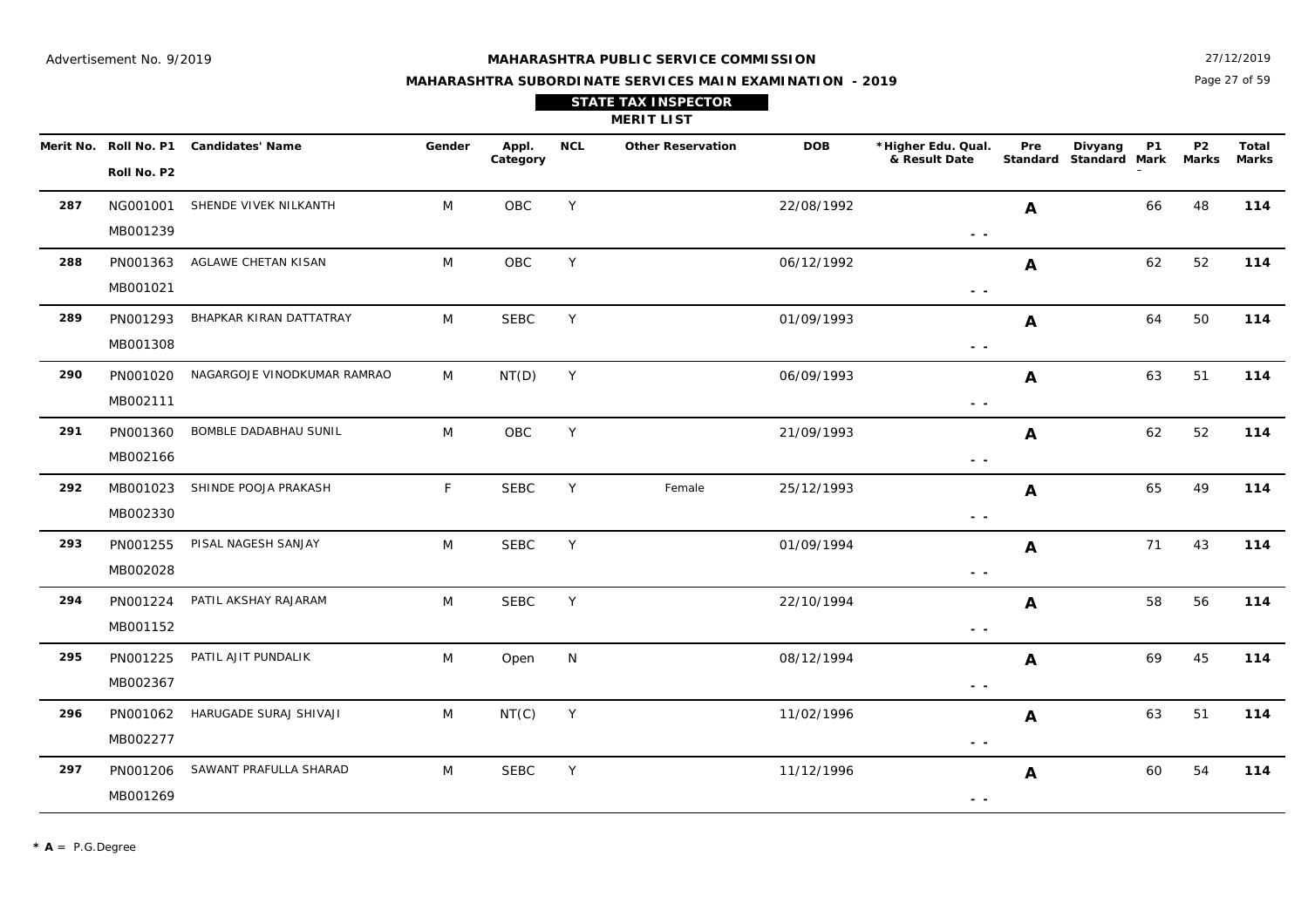#### **MAHARASHTRA PUBLIC SERVICE COMMISSION**

Page 28 of 59 27/12/2019

### **MAHARASHTRA SUBORDINATE SERVICES MAIN EXAMINATION - 2019 STATE TAX INSPECTOR**

| <b>MERIT LIST</b> |                                      |                         |        |                   |     |                          |              |                                     |                               |         |           |                         |                       |
|-------------------|--------------------------------------|-------------------------|--------|-------------------|-----|--------------------------|--------------|-------------------------------------|-------------------------------|---------|-----------|-------------------------|-----------------------|
|                   | Merit No. Roll No. P1<br>Roll No. P2 | <b>Candidates' Name</b> | Gender | Appl.<br>Category | NCL | <b>Other Reservation</b> | <b>DOB</b>   | *Higher Edu. Qual.<br>& Result Date | Pre<br>Standard Standard Mark | Divyang | <b>P1</b> | P <sub>2</sub><br>Marks | <b>Total</b><br>Marks |
| ----              |                                      |                         | .      | ----              |     |                          | . . <i>.</i> |                                     |                               |         | $ -$      | .                       | .                     |

| 298 | AU001082<br>MB001103 | PATHAN PARVEJKHA ILIYASKHA   | M | OBC         | Y |                                                      | 21/07/1998 | A<br>$\sim$ $\sim$                | 52            | 62 | 114 |
|-----|----------------------|------------------------------|---|-------------|---|------------------------------------------------------|------------|-----------------------------------|---------------|----|-----|
| 299 | AU001020<br>MB002361 | JADHAO SANTOSH BHIMRAO       | M | OBC         | Υ |                                                      | 03/03/1985 | $\mathbf{A}$<br>$ -$              | 64            | 49 | 113 |
| 300 | PN013215<br>MB002011 | <b>BANDAL TRUPTI MANSING</b> | F | <b>SEBC</b> | Y | Female                                               | 03/07/1988 | B<br>$\sim$ $\sim$                | 61            | 52 | 113 |
| 301 | PN013013<br>MB002399 | MISAL BHUJANG PANDURANG      | M | NT(D)       | Y | Divyang Locomotor<br>Disability or Cerebral<br>Palsy | 03/07/1990 | N<br>$\sim$ $\sim$                | QUALIFY<br>58 | 55 | 113 |
| 302 | PN001231<br>MB001065 | Pankaj Vasant Bhosale        | M | <b>SEBC</b> | Y |                                                      | 12/09/1990 | A<br>$ -$                         | 68            | 45 | 113 |
| 303 | PN001009<br>MB002021 | Vyawahare Vikas Bhagwat      | M | OBC         | Y |                                                      | 04/01/1991 | $\mathbf{A}$<br>$ -$              | 58            | 55 | 113 |
| 304 | PN001176<br>MB001289 | KUTE RAHUL SUBHASH           | M | NT(D)       | Y |                                                      | 20/02/1991 | $\boldsymbol{A}$<br>$\sim$ $\sim$ | 61            | 52 | 113 |
| 305 | PN001150<br>MB001275 | BHOSALE RUSHIKESH NARAYAN    | M | <b>SEBC</b> | Υ |                                                      | 05/06/1991 | A<br>$ -$                         | 60            | 53 | 113 |
| 306 | AU001041<br>MB002221 | SAWANDKAR ONKAR UTTAMRAO     | M | <b>SEBC</b> | Υ |                                                      | 21/06/1991 | A<br>$\sim$ $\sim$                | 63            | 50 | 113 |
| 307 | PN013233<br>MB001053 | Wakade Mandodari Appasaheb   | F | <b>SEBC</b> | Y | Female                                               | 27/11/1991 | B<br>$\sim$ $\sim$                | 67            | 46 | 113 |
| 308 | NG001012<br>MB002179 | MOON SUMIT SUBHASHRAO        | M | <b>SC</b>   | N |                                                      | 29/02/1992 | A<br>$\sim$ $\sim$                | 58            | 55 | 113 |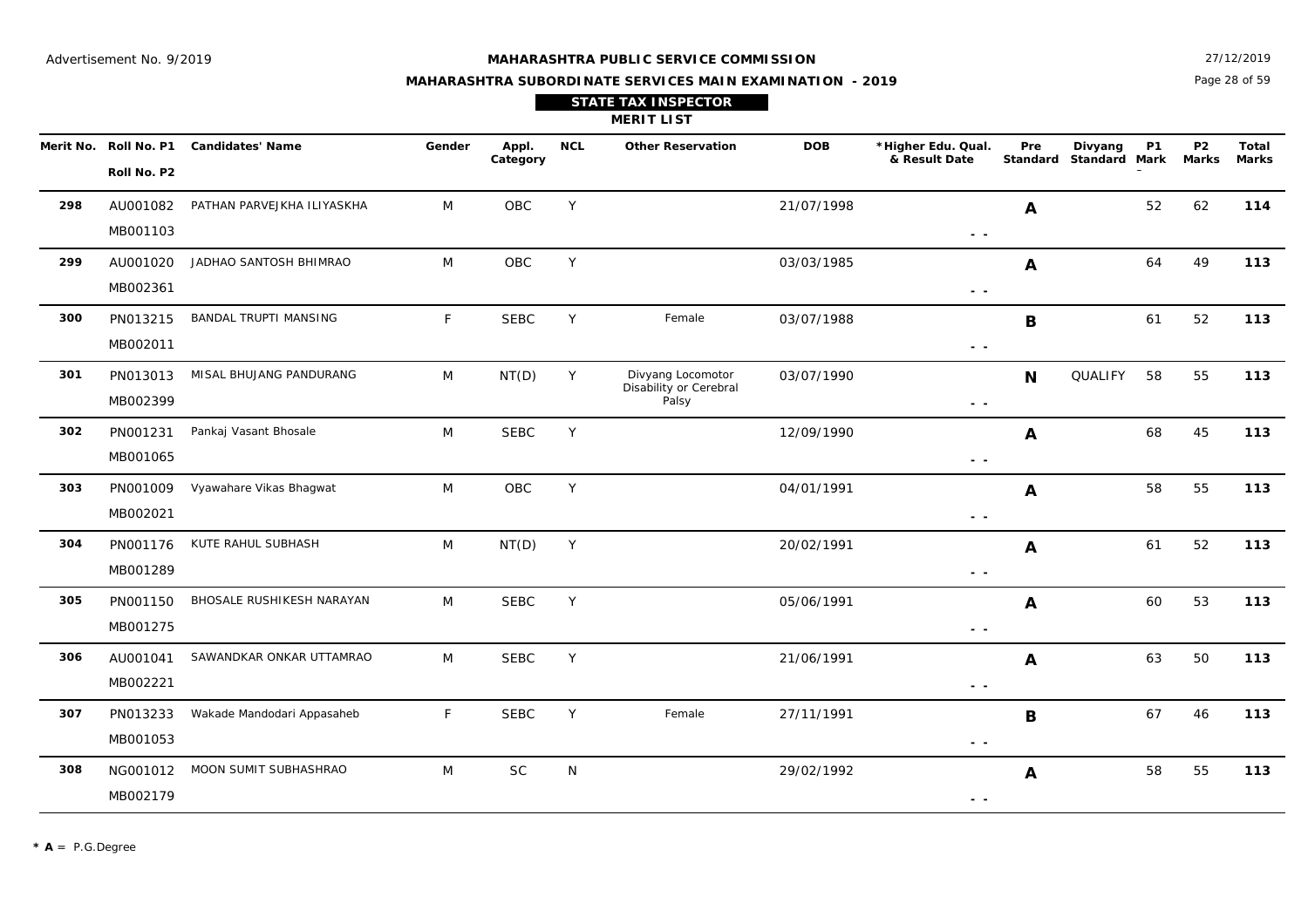Page 29 of 59 27/12/2019

| <b>STATE TAX INSPECTOR</b> |  |
|----------------------------|--|
| <b>MERIT LIST</b>          |  |

|     | Merit No. Roll No. P1 | <b>Candidates' Name</b>        | Gender      | Appl.<br>Category | <b>NCL</b> | <b>Other Reservation</b> | <b>DOB</b> | *Higher Edu. Qual.<br>& Result Date | Pre              | Divyang<br>Standard Standard Mark | P <sub>1</sub> | P <sub>2</sub><br><b>Marks</b> | Total<br><b>Marks</b> |
|-----|-----------------------|--------------------------------|-------------|-------------------|------------|--------------------------|------------|-------------------------------------|------------------|-----------------------------------|----------------|--------------------------------|-----------------------|
|     | Roll No. P2           |                                |             |                   |            |                          |            |                                     |                  |                                   |                |                                |                       |
| 309 | PN001210              | KALE PRADIP ASHOKRAO           | M           | <b>SEBC</b>       | Y          |                          | 19/07/1992 |                                     | A                |                                   | 59             | 54                             | 113                   |
|     | MB002252              |                                |             |                   |            |                          |            | $\sim$ $-$                          |                  |                                   |                |                                |                       |
| 310 | MB002343              | NARSALE GANESH GORAKH          | M           | Open              | N          |                          | 05/12/1992 |                                     | A                |                                   | 58             | 55                             | 113                   |
|     | MB002241              |                                |             |                   |            |                          |            | $\sim$ $-$                          |                  |                                   |                |                                |                       |
| 311 | PN001330              | <b>GOPHANE GANESH NAMDEV</b>   | M           | NT(C)             | Y          |                          | 08/09/1993 |                                     | A                |                                   | 66             | 47                             | 113                   |
|     | MB002304              |                                |             |                   |            |                          |            | $\sim$ $\sim$                       |                  |                                   |                |                                |                       |
| 312 | PN001087              | MUNDHE SIDDHESHWAR RAMESHWAR   | M           | NT(D)             | Y          |                          | 19/04/1994 |                                     | A                |                                   | 56             | 57                             | 113                   |
|     | MB002200              |                                |             |                   |            |                          |            | - -                                 |                  |                                   |                |                                |                       |
| 313 | AU001078              | CHIKHALIKAR ABHIJEET DWARKADAS | M           | NT(D)             | Y          |                          | 08/05/1994 |                                     | A                |                                   | 70             | 43                             | 113                   |
|     | MB001177              |                                |             |                   |            |                          |            | $\sim$ $\sim$                       |                  |                                   |                |                                |                       |
| 314 |                       | PN001002 TATTU YUVRAJ GORAKSHA | M           | OBC               | Y          |                          | 20/07/1994 |                                     | A                |                                   | 67             | 46                             | 113                   |
|     | MB002387              |                                |             |                   |            |                          |            | $\sim$ $\sim$                       |                  |                                   |                |                                |                       |
| 315 | PN001063              | NAIK SUPRIYA CHANDRAKANTRAO    | F           | NT(C)             | Y          | Female                   | 11/08/1994 |                                     | $\mathbf B$      |                                   | 56             | 57                             | 113                   |
|     | MB001238              |                                |             |                   |            |                          |            | $\sim$ $-$                          |                  |                                   |                |                                |                       |
| 316 | PN001213              | REGULWAD POOJA NARSING         | F           | <b>SBC</b>        | Y          | Female                   | 12/12/1994 |                                     | $\boldsymbol{A}$ |                                   | 67             | 46                             | 113                   |
|     | MB002152              |                                |             |                   |            |                          |            | $ -$                                |                  |                                   |                |                                |                       |
| 317 | MB002354              | KOKATE ANKITA NIVRUTTI         | $\mathsf F$ | <b>SEBC</b>       | Y          | Female                   | 15/09/1995 |                                     | B                |                                   | 63             | 50                             | 113                   |
|     | MB001157              |                                |             |                   |            |                          |            | $\sim$ $-$                          |                  |                                   |                |                                |                       |
| 318 | PN001105              | SHINDE SUSMITA SHAHAJIRAO      | F           | <b>SEBC</b>       | Y          | Female                   | 15/10/1995 |                                     | B                |                                   | 66             | 47                             | 113                   |
|     | MB001224              |                                |             |                   |            |                          |            | $\sim$ $\sim$                       |                  |                                   |                |                                |                       |
| 319 | PN001257              | MUJMULE PRAGATI TUKARAM        | F.          | OBC               | Y          | Female                   | 06/06/1997 |                                     | B                |                                   | 58             | 55                             | 113                   |
|     | MB002012              |                                |             |                   |            |                          |            | $ -$                                |                  |                                   |                |                                |                       |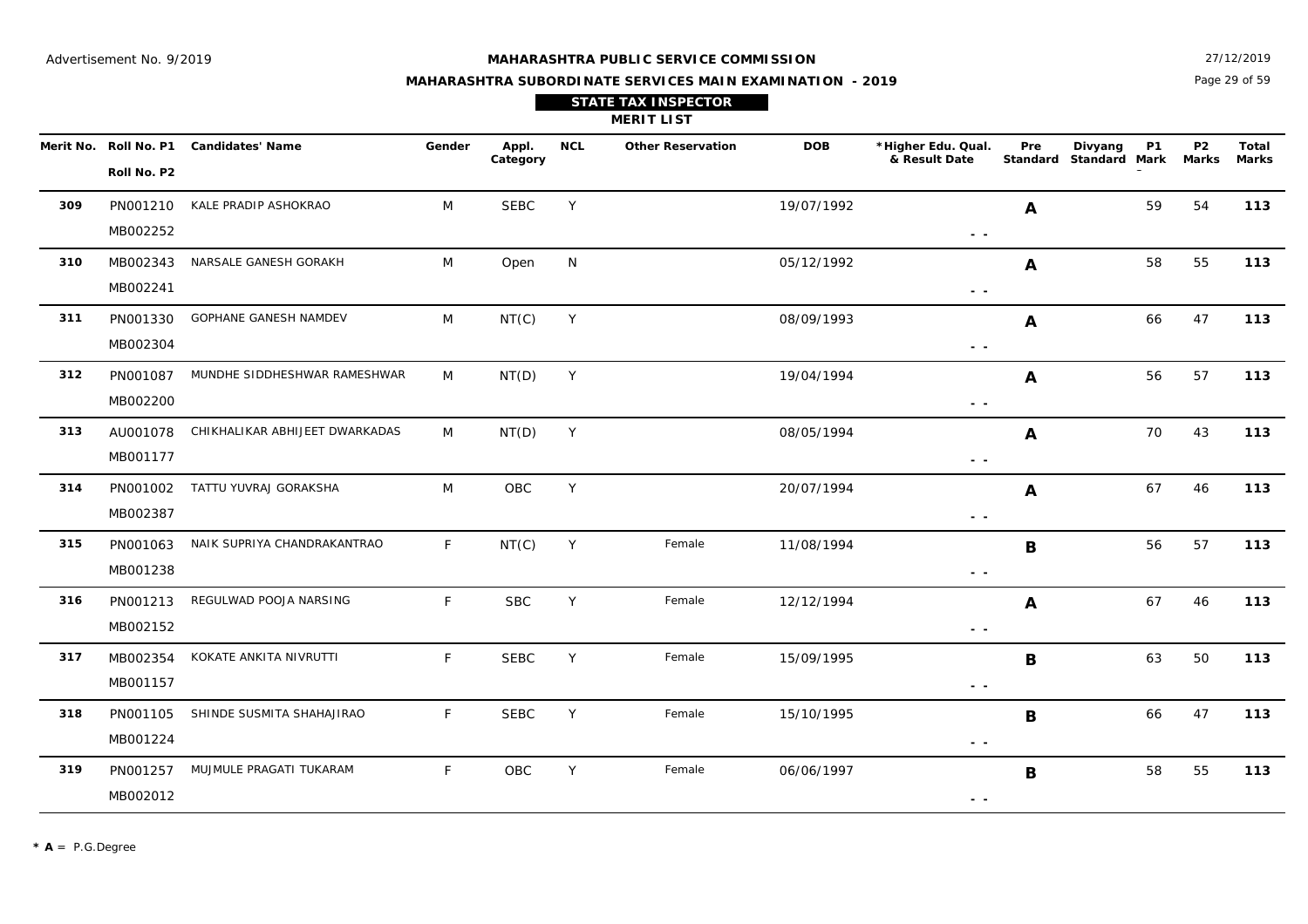Page 30 of 59 27/12/2019

## **MAHARASHTRA SUBORDINATE SERVICES MAIN EXAMINATION - 2019 STATE TAX INSPECTOR**

**MERIT LIST**

|     | Roll No. P2          | Merit No. Roll No. P1 Candidates' Name | Gender | Appl.<br>Category | <b>NCL</b> | <b>Other Reservation</b> | <b>DOB</b> | *Higher Edu. Qual.<br>& Result Date | Pre          | Divyang<br><b>P1</b><br>Standard Standard Mark Marks | P <sub>2</sub> | Total<br>Marks |
|-----|----------------------|----------------------------------------|--------|-------------------|------------|--------------------------|------------|-------------------------------------|--------------|------------------------------------------------------|----------------|----------------|
| 320 | PN001269<br>MB001002 | THORAT MANISHA NAMDEV                  | F.     | <b>SEBC</b>       | Y          | Female                   | 13/12/1981 | A 18/06/2005<br>$\sim$ $ \sim$      | B            | 67                                                   | 45             | 112            |
| 321 | PN001227<br>MB002019 | JAGDISH SHAMRAO PATIL                  | M      | <b>SEBC</b>       | Y          |                          | 25/07/1987 | A 20/06/2009<br>$\sim$ $\sim$       | A            | 63                                                   | 49             | 112            |
| 322 | MB002044             | PN001157 LONDHE ROHAN UDDHAV           | M      | SC                | N          |                          | 08/03/1986 | A 31/07/2009<br>$\sim$ $\sim$       | $\mathbf{J}$ | 64                                                   | 48             | 112            |
| 323 | PN001182<br>MB002386 | GAIKWAD PRASHANT SOPANRAO              | M      | <b>SC</b>         | N          |                          | 14/05/1990 | A 20/06/2012<br>$\sim$ $\sim$       | J            | 64                                                   | 48             | 112            |
| 324 | MB002372             | PN001050 TALWARE ARUN NARAYAN          | M      | SC                | N          |                          | 13/06/1989 | A 15/07/2013<br>$\sim$ $\sim$       | A            | 62                                                   | 50             | 112            |
| 325 | MB001163             | PN013216 Waykar Shital Maruti          | F.     | <b>SEBC</b>       | Y          | Female                   | 27/08/1988 | $\sim$ $\sim$                       | B            | 58                                                   | 54             | 112            |
| 326 | PN001368<br>MB001128 | KADAM BRAMHANAND PANDURANG             | M      | <b>SC</b>         | N          |                          | 11/06/1989 | $\sim$ $\sim$                       | J            | 59                                                   | 53             | 112            |
| 327 | MB002227             | MB001042 waykar ashitosh bhausaheb     | M      | OBC               | Y          |                          | 18/10/1989 | $\sim$ $\sim$                       | A            | 67                                                   | 45             | 112            |
| 328 | MB001039<br>MB002269 | <b>BALU GANPAT KAMBLE</b>              | M      | NT(C)             | Y          |                          | 30/05/1990 | $\sim$ $\sim$                       | $\mathbf{A}$ | 64                                                   | 48             | 112            |
| 329 | MB001003<br>MB001233 | PAWAR VISHAL HANMANT                   | M      | <b>SEBC</b>       | Y          |                          | 06/03/1991 | $\sim$ $-$                          | A            | 62                                                   | 50             | 112            |
| 330 | PN001281<br>MB001179 | KOLNURE MADHAV HULGONDA                | M      | NT(C)             | Y          |                          | 15/04/1991 | $\sim$ $\sim$                       | A            | 62                                                   | 50             | 112            |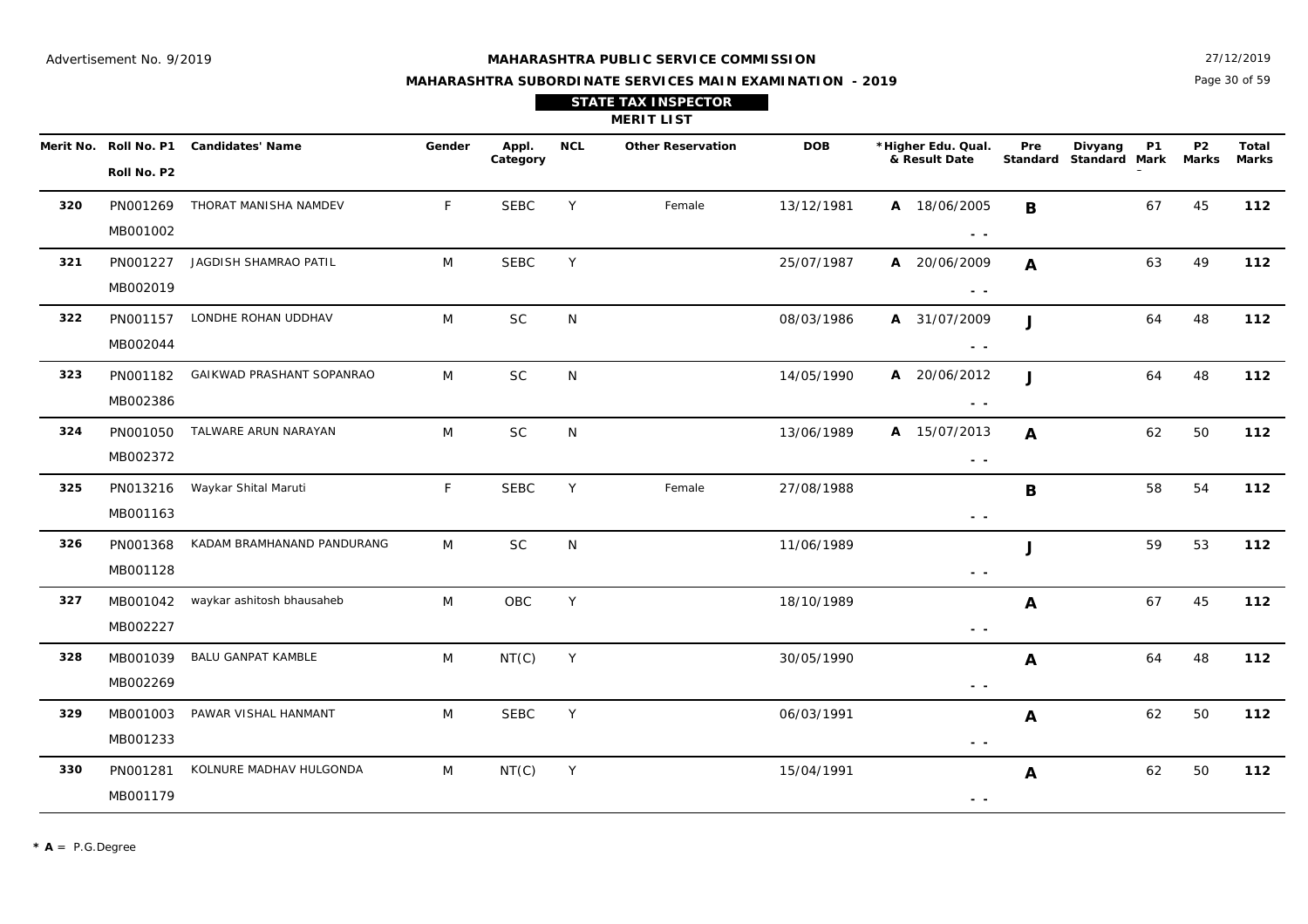Page 31 of 59 27/12/2019

 $\overline{\phantom{0}}$ 

#### **MAHARASHTRA SUBORDINATE SERVICES MAIN EXAMINATION - 2019**

| <b>STATE TAX INSPECTOR</b> |  |
|----------------------------|--|
| <b>MERIT LIST</b>          |  |

|     | Merit No. Roll No. P1 | <b>Candidates' Name</b>    | Gender       | Appl.<br>Category | <b>NCL</b> | <b>Other Reservation</b> | <b>DOB</b> | *Higher Edu. Qual.<br>& Result Date                                             | Pre          | Divyang<br>Standard Standard Mark Marks | <b>P1</b> | <b>P2</b> | <b>Total</b><br><b>Marks</b> |
|-----|-----------------------|----------------------------|--------------|-------------------|------------|--------------------------|------------|---------------------------------------------------------------------------------|--------------|-----------------------------------------|-----------|-----------|------------------------------|
|     | Roll No. P2           |                            |              |                   |            |                          |            |                                                                                 |              |                                         |           |           |                              |
| 331 | PN001401              | SHIRKE AMAR RAMDAS         | M            | <b>SEBC</b>       | Y          |                          | 31/12/1991 |                                                                                 | A            |                                         | 65        | 47        | 112                          |
|     | MB001272              |                            |              |                   |            |                          |            | $\sim$ $\sim$                                                                   |              |                                         |           |           |                              |
| 332 | AU001071              | KHAMAT AMOL BHASKAR        | M            | <b>SEBC</b>       | Y          |                          | 29/06/1992 |                                                                                 | A            |                                         | 57        | 55        | 112                          |
|     | MB001203              |                            |              |                   |            |                          |            | $ -$                                                                            |              |                                         |           |           |                              |
| 333 | PN001309              | JADHAV JAGADISH BHAGAWAN   | M            | <b>SEBC</b>       | Y          |                          | 03/09/1992 |                                                                                 | A            |                                         | 62        | 50        | 112                          |
|     | MB002022              |                            |              |                   |            |                          |            | $ -$                                                                            |              |                                         |           |           |                              |
| 334 | PN001017              | JAGADALE VIPUL SHASHIKANT  | M            | <b>SEBC</b>       | Y          |                          | 18/10/1992 |                                                                                 | A            |                                         | 62        | 50        | 112                          |
|     | MB001204              |                            |              |                   |            |                          |            | $\sim$ $\sim$                                                                   |              |                                         |           |           |                              |
| 335 | MB001008              | SHINDE SUPRIYA BALASAHEB   | F            | <b>SEBC</b>       | Y          | Female                   | 21/05/1993 |                                                                                 | $\mathbf B$  |                                         | 64        | 48        | $112$                        |
|     | MB001333              |                            |              |                   |            |                          |            | $\sim$ $\sim$                                                                   |              |                                         |           |           |                              |
| 336 | PN001023              | DAREKAR VILAS PRABHU       | M            | <b>SEBC</b>       | Y          |                          | 03/08/1995 |                                                                                 | A            |                                         | 67        | 45        | 112                          |
|     | MB002045              |                            |              |                   |            |                          |            | $\sim$ $\sim$                                                                   |              |                                         |           |           |                              |
| 337 | PN001282              | KOLI LAXMI DHONDIRAM       | F            | <b>SBC</b>        | Y          | Female                   | 30/06/1990 | A 30/05/2013                                                                    | B            |                                         | 57        | 54        | 111                          |
|     | MB002072              |                            |              |                   |            |                          |            | $\sim$ $\sim$                                                                   |              |                                         |           |           |                              |
| 338 | PN001173              | MORE RAJESH SADASHIV       | M            | <b>SEBC</b>       | Y          |                          | 01/06/1992 | A 10/07/2015                                                                    | $\mathbf{A}$ |                                         | 61        | 50        | 111                          |
|     | MB001114              |                            |              |                   |            |                          |            | $\sim$ $\sim$                                                                   |              |                                         |           |           |                              |
| 339 | NG002268              | WADAL SACHIN VINAYAKRAO    | M            | <b>SBC</b>        | Y          |                          | 28/10/1986 |                                                                                 | J            |                                         | 60        | 51        | 111                          |
|     | MB002242              |                            |              |                   |            |                          |            | $\sim$ $\sim$                                                                   |              |                                         |           |           |                              |
| 340 | AU001027              | Rathod Yogesh Sawairam     | M            | DT(A)             | Y          |                          | 05/09/1988 |                                                                                 | A            |                                         | 64        | 47        | 111                          |
|     | MB001183              |                            |              |                   |            |                          |            | $\sim$ $\sim$                                                                   |              |                                         |           |           |                              |
| 341 | PN001084              | Sneha Sureshrao Kshirsagar | $\mathsf{F}$ | ${\sf OBC}$       | Y          | Female                   | 06/07/1991 |                                                                                 | $\mathbf B$  |                                         | 65        | 46        | 111                          |
|     | MB001006              |                            |              |                   |            |                          |            | $\frac{1}{2} \left( \frac{1}{2} \right) \frac{1}{2} \left( \frac{1}{2} \right)$ |              |                                         |           |           |                              |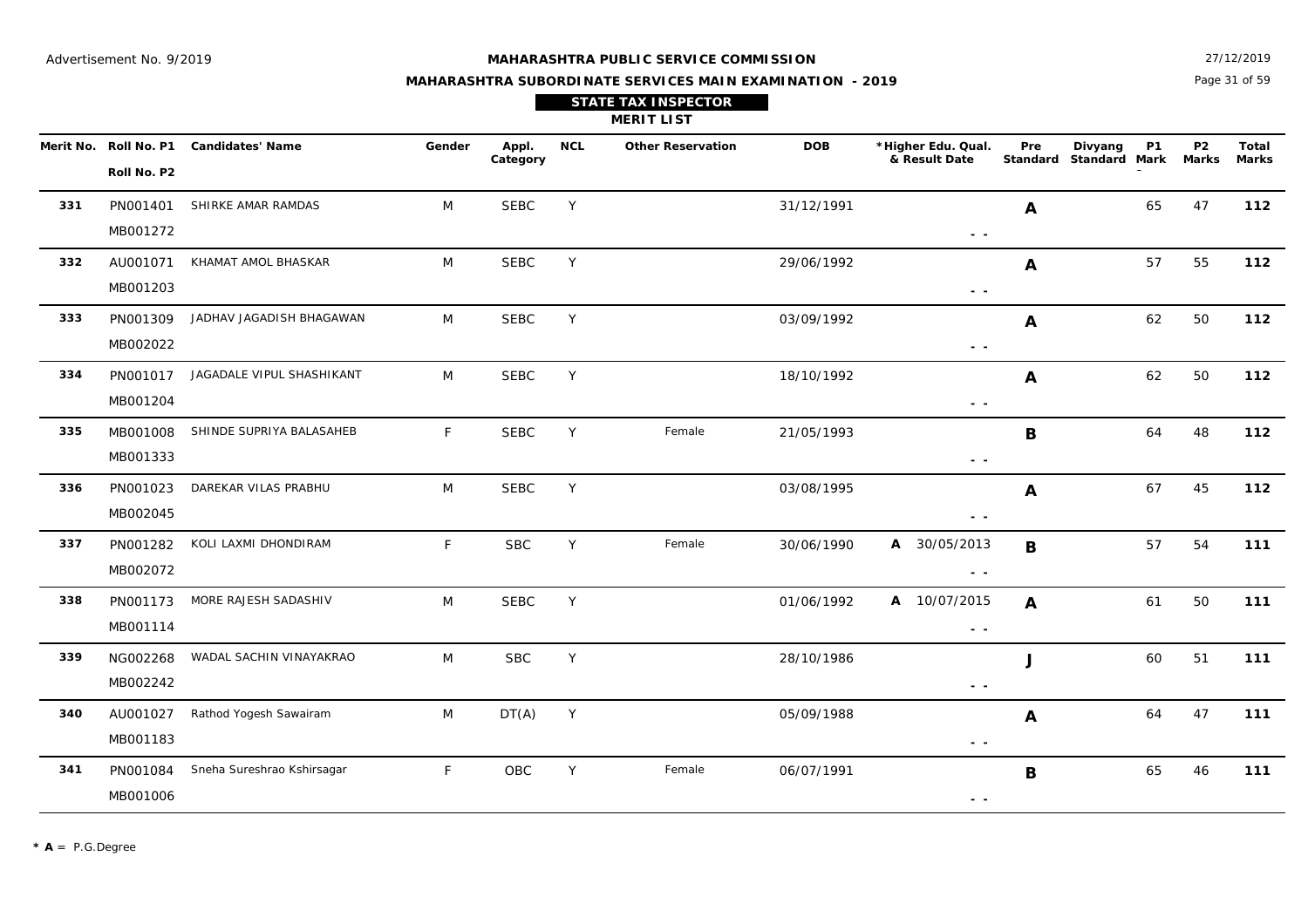PN001274

**344**

#### **MAHARASHTRA PUBLIC SERVICE COMMISSION**

Page 32 of 59 27/12/2019

**Marks**

### **MAHARASHTRA SUBORDINATE SERVICES MAIN EXAMINATION - 2019STATE TAX INSPECTOR**

|     |                       |                         |        |            |            | <b>MERIT LIST</b>        |            |                                     |     |                                   |           |             |              |
|-----|-----------------------|-------------------------|--------|------------|------------|--------------------------|------------|-------------------------------------|-----|-----------------------------------|-----------|-------------|--------------|
|     | Merit No. Roll No. P1 | Candidates' Name        | Gender | Appl.      | <b>NCL</b> | <b>Other Reservation</b> | <b>DOB</b> | *Higher Edu. Qual.<br>& Result Date | Pre | Divyang<br>Standard Standard Mark | <b>P1</b> | P2<br>Marks | Tota<br>Mark |
|     | Roll No. P2           |                         |        | Category   |            |                          |            |                                     |     |                                   |           |             |              |
| 342 | PN001043              | TURNAR GANPATI SAKHARAM | M      | NT(C)      | Y          |                          | 09/06/1992 |                                     | A   |                                   | 67        | 44          | 111          |
|     | MB001237              |                         |        |            |            |                          |            | $ -$                                |     |                                   |           |             |              |
| 343 | PN001243              | Chavan Nikhil Kedarnath | M      | <b>OBC</b> | Y          |                          | 08/10/1992 |                                     | A   |                                   | 63        | 48          | 111          |
|     | MB001012              |                         |        |            |            |                          |            | $ -$                                |     |                                   |           |             |              |
|     |                       |                         |        |            |            |                          |            |                                     |     |                                   |           |             |              |

Y 17/10/1992 **111**

M SEBC Y 11/06/1988 **A** 69 41 **110** 

C Y 11/06/1988 **A** 69 41

**A**

 **- -** 

**A**

 **- -** 

NT(B) Y 17/10/1992 **A** 60 51

 **- -** MB002091 **345** PN001343MANE DIPIKA SADASHIV **F** SEBC Y Female 26/10/1994 **R** 59 52 111  **- -** SEBC26/10/1994 MB002109**B346** PN001346PARBHANE DINESH PANDURANG M M SEBC Y 16/02/1995 **A** 72 39 **11**1  **- -** SEBCC Y 16/02/1995 72 39 MB002029 **A347** PN001411SHINDE AISHWARYA BALASAHEB F OBC Y Female 11/05/1995 **114 12** 62 49 **111 - -** OBC11/05/1995 MB001011**A348** PN001076PATIL SOURABH SUBHASH M M SEBC Y 09/07/1995 **A** 62 49 **11**1  **- -** SEBC $09/07/1995$  **A** 62 49 MB002220**A349** PN001249NARWADE NITIN BABURAO M N 31/10/1995 **111 - -** Open 60 51 MB001253**A350** PN001047PAWAR TEJASVINI PRAKASH F SEBC Y Female 15/01/1996 **R** R 58 53 111  **- -** SEBC15/01/1996 MB001044 **B351** NG001018 MOGARKAR RUPALI DEVIDASRAO F Y Female 15/01/1992 **A 110**OBC $A$  15/07/2016 **B**

SEBC

BANGAR GANESH BALU M

MALKUNAIK RAVIKIRAN MALLIKARJUN M

**352**

MB001304

PN001376

MB002067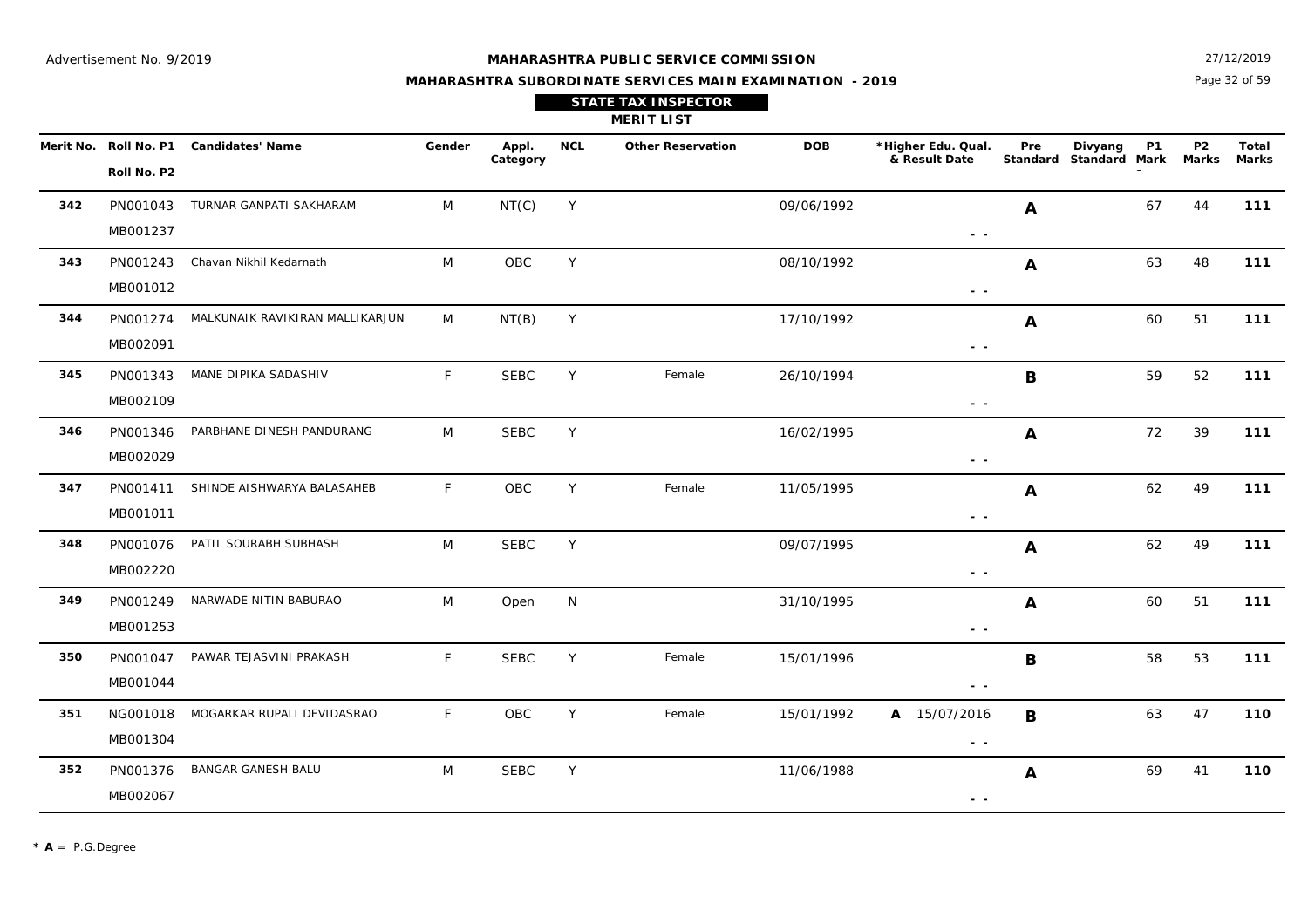Page 33 of 59 27/12/2019

| <b>STATE TAX INSPECTOR</b> |  |
|----------------------------|--|
| <b>MERIT LIST</b>          |  |

|     |             | Merit No. Roll No. P1 Candidates' Name | Gender       | Appl.<br>Category | <b>NCL</b>   | <b>Other Reservation</b> | <b>DOB</b> | *Higher Edu. Qual.<br>& Result Date                                               | Pre          | Divyang<br>Standard Standard Mark | <b>P1</b> | <b>P2</b><br>Marks | Total<br><b>Marks</b> |
|-----|-------------|----------------------------------------|--------------|-------------------|--------------|--------------------------|------------|-----------------------------------------------------------------------------------|--------------|-----------------------------------|-----------|--------------------|-----------------------|
|     | Roll No. P2 |                                        |              |                   |              |                          |            |                                                                                   |              |                                   |           |                    |                       |
| 353 | AU001015    | jadhav sumedkumar bhimrao              | M            | <b>SC</b>         | N            |                          | 21/07/1988 |                                                                                   | $\mathbf{J}$ |                                   | 66        | 44                 | 110                   |
|     | MB001106    |                                        |              |                   |              |                          |            | $\frac{1}{2} \left( \frac{1}{2} \right) \frac{1}{2} \left( \frac{1}{2} \right)$   |              |                                   |           |                    |                       |
| 354 | PN001066    | WAKODE SUMEDH MADHUKAR                 | M            | SC                | N            |                          | 11/12/1989 |                                                                                   | J            |                                   | 67        | 43                 | 110                   |
|     | MB002068    |                                        |              |                   |              |                          |            | $\sim$ $\sim$                                                                     |              |                                   |           |                    |                       |
| 355 | PN001278    | ARADLE MAHESH BHANUDAS                 | M            | OBC               | Y            |                          | 14/03/1991 |                                                                                   | A            |                                   | 59        | 51                 | 110                   |
|     | MB001277    |                                        |              |                   |              |                          |            | $\frac{1}{2} \left( \frac{1}{2} \right)$                                          |              |                                   |           |                    |                       |
| 356 |             | PN001124 surve sarika ankush           | $\mathsf{F}$ | <b>SEBC</b>       | Y            | Female                   | 26/05/1991 |                                                                                   | Α            |                                   | 64        | 46                 | 110                   |
|     | MB002230    |                                        |              |                   |              |                          |            | $\sim$ $-$                                                                        |              |                                   |           |                    |                       |
| 357 | PN001372    | Dhumal Amit Shahajirao                 | M            | OBC               | Y            |                          | 23/07/1991 |                                                                                   | Α            |                                   | 66        | 44                 | 110                   |
|     | MB002250    |                                        |              |                   |              |                          |            | $ -$                                                                              |              |                                   |           |                    |                       |
| 358 |             | PN001407 GHATGE AJINKYA ANANDRAO       | M            | <b>SEBC</b>       | N            |                          | 14/07/1992 |                                                                                   | A            |                                   | 68        | 42                 | 110                   |
|     | MB002138    |                                        |              |                   |              |                          |            | $\sim$ $-$                                                                        |              |                                   |           |                    |                       |
| 359 | PN001005    | DHONE YOGESH MADHUKAR                  | M            | NT(C)             | Y            |                          | 06/06/1993 |                                                                                   | A            |                                   | 62        | 48                 | 110                   |
|     | MB002171    |                                        |              |                   |              |                          |            | $\frac{1}{2} \left( \frac{1}{2} \right) \frac{1}{2} \left( \frac{1}{2} \right)$   |              |                                   |           |                    |                       |
| 360 | PN001219    | PAWAR ROHIT RAMDAS                     | M            | <b>SEBC</b>       | Y            |                          | 12/01/1994 |                                                                                   | $\mathbf{A}$ |                                   | 55        | 55                 | 110                   |
|     | MB001041    |                                        |              |                   |              |                          |            | $ -$                                                                              |              |                                   |           |                    |                       |
| 361 | PN001395    | CHOUDANTE AMOL CHANDRAKANT             | M            | $\sf SC$          | $\mathsf{N}$ |                          | 06/05/1994 |                                                                                   | J            |                                   | 59        | 51                 | 110                   |
|     | MB002197    |                                        |              |                   |              |                          |            | $\frac{1}{2} \left( \frac{1}{2} \right) \frac{1}{2} \left( \frac{1}{2} \right)$   |              |                                   |           |                    |                       |
| 362 | PN001322    | GHODAKE YOGESH SHAHURAJ                | M            | NT(C)             | Y            |                          | 07/05/1994 |                                                                                   | A            |                                   | 62        | 48                 | 110                   |
|     | MB002363    |                                        |              |                   |              |                          |            | $\frac{1}{2} \left( \frac{1}{2} \right) = \frac{1}{2} \left( \frac{1}{2} \right)$ |              |                                   |           |                    |                       |
| 363 | PN001414    | SHAIKH ADAM SHABBIR                    | M            | Open              | N            |                          | 01/06/1994 |                                                                                   | A            |                                   | 60        | 50                 | 110                   |
|     | MB001009    |                                        |              |                   |              |                          |            | $ -$                                                                              |              |                                   |           |                    |                       |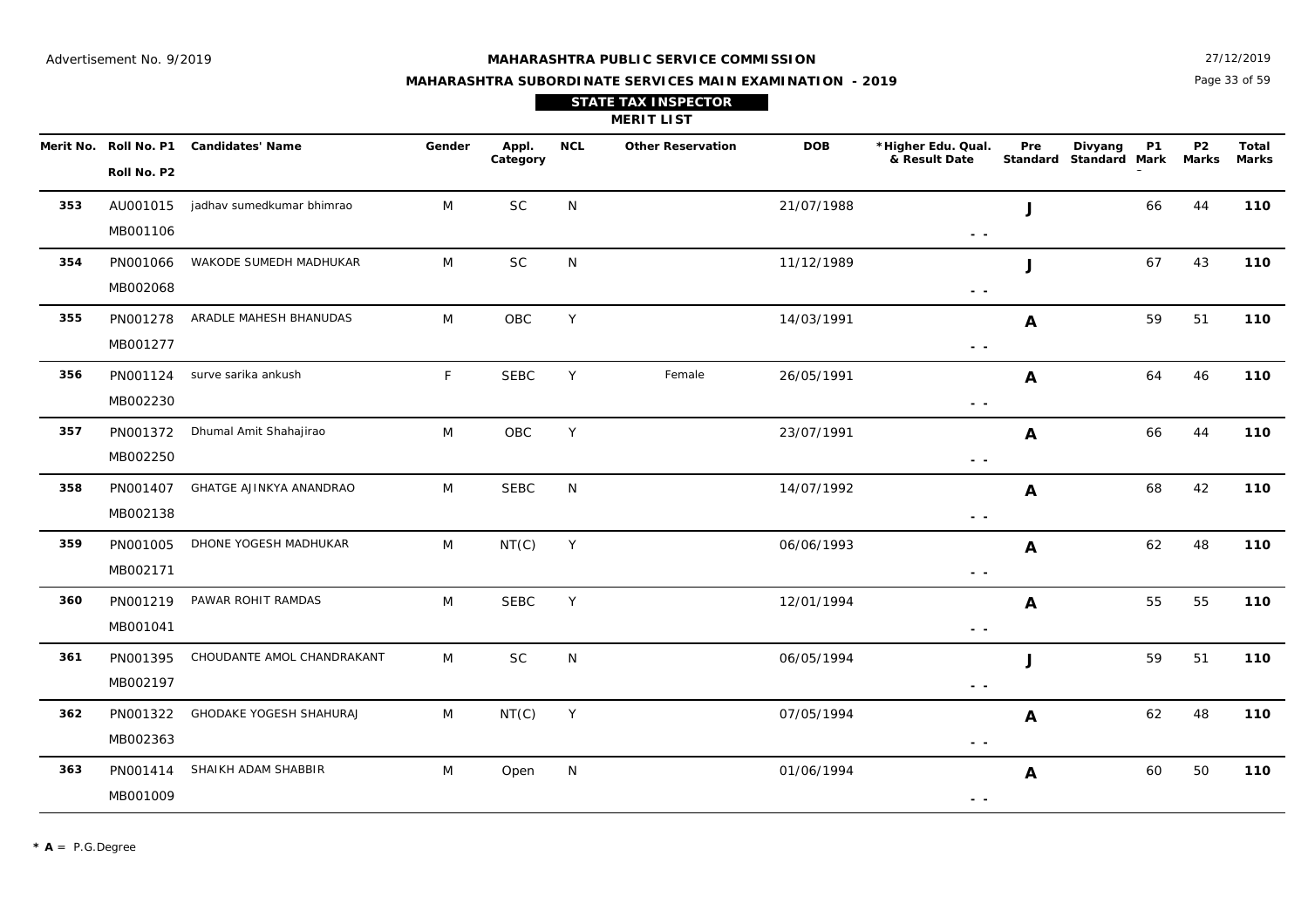#### **MAHARASHTRA PUBLIC SERVICE COMMISSION**

Page 34 of 59 27/12/2019

| <b>STATE TAX INSPECTOR</b><br><b>MERIT LIST</b> |                       |                         |        |                   |     |                          |            |                                     |                                     |         |           |           |                |
|-------------------------------------------------|-----------------------|-------------------------|--------|-------------------|-----|--------------------------|------------|-------------------------------------|-------------------------------------|---------|-----------|-----------|----------------|
|                                                 | Merit No. Roll No. P1 | <b>Candidates' Name</b> | Gender | Appl.<br>Category | NCL | <b>Other Reservation</b> | <b>DOB</b> | *Higher Edu. Qual.<br>& Result Date | Pre<br>Standard Standard Mark Marks | Divyang | <b>P1</b> | <b>P2</b> | Total<br>Marks |
|                                                 | Roll No. P2           |                         |        |                   |     |                          |            |                                     |                                     |         |           |           |                |

| 364 | PN001222<br>MB001194 | PATIL SHUBHAM ARUN            | M            | <b>OBC</b>  | Y |                                 | 30/11/1995 |                                                                                   | A           |                | 59 | 51 | 110 |
|-----|----------------------|-------------------------------|--------------|-------------|---|---------------------------------|------------|-----------------------------------------------------------------------------------|-------------|----------------|----|----|-----|
|     |                      |                               |              |             |   |                                 |            | $\frac{1}{2} \left( \frac{1}{2} \right) = \frac{1}{2} \left( \frac{1}{2} \right)$ |             |                |    |    |     |
| 365 | PN001319             | GODASE DNYANESHWARI ABASAHEB  | $\mathsf{F}$ | <b>OBC</b>  | Y | Female                          | 25/06/1996 |                                                                                   | $\mathbf B$ |                | 68 | 42 | 110 |
|     |                      |                               |              |             |   |                                 |            |                                                                                   |             |                |    |    |     |
|     | MB001083             |                               |              |             |   |                                 |            | $\sim$ $-$                                                                        |             |                |    |    |     |
| 366 | PN001208             | <b>GORAD PRADIP DURYODHAN</b> | M            | NT(C)       | Y |                                 | 25/12/1996 |                                                                                   | A           |                | 58 | 52 | 110 |
|     |                      |                               |              |             |   |                                 |            |                                                                                   |             |                |    |    |     |
|     | MB002368             |                               |              |             |   |                                 |            | $ -$                                                                              |             |                |    |    |     |
| 367 | PN001301             | DANDGE KAILASH RAMBHAU        | M            | <b>SEBC</b> | Y |                                 | 07/04/1987 | A 12/07/2011                                                                      | A           |                | 55 | 54 | 109 |
|     | MB001280             |                               |              |             |   |                                 |            |                                                                                   |             |                |    |    |     |
|     |                      |                               |              |             |   |                                 |            | $\sim$ $-$                                                                        |             |                |    |    |     |
| 368 | PN001161             | NARALE RAVIKIRAN UMESH        | M            | OBC         | Y |                                 | 14/05/1989 | A 23/08/2013                                                                      | A           |                | 57 | 52 | 109 |
|     | MB002297             |                               |              |             |   |                                 |            |                                                                                   |             |                |    |    |     |
|     |                      |                               |              |             |   |                                 |            | $\sim$ $\sim$                                                                     |             |                |    |    |     |
| 369 | PN013017             | KHOT YOGESH CHANDRAKANT       | M            | Open        | N | Divyang Blindness or            | 20/11/1993 | A 10/07/2017                                                                      | $\mathbf N$ | QUALIFY        | 54 | 55 | 109 |
|     | MB002398             |                               |              |             |   | Low Vision                      |            |                                                                                   |             |                |    |    |     |
|     |                      |                               |              |             |   |                                 |            | $\sim$ $\sim$                                                                     |             |                |    |    |     |
| 370 | NG002004             | TAJI PUNAM DHANRAJSING        | E            | Open        | N | Divyang Locomotor               | 06/06/1990 | A 05/09/2018                                                                      | N           | <b>QUALIFY</b> | 57 | 52 | 109 |
|     | MB002395             |                               |              |             |   | Disability or Cerebral<br>Palsy |            |                                                                                   |             |                |    |    |     |
|     |                      |                               |              |             |   |                                 |            | $\sim$ $\sim$                                                                     |             |                |    |    |     |
| 371 | PN001067             | SHINGADE SUKHADEV GOPINATH    | M            | NT(C)       | Y |                                 | 03/07/1980 |                                                                                   | J           |                | 53 | 56 | 109 |
|     | MB001059             |                               |              |             |   |                                 |            |                                                                                   |             |                |    |    |     |
|     |                      |                               |              |             |   |                                 |            | $\sim$ $\sim$                                                                     |             |                |    |    |     |
| 372 | AU001036             | SHINGARE PRIYANKA RAMRAO      | E            | Open        | Y | Female                          | 30/08/1983 |                                                                                   | B           |                | 57 | 52 | 109 |
|     | MB001153             |                               |              |             |   |                                 |            |                                                                                   |             |                |    |    |     |
|     |                      |                               |              |             |   |                                 |            | $ -$                                                                              |             |                |    |    |     |
| 373 | MB001044             | CHAUHAN ANITA BHAGWANTLAL     | F.           | Open        | Y | Female                          | 23/10/1987 |                                                                                   | B           |                | 60 | 49 | 109 |
|     | MB001311             |                               |              |             |   |                                 |            | $\sim$ $\sim$                                                                     |             |                |    |    |     |
|     |                      |                               |              |             |   |                                 |            |                                                                                   |             |                |    |    |     |
| 374 | PN001164             | PAWAR RAMCHANDRA NAGORAO      | M            | <b>SEBC</b> | Y |                                 | 11/04/1988 |                                                                                   | A           |                | 55 | 54 | 109 |
|     | MB001075             |                               |              |             |   |                                 |            | $\sim$ $-$                                                                        |             |                |    |    |     |
|     |                      |                               |              |             |   |                                 |            |                                                                                   |             |                |    |    |     |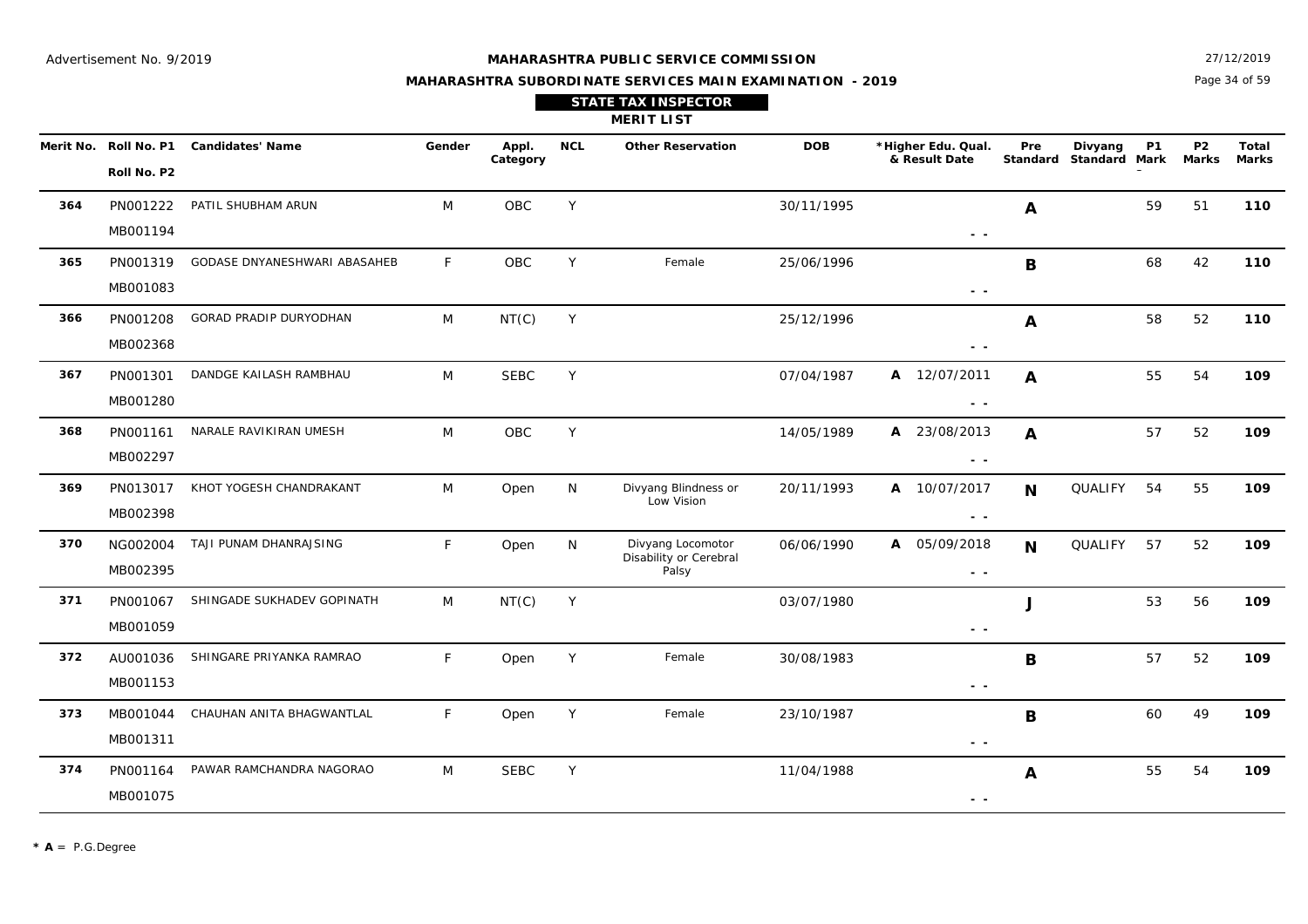#### **MAHARASHTRA PUBLIC SERVICE COMMISSION**

Page 35 of 59 27/12/2019

**Marks**

## **MAHARASHTRA SUBORDINATE SERVICES MAIN EXAMINATION - 2019 STATE TAX INSPECTOR**

|     |                       |                         |        |                   |     | <b>MERIT LIST</b>        |            |                                     |     |                                   |    |                         |                       |
|-----|-----------------------|-------------------------|--------|-------------------|-----|--------------------------|------------|-------------------------------------|-----|-----------------------------------|----|-------------------------|-----------------------|
|     | Merit No. Roll No. P1 | <b>Candidates' Name</b> | Gender | Appl.<br>Category | NCL | <b>Other Reservation</b> | <b>DOB</b> | *Higher Edu. Qual.<br>& Result Date | Pre | Divyang<br>Standard Standard Mark | P1 | P <sub>2</sub><br>Marks | Total<br><b>Marks</b> |
|     | Roll No. P2           |                         |        |                   |     |                          |            |                                     |     |                                   |    |                         |                       |
| 375 | PN001383              | DHAKNE ASHA BHIMRAO     |        | NT(D)             |     | Female                   | 13/01/1990 |                                     | В   |                                   | 54 | 55                      | 109                   |
|     |                       |                         |        |                   |     |                          |            |                                     |     |                                   |    |                         |                       |

|     | MB001296 |                                       |    |             |   |        |            | $\sim$ $\sim$                                                                     |    |    |     |
|-----|----------|---------------------------------------|----|-------------|---|--------|------------|-----------------------------------------------------------------------------------|----|----|-----|
| 376 |          | MB002339 Varsha sampat bebale         | F. | <b>SEBC</b> | Y | Female | 29/01/1990 | В                                                                                 | 64 | 45 | 109 |
|     | MB001252 |                                       |    |             |   |        |            | $\frac{1}{2} \left( \frac{1}{2} \right) = \frac{1}{2}$                            |    |    |     |
| 377 | PN001240 | Saste Nilesh Hindurao                 | M  | <b>SEBC</b> | Y |        | 07/06/1990 | $\boldsymbol{A}$                                                                  | 62 | 47 | 109 |
|     | MB001288 |                                       |    |             |   |        |            | $\sim$ $-$                                                                        |    |    |     |
| 378 | PN001236 | NIGADE NITISH SHRIRANG                | M  | <b>SEBC</b> | Y |        | 19/02/1991 | A                                                                                 | 67 | 42 | 109 |
|     | MB002185 |                                       |    |             |   |        |            | $\sim$ $\sim$                                                                     |    |    |     |
| 379 | PN001378 | SIRSAT BADAM CHHAGANRAO               | M  | NT(D)       | Y |        | 24/08/1991 | A                                                                                 | 62 | 47 | 109 |
|     | MB002090 |                                       |    |             |   |        |            | $ -$                                                                              |    |    |     |
| 380 |          | AU001063 SURYAWANSHI DATTATRAY GORAKH | M  | <b>SEBC</b> | Y |        | 02/05/1992 | $\boldsymbol{A}$                                                                  | 59 | 50 | 109 |
|     | MB002329 |                                       |    |             |   |        |            | $\frac{1}{2} \left( \frac{1}{2} \right) = \frac{1}{2} \left( \frac{1}{2} \right)$ |    |    |     |
| 381 | PN013244 | BOTKAR KAJAL SUNIL                    | F  | <b>SBC</b>  | Y | Female | 30/09/1992 | B                                                                                 | 60 | 49 | 109 |
|     | MB001322 |                                       |    |             |   |        |            | $\frac{1}{2} \left( \frac{1}{2} \right) \frac{1}{2} \left( \frac{1}{2} \right)$   |    |    |     |
| 382 |          | NG001030 INGOLE GOURAV GAJENDRA       | M  | OBC         | Y |        | 21/03/1993 | $\boldsymbol{A}$                                                                  | 58 | 51 | 109 |
|     | MB001135 |                                       |    |             |   |        |            | $ -$                                                                              |    |    |     |
| 383 | PN001387 | AGARKAR PANKAJ ARJUN                  | M  | OBC         | Y |        | 15/05/1994 | A                                                                                 | 57 | 52 | 109 |
|     | MB002257 |                                       |    |             |   |        |            | $ -$                                                                              |    |    |     |
| 384 | PN001122 | DOND DIPAK SUBHASH                    | M  | NT(D)       | Y |        | 10/10/1994 | A                                                                                 | 55 | 54 | 109 |
|     | MB002058 |                                       |    |             |   |        |            | $ -$                                                                              |    |    |     |
| 385 |          | NG001014 MATE SNEHAL SHIVDATTA        | F. | <b>SC</b>   | N | Female | 05/04/1995 | K                                                                                 | 52 | 57 | 109 |
|     | MB001307 |                                       |    |             |   |        |            | $\frac{1}{2} \left( \frac{1}{2} \right) = \frac{1}{2}$                            |    |    |     |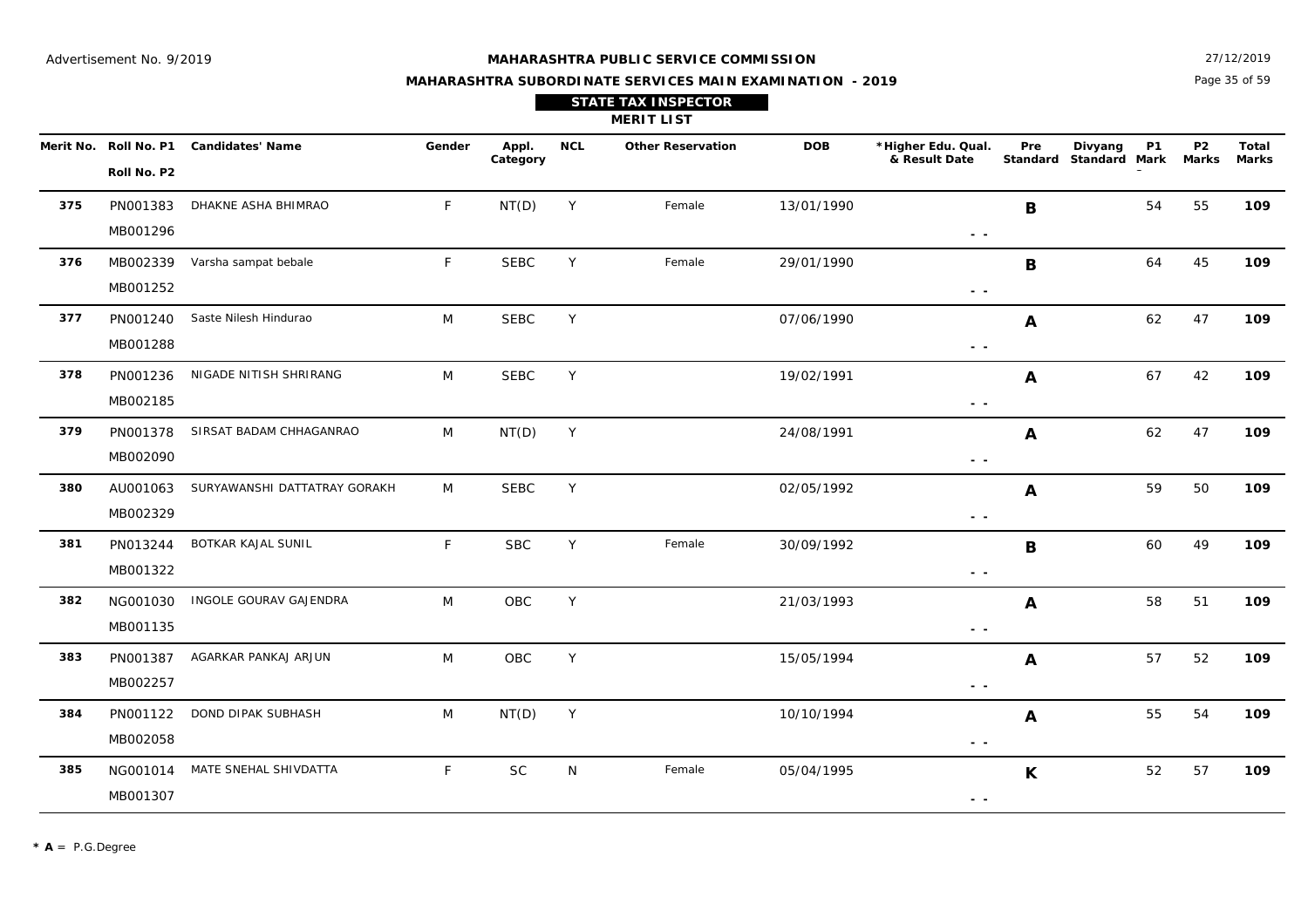#### **MAHARASHTRA PUBLIC SERVICE COMMISSION**

Page 36 of 59 27/12/2019

**Marks**

## **MAHARASHTRA SUBORDINATE SERVICES MAIN EXAMINATION - 2019 STATE TAX INSPECTOR**

|     |                                      |                              |        |                   |            | <b>MERIT LIST</b>        |            |                                     |     |                                   |    |                         |                |
|-----|--------------------------------------|------------------------------|--------|-------------------|------------|--------------------------|------------|-------------------------------------|-----|-----------------------------------|----|-------------------------|----------------|
|     | Merit No. Roll No. P1<br>Roll No. P2 | Candidates' Name             | Gender | Appl.<br>Category | <b>NCL</b> | <b>Other Reservation</b> | <b>DOB</b> | *Higher Edu. Qual.<br>& Result Date | Pre | Divyang<br>Standard Standard Mark | P1 | P <sub>2</sub><br>Marks | Total<br>Mark: |
| 386 | PN001394<br>MB001247                 | <b>GALANDE AMOL KANTILAL</b> | M      | NT(C)             | Y          |                          | 06/05/1996 | . .                                 | A   |                                   | 54 | -55                     | 109            |
|     |                                      |                              |        |                   |            |                          |            |                                     |     |                                   |    |                         |                |

|     | MB001247 |                                   |   |             |   |                                    |            | $\sim$ $\sim$                                                                     |                        |         |    |    |     |
|-----|----------|-----------------------------------|---|-------------|---|------------------------------------|------------|-----------------------------------------------------------------------------------|------------------------|---------|----|----|-----|
| 387 | PN013009 | LONDHE SUNIL MAHADEV              | M | <b>SEBC</b> | Y | Divyang Blindness or<br>Low Vision | 07/02/1984 |                                                                                   | <b>N</b>               | QUALIFY | 53 | 55 | 108 |
|     | MB002408 |                                   |   |             |   |                                    |            | $\sim$ $\sim$                                                                     |                        |         |    |    |     |
| 388 | AU001069 | ANIL RAMESH SURYAWANSHI           | M | OBC         | Y |                                    | 10/10/1985 |                                                                                   | A                      |         | 57 | 51 | 108 |
|     | MB001087 |                                   |   |             |   |                                    |            | $\sim$ $\sim$                                                                     |                        |         |    |    |     |
| 389 | PN001329 | SHETE GANESH MAHADEV              | M | <b>SC</b>   | N |                                    | 25/08/1989 |                                                                                   | J                      |         | 57 | 51 | 108 |
|     | MB002319 |                                   |   |             |   |                                    |            | $\sim$ $-$                                                                        |                        |         |    |    |     |
| 390 | PN001328 | <b>GARJE BHAUSAHEB EKNATH</b>     | M | NT(D)       | Y |                                    | 10/11/1989 |                                                                                   | A                      |         | 61 | 47 | 108 |
|     | MB002102 |                                   |   |             |   |                                    |            | $\frac{1}{2} \left( \frac{1}{2} \right) = \frac{1}{2} \left( \frac{1}{2} \right)$ |                        |         |    |    |     |
| 391 | AU001076 | MAHAJAN ABHISHEK DILIP            | M | OBC         | Y |                                    | 07/03/1990 |                                                                                   | A                      |         | 62 | 46 | 108 |
|     | MB001329 |                                   |   |             |   |                                    |            | $\sim$ $-$                                                                        |                        |         |    |    |     |
| 392 | PN001181 | JADHAV PRAKASH SOPANRAO           | M | <b>SEBC</b> | Y |                                    | 04/01/1991 |                                                                                   | A                      |         | 54 | 54 | 108 |
|     | MB001336 |                                   |   |             |   |                                    |            | $\frac{1}{2} \left( \frac{1}{2} \right) = \frac{1}{2} \left( \frac{1}{2} \right)$ |                        |         |    |    |     |
| 393 | MB002341 | PICHAD VISHAL PANDURANG           | M | <b>ST</b>   | N |                                    | 11/11/1991 |                                                                                   | J                      |         | 60 | 48 | 108 |
|     | MB001014 |                                   |   |             |   |                                    |            |                                                                                   | Reco: ST - General - 1 |         |    |    |     |
| 394 | PN001345 | KHANDARE DIPAK RAMBHAU            | M | <b>SC</b>   | N |                                    | 01/11/1993 |                                                                                   | J                      |         | 63 | 45 | 108 |
|     | MB001124 |                                   |   |             |   |                                    |            | $\sim$ $\sim$                                                                     |                        |         |    |    |     |
| 395 | PN001270 | <b>GAVADE MANISHA CHANDRAKANT</b> | F | NT(C)       | Y | Female                             | 13/02/1994 |                                                                                   | B                      |         | 64 | 44 | 108 |
|     | MB001099 |                                   |   |             |   |                                    |            | $\sim$ $\sim$                                                                     |                        |         |    |    |     |
| 396 | AU001051 | KALPANA VASANT MUNDE              | F | NT(D)       | Y | Female                             | 14/03/1995 |                                                                                   | B                      |         | 67 | 41 | 108 |
|     | MB001230 |                                   |   |             |   |                                    |            | $ -$                                                                              |                        |         |    |    |     |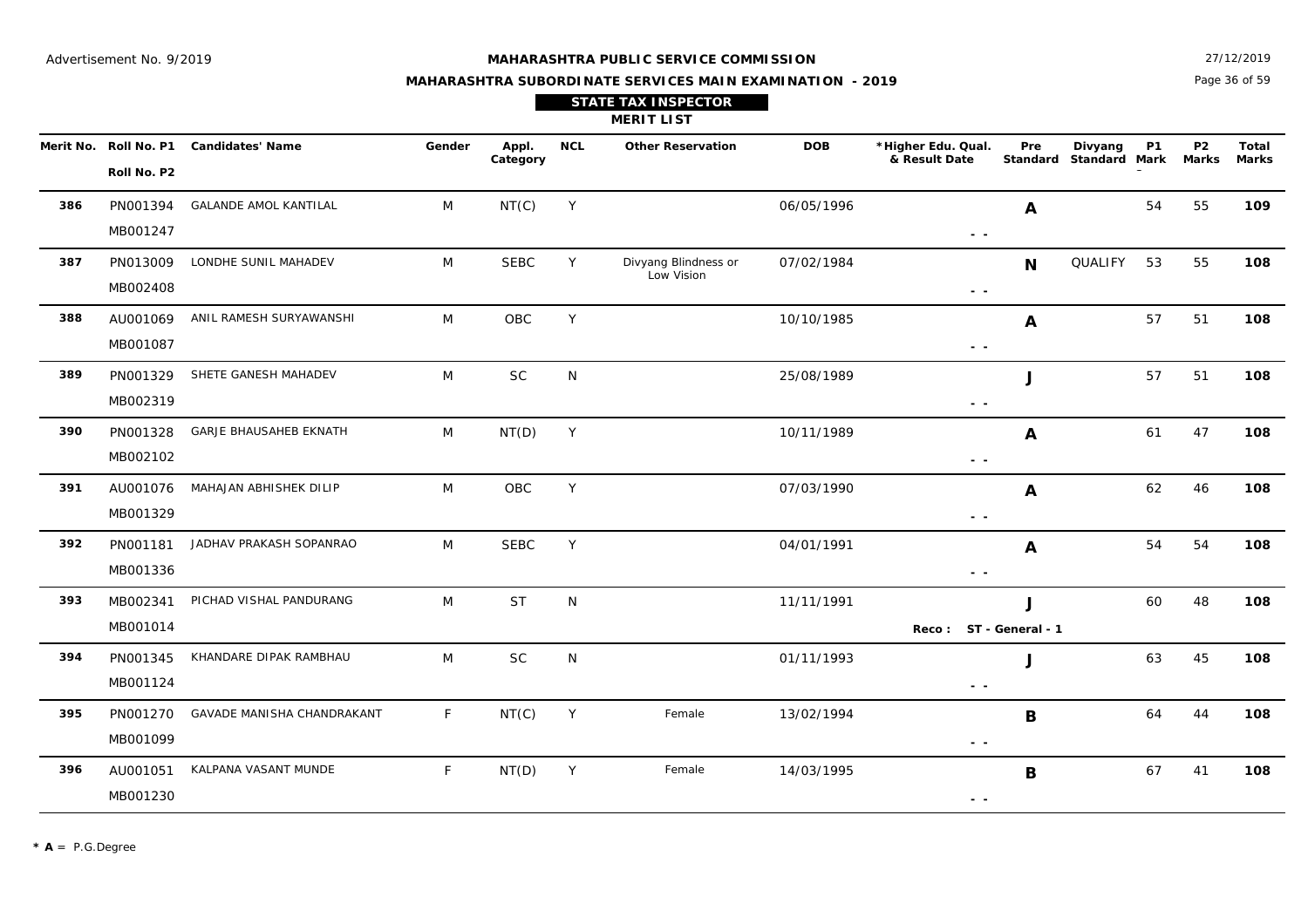#### **MAHARASHTRA PUBLIC SERVICE COMMISSION**

Page 37 of 59 27/12/2019

|                       |                  |        |                   |     | <b>STATE TAX INSPECTOR</b><br><b>MERIT LIST</b> |            |                                     |     |                                   |           |                    |                |
|-----------------------|------------------|--------|-------------------|-----|-------------------------------------------------|------------|-------------------------------------|-----|-----------------------------------|-----------|--------------------|----------------|
| Merit No. Roll No. P1 | Candidates' Name | Gender | Appl.<br>Category | NCL | <b>Other Reservation</b>                        | <b>DOB</b> | *Higher Edu. Qual.<br>& Result Date | Pre | Divyang<br>Standard Standard Mark | <b>P1</b> | <b>P2</b><br>Marks | Total<br>Marks |
| Roll No. P2           |                  |        |                   |     |                                                 |            |                                     |     |                                   |           |                    |                |

| 397 | AU001072<br>MB002231 | <b>GURUPWAR AMOL SAINATH</b> | M            | <b>SBC</b>  | Y |                                    | 07/04/1995 | $\sim$ $-$                                                                                                                                                                                                                                                                                                                                                                                                                                                        | J            |                                             | 55 | 53 | 108 |
|-----|----------------------|------------------------------|--------------|-------------|---|------------------------------------|------------|-------------------------------------------------------------------------------------------------------------------------------------------------------------------------------------------------------------------------------------------------------------------------------------------------------------------------------------------------------------------------------------------------------------------------------------------------------------------|--------------|---------------------------------------------|----|----|-----|
| 398 | PN001356<br>MB001259 | DHANDE DEEPAK RAJENDRA       | M            | OBC         | Y |                                    | 07/07/1995 | $\sim$ $\sim$                                                                                                                                                                                                                                                                                                                                                                                                                                                     | A            |                                             | 60 | 48 | 108 |
| 399 | NG002005<br>MB002404 | PATANGE DHIRAJ SAKHARAM      | M            | <b>OBC</b>  | Y | Divyang Blindness or<br>Low Vision | 23/12/1996 | $\sim$ $\sim$                                                                                                                                                                                                                                                                                                                                                                                                                                                     | N            | QUALIFY                                     | 64 | 44 | 108 |
| 400 | PN013263<br>MB002308 | SANGALE POOJA SUNIL          | F            | NT(D)       | Y | Female                             | 19/10/1998 | $\frac{1}{2} \left( \frac{1}{2} \right) \frac{1}{2} \left( \frac{1}{2} \right) \frac{1}{2} \left( \frac{1}{2} \right) \frac{1}{2} \left( \frac{1}{2} \right) \frac{1}{2} \left( \frac{1}{2} \right) \frac{1}{2} \left( \frac{1}{2} \right) \frac{1}{2} \left( \frac{1}{2} \right) \frac{1}{2} \left( \frac{1}{2} \right) \frac{1}{2} \left( \frac{1}{2} \right) \frac{1}{2} \left( \frac{1}{2} \right) \frac{1}{2} \left( \frac{1}{2} \right)$                    | B            |                                             | 54 | 54 | 108 |
| 401 | MB001040<br>MB002040 | Kachare Ashwini Prakash      | F            | Open        | Y | Female                             | 23/04/1984 | A 25/05/2007<br>$\sim$ $\sim$                                                                                                                                                                                                                                                                                                                                                                                                                                     | B            |                                             | 60 | 47 | 107 |
| 402 | PN001364<br>MB002315 | LONDHE CHETAN UDDHAV         | M            | <b>SC</b>   | N |                                    | 27/12/1987 | 22/07/2010<br>A<br>$\frac{1}{2} \left( \frac{1}{2} \right) \frac{1}{2} \left( \frac{1}{2} \right) \frac{1}{2} \left( \frac{1}{2} \right) \frac{1}{2} \left( \frac{1}{2} \right) \frac{1}{2} \left( \frac{1}{2} \right) \frac{1}{2} \left( \frac{1}{2} \right) \frac{1}{2} \left( \frac{1}{2} \right) \frac{1}{2} \left( \frac{1}{2} \right) \frac{1}{2} \left( \frac{1}{2} \right) \frac{1}{2} \left( \frac{1}{2} \right) \frac{1}{2} \left( \frac{1}{2} \right)$ | $\mathbf{I}$ |                                             | 57 | 50 | 107 |
| 403 | PN001246<br>MB002027 | NAYANA NIVAS CHAVAN          | F            | <b>SEBC</b> | Y | Female                             | 10/05/1990 | A 23/06/2012<br>$\sim$ $\sim$                                                                                                                                                                                                                                                                                                                                                                                                                                     | B            |                                             | 60 | 47 | 107 |
| 404 | PN001099<br>MB001080 | NALAVADE JAYSHREE RAMDAS     | $\mathsf{F}$ | <b>SEBC</b> | Y | Female                             | 29/04/1990 | A 08/09/2015<br>$\sim$ $\sim$                                                                                                                                                                                                                                                                                                                                                                                                                                     | B            |                                             | 62 | 45 | 107 |
| 405 | AU004003<br>MB001284 | SANDEEP KASHINATH HADGE      | M            | Open        | N | Divyang Hearing<br>Impairement     | 16/11/1981 | Reco:                                                                                                                                                                                                                                                                                                                                                                                                                                                             | N            | QUALIFY<br>Divyang - Hearing Impairment - 1 | 57 | 50 | 107 |
| 406 | PN013211<br>MB001141 | ETAM RANJEET BHIMRAO         | M            | <b>SC</b>   | N |                                    | 04/05/1985 | $\frac{1}{2} \left( \frac{1}{2} \right) \frac{1}{2} \left( \frac{1}{2} \right)$                                                                                                                                                                                                                                                                                                                                                                                   | J            |                                             | 55 | 52 | 107 |
| 407 | PN001151<br>MB002101 | PHADKE RUPALI ASHOK          | F            | <b>SEBC</b> | Y | Female                             | 23/02/1987 | $\frac{1}{2} \left( \frac{1}{2} \right) = \frac{1}{2} \left( \frac{1}{2} \right)$                                                                                                                                                                                                                                                                                                                                                                                 | B            |                                             | 62 | 45 | 107 |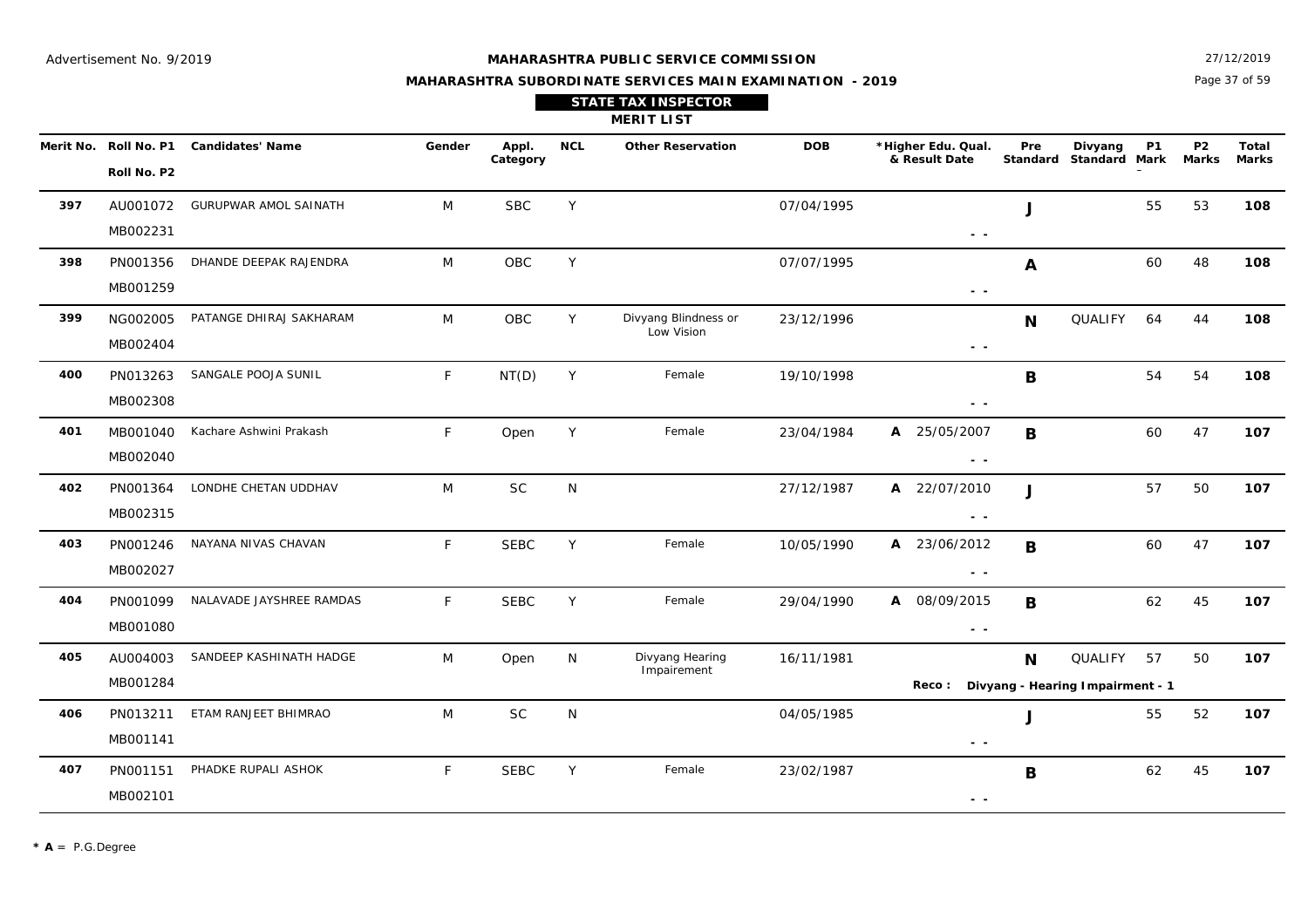Page 38 of 59 27/12/2019

#### **MAHARASHTRA SUBORDINATE SERVICES MAIN EXAMINATION - 2019**

|     | Merit No. Roll No. P1 | <b>Candidates' Name</b>       | Gender | Appl.<br>Category | <b>NCL</b> | <b>Other Reservation</b>                    | <b>DOB</b> | *Higher Edu. Qual.<br>& Result Date                                               | Pre          | Divyang<br>Standard Standard Mark | <b>P1</b> | P <sub>2</sub><br><b>Marks</b> | Total<br><b>Marks</b> |
|-----|-----------------------|-------------------------------|--------|-------------------|------------|---------------------------------------------|------------|-----------------------------------------------------------------------------------|--------------|-----------------------------------|-----------|--------------------------------|-----------------------|
|     | Roll No. P2           |                               |        |                   |            |                                             |            |                                                                                   |              |                                   |           |                                |                       |
| 408 | PN001366              | chavan akash nivrutti         | M      | DT(A)             | Y          |                                             | 12/03/1988 |                                                                                   | J            |                                   | 63        | 44                             | 107                   |
|     | MB002083              |                               |        |                   |            |                                             |            | $\frac{1}{2} \left( \frac{1}{2} \right) \frac{1}{2} \left( \frac{1}{2} \right)$   |              |                                   |           |                                |                       |
| 409 | PN001046              | TEKE GANESH MAHADEV           | M      | <b>SBC</b>        | Y          |                                             | 01/08/1988 |                                                                                   | J            |                                   | 60        | 47                             | 107                   |
|     | MB002362              |                               |        |                   |            |                                             |            | $\sim$ $-$                                                                        |              |                                   |           |                                |                       |
| 410 | AU001018              | SHEKH RUBIYA NIJAM            | F      | Open              | Y          | Female                                      | 14/02/1990 |                                                                                   | B            |                                   | 64        | 43                             | 107                   |
|     | MB002303              |                               |        |                   |            |                                             |            | $\frac{1}{2} \left( \frac{1}{2} \right) \frac{1}{2} \left( \frac{1}{2} \right)$   |              |                                   |           |                                |                       |
| 411 | PN013014              | Khule Jayasinh Chandrakant    | M      | Open              | N          | Divyang Locomotor<br>Disability or Cerebral | 11/07/1990 |                                                                                   | N            | QUALIFY                           | 60        | 47                             | 107                   |
|     | MB002394              |                               |        |                   |            | Palsy                                       |            | $\frac{1}{2} \left( \frac{1}{2} \right) = \frac{1}{2} \left( \frac{1}{2} \right)$ |              |                                   |           |                                |                       |
| 412 | PN001089              | GAWAI SIDDHANT AVINASH        | M      | <b>SC</b>         | N          |                                             | 27/12/1991 |                                                                                   | J            |                                   | 59        | 48                             | 107                   |
|     | MB002188              |                               |        |                   |            |                                             |            | $\frac{1}{2} \left( \frac{1}{2} \right) \frac{1}{2} \left( \frac{1}{2} \right)$   |              |                                   |           |                                |                       |
| 413 | PN001149              | SONAWANE RAHUL YOGENDRA       | M      | OBC               | Y          |                                             | 17/03/1992 |                                                                                   | $\mathbf{A}$ |                                   | 63        | 44                             | 107                   |
|     | MB002295              |                               |        |                   |            |                                             |            | $ -$                                                                              |              |                                   |           |                                |                       |
| 414 | PN001331              | CHAVAN GANESH TARACHAND       | M      | DT(A)             | Y          |                                             | 18/07/1992 |                                                                                   | J            |                                   | 55        | 52                             | 107                   |
|     | MB001334              |                               |        |                   |            |                                             |            | $\sim$ $\sim$                                                                     |              |                                   |           |                                |                       |
| 415 | PN001162              | RATHOD DNYANESHWAR PARMESHWAR | M      | DT(A)             | Y          |                                             | 06/02/1993 |                                                                                   | A            |                                   | 59        | 48                             | 107                   |
|     | MB002112              |                               |        |                   |            |                                             |            | $\frac{1}{2} \left( \frac{1}{2} \right) = \frac{1}{2} \left( \frac{1}{2} \right)$ |              |                                   |           |                                |                       |
| 416 | PN001179              | ROHIT BAJARANG KALAMDANE      | M      | OBC               | Y          |                                             | 06/02/1994 |                                                                                   | A            |                                   | 55        | 52                             | 107                   |
|     | MB002103              |                               |        |                   |            |                                             |            | $\sim$ $\sim$                                                                     |              |                                   |           |                                |                       |
| 417 | PN001421              | Nawale Abhijeet Dattatrey     | M      | <b>OBC</b>        | Y          |                                             | 05/06/1994 |                                                                                   | A            |                                   | 62        | 45                             | 107                   |
|     | MB002007              |                               |        |                   |            |                                             |            | $ -$                                                                              |              |                                   |           |                                |                       |

OBC

SAWANT MAYURI ARUN **F** OBC Y Female 03/11/1995 **R** B 62 45 107

03/11/1995

 **- -** 

**B**

#### **MERIT LIST STATE TAX INSPECTOR**

PN001263

MB002225

**418**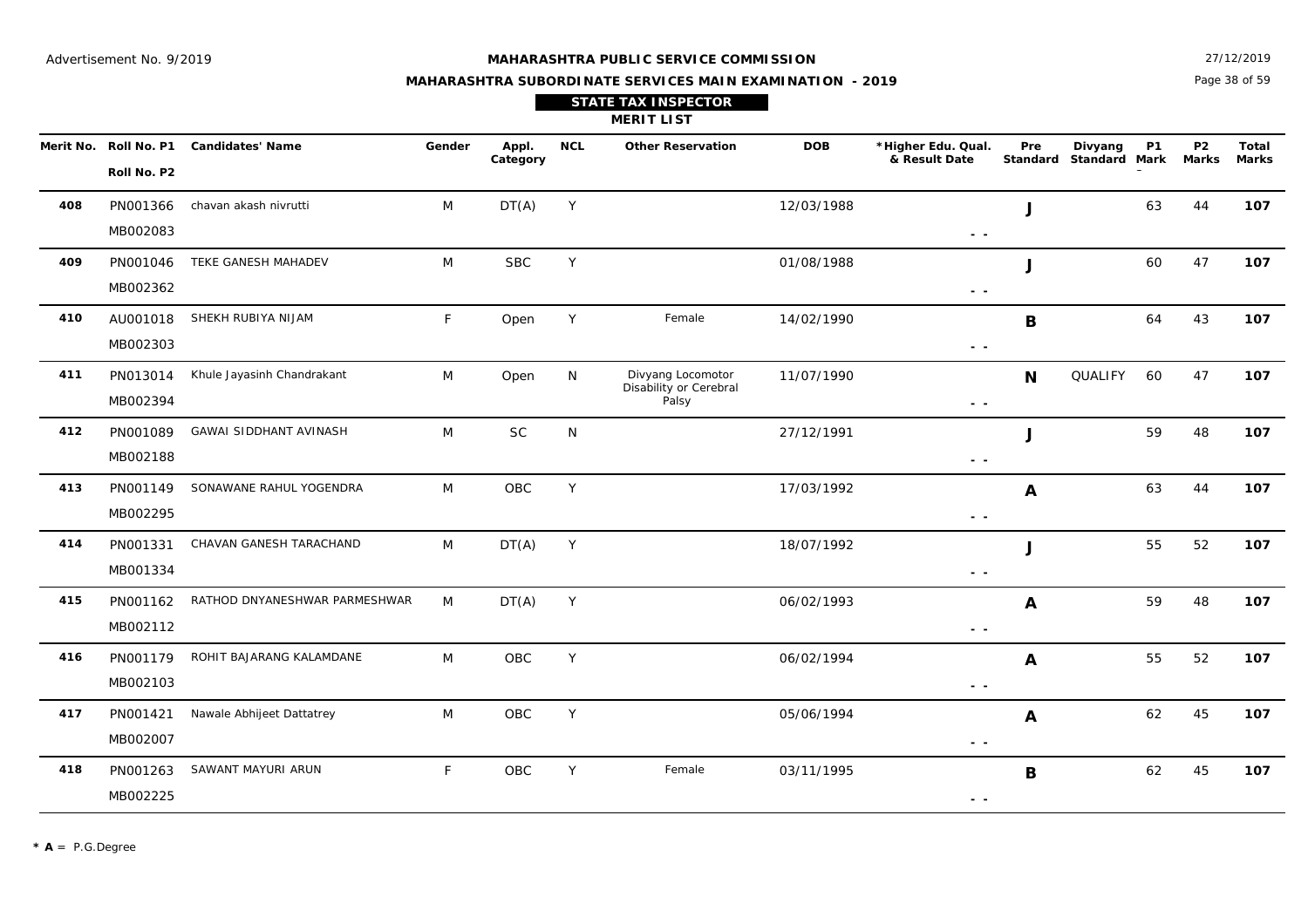Page 39 of 59 27/12/2019

#### **MAHARASHTRA SUBORDINATE SERVICES MAIN EXAMINATION - 2019**

**STATE TAX INSPECTOR**

**MERIT LIST**

|     | Roll No. P2          | Merit No. Roll No. P1 Candidates' Name | Gender | Appl.<br>Category | <b>NCL</b> | <b>Other Reservation</b>                             | <b>DOB</b> | *Higher Edu. Qual.<br>& Result Date                                               | Pre              | Divyang<br>Standard Standard Mark | <b>P1</b> | <b>P2</b><br>Marks | Total<br><b>Marks</b> |
|-----|----------------------|----------------------------------------|--------|-------------------|------------|------------------------------------------------------|------------|-----------------------------------------------------------------------------------|------------------|-----------------------------------|-----------|--------------------|-----------------------|
| 419 | PN013020<br>MB002396 | KUMBHAR ABHIJIT VASANT                 | M      | OBC               | Y          | Divyang Blindness or<br>Low Vision                   | 11/02/1996 | $\sim$ $\sim$                                                                     | <b>N</b>         | QUALIFY 45                        |           | 62                 | 107                   |
| 420 | MB001016             | NG001019 OKATE ROSHAN DILIPRAO         | M      | <b>OBC</b>        | Y          |                                                      | 07/10/1996 | $\sim$ $-$                                                                        | A                |                                   | 68        | 39                 | 107                   |
| 421 | NG001015<br>MB002209 | BODKHE SHUBHAM RAJESHRAO               | M      | OBC               | Y          |                                                      | 09/03/1997 | $\sim$ $\sim$                                                                     | $\mathbf{A}$     |                                   | 62        | 45                 | 107                   |
| 422 | PN001314<br>MB002334 | HOLE PANKAJ DATTATRAY                  | M      | <b>SEBC</b>       | Y          |                                                      | 31/08/1992 | A 07/07/2017<br>$\sim$ $\sim$                                                     | $\mathbf{A}$     |                                   | 55        | 51                 | 106                   |
| 423 | PN001160<br>MB001286 | MUNDE RAVIKANT PRAKASHRAO              | M      | NT(D)             | Y          |                                                      | 12/03/1987 | $\sim$ $\sim$                                                                     | A                |                                   | 53        | 53                 | 106                   |
| 424 | PN001271<br>MB002129 | TUMRAM MANGESH SURESH                  | M      | <b>ST</b>         | N          |                                                      | 30/06/1987 | Reco: ST - General - 2                                                            | $\mathbf{I}$     |                                   | 60        | 46                 | 106                   |
| 425 | PN001178<br>MB001268 | DHAKARE RADHA RAMJI                    | F      | <b>ST</b>         | N          | Female                                               | 01/02/1989 | Reco: ST - Female - 1                                                             | K                |                                   | 62        | 44                 | 106                   |
| 426 | NG002003<br>MB002397 | PANSE CHETAN GOKUL                     | M      | OBC               | Y          | Divyang Locomotor<br>Disability or Cerebral<br>Palsy | 10/09/1989 | $\frac{1}{2} \left( \frac{1}{2} \right) = \frac{1}{2} \left( \frac{1}{2} \right)$ | N                | QUALIFY                           | 54        | 52                 | 106                   |
| 427 | AU004353<br>MB002034 | BHUSARE NEETA DIGAMBAR                 | F.     | <b>SEBC</b>       | Y          | Female                                               | 01/04/1990 | $\sim$ $-$                                                                        | $\mathbf B$      |                                   | 62        | 44                 | 106                   |
| 428 | PN001406<br>MB001241 | PUKALE AJIT SARJERAO                   | M      | NT(C)             | Y          |                                                      | 16/10/1990 | $\sim$ $\sim$                                                                     | $\mathbf{A}$     |                                   | 60        | 46                 | 106                   |
| 429 | PN001106<br>MB002006 | SHINDE SHARAD KAKASAHEB                | M      | <b>SEBC</b>       | Y          |                                                      | 24/08/1991 | $\sim$ $\sim$                                                                     | $\boldsymbol{A}$ |                                   | 60        | 46                 | 106                   |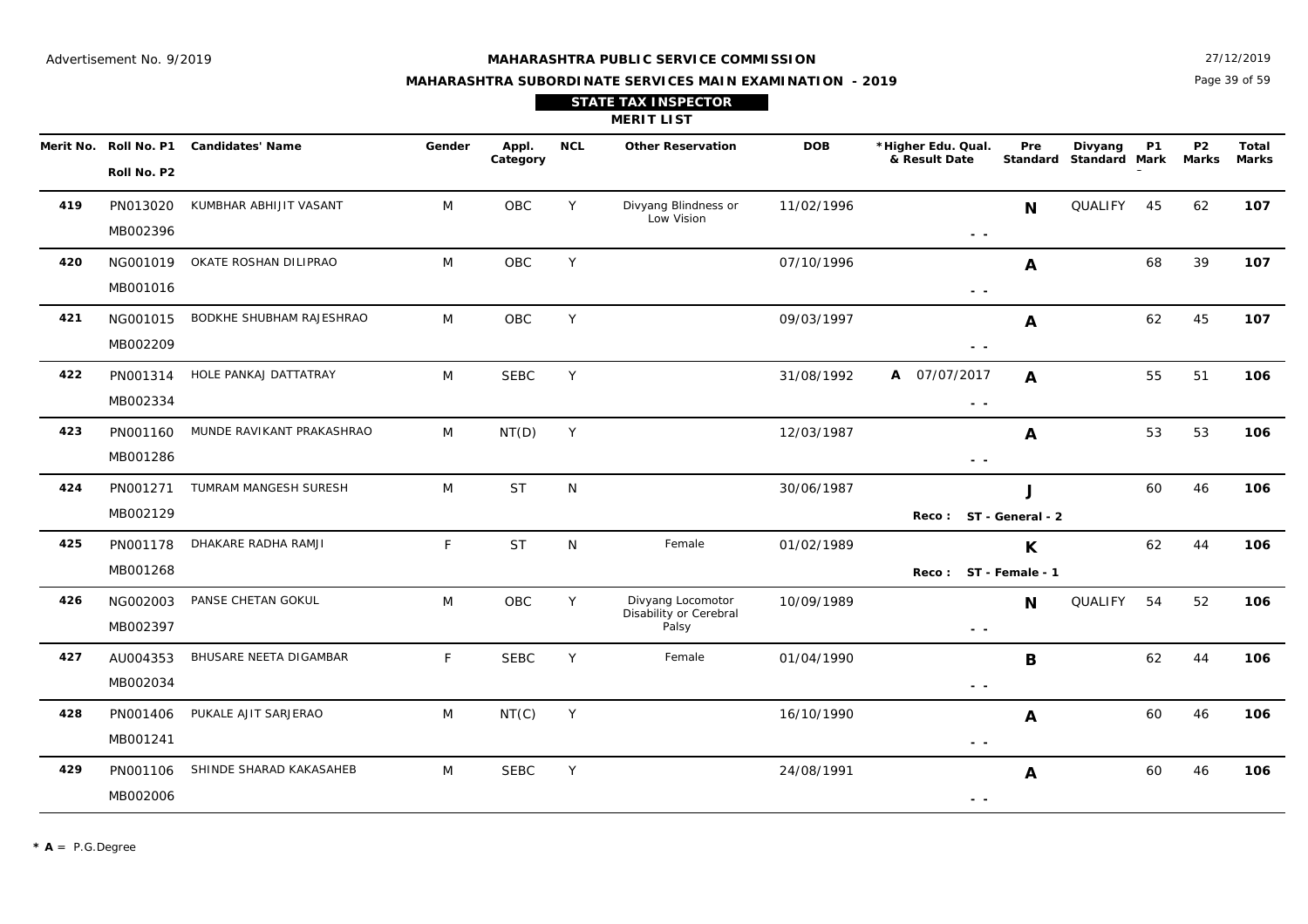Page 40 of 59 27/12/2019

| <b>STATE TAX INSPECTOR</b> |
|----------------------------|
| <b>MERIT LIST</b>          |

|     | Merit No. Roll No. P1 | <b>Candidates' Name</b>           | Gender       | Appl.<br>Category | <b>NCL</b> | <b>Other Reservation</b>           | <b>DOB</b> | *Higher Edu. Qual.<br>& Result Date                                             | Pre              | Divyang<br>Standard Standard Mark | <b>P1</b> | <b>P2</b><br>Marks | Total<br>Marks |
|-----|-----------------------|-----------------------------------|--------------|-------------------|------------|------------------------------------|------------|---------------------------------------------------------------------------------|------------------|-----------------------------------|-----------|--------------------|----------------|
|     | Roll No. P2           |                                   |              |                   |            |                                    |            |                                                                                 |                  |                                   |           |                    |                |
| 430 | PN001064              | CHAVAN SUPRIYA DILIP              | F.           | <b>SEBC</b>       | Y          | Female                             | 19/02/1993 |                                                                                 | B                |                                   | 64        | 42                 | 106            |
|     | MB001046              |                                   |              |                   |            |                                    |            | $\sim$ $\sim$                                                                   |                  |                                   |           |                    |                |
| 431 | PN013016              | <b>GIRI RAVI VASANT</b>           | M            | NT(B)             | Y          | Divyang Blindness or<br>Low Vision | 05/05/1993 |                                                                                 | N                | QUALIFY                           | 55        | 51                 | 106            |
|     | MB002410              |                                   |              |                   |            |                                    |            | $\frac{1}{2} \left( \frac{1}{2} \right) \frac{1}{2} \left( \frac{1}{2} \right)$ |                  |                                   |           |                    |                |
| 432 | PN001175              | DHAVALE RAJANIKANT SITARAM        | M            | <b>SEBC</b>       | Y          |                                    | 09/05/1993 |                                                                                 | A                |                                   | 59        | 47                 | 106            |
|     | MB001210              |                                   |              |                   |            |                                    |            | $ -$                                                                            |                  |                                   |           |                    |                |
| 433 | PN001042              | SAWANT UJWALA RAMCHANDRA          | $\mathsf{F}$ | <b>SEBC</b>       | Y          | Female                             | 16/07/1993 |                                                                                 | $\mathbf B$      |                                   | 60        | 46                 | 106            |
|     | MB002057              |                                   |              |                   |            |                                    |            | $\sim$ $\sim$                                                                   |                  |                                   |           |                    |                |
| 434 | PN001336              | SATPUTE DHANASHRI TUKARAM         | $\mathsf{F}$ | <b>SC</b>         | N          | Female                             | 27/05/1994 |                                                                                 | $\mathsf{K}$     |                                   | 62        | 44                 | 106            |
|     | MB001316              |                                   |              |                   |            |                                    |            | $\sim$ $-$                                                                      |                  |                                   |           |                    |                |
| 435 | PN001167              | PATIL RAJYOGINIKRISHNAT           | F.           | <b>SEBC</b>       | Y          | Female                             | 10/07/1994 |                                                                                 | B                |                                   | 51        | 55                 | 106            |
|     | MB001287              |                                   |              |                   |            |                                    |            | $\sim$ $\sim$                                                                   |                  |                                   |           |                    |                |
| 436 | PN013018              | KADAM HARIPRASAD ANNASAHEB        | M            | <b>SEBC</b>       | Y          | Divyang Blindness or<br>Low Vision | 24/09/1994 |                                                                                 | $\mathbf N$      | QUALIFY                           | 59        | 47                 | 106            |
|     | MB002407              |                                   |              |                   |            |                                    |            | $\sim$ $-$                                                                      |                  |                                   |           |                    |                |
| 437 | NG001037              | PAYGHAN ANKUSH GANESHRAO          | M            | OBC               | Y          |                                    | 19/06/1995 |                                                                                 | $\boldsymbol{A}$ |                                   | 63        | 43                 | 106            |
|     | MB002023              |                                   |              |                   |            |                                    |            | $\sim$ $\sim$                                                                   |                  |                                   |           |                    |                |
| 438 | PN013261              | JADHAV SWAPNIL SHIVAJI            | M            | <b>SEBC</b>       | Y          |                                    | 25/07/1995 |                                                                                 | A                |                                   | 56        | 50                 | 106            |
|     | MB001028              |                                   |              |                   |            |                                    |            | $\frac{1}{2} \left( \frac{1}{2} \right) \frac{1}{2} \left( \frac{1}{2} \right)$ |                  |                                   |           |                    |                |
| 439 | PN001092              | SHINDE SHUBHAM MILIND             | M            | SC                | N          |                                    | 19/09/1995 |                                                                                 | J                |                                   | 63        | 43                 | 106            |
|     | MB002289              |                                   |              |                   |            |                                    |            | $\sim$ $\sim$                                                                   |                  |                                   |           |                    |                |
| 440 |                       | MB001017 LOTALE PRIYANAKA SHAHAJI | $\mathsf{F}$ | <b>SEBC</b>       | Y          | Female                             | 12/03/1997 |                                                                                 | $\mathbf B$      |                                   | 54        | 52                 | 106            |
|     | MB001299              |                                   |              |                   |            |                                    |            | $\sim$ $\sim$                                                                   |                  |                                   |           |                    |                |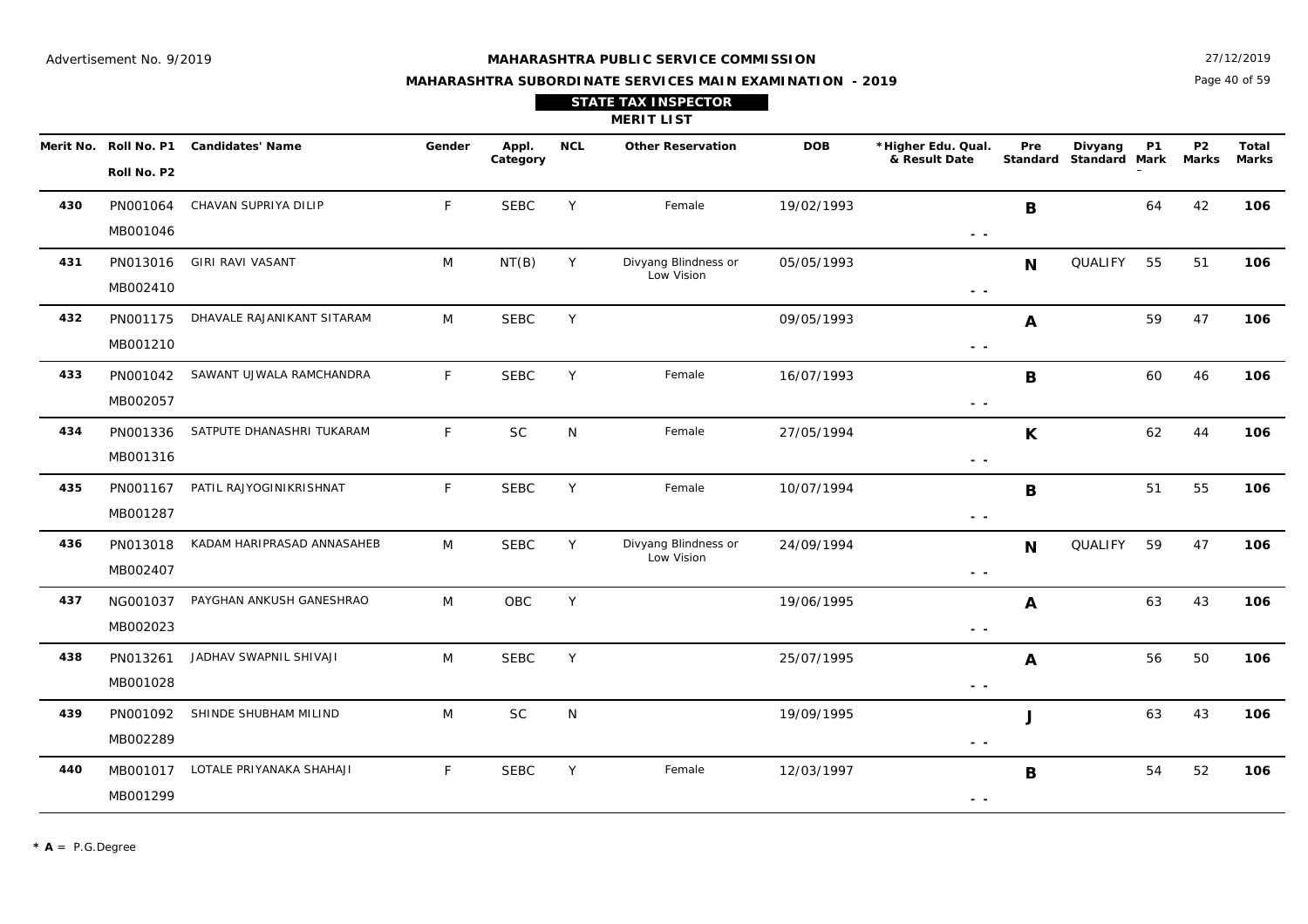27/12/2019

## **MAHARASHTRA SUBORDINATE SERVICES MAIN EXAMINATION - 2019 STATE TAX INSPECTOR**

Page 41 of 59

|           |                      |                              |              |                   |            | <b>MERIT LIST</b>              |            |                                     |             |                                   |           |                                |                |
|-----------|----------------------|------------------------------|--------------|-------------------|------------|--------------------------------|------------|-------------------------------------|-------------|-----------------------------------|-----------|--------------------------------|----------------|
| Merit No. | Roll No. P2          | Roll No. P1 Candidates' Name | Gender       | Appl.<br>Category | <b>NCL</b> | <b>Other Reservation</b>       | <b>DOB</b> | *Higher Edu. Qual.<br>& Result Date | Pre         | Divyang<br>Standard Standard Mark | <b>P1</b> | P <sub>2</sub><br><b>Marks</b> | Total<br>Marks |
| 441       | NG002001<br>MB001303 | MAYUR GUNVANT KHADSE         | M            | OBC               | Y          | Divyang Hearing<br>Impairement | 02/10/1997 | $\sim$ $\sim$                       | N           | QUALIFY 54                        |           | 52                             | 106            |
| 442       | MB002332<br>MB002118 | LATANE ATUL HANAMANT         | M            | <b>SBC</b>        | Y          |                                | 20/11/1984 | $ -$                                | J           |                                   | 56        | 49                             | 105            |
| 443       | MB001026<br>MB002355 | SONAWANE NILESH BHAVRAO      | M            | <b>ST</b>         | N          |                                | 08/02/1988 | $\sim$ $\sim$                       | J           |                                   | 60        | 45                             | 105            |
| 444       | PN001168<br>MB002306 | RATHOD RAJKUMAR GOVINDRAO    | M            | DT(A)             | Y          |                                | 24/04/1988 | $\sim$ $-$                          | A           |                                   | 63        | 42                             | 105            |
| 445       | PN001085<br>MB001126 | MAGDUM SAGEERA CHANDULAL     | $\mathsf{F}$ | Open              | Y          | Female                         | 25/09/1990 | $\sim$ $\sim$                       | B           |                                   | 56        | 49                             | 105            |
| 446       | AU001067<br>MB002204 | KASPATE ASHWANTA SHIVAJI     | F            | NT(C)             | Y          | Female                         | 20/11/1990 | $ -$                                | $\mathbf B$ |                                   | 56        | 49                             | 105            |
| 447       | PN001381<br>MB002169 | VIRNAK ASHOK GOVIND          | M            | <b>ST</b>         | N          |                                | 22/01/1992 | $\sim$ $\sim$                       | J           |                                   | 63        | 42                             | 105            |
| 448       | PN001266<br>MB002038 | BABAR MANOHAR DHANAJI        | M            | <b>SEBC</b>       | Y          |                                | 03/06/1992 | $\sim$ $\sim$                       | A           |                                   | 52        | 53                             | 105            |
| 449       | PN001375<br>MB002284 | Bansode Atul Dilip           | M            | <b>SC</b>         | N          |                                | 10/06/1992 | $\sim$ $\sim$                       | J           |                                   | 52        | 53                             | 105            |
| 450       | PN013245<br>MB002125 | KADAM NISHIGANDHA LAXMAN     | F            | <b>SEBC</b>       | Y          | Female                         | 02/11/1992 | $\sim$ $\sim$                       | B           |                                   | 61        | 44                             | 105            |
| 451       | AU001061<br>MB002097 | DHANASHRI SAINDANE           | F            | OBC               | Υ          | Female                         | 28/08/1993 | $ -$                                | B           |                                   | 56        | 49                             | 105            |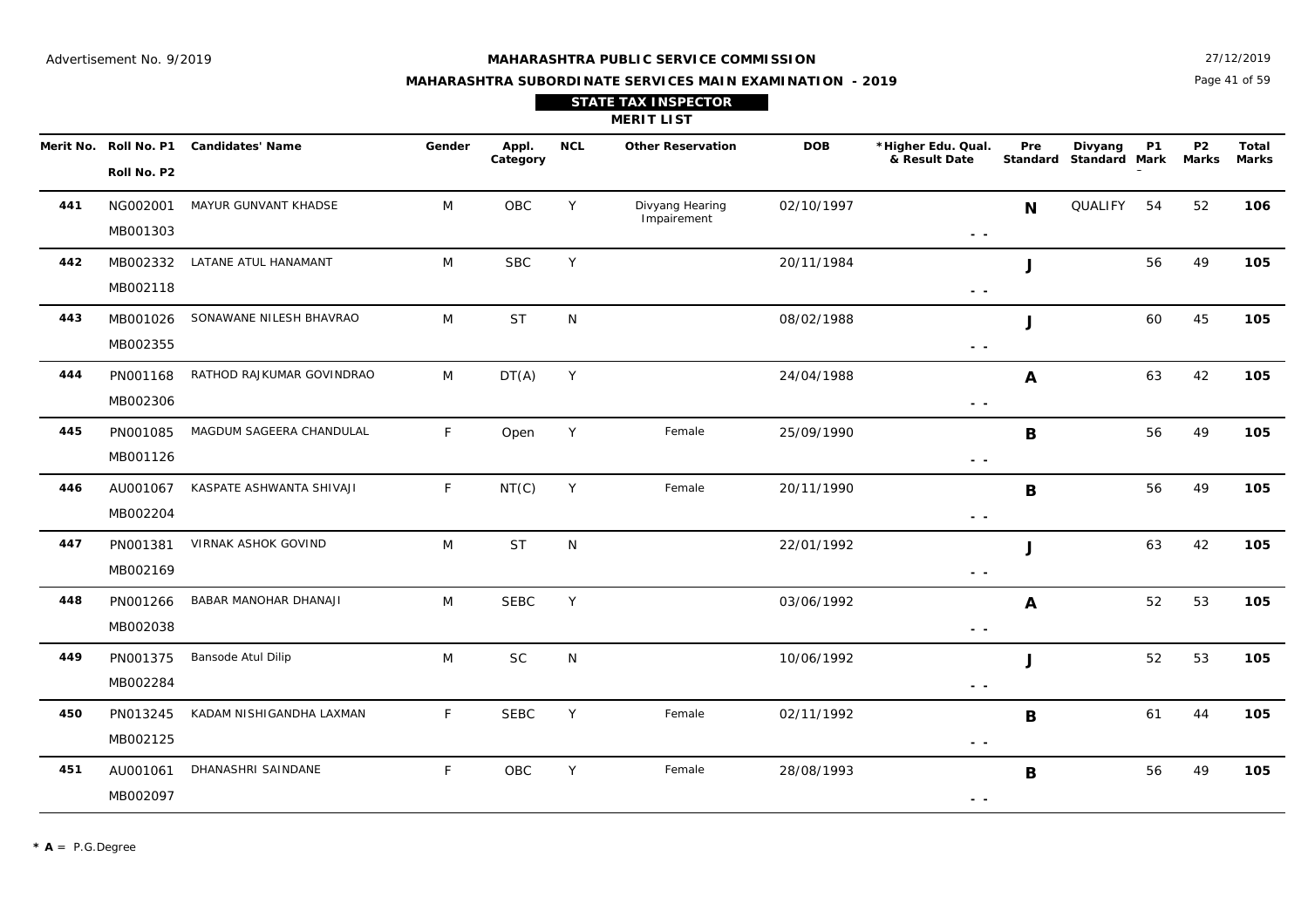27/12/2019

## **MAHARASHTRA SUBORDINATE SERVICES MAIN EXAMINATION - 2019 STATE TAX INSPECTOR**

Page 42 of 59

|     |                      |                                        |        |                   |            | <b>MERIT LIST</b>        |            |                                     |              |                                                |                           |                       |
|-----|----------------------|----------------------------------------|--------|-------------------|------------|--------------------------|------------|-------------------------------------|--------------|------------------------------------------------|---------------------------|-----------------------|
|     | Roll No. P2          | Merit No. Roll No. P1 Candidates' Name | Gender | Appl.<br>Category | <b>NCL</b> | <b>Other Reservation</b> | <b>DOB</b> | *Higher Edu. Qual.<br>& Result Date | Pre          | <b>P1</b><br>Divyang<br>Standard Standard Mark | <b>P2</b><br><b>Marks</b> | Total<br><b>Marks</b> |
| 452 | PN001083<br>MB002246 | SNEHAL SWARUPSINGH RAJAPUT             | F      | Open              | Y          | Female                   | 12/09/1993 | $\sim$ $\sim$                       | B            | 63                                             | 42                        | 105                   |
| 453 | PN001078<br>MB001113 | BHANDARE SONALI SATAVAPPA              | F      | <b>SC</b>         | N          | Female                   | 18/07/1994 | $\sim$ $\sim$                       | K            | 60                                             | 45                        | 105                   |
| 454 | PN001313<br>MB001155 | HOLE PRATIKSHA DATTATRYA               | F.     | <b>SEBC</b>       | Y          | Female                   | 09/09/1994 | $\sim$ $\sim$                       | B            | 58                                             | 47                        | 105                   |
| 455 | PN001113<br>MB002276 | ZANJE SEEMA VISHNU                     | F.     | NT(C)             | Y          | Female                   | 01/01/1995 | $\sim$ $\sim$                       | B            | 57                                             | 48                        | 105                   |
| 456 | AU001079<br>MB001032 | JAYBHAYE DNYANESHWAR VISHNU            | M      | NT(D)             | Y          |                          | 06/07/1995 | $\sim$ $\sim$                       | A            | 60                                             | 45                        | 105                   |
| 457 | PN001397<br>MB002053 | KHOT AMIT RAMESH                       | M      | <b>SEBC</b>       | Y          |                          | 15/07/1996 | $\sim$ $\sim$                       | A            | 66                                             | 39                        | 105                   |
| 458 | PN013206<br>MB002233 | ANANTRAO VITHOBA MAGAR                 | M      | <b>SEBC</b>       | Y          |                          | 02/11/1981 | A 11/08/2006<br>$ -$                | A            | 45                                             | 59                        | 104                   |
| 459 | NG001024<br>MB001045 | SHIMPI RAKESH SADASHIO                 | M      | <b>SC</b>         | N          |                          | 05/08/1983 | A 06/11/2008<br>$\sim$ $\sim$       | $\mathbf{J}$ | 61                                             | 43                        | 104                   |
| 460 | AU001037<br>MB002013 | PAWAR PRIYANKA MANIKRAO                | F.     | <b>SEBC</b>       | Y          | Female                   | 10/06/1993 | A 08/07/2017<br>$ -$                | B            | 59                                             | 45                        | 104                   |
| 461 | PN001115<br>MB001242 | KHIRADE SUJATA BALIRAM                 | F      | SC                | N          | Female                   | 10/09/1982 | $ -$                                | E            | 59                                             | 45                        | 104                   |
| 462 | PN001141<br>MB002235 | JADHAV SAGAR VINAY                     | M      | <b>SEBC</b>       | Y          |                          | 22/03/1986 | $\sim$ $\sim$                       | A            | 60                                             | 44                        | 104                   |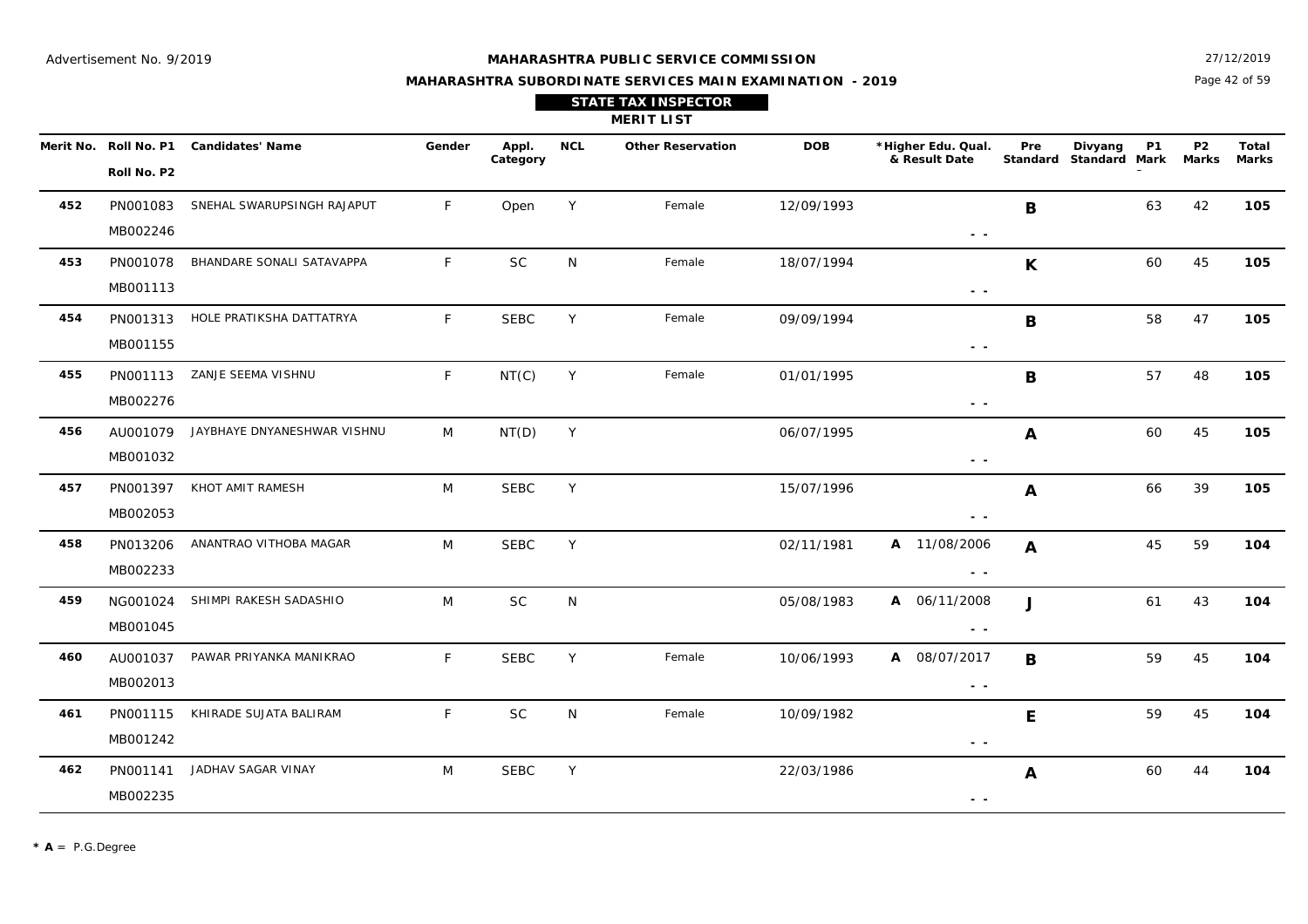#### **MAHARASHTRA PUBLIC SERVICE COMMISSION**

Page 43 of 59 27/12/2019

**Marks**

|                                      |                         |        |                   |     | <b>STATE TAX INSPECTOR</b><br><b>MERIT LIST</b> |            |                                     |     |                                         |    |                |              |
|--------------------------------------|-------------------------|--------|-------------------|-----|-------------------------------------------------|------------|-------------------------------------|-----|-----------------------------------------|----|----------------|--------------|
| Merit No. Roll No. P1<br>Roll No. P2 | <b>Candidates' Name</b> | Gender | Appl.<br>Category | NCL | <b>Other Reservation</b>                        | <b>DOB</b> | *Higher Edu. Qual.<br>& Result Date | Pre | Divyang<br>Standard Standard Mark Marks | P1 | P <sub>2</sub> | Tota<br>Mark |
|                                      |                         |        |                   |     |                                                 |            |                                     |     |                                         |    |                |              |

| 463 | MB001047<br>MB001200 | PAWAR AMUL BAYAJI               | M  | <b>SC</b>   | N |        | 09/06/1988 | J<br>$\sim$ $\sim$            | 59 | 45 | 104 |
|-----|----------------------|---------------------------------|----|-------------|---|--------|------------|-------------------------------|----|----|-----|
| 464 | NG001036             | WAGHMARE ANUPAM ZITRUJI         | M  | $\sf SC$    | N |        | 23/07/1988 | $\mathbf{J}$                  | 59 | 45 | 104 |
| 465 | MB001199             | MB002340 Patil Rohit Ravindra   | M  | <b>OBC</b>  | Y |        | 19/08/1990 | $\sim$ $\sim$<br>A            | 65 | 39 | 104 |
| 466 | MB002075             | MB001049 SAKPAL ABHIDNYA SHARAD | F. | $\sf SC$    | N | Female | 25/01/1993 | $ -$<br>K                     | 55 | 49 | 104 |
| 467 | MB002272<br>PN001425 | BANSODE AARTI PRAKASH           | F  | <b>SC</b>   | N | Female | 30/12/1993 | $\sim$ $\sim$<br>$\mathsf{K}$ | 60 | 44 | 104 |
|     | MB002216             |                                 |    |             |   |        |            | $\sim$ $\sim$                 |    |    |     |
| 468 | PN001189<br>MB002159 | BUNDE PRAVIN DASHARATH          | M  | <b>SC</b>   | N |        | 18/08/1994 | $\mathbf{I}$<br>$ -$          | 63 | 41 | 104 |
| 469 | PN001350<br>MB002183 | DHANE AJAY POPAT                | M  | <b>SEBC</b> | Y |        | 24/10/1994 | A<br>$ -$                     | 56 | 48 | 104 |
| 470 | AU001025<br>MB002285 | MAHALE SAGAR RUPSING            | M  | Open        | N |        | 10/02/1995 | $\mathbf{A}$<br>$\sim$ $\sim$ | 62 | 42 | 104 |
| 471 | AU001030<br>MB002364 | SALGAR RENUKA GOVIND            | F  | NT(C)       | Y | Female | 10/05/1995 | B<br>$\sim$ $\sim$            | 60 | 44 | 104 |
| 472 | PN001280<br>MB002175 | MAISANWAD MAHAJAN RAJESHWAR     | M  | <b>ST</b>   | N |        | 12/06/1995 | J<br>$ -$                     | 57 | 47 | 104 |
| 473 | AU001003<br>MB001167 | PAITHANE YOGESH NIVRUTTI        | M  | <b>SEBC</b> | Y |        | 11/07/1995 | $\mathbf{A}$<br>$\sim$ $\sim$ | 57 | 47 | 104 |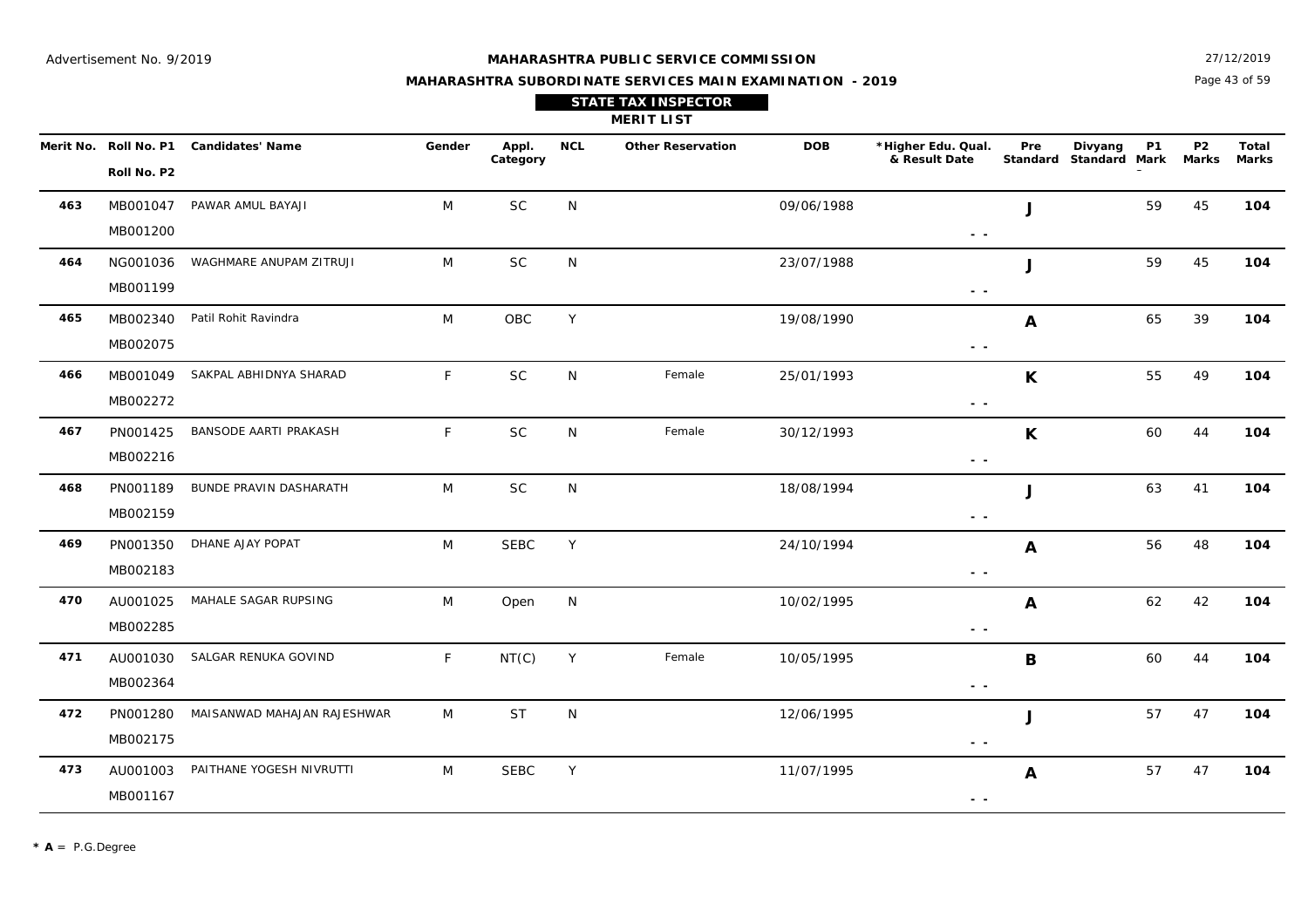27/12/2019

#### **MAHARASHTRA SUBORDINATE SERVICES MAIN EXAMINATION - 2019**

| Annl | <b>MCI</b> | Other Decentation          | םחח | *Higher Edu. Our |
|------|------------|----------------------------|-----|------------------|
|      |            | <b>MERIT LIST</b>          |     |                  |
|      |            | <b>STATE TAX INSPECTOR</b> |     |                  |

|     | Roll No. P2          | Merit No. Roll No. P1 Candidates' Name | Gender       | Appl.<br>Category | <b>NCL</b> | <b>Other Reservation</b>                                    | <b>DOB</b> | *Higher Edu. Qual.<br>& Result Date | Pre          | Divyang<br>Standard Standard Mark Marks | <b>P1</b> | P <sub>2</sub> | Total<br><b>Marks</b> |
|-----|----------------------|----------------------------------------|--------------|-------------------|------------|-------------------------------------------------------------|------------|-------------------------------------|--------------|-----------------------------------------|-----------|----------------|-----------------------|
| 474 | PN001342<br>MB001060 | CHOURPAGAR DIPRAJ DILIP                | M            | <b>SC</b>         | N          |                                                             | 23/03/1996 | $\sim$ $\sim$                       | J            |                                         | 59        | 45             | 104                   |
| 475 | PN001014<br>MB001196 | KESARKAR VISHAL SHATRUGHNA             | M            | <b>SEBC</b>       | Y          |                                                             | 17/07/1996 | $ -$                                | $\mathbf{A}$ |                                         | 60        | 44             | 104                   |
| 476 | AU004350<br>MB002180 | Gaikwad Laxmi Jalinder                 | F            | <b>SEBC</b>       | Y          | Female                                                      | 13/12/1988 | A 22/01/2014<br>$\sim$ $ \sim$      | B            |                                         | 50        | 53             | 103                   |
| 477 | NG001021<br>MB002137 | WATORE RAVINDRA NARAYAN                | M            | SC                | N          |                                                             | 25/09/1986 | $ -$                                | J            |                                         | 53        | 50             | 103                   |
| 478 | MB002337<br>MB002084 | DHANAGAR ASHA SIDDHU                   | $\mathsf{F}$ | NT(C)             | Y          | Female                                                      | 28/11/1987 | - -                                 | B            |                                         | 63        | 40             | 103                   |
| 479 | AU001068<br>MB002060 | ADHAO ANIL EKNATH                      | M            | <b>SC</b>         | N          |                                                             | 12/06/1989 | $\sim$ $\sim$                       | J            |                                         | 55        | 48             | 103                   |
| 480 | AU001006<br>MB001036 | VIVEK DHANRAJ PATIL                    | M            | OBC               | Y          |                                                             | 27/12/1989 | $ -$                                | A            |                                         | 54        | 49             | 103                   |
| 481 | PN001130<br>MB001143 | NIKALJE SANDIP JANARDHAN               | M            | <b>SC</b>         | N          |                                                             | 03/03/1990 | $ -$                                | J            |                                         | 53        | 50             | 103                   |
| 482 | AU001056<br>MB002182 | GIRNARE ANJANA SHANKAR                 | $\mathsf{F}$ | <b>SEBC</b>       | Y          | Female                                                      | 18/03/1990 | $\sim$ $\sim$                       | $\mathbf B$  |                                         | 58        | 45             | 103                   |
| 483 | MB002001<br>MB002405 | MANE NILAM RAJENDRA                    | F            | <b>SEBC</b>       | Y          | Divyang Locomotor<br>Disability or Cerebral<br>Palsy Female | 21/07/1990 | $\sim$ $ \sim$                      | B            | QUALIFY                                 | 61        | 42             | 103                   |
| 484 | PN001348<br>MB001096 | POWAR DIGMBAR SADASHIV                 | M            | <b>SEBC</b>       | Y          |                                                             | 20/04/1991 | $ -$                                | A            |                                         | 56        | 47             | 103                   |

Page 44 of 59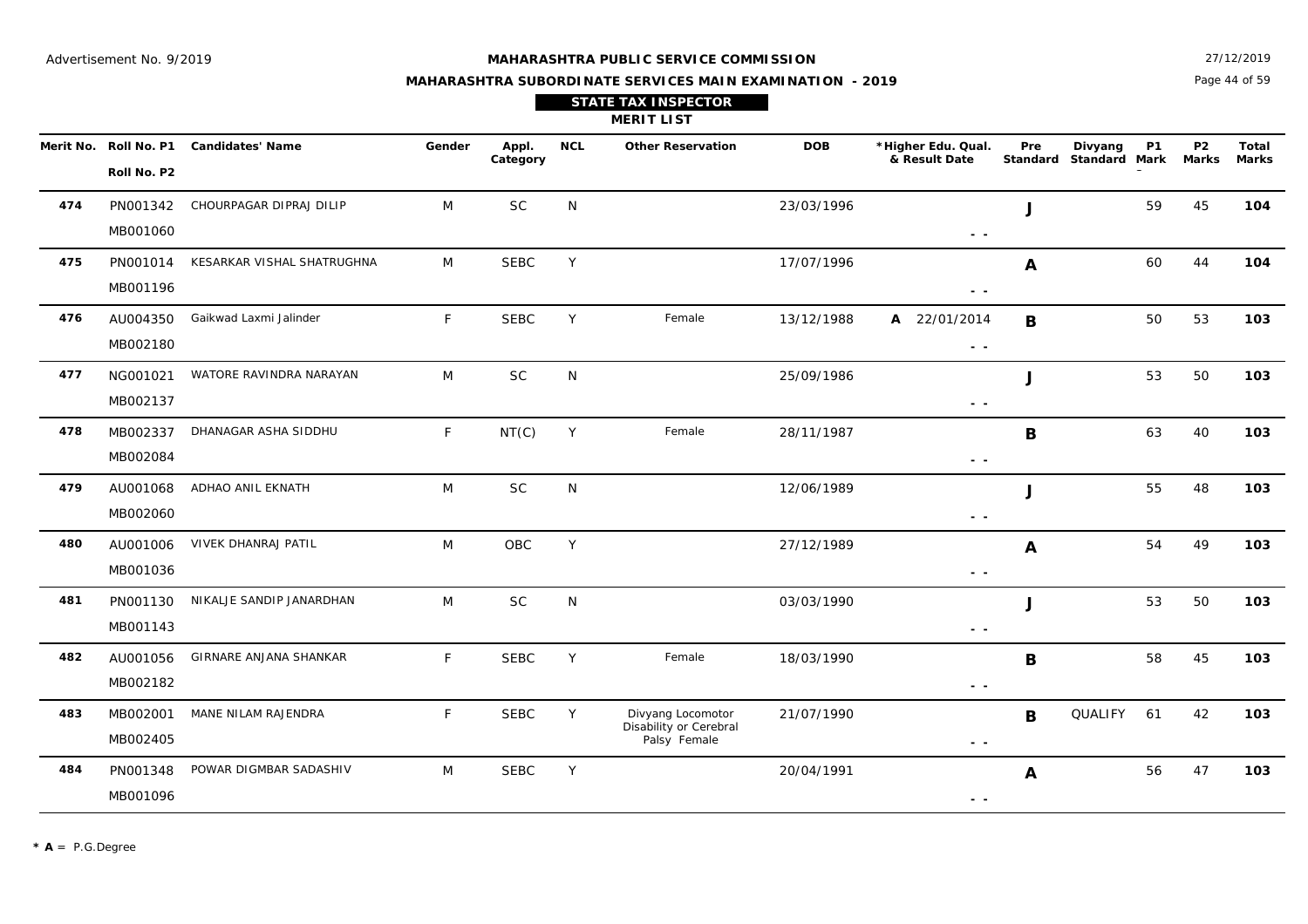Page 45 of 59 27/12/2019

## **MAHARASHTRA SUBORDINATE SERVICES MAIN EXAMINATION - 2019 STATE TAX INSPECTOR**

|     |                                      |                             |             |                   |            | <b>MERIT LIST</b>        |            |                                                                                   |                           |                                              |                         |                |
|-----|--------------------------------------|-----------------------------|-------------|-------------------|------------|--------------------------|------------|-----------------------------------------------------------------------------------|---------------------------|----------------------------------------------|-------------------------|----------------|
|     | Merit No. Roll No. P1<br>Roll No. P2 | <b>Candidates' Name</b>     | Gender      | Appl.<br>Category | <b>NCL</b> | <b>Other Reservation</b> | <b>DOB</b> | *Higher Edu. Qual.<br>& Result Date                                               | Pre<br>Standard           | Divyang<br><b>P1</b><br><b>Standard Mark</b> | P <sub>2</sub><br>Marks | Total<br>Marks |
| 485 | PN001388<br>MB001189                 | Anuradha Bapusaheb Patil    | F.          | <b>SEBC</b>       | Y          | Female                   | 02/06/1991 | $\frac{1}{2} \left( \frac{1}{2} \right) = \frac{1}{2} \left( \frac{1}{2} \right)$ | B                         | 64                                           | 39                      | 103            |
| 486 | PN001310<br>MB001244                 | JADHAV ROHINI HIRAMAN       | F           | SC                | N.         | Female                   | 24/04/1993 | $\sim$ $\sim$                                                                     | $\boldsymbol{\mathsf{K}}$ | 66                                           | 37                      | 103            |
| 487 | PN001428<br>MB001150                 | PRASHANT HANAMANT KADAM     | M           | <b>SEBC</b>       | Y          |                          | 04/06/1993 | $\frac{1}{2} \left( \frac{1}{2} \right) \frac{1}{2} \left( \frac{1}{2} \right)$   | A                         | 59                                           | 44                      | 103            |
| 488 | PN001398<br>MB002176                 | <b>BAGUL AMIT SHRIRAM</b>   | M           | SC                | N          |                          | 30/01/1994 | $\sim$ $\sim$                                                                     | J                         | 57                                           | 46                      | 103            |
| 489 | PN001234<br>MB001176                 | MAHAJAN OMKAR DHANANJAY     | M           | Open              | N          |                          | 29/04/1994 | $\sim$ $\sim$                                                                     | $\boldsymbol{A}$          | 56                                           | 47                      | 103            |
| 490 | PN001153<br>MB002265                 | PATOLE ROHIT RAJARAM        | M           | DT(A)             | Y          |                          | 22/08/1994 | $\frac{1}{2} \left( \frac{1}{2} \right) \frac{1}{2} \left( \frac{1}{2} \right)$   | J                         | 58                                           | 45                      | 103            |
| 491 | PN001351<br>MB001187                 | SOMVANSHI DHANASHREE KIRAN  | $\mathsf F$ | Open              | Y          | Female                   | 01/11/1994 | $ -$                                                                              | $\mathbf B$               | 49                                           | 54                      | 103            |
| 492 | PN001209<br>MB002082                 | <b>GAVALI PRADIP SURESH</b> | M           | NT(B)             | Y          |                          | 08/03/1996 | $\frac{1}{2} \left( \frac{1}{2} \right) = \frac{1}{2} \left( \frac{1}{2} \right)$ | A                         | 55                                           | 48                      | 103            |
| 493 | NG001020<br>MB001271                 | RAUT ROSHAN SUDHAKAR        | M           | OBC               | Y          |                          | 27/02/1997 | $\sim$ $\sim$                                                                     | $\boldsymbol{A}$          | 59                                           | 44                      | 103            |
| 494 | PN001238<br>MB001331                 | NITIN MAHADEV RAUT          | M           | OBC               | Y          |                          | 13/06/1986 | $\frac{1}{2} \left( \frac{1}{2} \right) = \frac{1}{2} \left( \frac{1}{2} \right)$ | A                         | 55                                           | 47                      | 102            |
| 495 | PN001073<br>MB001104                 | PARADHI SWAPNIL BHAUSAHEB   | M           | <b>ST</b>         | N          |                          | 31/07/1989 |                                                                                   | J                         | 55                                           | 47                      | 102            |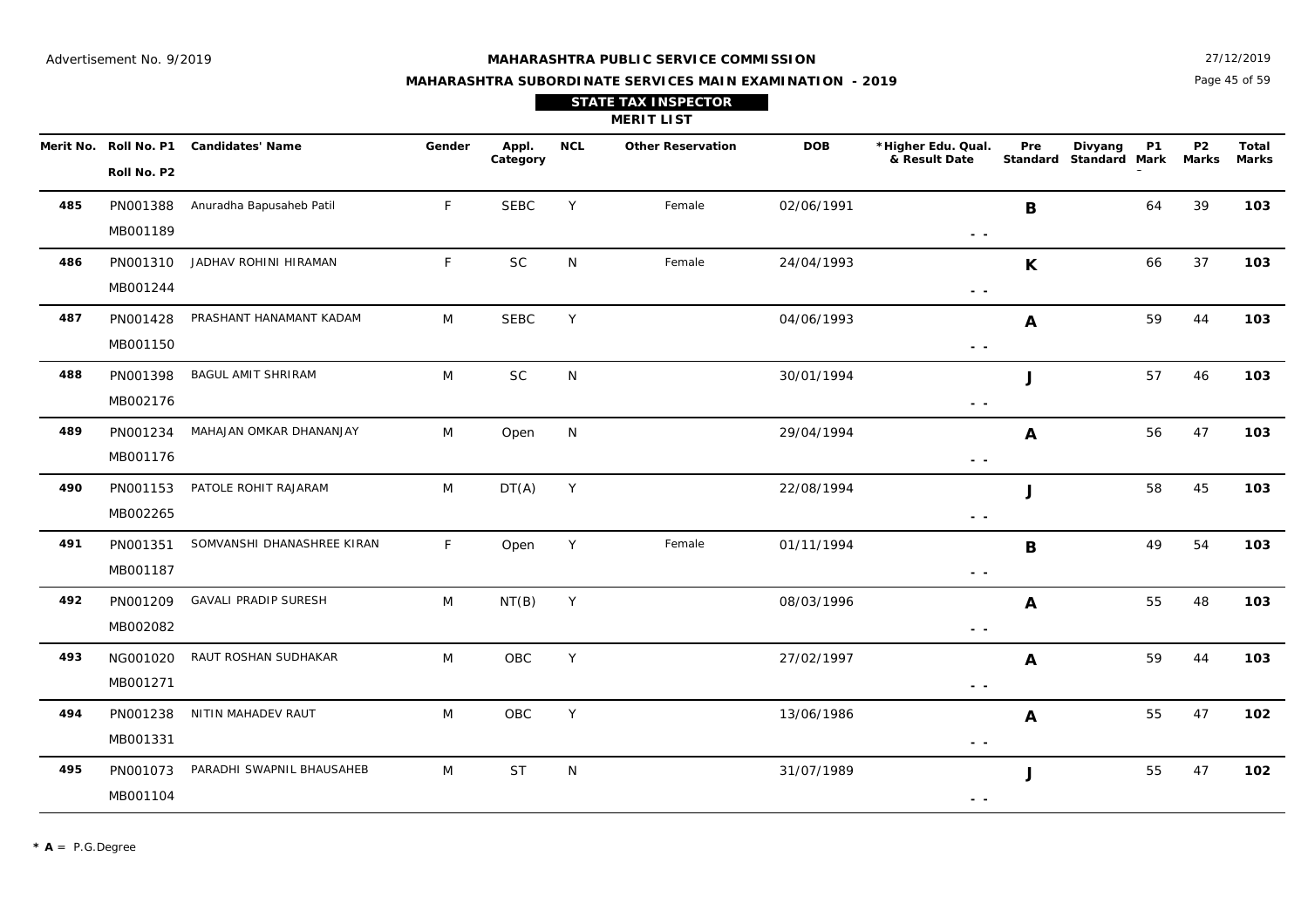27/12/2019

## **MAHARASHTRA SUBORDINATE SERVICES MAIN EXAMINATION - 2019 STATE TAX INSPECTOR**

|  |  | Page 46 of 59 |
|--|--|---------------|
|  |  |               |

|           |                            |                             |              |                   |            | <b>MERIT LIST</b>                  |            |                                     |                  |                                   |           |                    |                       |
|-----------|----------------------------|-----------------------------|--------------|-------------------|------------|------------------------------------|------------|-------------------------------------|------------------|-----------------------------------|-----------|--------------------|-----------------------|
| Merit No. | Roll No. P1<br>Roll No. P2 | <b>Candidates' Name</b>     | Gender       | Appl.<br>Category | <b>NCL</b> | <b>Other Reservation</b>           | <b>DOB</b> | *Higher Edu. Qual.<br>& Result Date | Pre              | Divyang<br>Standard Standard Mark | <b>P1</b> | <b>P2</b><br>Marks | Total<br><b>Marks</b> |
| 496       | PN001409<br>MB002219       | RAJPUT AJAYSING NARAYANSING | M            | DT(A)             | Y          |                                    | 23/11/1989 | $\sim$ $\sim$                       | A                |                                   | 58        | 44                 | 102                   |
| 497       | PN013015<br>MB002400       | DHAKNE PANDURANG RAMNATH    | M            | NT(D)             | Y          | Divyang Blindness or<br>Low Vision | 03/03/1991 | $\sim$ $\sim$                       | <b>N</b>         | QUALIFY                           | 53        | 49                 | 102                   |
| 498       | NG001003<br>MB001279       | BANSOD VILAS WAMANRAO       | M            | SC                | N          |                                    | 10/01/1992 | $\sim$ $\sim$                       | A                |                                   | 53        | 49                 | 102                   |
| 499       | PN001126<br>MB001140       | CHOTHWE SANTOSH RAJENDRA    | M            | <b>SEBC</b>       | Υ          |                                    | 01/04/1993 | $\sim$ $\sim$                       | A                |                                   | 59        | 43                 | 102                   |
| 500       | PN001004<br>MB001205       | GIRHE YOGESH BABARAO        | M            | <b>ST</b>         | N          |                                    | 06/11/1993 | $\sim$ $\sim$                       | J                |                                   | 64        | 38                 | 102                   |
| 501       | PN001302<br>MB002147       | KONDHARE JYOTI GENDEV       | $\mathsf{F}$ | <b>SEBC</b>       | Y          | Female                             | 05/09/1994 | $\sim$ $\sim$                       | A                |                                   | 58        | 44                 | 102                   |
| 502       | AU001050<br>MB002288       | KAMBLE POOJA TRIMBAK        | F            | <b>SC</b>         | N          | Female                             | 03/05/1995 | $\sim$ $\sim$                       | E                |                                   | 58        | 44                 | 102                   |
| 503       | PN001199<br>MB002213       | MOHITE PRANOTI SANJIVAN     | F            | OBC               | Y          | Female                             | 07/08/1995 | $\sim$ $\sim$                       | B                |                                   | 62        | 40                 | 102                   |
| 504       | MB001025<br>MB001105       | RAHUL SANJAY PATIL          | M            | OBC               | Y          |                                    | 19/05/1996 | $\sim$ $\sim$                       | $\boldsymbol{A}$ |                                   | 58        | 44                 | 102                   |
| 505       | PN001318<br>MB002165       | PATIL GOVIND JANABA         | M            | <b>SEBC</b>       | Y          |                                    | 05/04/1988 | A 13/07/2011<br>$\sim$ $\sim$       | A                |                                   | 54        | 47                 | 101                   |
| 506       | PN001024<br>MB002203       | PHATANGARE VIKAS BALU       | M            | OBC               | Y          |                                    | 05/01/1992 | A 05/07/2016<br>$\sim$ $-$          | $\boldsymbol{A}$ |                                   | 53        | 48                 | 101                   |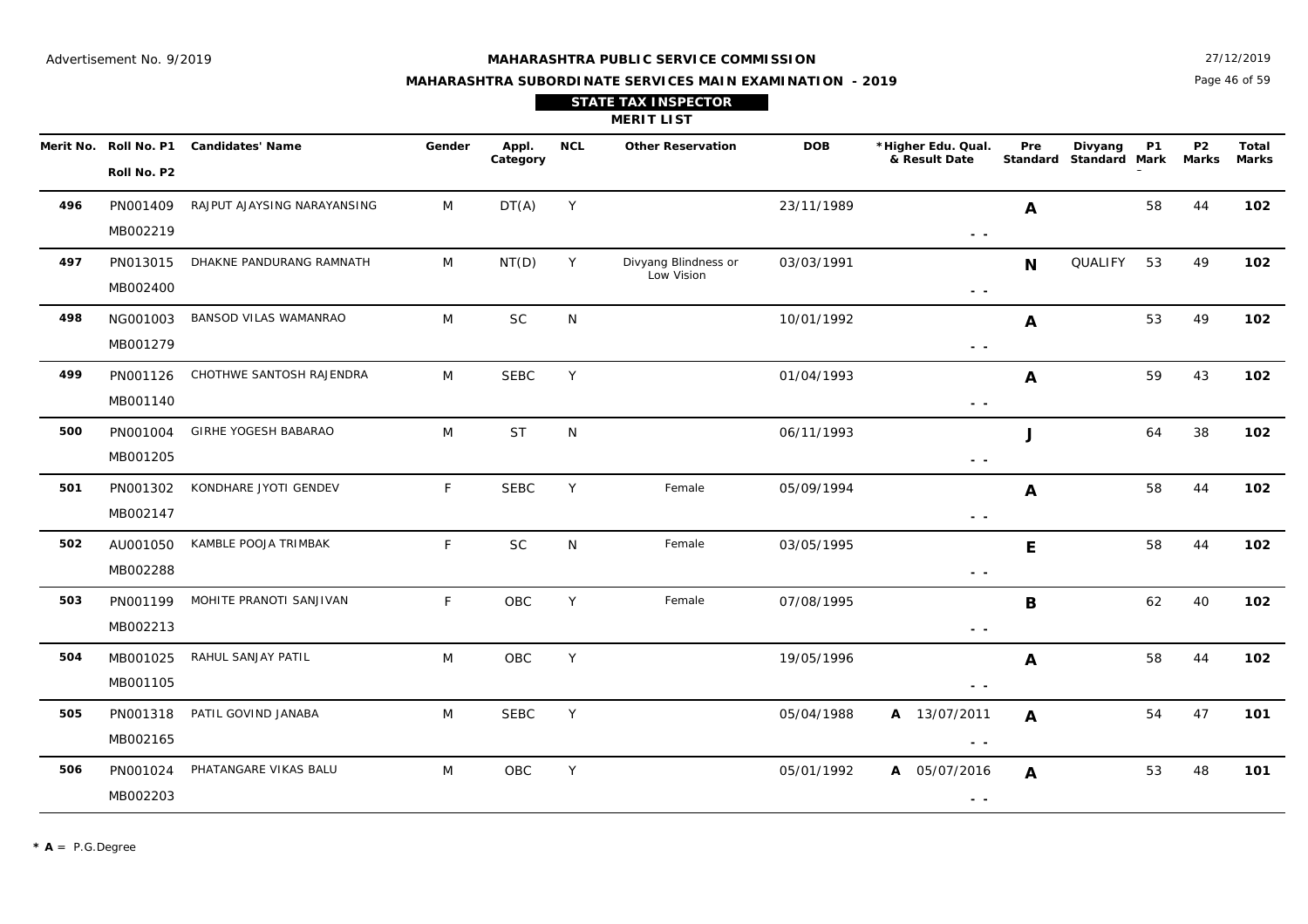27/12/2019

## **MAHARASHTRA SUBORDINATE SERVICES MAIN EXAMINATION - 2019 STATE TAX INSPECTOR**

Page 47 of 59

|           |                      |                              |        |                   |            | <b>MERIT LIST</b>              |            |                                                                                 |                  |                                   |           |                           |                       |
|-----------|----------------------|------------------------------|--------|-------------------|------------|--------------------------------|------------|---------------------------------------------------------------------------------|------------------|-----------------------------------|-----------|---------------------------|-----------------------|
| Merit No. | Roll No. P2          | Roll No. P1 Candidates' Name | Gender | Appl.<br>Category | <b>NCL</b> | <b>Other Reservation</b>       | <b>DOB</b> | *Higher Edu. Qual.<br>& Result Date                                             | Pre              | Divyang<br>Standard Standard Mark | <b>P1</b> | <b>P2</b><br><b>Marks</b> | Total<br><b>Marks</b> |
| 507       | PN001059<br>MB001227 | SURYAVANSHI GAJANAN VINAYAK  | M      | <b>SEBC</b>       | Y          |                                | 01/05/1989 | $\sim$ $-$                                                                      | A                |                                   | 56        | 45                        | 101                   |
| 508       | PN001362<br>MB002326 | CHILME PANDURANG GOVIND      | M      | OBC               | Y          |                                | 07/05/1990 | $\sim$ $\sim$                                                                   | A                |                                   | 56        | 45                        | 101                   |
| 509       | PN001298<br>MB002320 | KAKDE RAVINDRA BABASAHEB     | M      | NT(C)             | Y          |                                | 25/05/1990 | $\sim$ $\sim$                                                                   | A                |                                   | 56        | 45                        | 101                   |
| 510       | PN001276<br>MB001335 | PANPAT MAHESH ASHOKRAO       | M      | OBC               | Y          |                                | 14/01/1991 | $\sim$ $\sim$                                                                   | $\boldsymbol{A}$ |                                   | 56        | 45                        | 101                   |
| 511       | PN013005<br>MB002337 | WABLE PAWAN PANDITRAO        | M      | <b>SEBC</b>       | Y          | Divyang Hearing<br>Impairement | 26/04/1991 | $\sim$ $\sim$                                                                   | <b>N</b>         | <b>QUALIFY</b>                    | 57        | 44                        | 101                   |
| 512       | PN001142<br>MB002321 | SHINDE SAGAR NAMDEV          | M      | OBC               | Y          |                                | 05/07/1991 | $\sim$ $\sim$                                                                   | A                |                                   | 59        | 42                        | 101                   |
| 513       | PN001264<br>MB002318 | Shinde Mayuri Arun           | F.     | <b>SEBC</b>       | Y          | Female                         | 17/07/1991 | $\frac{1}{2} \left( \frac{1}{2} \right) \frac{1}{2} \left( \frac{1}{2} \right)$ | B                |                                   | 55        | 46                        | 101                   |
| 514       | PN001288<br>MB002381 | NIMSE KRISHNA BAGAJI         | M      | OBC               | Y          |                                | 30/06/1992 | $\sim$ $\sim$                                                                   | $\mathbf{A}$     |                                   | 50        | 51                        | 101                   |
| 515       | MB001021<br>MB002251 | BHOKARE PRADNYA PRABHAKAR    | F      | NT(B)             | Y          | Female                         | 28/10/1992 | $\sim$ $\sim$                                                                   | $\boldsymbol{A}$ |                                   | 49        | 52                        | 101                   |
| 516       | PN001382<br>MB001202 | UGILE ASHISH NAMDEV          | M      | OBC               | Y          |                                | 01/03/1993 | $\sim$ $\sim$                                                                   | A                |                                   | 60        | 41                        | 101                   |
| 517       | PN001296<br>MB002158 | WASEKAR KARISHMA PANDURANG   | F.     | OBC               | Y          | Female                         | 21/02/1995 | $\sim$ $\sim$                                                                   | B                |                                   | 58        | 43                        | 101                   |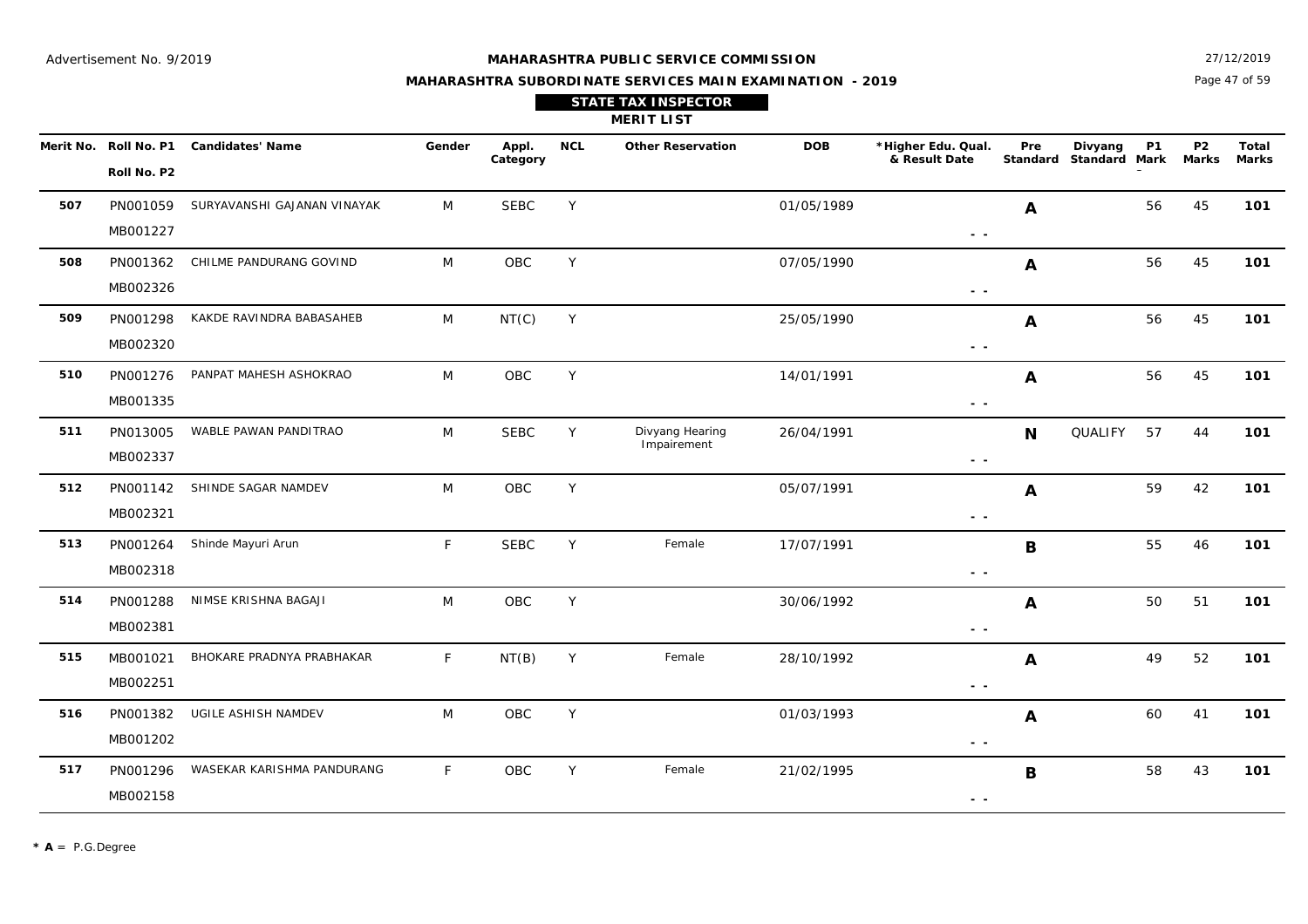#### **MAHARASHTRA PUBLIC SERVICE COMMISSION**

Page 48 of 59 27/12/2019

## **MAHARASHTRA SUBORDINATE SERVICES MAIN EXAMINATION - 2019 STATE TAX INSPECTOR**

**MERIT LIST**

| Merit No. | Roll No. P1 | <b>Candidates' Name</b>     | Gender | Appl.<br>Category | <b>NCL</b>   | <b>Other Reservation</b> | <b>DOB</b> | *Higher Edu. Qual.<br>& Result Date | Pre<br><b>Standard</b> | <b>P1</b><br>Divyang<br><b>Standard Mark</b> | P <sub>2</sub><br>Marks | <b>Total</b><br>Marks |
|-----------|-------------|-----------------------------|--------|-------------------|--------------|--------------------------|------------|-------------------------------------|------------------------|----------------------------------------------|-------------------------|-----------------------|
|           | Roll No. P2 |                             |        |                   |              |                          |            |                                     |                        |                                              |                         |                       |
| 518       | PN001077    | SHELAR SONALI UTTAM         | F.     | <b>SC</b>         | N            | Female                   | 23/06/1992 | 09/08/2014<br>A                     | K                      | 48                                           | 52                      | 100                   |
|           | MB001107    |                             |        |                   |              |                          |            | $ -$                                |                        |                                              |                         |                       |
| 519       | PN001326    | JADHAV GAURI BHIMRAO        | F.     | <b>SC</b>         | N            | Female                   | 26/05/1986 |                                     | K                      | 60                                           | 40                      | 100                   |
|           | MB001093    |                             |        |                   |              |                          |            | $ -$                                |                        |                                              |                         |                       |
| 520       | MB001051    | Kharat Yashawant Dhondu     | M      | NT(C)             | Y            |                          | 13/05/1990 |                                     | A                      | 57                                           | 43                      | 100                   |
|           | MB001100    |                             |        |                   |              |                          |            | $ -$                                |                        |                                              |                         |                       |
| 521       | PN001070    | KAMBLE SUHASINI BAJIRANG    | F.     | <b>SC</b>         | N.           | Female                   | 11/10/1990 |                                     | K                      | 53                                           | 47                      | 100                   |
|           | MB002206    |                             |        |                   |              |                          |            | $ -$                                |                        |                                              |                         |                       |
| 522       | AU001024    | WAGHMARE SAMBHAJI KISHANRAO | M      | <b>SC</b>         | <sup>N</sup> |                          | 16/10/1990 |                                     | A                      | 56                                           | 44                      | 100                   |

| 518 | PN001077 | SHELAR SONALI UTTAM         | F  | <b>SC</b>   | N | Female                                 | 23/06/1992 | 09/08/2014<br>A | $\mathsf K$      |         | 48 | 52 | 100 |
|-----|----------|-----------------------------|----|-------------|---|----------------------------------------|------------|-----------------|------------------|---------|----|----|-----|
|     | MB001107 |                             |    |             |   |                                        |            | $\sim$ $-$      |                  |         |    |    |     |
| 519 | PN001326 | JADHAV GAURI BHIMRAO        | F. | $\sf SC$    | N | Female                                 | 26/05/1986 |                 | K                |         | 60 | 40 | 100 |
|     | MB001093 |                             |    |             |   |                                        |            | $\sim$ $\sim$   |                  |         |    |    |     |
| 520 | MB001051 | Kharat Yashawant Dhondu     | M  | NT(C)       | Y |                                        | 13/05/1990 |                 | $\boldsymbol{A}$ |         | 57 | 43 | 100 |
|     | MB001100 |                             |    |             |   |                                        |            | $\sim$ $\sim$   |                  |         |    |    |     |
| 521 | PN001070 | KAMBLE SUHASINI BAJIRANG    | F. | $\sf SC$    | N | Female                                 | 11/10/1990 |                 | $\mathbf{K}$     |         | 53 | 47 | 100 |
|     | MB002206 |                             |    |             |   |                                        |            | $\sim$ $\sim$   |                  |         |    |    |     |
| 522 | AU001024 | WAGHMARE SAMBHAJI KISHANRAO | M  | <b>SC</b>   | N |                                        | 16/10/1990 |                 | A                |         | 56 | 44 | 100 |
|     | MB002154 |                             |    |             |   |                                        |            | $\sim$ $\sim$   |                  |         |    |    |     |
| 523 | PN013234 | PATIL PRAMOD JOTIBA         | M  | Open        | N |                                        | 03/12/1991 |                 | A                |         | 59 | 41 | 100 |
|     | MB002342 |                             |    |             |   |                                        |            | $\sim$ $\sim$   |                  |         |    |    |     |
| 524 | NG002002 | WASAWE JYOTI RAMSING        | F  | <b>ST</b>   | N | Divyang Locomotor                      | 28/03/1992 |                 | $\mathsf{K}$     | QUALIFY | 50 | 50 | 100 |
|     | MB002393 |                             |    |             |   | Disability or Cerebral<br>Palsy Female |            | $ -$            |                  |         |    |    |     |
| 525 | PN001229 | SAWANT SWAPNIL BHARAT       | M  | <b>SEBC</b> | Y |                                        | 16/06/1992 |                 | $\boldsymbol{A}$ |         | 59 | 41 | 100 |
|     | MB002240 |                             |    |             |   |                                        |            | $\sim$ $\sim$   |                  |         |    |    |     |
| 526 | MB001035 | BHOYE HARICHANDRA DHARMRAJ  | M  | <b>ST</b>   | N |                                        | 11/04/1994 |                 |                  |         | 48 | 52 | 100 |
|     | MB001255 |                             |    |             |   |                                        |            | $\sim$ $-$      |                  |         |    |    |     |
| 527 | PN001244 | NIKAM KISHOR RAMDAS         | M  | <b>SEBC</b> | Y |                                        | 10/12/1995 |                 | $\boldsymbol{A}$ |         | 56 | 44 | 100 |
|     | MB002333 |                             |    |             |   |                                        |            | $\sim$ $\sim$   |                  |         |    |    |     |
| 528 | AU001062 | BHOMBE DAYANAND SHRIRANG    | M  | <b>SEBC</b> | Y |                                        | 10/06/1996 |                 | A                |         | 66 | 34 | 100 |
|     | MB001138 |                             |    |             |   |                                        |            | $ -$            |                  |         |    |    |     |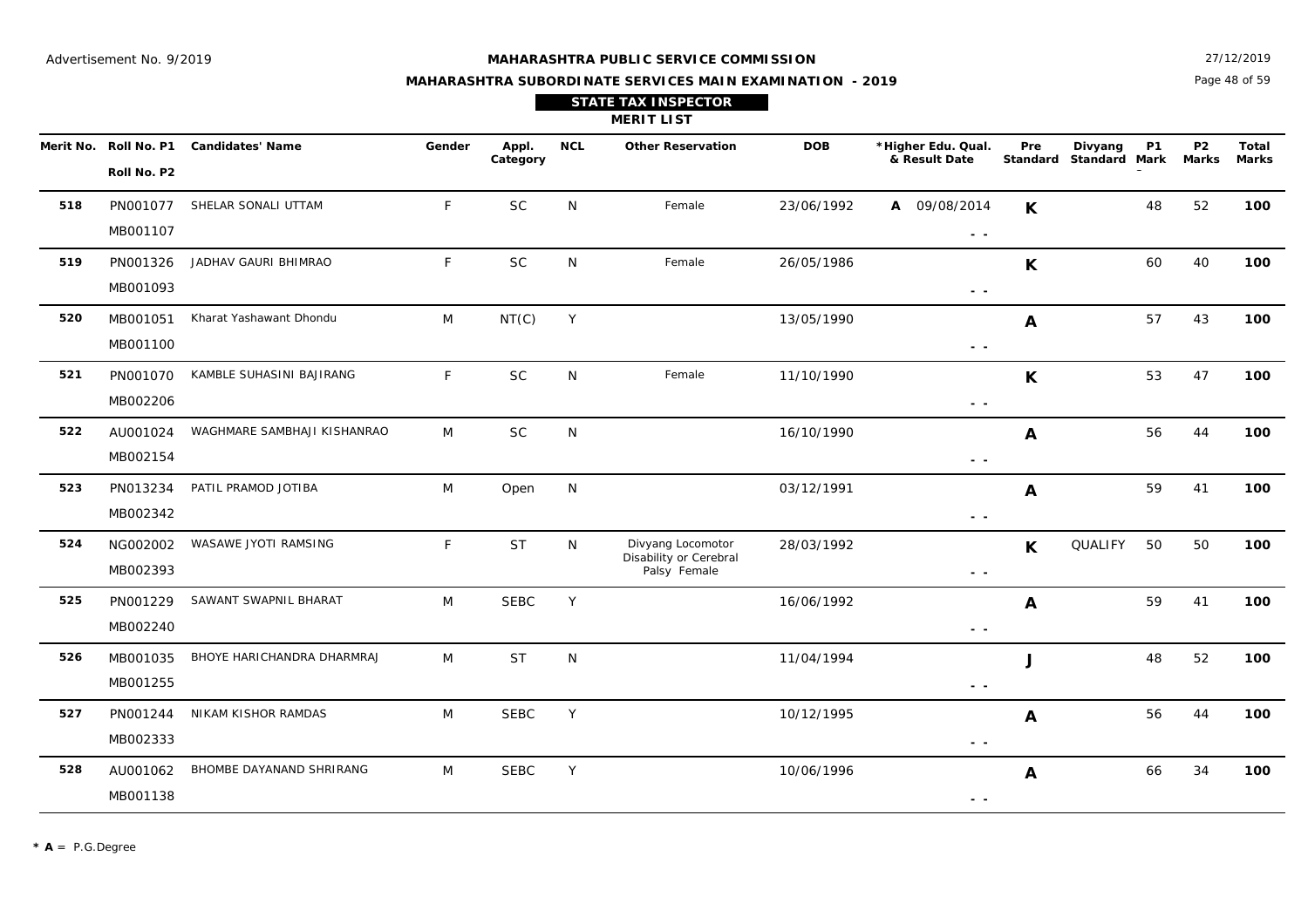27/12/2019

## **MAHARASHTRA SUBORDINATE SERVICES MAIN EXAMINATION - 2019 STATE TAX INSPECTOR**

Page 49 of 59

|     |                      |                                        |              |                   |            | <b>MERIT LIST</b>        |            |                                                                                                 |              |                                                |                           |                       |
|-----|----------------------|----------------------------------------|--------------|-------------------|------------|--------------------------|------------|-------------------------------------------------------------------------------------------------|--------------|------------------------------------------------|---------------------------|-----------------------|
|     | Roll No. P2          | Merit No. Roll No. P1 Candidates' Name | Gender       | Appl.<br>Category | <b>NCL</b> | <b>Other Reservation</b> | <b>DOB</b> | *Higher Edu. Qual.<br>& Result Date                                                             | Pre          | <b>P1</b><br>Divyang<br>Standard Standard Mark | <b>P2</b><br><b>Marks</b> | Total<br><b>Marks</b> |
| 529 | PN001413<br>MB002379 | GAIKWAD AADITYA VISHWAS                | $\mathsf{F}$ | <b>SEBC</b>       | Y          | Female                   | 21/09/1996 | $ -$                                                                                            | B            | 56                                             | 44                        | 100                   |
| 530 | AU004352<br>MB002095 | Chavan Kiran Digambarrao               | F            | Open              | Y          | Female                   | 27/10/1989 | A 19/07/2013<br>$\frac{1}{2} \left( \frac{1}{2} \right) \frac{1}{2} \left( \frac{1}{2} \right)$ | B            | 56                                             | 43                        | 99                    |
| 531 | AU001017<br>MB002244 | GAMBHIRE SHIVAJI DIGAMBAR              | M            | NT(D)             | Y          |                          | 07/08/1987 | A 15/07/2014<br>$\frac{1}{2} \left( \frac{1}{2} \right) \frac{1}{2} \left( \frac{1}{2} \right)$ | $\mathbf{A}$ | 53                                             | 46                        | 99                    |
| 532 | AU001038<br>MB002232 | <b>GAIKWAD PRATAP MARUTI</b>           | M            | <b>SC</b>         | N          |                          | 21/04/1988 | A 04/06/2018<br>$\sim$ $\sim$                                                                   | $\mathbf{J}$ | 55                                             | 44                        | 99                    |
| 533 | AU004351<br>MB002051 | MAHABALE SANDEEP EKNATH                | M            | <b>SC</b>         | N          |                          | 10/06/1989 | $\sim$ $\sim$                                                                                   | J            | 40                                             | 59                        | 99                    |
| 534 | PN001337<br>MB002140 | Zade Vaishali Harishchandra            | $\mathsf{F}$ | OBC               | Y          | Female                   | 14/05/1990 | $\sim$ $\sim$                                                                                   | B            | 52                                             | 47                        | 99                    |
| 535 | PN001125<br>MB002150 | SANTOSH KESHAV MHETRE                  | M            | <b>SC</b>         | N          |                          | 01/01/1991 | $\sim$ $\sim$                                                                                   | J            | 50                                             | 49                        | 99                    |
| 536 | AU004358<br>MB002356 | SAWANE RAJRATNA KASHINATH              | M            | <b>SC</b>         | N          |                          | 15/05/1993 | $\sim$ $\sim$                                                                                   | J            | 49                                             | 50                        | 99                    |
| 537 | PN001323<br>MB002046 | BHOSALE GAYATRI SHAHAJI                | F            | <b>SEBC</b>       | Y          | Female                   | 26/04/1995 | $\sim$ $ \sim$                                                                                  | $\mathbf B$  | 60                                             | 39                        | 99                    |
| 538 | PN001226<br>MB002325 | PATIL VIDYA NARAYAN                    | $\mathsf{F}$ | OBC               | Y          | Female                   | 14/06/1996 | $\frac{1}{2} \left( \frac{1}{2} \right) \frac{1}{2} \left( \frac{1}{2} \right)$                 | B            | 57                                             | 42                        | 99                    |
| 539 | MB001033<br>MB001261 | Jadhav Mangesh Dattatraya              | M            | $\sf SC$          | N          |                          | 26/04/1988 | A 17/02/2011<br>$ -$                                                                            | $\mathbf{J}$ | 48                                             | 50                        | 98                    |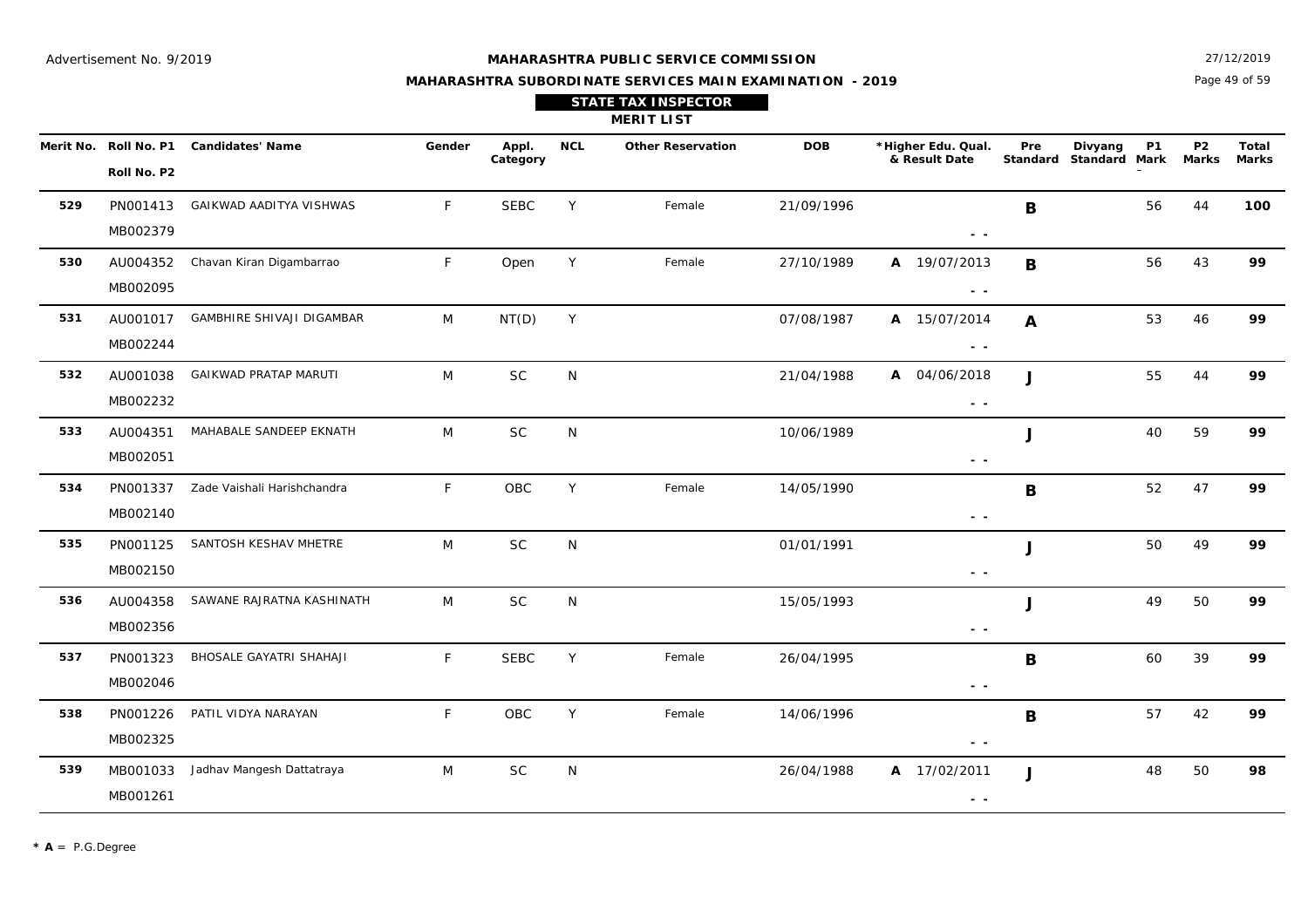Page 50 of 59 27/12/2019

## **MAHARASHTRA SUBORDINATE SERVICES MAIN EXAMINATION - 2019 STATE TAX INSPECTOR**

|     |                       |                         |        |          |            | <b>MERIT LIST</b>        |            |                                     |     |                                   |     |                               |       |
|-----|-----------------------|-------------------------|--------|----------|------------|--------------------------|------------|-------------------------------------|-----|-----------------------------------|-----|-------------------------------|-------|
|     | Merit No. Roll No. P1 | <b>Candidates' Name</b> | Gender | Appl.    | <b>NCL</b> | <b>Other Reservation</b> | <b>DOB</b> | *Higher Edu. Qual.<br>& Result Date | Pre | Divyang<br>Standard Standard Mark | P1. | P <sub>2</sub><br>Marks Marks | Total |
|     | Roll No. P2           |                         |        | Category |            |                          |            |                                     |     |                                   |     |                               |       |
| 540 | AU001026              | RATHOD SACHIN NAMDEO    | M      | DT(A)    |            |                          | 13/07/1986 | A 06/08/2012                        |     |                                   | 59  | 39                            | 98    |
|     | MB001154              |                         |        |          |            |                          |            | $ -$                                |     |                                   |     |                               |       |

|     | Roll No. P2          |                                    | Category    |   |                                                      |            | & Result Date                                                                                   |              | Standard Standard Mark Marks Marks |    |    |    |
|-----|----------------------|------------------------------------|-------------|---|------------------------------------------------------|------------|-------------------------------------------------------------------------------------------------|--------------|------------------------------------|----|----|----|
| 540 | AU001026<br>MB001154 | RATHOD SACHIN NAMDEO<br>M          | DT(A)       | Y |                                                      | 13/07/1986 | A 06/08/2012<br>$\frac{1}{2} \left( \frac{1}{2} \right) \frac{1}{2} \left( \frac{1}{2} \right)$ | $\mathbf{J}$ |                                    | 59 | 39 | 98 |
| 541 | MB001015<br>MB001052 | JADHAV RAJUDAS KESHAV<br>M         | DT(A)       | Y |                                                      | 01/05/1988 | $\sim$ $\sim$                                                                                   | A            |                                    | 57 | 41 | 98 |
| 542 | AU004005<br>MB002401 | THENGADE PRADEEP RAMESH<br>M       | <b>SEBC</b> | Y | Divyang Locomotor<br>Disability or Cerebral<br>Palsy | 14/06/1990 | $\sim$ $\sim$                                                                                   | N            | QUALIFY                            | 58 | 40 | 98 |
| 543 | PN001245<br>MB002375 | F.<br><b>BHAGAT NEHA VINOD</b>     | <b>SC</b>   | N | Female                                               | 10/06/1992 | $\sim$ $\sim$                                                                                   | K            |                                    | 60 | 38 | 98 |
| 544 | PN001080<br>MB002300 | F<br>kadam sonali suresh           | <b>SC</b>   | N | Female                                               | 22/06/1992 | $\sim$ $\sim$                                                                                   | $\mathsf{K}$ |                                    | 58 | 40 | 98 |
| 545 | PN001248<br>MB001133 | CHAUDHARI PREMNATH PRAKASH<br>M    | <b>SEBC</b> | Y |                                                      | 25/07/1992 | $ -$                                                                                            | $\mathbf{A}$ |                                    | 53 | 45 | 98 |
| 546 | PN001100<br>MB002141 | Karewad Shivcharan Irabaji<br>M    | NT(B)       | Y |                                                      | 18/02/1993 | $\sim$ $\sim$                                                                                   | A            |                                    | 51 | 47 | 98 |
| 547 | PN001289<br>MB002015 | SABALE KOMAL SURESH<br>F           | <b>SEBC</b> | Y | Female                                               | 21/11/1993 | $\sim$ $\sim$                                                                                   | $\mathbf B$  |                                    | 60 | 38 | 98 |
| 548 | PN001049<br>MB001116 | RASAL TRUPTI CHANDRAKANT<br>F      | <b>SBC</b>  | Y | Female                                               | 03/06/1994 | $ -$                                                                                            | E            |                                    | 45 | 53 | 98 |
| 549 | AU001081<br>MB002293 | SALVE SUMEDH NAGESHWAR<br>M        | <b>SC</b>   | N |                                                      | 26/05/1997 | $ -$                                                                                            | J            |                                    | 58 | 40 | 98 |
| 550 | PN001317<br>MB002134 | <b>GHULE RUPALI BALASAHEB</b><br>F | <b>SEBC</b> | Y | Female                                               | 08/11/1986 | A 29/06/2010<br>$\sim$ $\sim$                                                                   | B            |                                    | 56 | 41 | 97 |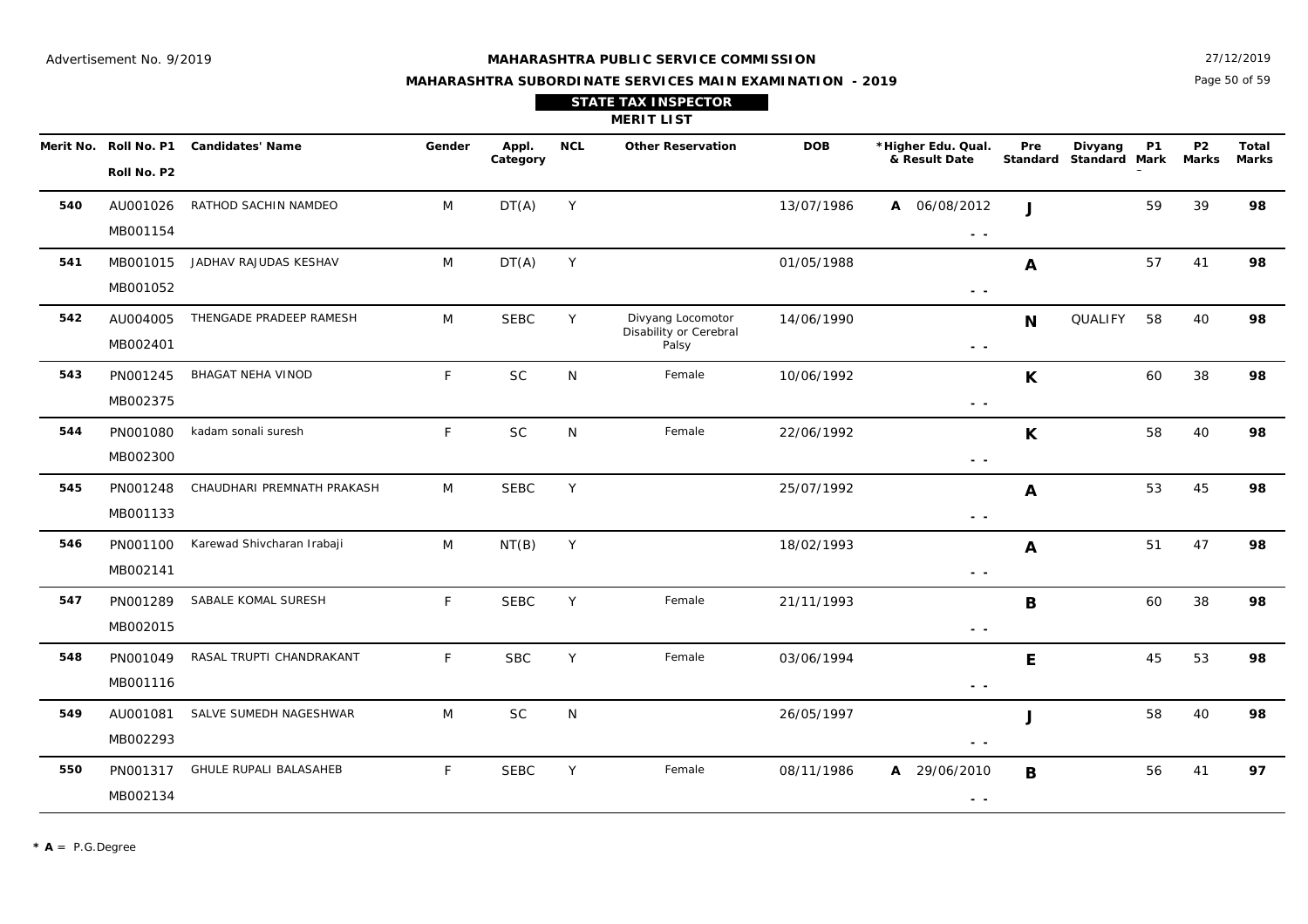**558**

**559**

MB001011

MB002388

PN013210

MB001122

#### **MAHARASHTRA PUBLIC SERVICE COMMISSION**

Page 51 of 59 27/12/2019

97

96

 **- -** 

 **- -** 

 $A$  11/07/2015

 **- -** 

 **- -** 

**B**

**J**

**B**

**E**

## **MAHARASHTRA SUBORDINATE SERVICES MAIN EXAMINATION - 2019 STATE TAX INSPECTOR**

|           |                            |                              |        |                   |            | <b>MERIT LIST</b>        |            |                                                                                                                                                                                                                                                                                                                                                                                                                                                |                 |                                              |                         |                       |
|-----------|----------------------------|------------------------------|--------|-------------------|------------|--------------------------|------------|------------------------------------------------------------------------------------------------------------------------------------------------------------------------------------------------------------------------------------------------------------------------------------------------------------------------------------------------------------------------------------------------------------------------------------------------|-----------------|----------------------------------------------|-------------------------|-----------------------|
| Merit No. | Roll No. P1<br>Roll No. P2 | <b>Candidates' Name</b>      | Gender | Appl.<br>Category | <b>NCL</b> | <b>Other Reservation</b> | <b>DOB</b> | *Higher Edu. Qual.<br>& Result Date                                                                                                                                                                                                                                                                                                                                                                                                            | Pre<br>Standard | <b>P1</b><br>Divyang<br><b>Standard Mark</b> | P <sub>2</sub><br>Marks | <b>Total</b><br>Marks |
| 551       | PN001054<br>MB002122       | Swapna Bhagawan Musale       | F.     | OBC               | Y          | Female                   | 10/06/1987 | A 15/09/2011<br>$ -$                                                                                                                                                                                                                                                                                                                                                                                                                           | B               | 65                                           | 32                      | 97                    |
| 552       | MB001038<br>MB002099       | Nikam chetan prakash         | M      | <b>SC</b>         | N          |                          | 24/04/1990 | A 08/07/2013<br>$\sim$ $-$                                                                                                                                                                                                                                                                                                                                                                                                                     | J               | 47                                           | 50                      | 97                    |
| 553       | MB002350<br>MB001074       | SANAP SHUBHANGI DINKAR       | F.     | NT(D)             | Y          | Female                   | 21/11/1994 | 10/07/2017<br>A<br>$ -$                                                                                                                                                                                                                                                                                                                                                                                                                        | A               | 52                                           | 45                      | 97                    |
| 554       | AU004359<br>MB002071       | KASPATE NIRMALA TUKARM       | F.     | NT(C)             | Y          | Female                   | 09/06/1994 | $\frac{1}{2} \left( \frac{1}{2} \right) \frac{1}{2} \left( \frac{1}{2} \right) \frac{1}{2} \left( \frac{1}{2} \right) \frac{1}{2} \left( \frac{1}{2} \right) \frac{1}{2} \left( \frac{1}{2} \right) \frac{1}{2} \left( \frac{1}{2} \right) \frac{1}{2} \left( \frac{1}{2} \right) \frac{1}{2} \left( \frac{1}{2} \right) \frac{1}{2} \left( \frac{1}{2} \right) \frac{1}{2} \left( \frac{1}{2} \right) \frac{1}{2} \left( \frac{1}{2} \right)$ | B               | 64                                           | 33                      | 97                    |
| 555       | MB001034<br>MB001318       | HOTKAR POOJA BALIRAM         | F      | <b>SC</b>         | N          | Female                   | 11/11/1994 | $\sim$ $-$                                                                                                                                                                                                                                                                                                                                                                                                                                     | E               | 48                                           | 49                      | 97                    |
| 556       | PN001216<br>MB002234       | PAWAR SHANKAR NARAYAN        | M      | <b>SEBC</b>       | Y          |                          | 18/04/1995 | $ -$                                                                                                                                                                                                                                                                                                                                                                                                                                           | A               | 55                                           | 42                      | 97                    |
| 557       | PN001033<br>MB002255       | <b>GALAVE VAISHALI ARJUN</b> | F      | OBC               | Y          | Female                   | 15/07/1995 | $ -$                                                                                                                                                                                                                                                                                                                                                                                                                                           | B               | 51                                           | 46                      | 97                    |

SEEMA SHANKAR ZADBUKE FOBCY Female 30/09/1995 **B** B 56 41

30/09/1995

N 02/02/1985 **A 96** 15/07/2013 55 41

OBC

**SC** 

**560** MB001005MUTHAL NISHA KHANDERAO F SEBC Y Female 31/03/1993 **A** 11/07/2015 **B** 52 44 SEBCMB002302**561** PN001172 GAIKWAD RAJESHREE NANDKISHOR F N Female 06/01/1993 **A 96**SCN Female 06/01/1993 **A** 11/08/2015 **F** 52 44 MB001310

BORKAR GAJANAN CHARANDAS M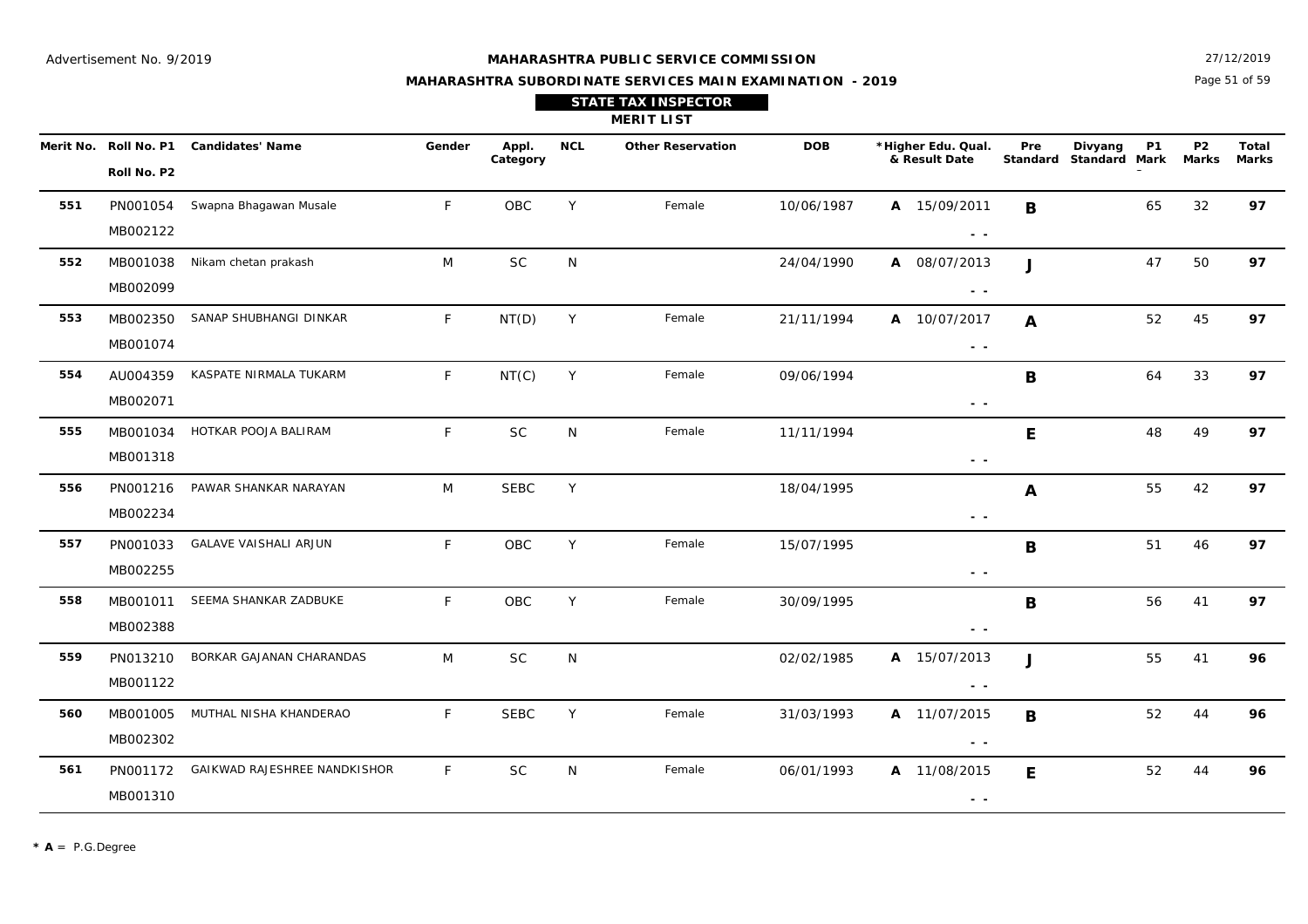27/12/2019

## **MAHARASHTRA SUBORDINATE SERVICES MAIN EXAMINATION - 2019 STATE TAX INSPECTOR**

Page 52 of 59

|     |                      |                                        |        |                   |            | <b>MERIT LIST</b>        |            |                                     |     |                                                |                           |                       |
|-----|----------------------|----------------------------------------|--------|-------------------|------------|--------------------------|------------|-------------------------------------|-----|------------------------------------------------|---------------------------|-----------------------|
|     | Roll No. P2          | Merit No. Roll No. P1 Candidates' Name | Gender | Appl.<br>Category | <b>NCL</b> | <b>Other Reservation</b> | <b>DOB</b> | *Higher Edu. Qual.<br>& Result Date | Pre | Divyang<br><b>P1</b><br>Standard Standard Mark | <b>P2</b><br><b>Marks</b> | Total<br><b>Marks</b> |
| 562 | AU004346<br>MB002131 | AMBILPURE KESHAV ROHIDAS               | M      | <b>SC</b>         | N          |                          | 10/09/1986 | $\sim$ $\sim$                       | J   | 58                                             | 38                        | 96                    |
| 563 | AU001011<br>MB001031 | GOURKAR TRUPTI PANDURANG               | F      | <b>SC</b>         | N          | Female                   | 30/05/1988 | $\sim$ $-$                          | K   | 52                                             | 44                        | 96                    |
| 564 | PN001137<br>MB001017 | PANDKAR SAGAR MOHAN                    | M      | <b>SBC</b>        | Y          |                          | 04/08/1990 | $\sim$ $\sim$                       | J   | 56                                             | 40                        | 96                    |
| 565 | PN001260<br>MB001054 | DHIRAJ YASHWANT KAMBLE                 | M      | $\sf SC$          | N          |                          | 04/09/1990 | $\sim$ $\sim$                       | J   | 52                                             | 44                        | 96                    |
| 566 | PN013228<br>MB001220 | BHOSALE SUCHITA MANOHAR                | F      | <b>SEBC</b>       | Y          | Female                   | 09/05/1991 | $\sim$ $\sim$                       | B   | 57                                             | 39                        | 96                    |
| 567 | PN001228<br>MB001027 | PATANGE SUMIT VITTHAL                  | M      | <b>SEBC</b>       | Y          |                          | 27/01/1995 | $\sim$ $\sim$                       | A   | 54                                             | 42                        | 96                    |
| 568 | PN001184<br>MB002003 | PATIL PRIYANKA SAMPATRAO               | F      | <b>SEBC</b>       | Y          | Female                   | 25/06/1995 | $\sim$ $\sim$                       | B   | 50                                             | 46                        | 96                    |
| 569 | PN001355<br>MB002228 | KAMBLE DEEPALI RAVINDRA                | F      | <b>SC</b>         | N          | Female                   | 28/11/1995 | $\sim$ $\sim$                       | E   | 59                                             | 37                        | 96                    |
| 570 | NG001033<br>MB001079 | BAGUL DARPAN CHARUDATTA                | M      | SC                | N          |                          | 25/06/1987 | A 15/07/2013<br>$\sim$ $\sim$       | J   | 52                                             | 43                        | 95                    |
| 571 | PN001370<br>MB002009 | BHUSHAN BALASAHEB SALVE                | M      | SC                | N          |                          | 15/01/1988 | $\sim$ $\sim$                       | J   | 53                                             | 42                        | 95                    |
| 572 | NG001032<br>MB002344 | Bhisikar Dinesh Dashrath               | M      | <b>SBC</b>        | Y          |                          | 09/11/1989 | $ -$                                | J   | 48                                             | 47                        | 95                    |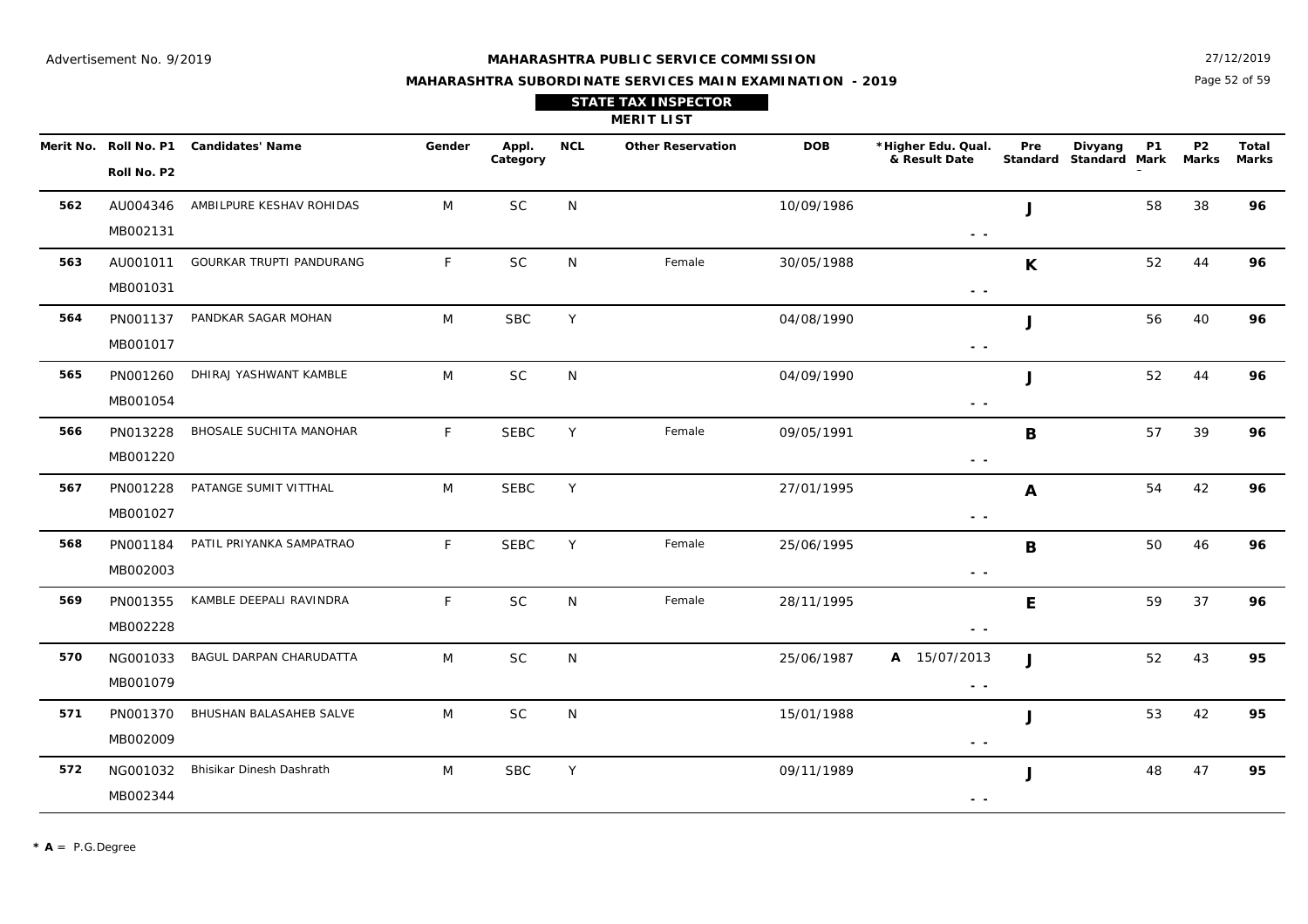**579**

PN001091

MB002070

#### **MAHARASHTRA PUBLIC SERVICE COMMISSION**

Page 53 of 59 27/12/2019

94

## **MAHARASHTRA SUBORDINATE SERVICES MAIN EXAMINATION - 2019 STATE TAX INSPECTOR**

**MERIT LIST**

| Merit No. | Roll No. P1 | <b>Candidates' Name</b>   | Gender | Appl.<br>Category | <b>NCL</b> | <b>Other Reservation</b> | <b>DOB</b> | *Higher Edu. Qual.<br>& Result Date                                                                                                                                                                                                                                                                                                                                                                                                            | Pre<br>Standard | <b>P1</b><br>Divyang<br>Standard<br>Mark | P <sub>2</sub><br>Marks | Total<br><b>Marks</b> |
|-----------|-------------|---------------------------|--------|-------------------|------------|--------------------------|------------|------------------------------------------------------------------------------------------------------------------------------------------------------------------------------------------------------------------------------------------------------------------------------------------------------------------------------------------------------------------------------------------------------------------------------------------------|-----------------|------------------------------------------|-------------------------|-----------------------|
|           | Roll No. P2 |                           |        |                   |            |                          |            |                                                                                                                                                                                                                                                                                                                                                                                                                                                |                 |                                          |                         |                       |
| 573       | MB001002    | CHILE YOGITA SHRIPATI     | F      | NT(B)             | Y          | Female                   | 09/06/1990 |                                                                                                                                                                                                                                                                                                                                                                                                                                                | B               | 55                                       | 40                      | 95                    |
|           | MB002025    |                           |        |                   |            |                          |            | $\frac{1}{2} \left( \frac{1}{2} \right) \frac{1}{2} \left( \frac{1}{2} \right) \frac{1}{2} \left( \frac{1}{2} \right) \frac{1}{2} \left( \frac{1}{2} \right) \frac{1}{2} \left( \frac{1}{2} \right) \frac{1}{2} \left( \frac{1}{2} \right) \frac{1}{2} \left( \frac{1}{2} \right) \frac{1}{2} \left( \frac{1}{2} \right) \frac{1}{2} \left( \frac{1}{2} \right) \frac{1}{2} \left( \frac{1}{2} \right) \frac{1}{2} \left( \frac{1}{2} \right)$ |                 |                                          |                         |                       |
| 574       | PN001308    | JAGTAP VISHAL VISHWAS     | M      | <b>SEBC</b>       | Y          |                          | 18/03/1993 |                                                                                                                                                                                                                                                                                                                                                                                                                                                | A               | 58                                       | 37                      | 95                    |
|           | MB002196    |                           |        |                   |            |                          |            | $ -$                                                                                                                                                                                                                                                                                                                                                                                                                                           |                 |                                          |                         |                       |
| 575       | MB001012    | SASTE RESHMA APPAJI       | F      | <b>SEBC</b>       | Y          | Female                   | 06/10/1995 |                                                                                                                                                                                                                                                                                                                                                                                                                                                | B               | 55                                       | 40                      | 95                    |
|           | MB001223    |                           |        |                   |            |                          |            | $\sim$ $\sim$                                                                                                                                                                                                                                                                                                                                                                                                                                  |                 |                                          |                         |                       |
| 576       | PN001195    | PATIL PRASHANT GULABRAO   | M      | <b>SEBC</b>       | Y          |                          | 22/04/1986 | A 31/07/2009                                                                                                                                                                                                                                                                                                                                                                                                                                   | $\mathbf{A}$    | 56                                       | 38                      | 94                    |
|           | MB002310    |                           |        |                   |            |                          |            | $ -$                                                                                                                                                                                                                                                                                                                                                                                                                                           |                 |                                          |                         |                       |
| 577       | MB001020    | <b>GARE PRAMOD DEVRAM</b> | M      | <b>ST</b>         | N          |                          | 23/04/1986 | A 15/07/2011                                                                                                                                                                                                                                                                                                                                                                                                                                   | $\mathbf{A}$    | 48                                       | 46                      | 94                    |
|           | MB001005    |                           |        |                   |            |                          |            | $\frac{1}{2} \left( \frac{1}{2} \right) \frac{1}{2} \left( \frac{1}{2} \right)$                                                                                                                                                                                                                                                                                                                                                                |                 |                                          |                         |                       |
| 578       | PN001068    | CHOUGULE SUJATA BAPUSO    | F.     | Open              | Y          | Female                   | 14/11/1989 |                                                                                                                                                                                                                                                                                                                                                                                                                                                | B               | 55                                       | 39                      | 94                    |
|           | MB002135    |                           |        |                   |            |                          |            | $ -$                                                                                                                                                                                                                                                                                                                                                                                                                                           |                 |                                          |                         |                       |

JAGDALE SHUBHANGI BALNATH F SEBC Y Female 14/05/1991 **R** B 52 42 94

14/05/1991

 **- -** 

 **- -** 

**B**

| PN001283 | SHINDE LAXMAN SHIVAJI | M | <b>SC</b>   | N            |                                | 05/04/1992 | u |         | 49 | 45  | 94 |
|----------|-----------------------|---|-------------|--------------|--------------------------------|------------|---|---------|----|-----|----|
| MB002283 |                       |   |             |              |                                | $ -$       |   |         |    |     |    |
| PN001145 | PAWARA SACHIN MANSING | M | <b>ST</b>   | N            |                                | 10/08/1992 |   |         | 51 | 43  | 94 |
| MB001221 |                       |   |             |              |                                | $ -$       |   |         |    |     |    |
| MB001022 | BAGATE POOJA PRAKASH  |   | <b>SC</b>   | N            | Female                         | 27/06/1994 | Е |         | 57 | -37 | 94 |
| MB001295 |                       |   |             |              |                                | $ -$       |   |         |    |     |    |
| PN013006 | SHINDE PARAG ARUN     | M | <b>SEBC</b> | $\checkmark$ | Divyang Hearing<br>Impairement | 27/07/1994 | N | QUALIFY | 48 | 46  | 94 |
|          |                       |   |             |              |                                |            |   |         |    |     |    |

SEBC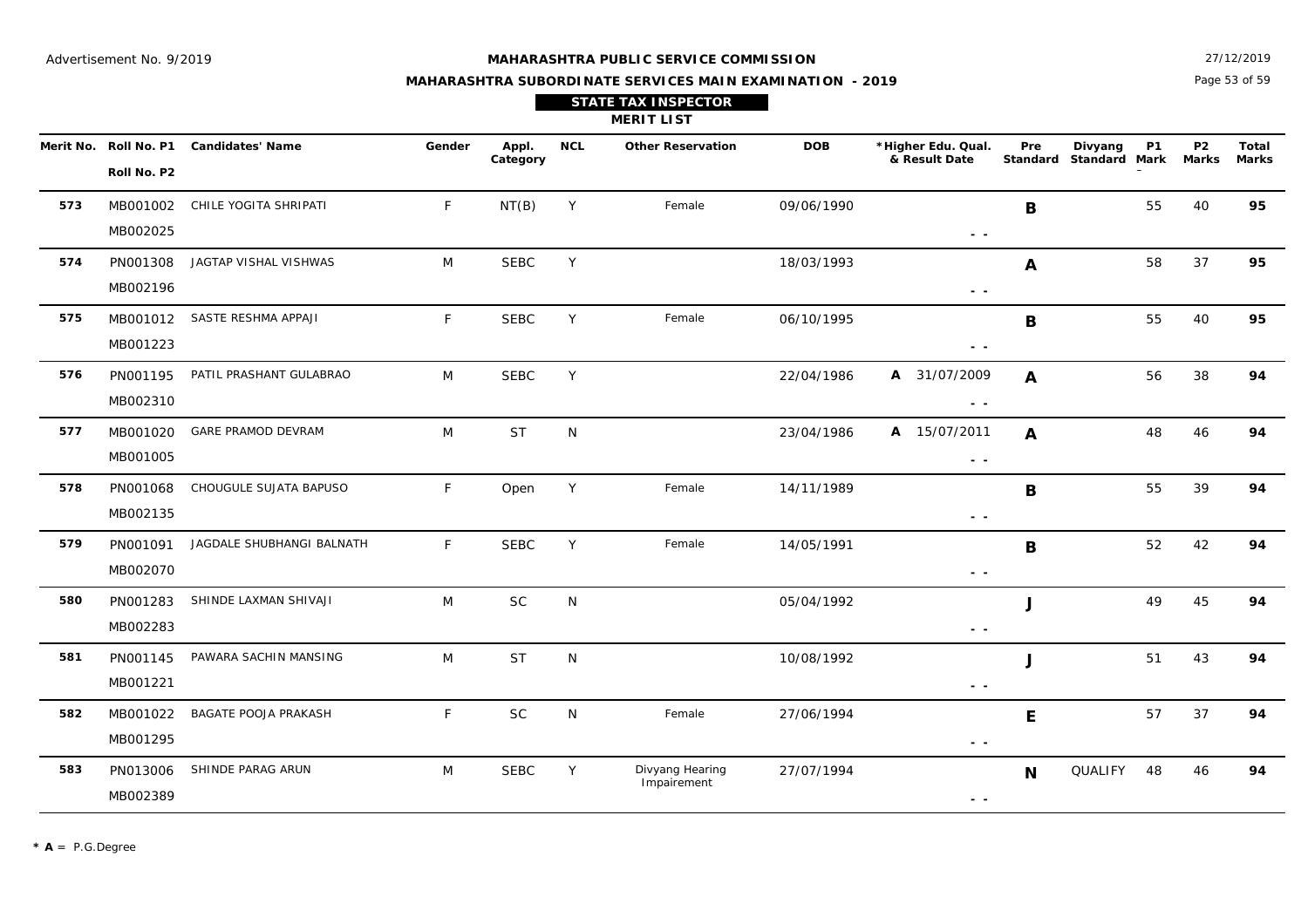27/12/2019

## **MAHARASHTRA SUBORDINATE SERVICES MAIN EXAMINATION - 2019 STATE TAX INSPECTOR**

Page 54 of 59

|     |                      |                                        |        |                   |            | <b>MERIT LIST</b>        |            |                                     |              |                                                |                           |                       |
|-----|----------------------|----------------------------------------|--------|-------------------|------------|--------------------------|------------|-------------------------------------|--------------|------------------------------------------------|---------------------------|-----------------------|
|     | Roll No. P2          | Merit No. Roll No. P1 Candidates' Name | Gender | Appl.<br>Category | <b>NCL</b> | <b>Other Reservation</b> | <b>DOB</b> | *Higher Edu. Qual.<br>& Result Date | Pre          | <b>P1</b><br>Divyang<br>Standard Standard Mark | <b>P2</b><br><b>Marks</b> | Total<br><b>Marks</b> |
| 584 | NG001006<br>MB001321 | TIDKE VAIBHAW KISHORRAO                | M      | OBC               | Y          |                          | 29/12/1994 | $\sim$ $ \sim$                      | A            | 52                                             | 42                        | 94                    |
| 585 | PN001143<br>MB002292 | PAWAR SADHANA SUBHASH                  | F      | OBC               | Y          | Female                   | 25/12/1996 | $ -$                                | B            | 56                                             | 38                        | 94                    |
| 586 | PN001268<br>MB001281 | SHINDE MANISHA NAMDEV                  | F      | <b>SEBC</b>       | Y          | Female                   | 14/07/1993 | A 25/05/2016<br>$\sim$ $\sim$       | $\mathbf B$  | 53                                             | 40                        | 93                    |
| 587 | AU001040<br>MB001180 | PAGALWAD GEETA GANESH                  | F      | <b>ST</b>         | N          | Female                   | 10/06/1991 | $\sim$ $\sim$                       | K            | 61                                             | 32                        | 93                    |
| 588 | MB001045<br>MB001095 | DHARADE ANITA NARAYAN                  | F      | <b>ST</b>         | N          | Female                   | 23/02/1995 | $ -$                                | K            | 54                                             | 39                        | 93                    |
| 589 | PN001040<br>MB001071 | GAVANDE UMADEVI RAJARAM                | F      | <b>SEBC</b>       | Y          | Female                   | 27/02/1985 | A 15/07/2014<br>$\sim$ $\sim$       | B            | 50                                             | 42                        | 92                    |
| 590 | PN013207<br>MB002033 | SATISH DATTATRAYA SHINGADE             | M      | <b>SC</b>         | N          |                          | 10/09/1982 | $\sim$ $\sim$                       | $\mathbf{J}$ |                                                | 52<br>40                  | 92                    |
| 591 | MB002331<br>MB001050 | DAVANDE DHANANJAY RAMCHANDRA           | M      | <b>SBC</b>        | Y          |                          | 30/08/1984 | $\sim$ $\sim$                       | J            | 49                                             | 43                        | 92                    |
| 592 | PN001191<br>MB002114 | DHULE PRATISTHA VITHAL                 | F      | SC                | N          | Female                   | 04/07/1986 | $\sim$ $\sim$                       | K            | 58                                             | 34                        | 92                    |
| 593 | PN001007<br>MB002096 | Yogesh Chandrakant Damale              | M      | <b>ST</b>         | N          |                          | 06/06/1991 | $\sim$ $\sim$                       | J            | 51                                             | 41                        | 92                    |
| 594 | PN001200<br>MB002143 | Dhainje Pramod Arjun                   | M      | SC                | N          |                          | 18/02/1993 | $ -$                                | J            | 49                                             | 43                        | 92                    |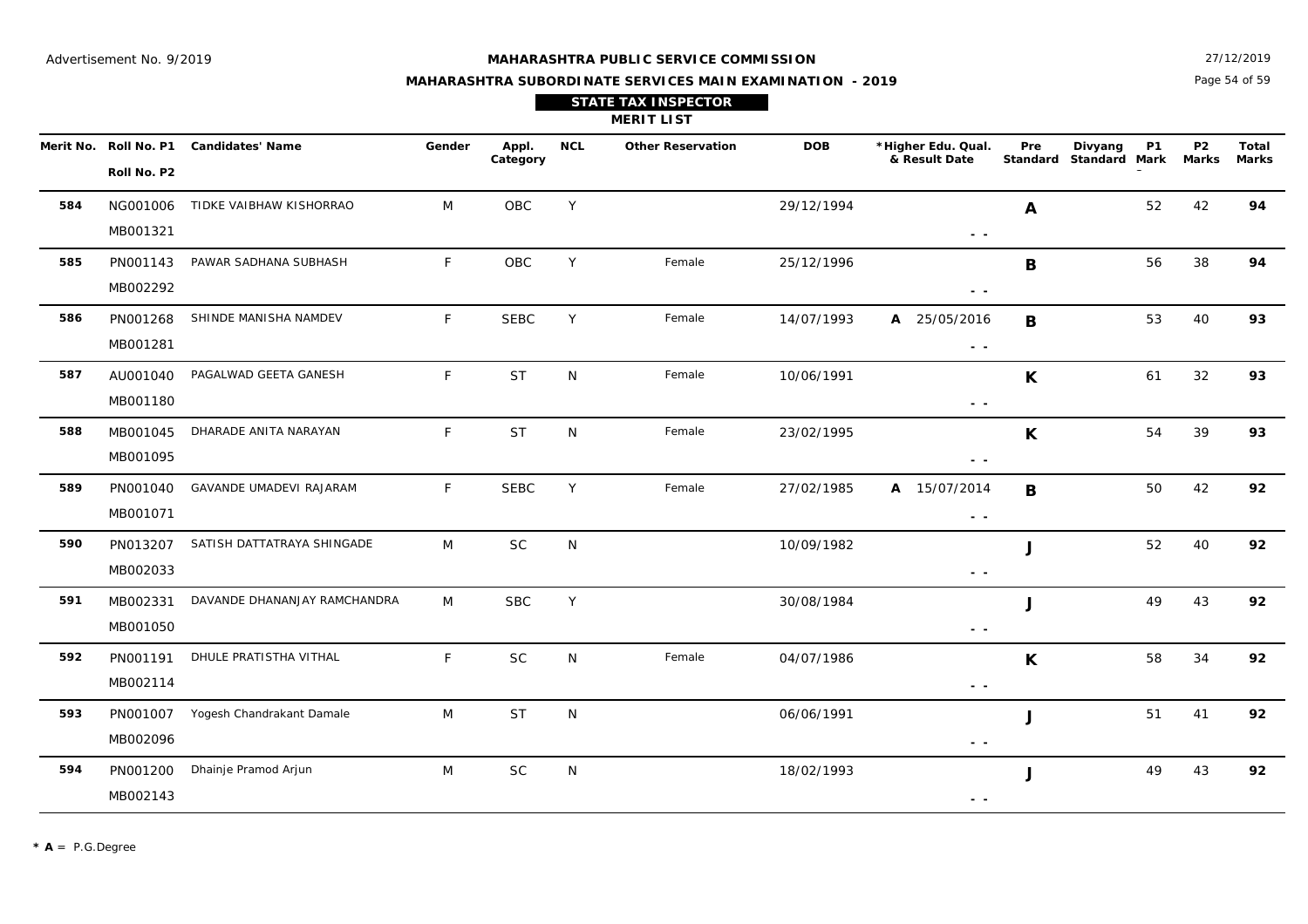27/12/2019

## **MAHARASHTRA SUBORDINATE SERVICES MAIN EXAMINATION - 2019 STATE TAX INSPECTOR**

Page 55 of 59

|     |                      |                                        |              |                   |              | <b>MERIT LIST</b>                                    |            |                                     |              |                                                     |                    |                              |
|-----|----------------------|----------------------------------------|--------------|-------------------|--------------|------------------------------------------------------|------------|-------------------------------------|--------------|-----------------------------------------------------|--------------------|------------------------------|
|     | Roll No. P2          | Merit No. Roll No. P1 Candidates' Name | Gender       | Appl.<br>Category | <b>NCL</b>   | <b>Other Reservation</b>                             | <b>DOB</b> | *Higher Edu. Qual.<br>& Result Date | Pre          | Divyang<br>P <sub>1</sub><br>Standard Standard Mark | <b>P2</b><br>Marks | <b>Total</b><br><b>Marks</b> |
| 595 | AU001066<br>MB001117 | DHAPSE ASHWINI BALASAHEB               | $\mathsf{F}$ | NT(C)             | Y            | Female                                               | 01/06/1993 | $\sim$ $-$                          | B            | 51                                                  | 41                 | 92                           |
| 596 | AU001059<br>MB001258 | JADHAV GAJANAN VITHALRAO               | M            | <b>SC</b>         | N            |                                                      | 22/06/1991 | $\sim$ $\sim$                       | J            | 51                                                  | 40                 | 91                           |
| 597 | AU001007<br>MB001010 | KARLE VASANT SANJEEVRAO                | M            | <b>SC</b>         | N            |                                                      | 04/10/1991 | $\sim$ $\sim$                       | J            | 54                                                  | 37                 | 91                           |
| 598 | PN001144<br>MB001300 | Padavale Sadashiv Namdev               | M            | NT(C)             | Y            |                                                      | 01/06/1992 | $ -$                                | $\mathbf{A}$ | 52                                                  | 39                 | 91                           |
| 599 | PN001079<br>MB001208 | KARANJE SONALI SHRIRAM                 | $\mathsf{F}$ | NT(B)             | Y            | Female                                               | 25/09/1993 | $ -$                                | $\mathbf B$  | 57                                                  | 34                 | 91                           |
| 600 | PN001188<br>MB002280 | HUGGE PRAVIN RAM                       | M            | <b>ST</b>         | N            |                                                      | 27/03/1988 | A 21/08/2013<br>$\sim$ $\sim$       | J            | 48                                                  | 42                 | 90                           |
| 601 | PN013012<br>MB002391 | CHAVAN PRAKASH LALU                    | M            | DT(A)             | Y            | Divyang Locomotor<br>Disability or Cerebral<br>Palsy | 01/06/1988 | $\sim$ $\sim$                       | N            | QUALIFY<br>45                                       | 45                 | 90                           |
| 602 | PN001186<br>MB001085 | hattiambire prerna uttamrao            | $\mathsf{F}$ | <b>SC</b>         | $\mathsf{N}$ | Female                                               | 18/01/1989 | $\sim$ $\sim$                       | K            | 53                                                  | 37                 | 90                           |
| 603 | PN001110<br>MB001190 | WARVADE SHAILESH SURESH                | M            | <b>SBC</b>        | Y            |                                                      | 20/05/1991 | $\sim$ $\sim$                       | J            | 52                                                  | 38                 | 90                           |
| 604 | PN001032<br>MB002052 | KHARTADE VARUN RAJKUMAR                | M            | <b>SC</b>         | ${\sf N}$    |                                                      | 12/03/1992 | $ -$                                | J            | 46                                                  | 44                 | 90                           |
| 605 | AU001046<br>MB001166 | GHOLAP KIRAN KACHARU                   | M            | <b>SC</b>         | N            |                                                      | 08/11/1988 | A 14/02/2012<br>$\sim$ $-$          | J            | 48                                                  | 41                 | 89                           |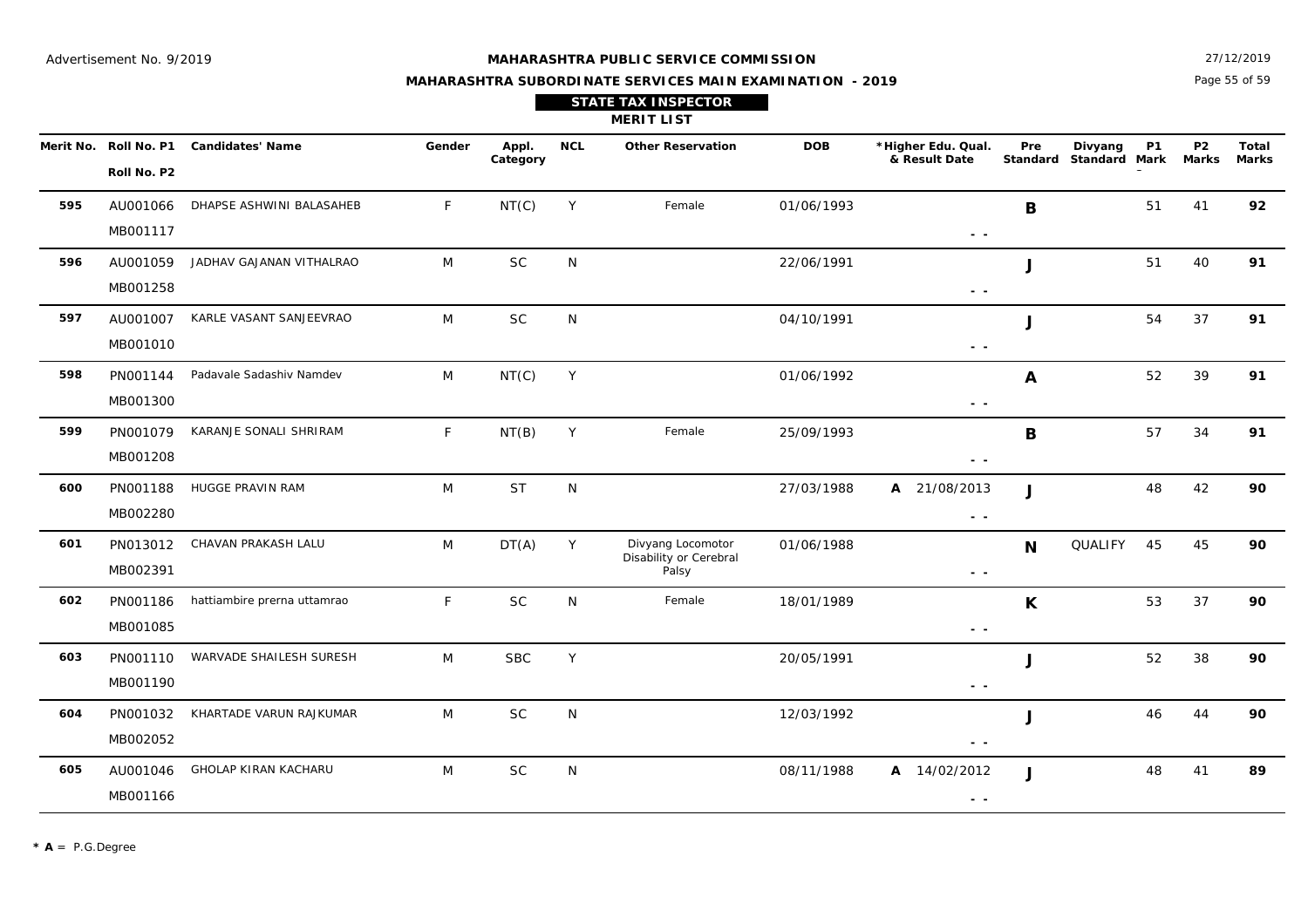Page 56 of 59 27/12/2019

| <b>STATE TAX INSPECTOR</b> |  |
|----------------------------|--|
| <b>MERIT LIST</b>          |  |
|                            |  |

|     | Merit No. Roll No. P1<br>Roll No. P2 | <b>Candidates' Name</b>     | Gender       | Appl.<br>Category | <b>NCL</b>   | <b>Other Reservation</b>                                    | <b>DOB</b> | *Higher Edu. Qual.<br>& Result Date                                               | Pre              | Divyang<br>Standard Standard Mark | <b>P1</b> | <b>P2</b><br>Marks | Total<br><b>Marks</b> |
|-----|--------------------------------------|-----------------------------|--------------|-------------------|--------------|-------------------------------------------------------------|------------|-----------------------------------------------------------------------------------|------------------|-----------------------------------|-----------|--------------------|-----------------------|
| 606 | PN001171<br>MB001136                 | SABLE RAJIV RAVINDRA        | M            | <b>SC</b>         | N            |                                                             | 27/05/1985 | $\sim$ $-$                                                                        | J                |                                   | 49        | 40                 | 89                    |
| 607 | AU001028<br>MB001162                 | sonawane rupali prabhakar   | $\mathsf{F}$ | <b>ST</b>         | N            | Female                                                      | 19/11/1987 | $\sim$ $-$                                                                        | $\mathsf{K}$     |                                   | 37        | 52                 | 89                    |
| 608 | PN001169<br>MB002078                 | RAJKUMAR KRUSHNARAO GAIKWAD | M            | <b>SEBC</b>       | Y            |                                                             | 01/08/1988 | $\sim$ $\sim$                                                                     | A                |                                   | 50        | 39                 | 89                    |
| 609 | AU001012<br>MB002299                 | BHAGAT SWARUP PANJABRAO     | M            | <b>SC</b>         | N            |                                                             | 05/04/1991 | $\sim$ $ \sim$                                                                    | J                |                                   | 49        | 40                 | 89                    |
| 610 | NG001039<br>MB002317                 | KARAWATE AKASH GAJANAN      | M            | <b>ST</b>         | N            |                                                             | 17/07/1997 | $\sim$ $\sim$                                                                     | $\mathbf{J}$     |                                   | 45        | 44                 | 89                    |
| 611 | PN013004<br>MB002305                 | sandip bhaskar patil        | M            | <b>SEBC</b>       | Υ            | Divyang Hearing<br>Impairement                              | 04/10/1981 | A 03/01/2007<br>$\sim$ $-$                                                        | $\mathbf N$      | QUALIFY                           | 48        | 40                 | 88                    |
| 612 | AU004004<br>MB002392                 | SHIMPI GAYATRI TARACHAND    | $\mathsf{F}$ | OBC               | Y            | Divyang Locomotor<br>Disability or Cerebral<br>Palsy Female | 29/10/1987 | A 16/01/2015<br>$ -$                                                              | $\mathbf N$      | QUALIFY                           | 45        | 43                 | 88                    |
| 613 | MB002002<br>MB002402                 | kale rahul bapuso           | M            | OBC               | Y            | Divyang Locomotor<br>Disability or Cerebral<br>Palsy        | 28/05/1985 | $ -$                                                                              | N                | QUALIFY                           | 48        | 40                 | 88                    |
| 614 | PN001305<br>MB002136                 | JEDAGE BIRUDEO BAJI         | M            | NT(C)             | Y            |                                                             | 07/03/1986 | $ -$                                                                              | $\boldsymbol{A}$ |                                   | 41        | 47                 | 88                    |
| 615 | MB001046<br>MB001034                 | <b>GAIKWAD ANIL POPAT</b>   | M            | <b>ST</b>         | $\mathsf{N}$ |                                                             | 29/02/1992 | $ -$                                                                              | J                |                                   | 49        | 39                 | 88                    |
| 616 | PN001344<br>MB002094                 | DHALAPE DIPALI SHIVAJI      | $\mathsf{F}$ | NT(C)             | Y            | Female                                                      | 13/09/1995 | $\frac{1}{2} \left( \frac{1}{2} \right) = \frac{1}{2} \left( \frac{1}{2} \right)$ | B                |                                   | 50        | 38                 | 88                    |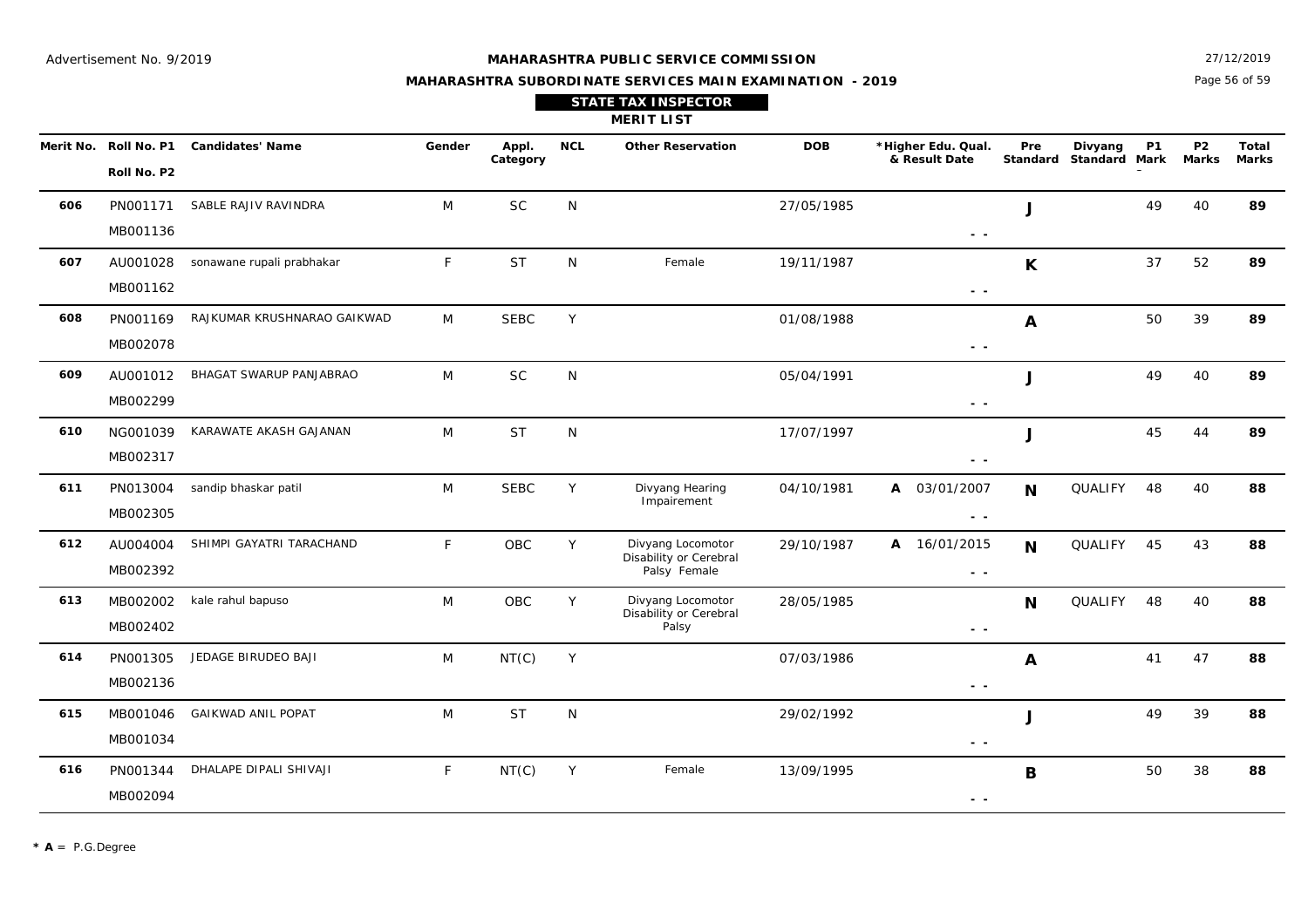Page 57 of 59 27/12/2019

| <b>STATE TAX INSPECTOR</b> |  |
|----------------------------|--|
| <b>MERIT LIST</b>          |  |

|     | Merit No. Roll No. P1 | <b>Candidates' Name</b>            | Gender       | Appl.     | <b>NCL</b> | <b>Other Reservation</b>       | <b>DOB</b> | *Higher Edu. Qual.<br>& Result Date | Pre<br>Standard | Divyang<br><b>Standard Mark</b> | <b>P1</b> | P <sub>2</sub><br><b>Marks</b> | Total<br><b>Marks</b> |
|-----|-----------------------|------------------------------------|--------------|-----------|------------|--------------------------------|------------|-------------------------------------|-----------------|---------------------------------|-----------|--------------------------------|-----------------------|
|     | Roll No. P2           |                                    |              | Category  |            |                                |            |                                     |                 |                                 |           |                                |                       |
| 617 | NG002266              | VIKRAM SHREERAM REWADI             | M            | OBC       | Y          |                                | 26/01/1983 | A 17/07/2007                        | $\mathbf{A}$    |                                 | 48        | 38                             | 86                    |
|     | MB002061              |                                    |              |           |            |                                |            | $\sim$ $\sim$                       |                 |                                 |           |                                |                       |
| 618 | PN001159              | ATRAM RAVINDRA MAROTRAO            | M            | <b>ST</b> | N          |                                | 08/08/1983 | A 24/10/2008                        | $\mathbf{J}$    |                                 | 51        | 35                             | 86                    |
|     | MB001278              |                                    |              |           |            |                                |            | $\sim$ $\sim$                       |                 |                                 |           |                                |                       |
| 619 | AU004345              | AKULWAR MADHURI VYANKATRAO         | $\mathsf{F}$ | <b>ST</b> | N          | Female                         | 19/08/1986 | A 14/07/2010                        | K               |                                 | 41        | 45                             | 86                    |
|     | MB002092              |                                    |              |           |            |                                |            | $\sim$ $\sim$                       |                 |                                 |           |                                |                       |
| 620 | PN001391              | KADAM ANANT BALASAHEB              | M            | <b>SC</b> | N          |                                | 04/01/1983 |                                     | A               |                                 | 48        | 38                             | 86                    |
|     | MB002108              |                                    |              |           |            |                                |            | $\sim$ $\sim$                       |                 |                                 |           |                                |                       |
| 621 | PN001354              | DALVI DEEPIKA ANANT                | F            | <b>ST</b> | N          | Female                         | 27/09/1988 |                                     | K               |                                 | 44        | 42                             | 86                    |
|     | MB001160              |                                    |              |           |            |                                |            | $ -$                                |                 |                                 |           |                                |                       |
| 622 | PN013003              | KHANDEKAR SHARAD SHIVAJI           | M            | NT(C)     | Y          | Divyang Hearing<br>Impairement | 29/04/1985 | A 13/12/2008                        | <b>N</b>        | QUALIFY                         | 53        | 32                             | 85                    |
|     | MB002359              |                                    |              |           |            |                                |            | $ -$                                |                 |                                 |           |                                |                       |
| 623 | PN001102              | MALGHANE SHITAL VITTHAL            | $\mathsf{F}$ | <b>ST</b> | N          | Female                         | 22/05/1994 |                                     | $\mathsf{K}$    |                                 | 54        | 31                             | 85                    |
|     | MB002004              |                                    |              |           |            |                                |            | $ -$                                |                 |                                 |           |                                |                       |
| 624 | PN013010              | HUBALE PHULARE DASHRATH<br>MAHADEV | M            | NT(C)     | Y          | Divyang Hearing<br>Impairement | 15/05/1986 | A 27/06/2009                        | <b>N</b>        | QUALIFY                         | 46        | 38                             | 84                    |
|     | MB002177              |                                    |              |           |            |                                |            | $\sim$ $\sim$                       |                 |                                 |           |                                |                       |
| 625 | NG001009              | SUSHIL HARIDAS AGHAM               | M            | <b>SC</b> | N          |                                | 11/09/1989 | A 11/10/2012                        | $\mathbf{J}$    |                                 | 45        | 39                             | 84                    |
|     | MB002350              |                                    |              |           |            |                                |            | $ -$                                |                 |                                 |           |                                |                       |
| 626 | MB001018              | KAMBLE PRIYANKA SHIVAJI            | $\mathsf{F}$ | <b>SC</b> | N          | Female                         | 06/12/1988 |                                     | K               |                                 | 47        | 37                             | 84                    |
|     | MB002260              |                                    |              |           |            |                                |            | $ -$                                |                 |                                 |           |                                |                       |
| 627 | NG001035              | CHANNE ASHWINI PRADIP              | F            | <b>SC</b> | N          | Female                         | 03/10/1993 |                                     | K               |                                 | 53        | 31                             | 84                    |
|     | MB002149              |                                    |              |           |            |                                |            | $ -$                                |                 |                                 |           |                                |                       |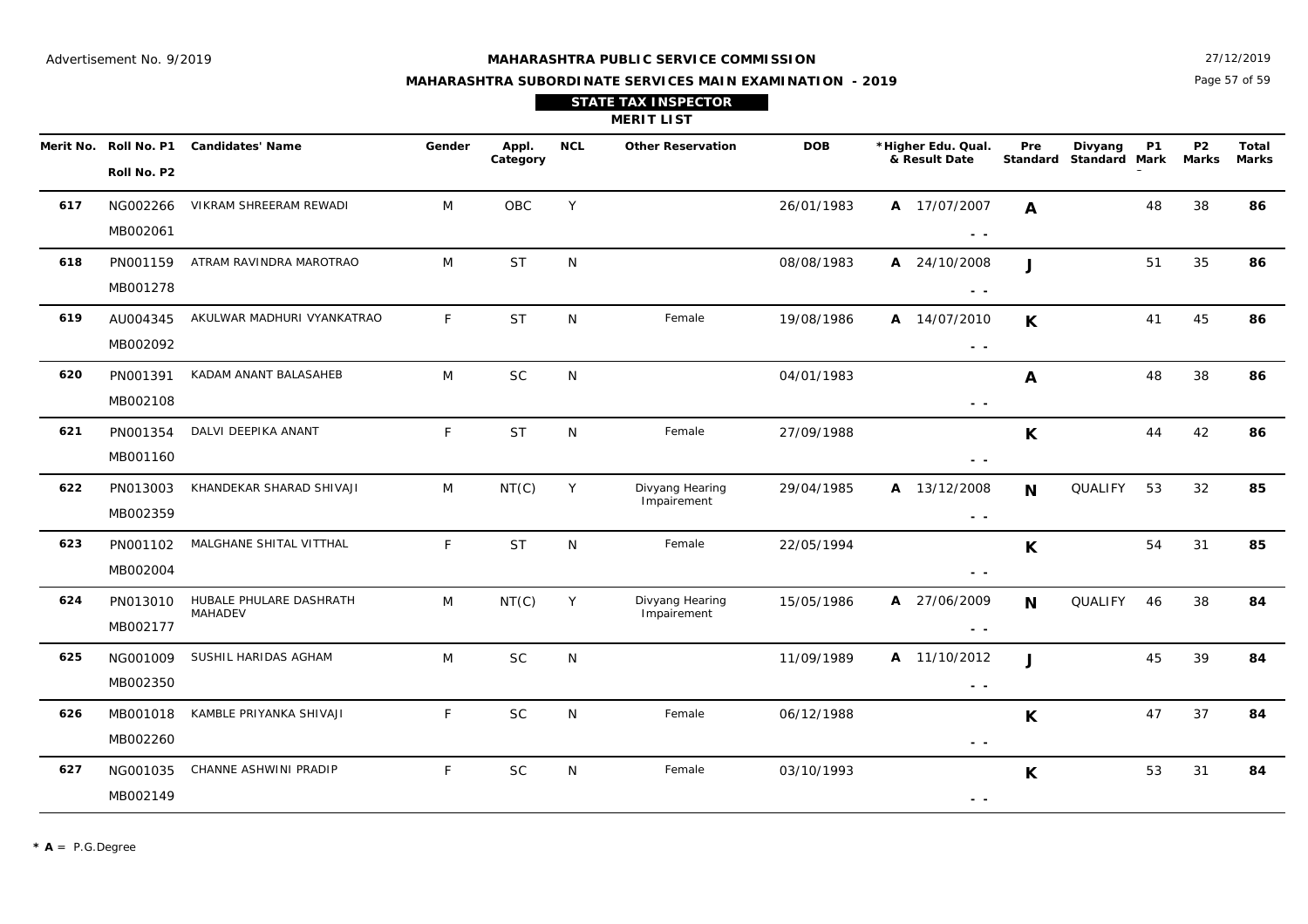Page 58 of 59 27/12/2019

#### **MAHARASHTRA SUBORDINATE SERVICES MAIN EXAMINATION - 2019**

|  | <b>STATE TAX INSPECTOR</b> |
|--|----------------------------|
|--|----------------------------|

**MERIT LIST**

|     | Roll No. P2          | Merit No. Roll No. P1 Candidates' Name | Gender       | Appl.<br>Category | <b>NCL</b>   | <b>Other Reservation</b>       | <b>DOB</b> | *Higher Edu. Qual.<br>& Result Date                                               | Pre          | Divyang<br>Standard Standard Mark | <b>P1</b> | <b>P2</b><br>Marks | Total<br><b>Marks</b> |
|-----|----------------------|----------------------------------------|--------------|-------------------|--------------|--------------------------------|------------|-----------------------------------------------------------------------------------|--------------|-----------------------------------|-----------|--------------------|-----------------------|
| 628 | PN001307<br>MB001251 | JANGAM SHUBHAM MAHENDRA                | M            | OBC               | Y            |                                | 02/06/1995 | $\sim$ $\sim$                                                                     | $\mathbf{A}$ |                                   | 36        | 48                 | 84                    |
| 629 | PN013001<br>MB001069 | VINODKUMAR SURYAKANT NAVALE            | M            | OBC               | Y            | Divyang Hearing<br>Impairement | 15/04/1988 | A 22/02/2014<br>$\sim$ $\sim$                                                     | <b>N</b>     | QUALIFY                           | 49        | 34                 | 83                    |
| 630 | PN001117<br>MB002376 | SAWALE MINABAI SURESH                  | F.           | <b>ST</b>         | N            | Female                         | 15/06/1994 | $\sim$ $\sim$                                                                     | $\mathsf{K}$ |                                   | 41        | 42                 | 83                    |
| 631 | MB001036<br>MB002212 | Wagwad Godawari Baliram                | F            | <b>ST</b>         | $\mathsf{N}$ | Female                         | 05/05/1989 | A 15/02/2016<br>$\sim$ $\sim$                                                     | $\mathsf{K}$ |                                   | 41        | 41                 | 82                    |
| 632 | AU001029<br>MB002030 | INGALE RUPALI KISAN                    | $\mathsf{F}$ | <b>ST</b>         | $\mathsf{N}$ | Female                         | 19/04/1993 | A 29/09/2017<br>$\sim$ $\sim$                                                     | K            |                                   | 46        | 36                 | 82                    |
| 633 | PN001410<br>MB002215 | IRPACHI AJAY ASHOK                     | M            | <b>ST</b>         | N            |                                | 25/07/1991 | A 06/08/2016<br>$\sim$ $\sim$                                                     | $\mathbf{I}$ |                                   | 44        | 36                 | 80                    |
| 634 | PN001303<br>MB002039 | BAINWAD JYOTI GOVIND                   | F.           | <b>ST</b>         | N            | Female                         | 02/06/1996 | $\sim$ $\sim$                                                                     | K.           |                                   | 45        | 35                 | 80                    |
| 635 | AU001034<br>MB002161 | SURYAWANSHI PALLAVI YASHWANT           | F.           | OBC               | Y            | Female                         | 22/12/1997 | $\frac{1}{2} \left( \frac{1}{2} \right) = \frac{1}{2} \left( \frac{1}{2} \right)$ | B            |                                   | 46        | 34                 | 80                    |
| 636 | NG002271<br>MB001004 | MILMILE MAMTA SHATRUGHNA               | F.           | OBC               | Y            | Female                         | 01/10/1994 | $\frac{1}{2} \left( \frac{1}{2} \right) = \frac{1}{2} \left( \frac{1}{2} \right)$ | $\mathbf B$  |                                   | 48        | 31                 | 79                    |
| 637 | MB001006<br>MB001229 | KAPDEKAR SUMIT SANJAY                  | M            | <b>SC</b>         | N            |                                | 13/09/1993 | $\sim$ $\sim$                                                                     | J            |                                   | 38        | 39                 | 77                    |
| 638 | PN001003<br>MB001226 | RABADE YOGESH DHANRAJ                  | M            | <b>ST</b>         | ${\sf N}$    |                                | 12/12/1992 | $ -$                                                                              | J            |                                   | 39        | 36                 | 75                    |